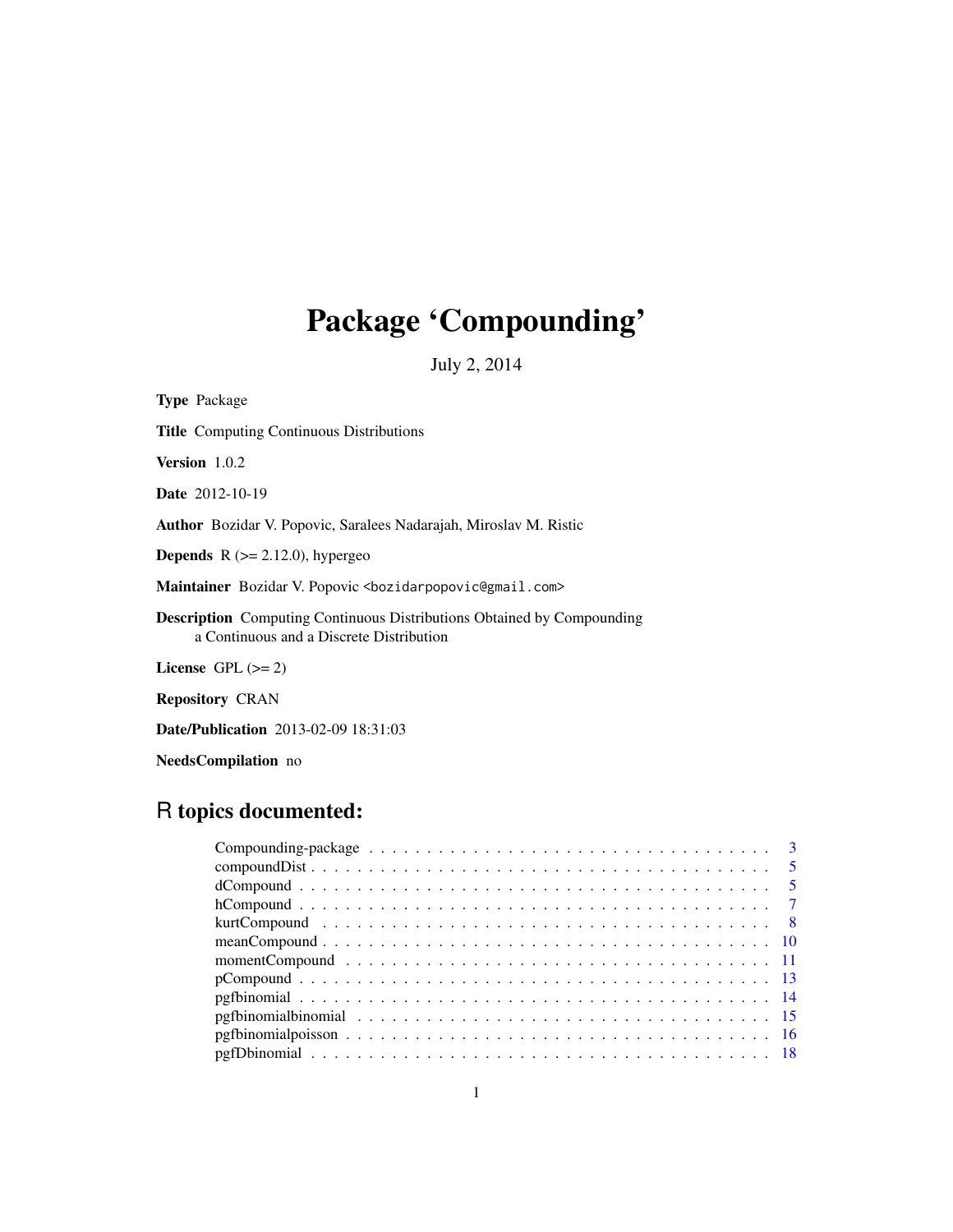|                     | -19 |
|---------------------|-----|
|                     | 20  |
|                     |     |
|                     |     |
|                     | 24  |
|                     | 25  |
|                     |     |
|                     |     |
|                     |     |
|                     |     |
|                     |     |
|                     |     |
|                     |     |
|                     |     |
|                     |     |
|                     |     |
|                     |     |
|                     |     |
|                     |     |
|                     |     |
|                     |     |
|                     |     |
|                     |     |
|                     |     |
|                     |     |
|                     |     |
|                     |     |
|                     | 50  |
|                     | 51  |
|                     | 52  |
|                     |     |
|                     | 54  |
|                     |     |
|                     |     |
|                     |     |
|                     |     |
|                     | 59  |
|                     | 60  |
| pgfIneymantypea     | 62  |
| pgfIneymantypeb     | 63  |
| pgfIneymantypec     | 64  |
|                     | 65  |
| pgfIpoisson         | 66  |
| pgfIpoissonbinomial | 67  |
| pgfIpoissonlindley  | 68  |
|                     | 69  |
|                     | 70  |
|                     | 71  |
|                     |     |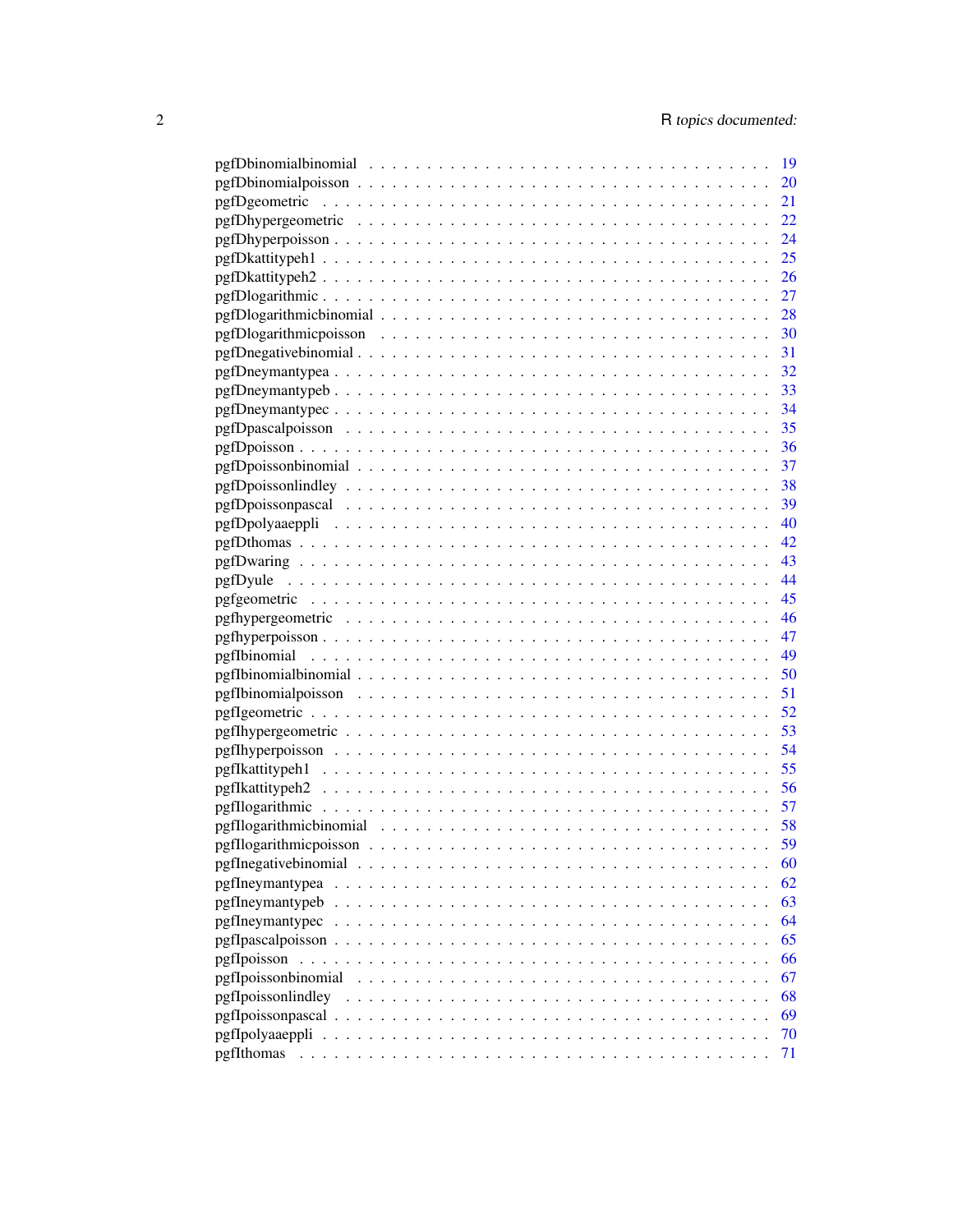<span id="page-2-0"></span>

|       | -81 |
|-------|-----|
|       |     |
|       |     |
|       |     |
|       |     |
|       |     |
|       | -88 |
|       |     |
|       |     |
|       | 91  |
|       |     |
|       |     |
|       |     |
|       |     |
|       |     |
|       |     |
| Index | 101 |
|       |     |

Compounding-package *Calculation of the main characteristics of compounding distribution.*

#### Description

Package Compounding provides values of the pdf, cdf and hazard rate functions of the compounding distribution. Also it is possible to draw random sample and to compute main characteristics of the compounding distribution.

Compound distributions can be characterized as follows:

Suppose a device has an unknown number, N, of initial defects of same kind (for example, a number of semiconductors from a defective lot). Suppose X\_i's represent their lifetimes and that each defect can be detected only after causing failure. Then the time to the first failure of the device is  $X =$  $min(X_1, X_2,$  ldots,  $X_N$ ).

Suppose a parallel system has N components. Let  $X_1$ ,  $X_2$ , ldots,  $X_N$  denote their lifetimes. The system will fail as soon as any one of the components fails. The system's lifetime is  $X = min(X_1, ...)$  $X_2$ , ldots,  $X_N$ .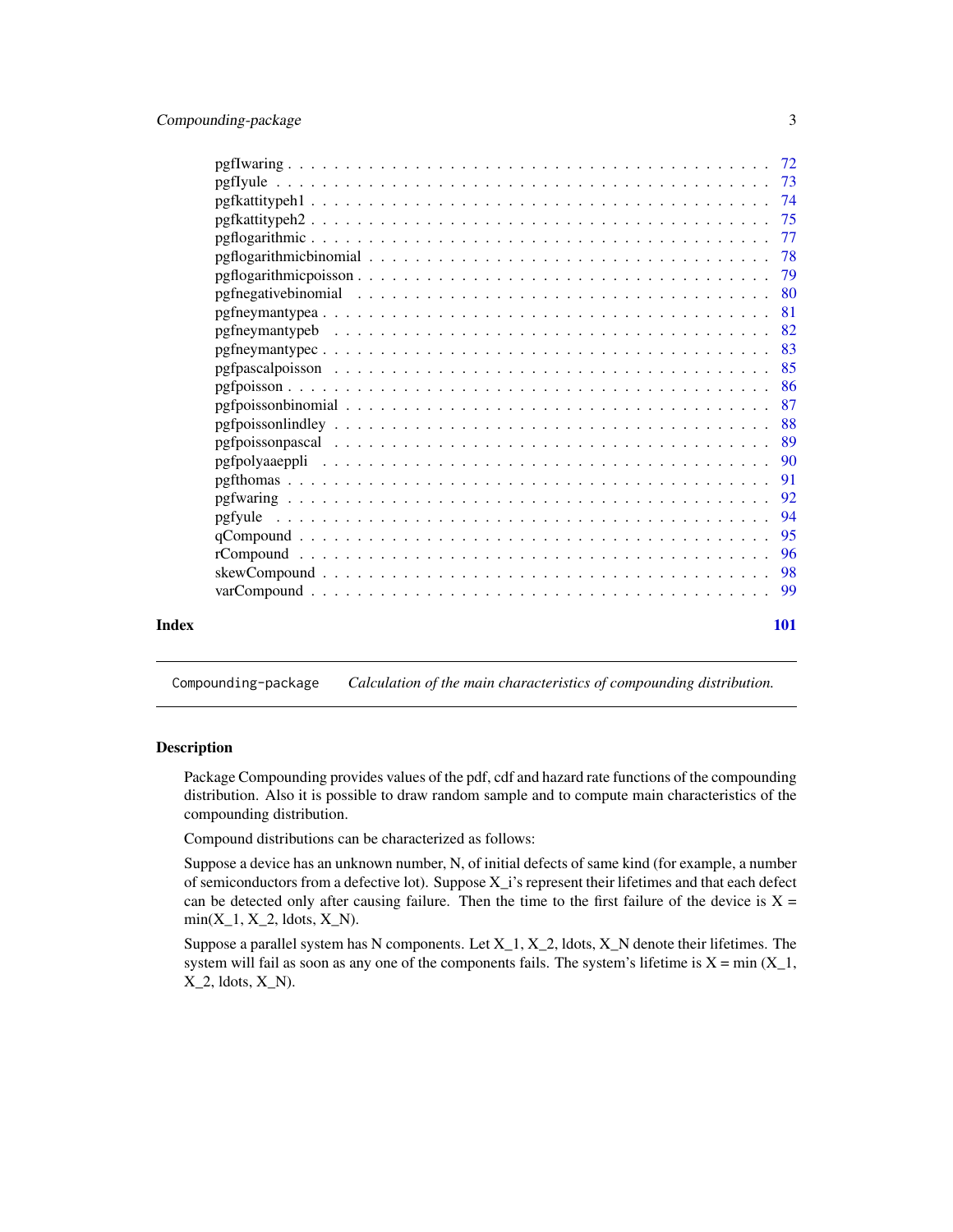#### Details

| Package:  | Compounding               |
|-----------|---------------------------|
| Type:     | Package                   |
| Version:  | 1.0.1                     |
| Date:     | 2012-10-19                |
| License:  | What license is it under? |
| LazyLoad: | yes                       |

In this package we give some programs for working with continuous distributions obtained by compounding continuous distributions with discrete distributions. The programs compute values of cumulative distribution function, probability density function, quantile function and hazard rate function, generate random samples from a population with compounding distribution, and compute mean, variance, skewness and kurtosis of a random variable with a compounding distribution. We consider 24 discrete distributions which can be compounded with any continuous distribution implemented in R.

# Author(s)

S.Nadarajah, B. V. Popovic, M. M. Ristic,

Maintainer: B.V. Popovic Email: bozidarpopovic@gmail.com

# References

S. Nadarajah, B.V. Popovic, M.M. Ristic (2012) Compounding: an R package for computing continuous distributions obtained by compounding a continuous and a discrete distribution, Computational Statistics, DOI 10.1007/s00180-012-0336-y, http://www.springerlink.com/content/6r464013w6mp3545/

```
compoundDist <- c("geometric","poisson","negativebinomial","binomial",
"logarithmic","binomialbinomial","binomialpoisson",
"poissonbinomial","neymantypea","polyaaeppli",
"poissonpascal","pascalpoisson",
"logarithmicbinomial","logarithmicpoisson",
"poissonlindley",
"hyperpoisson","yule","waring","kattitypeh1",
"kattitypeh2","neymantypeb","neymantypec",
"hypergeometric","thomas")
parentD<-"exp"
compoundD<-"poisson"
params<-2.5
x < -0.5k < -2dCompound(x,parentD,compoundD,compoundDist,params)
qCompound(x,parentD,compoundD,compoundDist,params)
hCompound(x,parentD,compoundD,compoundDist,params)
momentCompound(k, parentD, compoundD, compoundDist,params)
```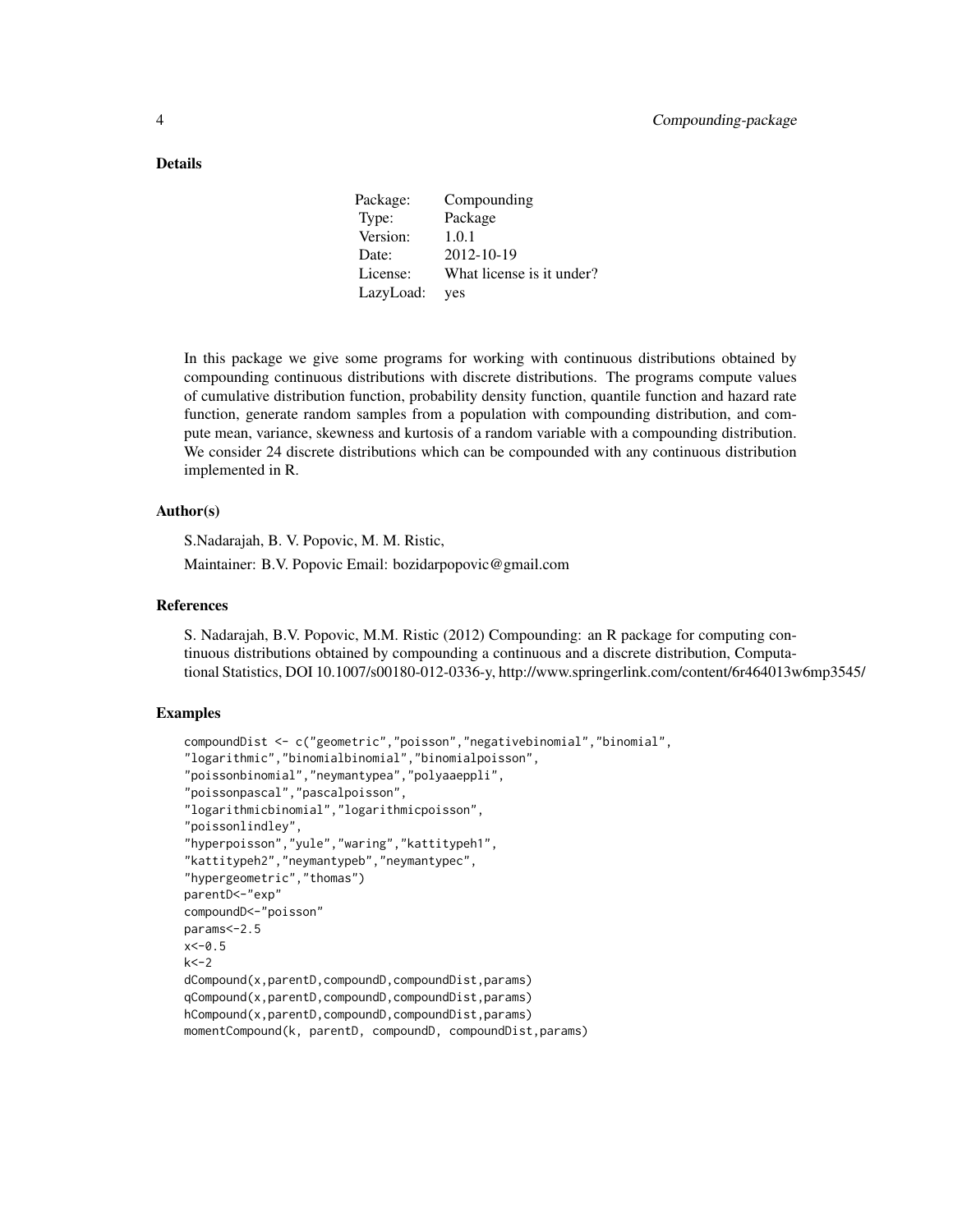<span id="page-4-0"></span>

#### **Description**

This list is necessary to use functions pCompound, dCompound, qCompound, rCompound, hCompound, momentCompound, meanCompound, varCompound, skewCompound, kurtCompound. This list defines the range of discrete distributions to which the package was defined.

#### Usage

data(compoundDist)

#### Format

The format is: chr [1:24] "geometric" "poisson" "binomial" "negativebinomial" "lorarithmic" "binomialbinomial" "binomialpoisson" "poissonbinomial" "neymantypea" "neymantypeb" "neymantypec" "polyaaepli" "poissonpascal" "pascalpoisson" "logarithmicbinomial" "logarithmicpoisson" "poissonlindley" "hyperpoisson" "yule" "waring" "kattitypeh1" "kattitypeh2" "hypergeometric" "thomas"

#### Examples

```
## This list should be definned as follows
compoundDist <- c("geometric","poisson","negativebinomial","binomial",
"logarithmic","binomialbinomial","binomialpoisson",
"poissonbinomial","neymantypea","polyaaeppli",
"poissonpascal","pascalpoisson",
"logarithmicbinomial","logarithmicpoisson",
"poissonlindley",
"hyperpoisson","yule","waring","kattitypeh1",
"kattitypeh2","neymantypeb","neymantypec",
"hypergeometric","thomas")
```
dCompound *function dCompound*

#### Description

Function dCompound calculates value of the pdf of the random variable X.

# Usage

dCompound(x,parent,compound,compoundDist,params,...)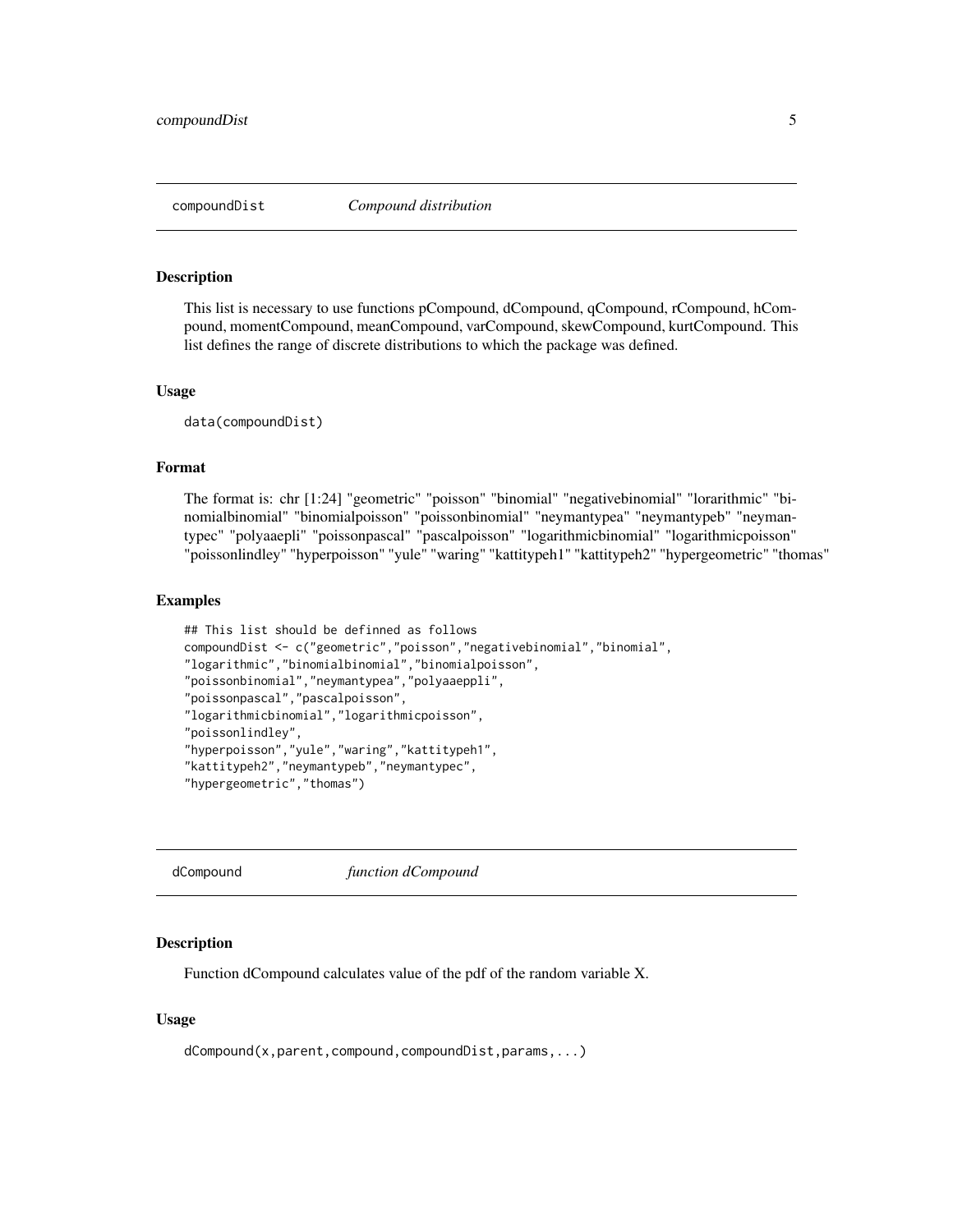#### Arguments

| $\mathsf{x}$ | vector of quantiles                                                                                  |
|--------------|------------------------------------------------------------------------------------------------------|
| parent       | name of the parent distribution. It can be any continuous distribution supported<br>by R.            |
| compound     | name of the compound distribution. It can be any discrete distribution supported<br>by this package. |
| compoundDist | list of available compounding distributions                                                          |
| params       | Parameter or list of parameters of compounding distribution.                                         |
| $\cdot$      | Parameters of continuous distribution could be provided as additional parame-<br>ters.               |

#### Details

Parameters of the parent distribution must be provided in the same way as it is in built in R functions. See http://127.0.0.1:23174/library/stats/html/Distributions.html

#### Author(s)

S. Nadarajah, B.V. Popovic, M.M. Ristic

# References

S. Nadarajah, B.V. Popovic, M.M. Ristic (2012) Compounding: an R package for computing continuous distributions obtained by compounding a continuous and a discrete distribution, Computational Statistics, DOI 10.1007/s00180-012-0336-y, http://www.springerlink.com/content/6r464013w6mp3545/

#### Examples

```
compoundDist <- c("geometric","poisson","negativebinomial","binomial",
"logarithmic","binomialbinomial","binomialpoisson",
"poissonbinomial","neymantypea","polyaaeppli",
"poissonpascal","pascalpoisson",
"logarithmicbinomial","logarithmicpoisson",
"poissonlindley",
"hyperpoisson","yule","waring","kattitypeh1",
"kattitypeh2","neymantypeb","neymantypec",
"hypergeometric","thomas")
q< -0.5parentD<-"beta"
compoundD<-"hypergeometric"
params<-c(3,2,0.5)
dCompound(q,parentD,compoundD,compoundDist,params,shape1=2,shape2=0.3)
```
## The function is currently defined as

```
dCompound <- function(x,parent,compound,compoundDist,params,...) {
    if (!exists(paste("p",parent,sep=""))) {
       return(paste("The parent distribution",parent,"doesn't exist"))
```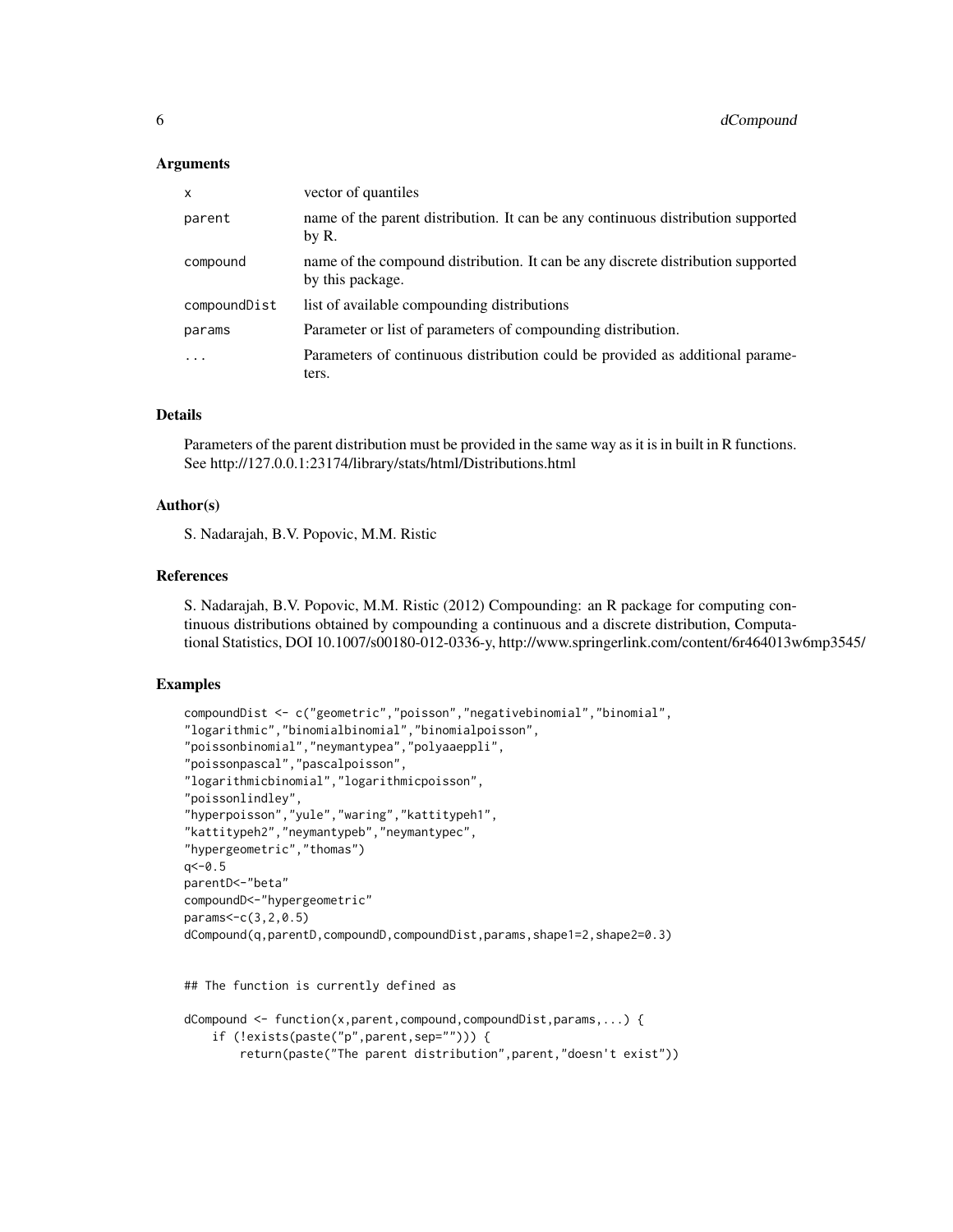# <span id="page-6-0"></span>hCompound 7

```
}
if (!is.element(compound,compoundDist)) {
    return(paste("The discrete distribution",compound,"doesn't exist"))
}
xval <- real(length(x))
f <- get(paste("d", parent, sep = ""), mode = "function")
F \leq - get(paste("p", parent, sep = ""), mode = "function")phi <- get(paste("pgf",compound,sep=""), mode = "function")
phiD <- get(paste("pgfD",compound,sep=""), mode = "function")
xval \le phiD(1-F(x,...), params)*f(x,...)/(1-phi(0, params))
return(xval)
```
hCompound *function hCompound*

#### Description

}

Function hCompound calculates value of the hazard rate function of the random variable X.

#### Usage

hCompound(x,parent,compound,compoundDist,params,...)

#### Arguments

| X            | vector of quantiles                                                                                  |
|--------------|------------------------------------------------------------------------------------------------------|
| parent       | name of the parent distribution. It can be any continuous distribution supported<br>by R.            |
| compound     | name of the compound distribution. It can be any discrete distribution supported<br>by this package. |
| compoundDist | list of available compounding distributions                                                          |
| params       | Parameter or list of parameters of compounding distribution.                                         |
|              | Parameters of continuous distribution could be provided as additional parame-<br>ters.               |

# Details

Parameters of the parent distribution must be provided in the same way as it is in built in R functions. See http://127.0.0.1:23174/library/stats/html/Distributions.html

# Author(s)

S. Nadarajah, B. V. Popovic, M. M. Ristic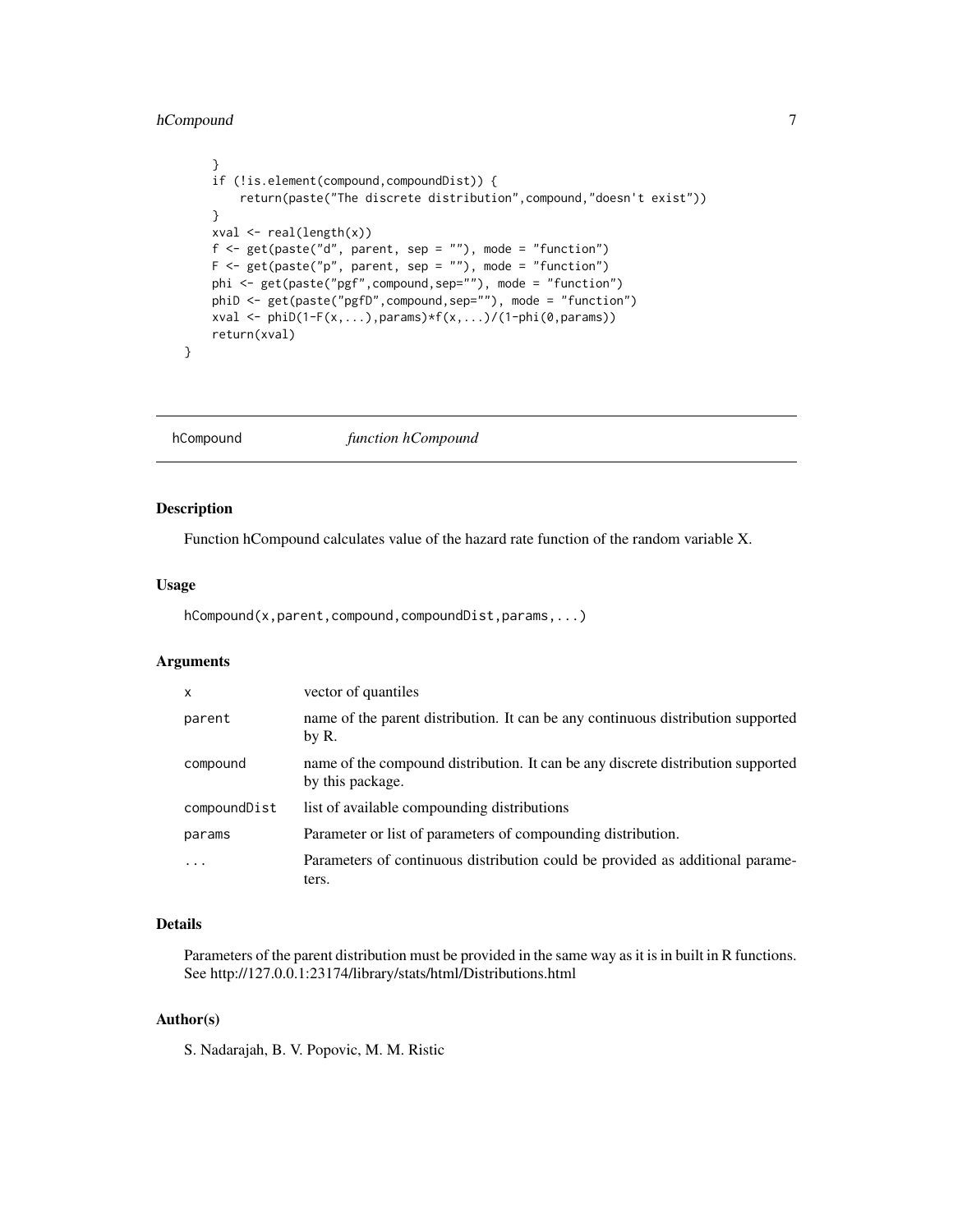#### <span id="page-7-0"></span>References

S. Nadarajah, B.V. Popovic, M.M. Ristic (2012) Compounding: an R package for computing continuous distributions obtained by compounding a continuous and a discrete distribution, Computational Statistics, DOI 10.1007/s00180-012-0336-y, http://www.springerlink.com/content/6r464013w6mp3545/

#### Examples

```
compoundDist <- c("geometric","poisson","negativebinomial","binomial",
"logarithmic","binomialbinomial","binomialpoisson",
"poissonbinomial","neymantypea","polyaaeppli",
"poissonpascal","pascalpoisson",
"logarithmicbinomial","logarithmicpoisson",
"poissonlindley",
"hyperpoisson","yule","waring","kattitypeh1",
"kattitypeh2","neymantypeb","neymantypec",
"hypergeometric","thomas")
q < -0.5parentD<-"beta"
compoundD<-"hypergeometric"
params<-c(3,2,0.5)
hCompound(q,parentD,compoundD,compoundDist,params,shape1=2,shape2=0.3)
## The function is currently defined as
hCompound <- function(x, parent, compound,params, ...) {
    if (!exists(paste("p",parent,sep=""))) {
        return(paste("The parent distribution",parent,"doesn't exist"))
    }
    if (!is.element(compound,compoundDist)) {
        return(paste("The discrete distribution",compound,"doesn't exist"))
    }
   dCompound(x,parent,compound,compoundDist,params,...)/(1-pCompound(x,parent,compound,
    compoundDist,params,...))
}
```
kurtCompound *function kurtCompound*

#### Description

Function kurtCompound calculates kurtosis of the random variable X.

#### Usage

kurtCompound(parent,compound,compoundDist,params,...)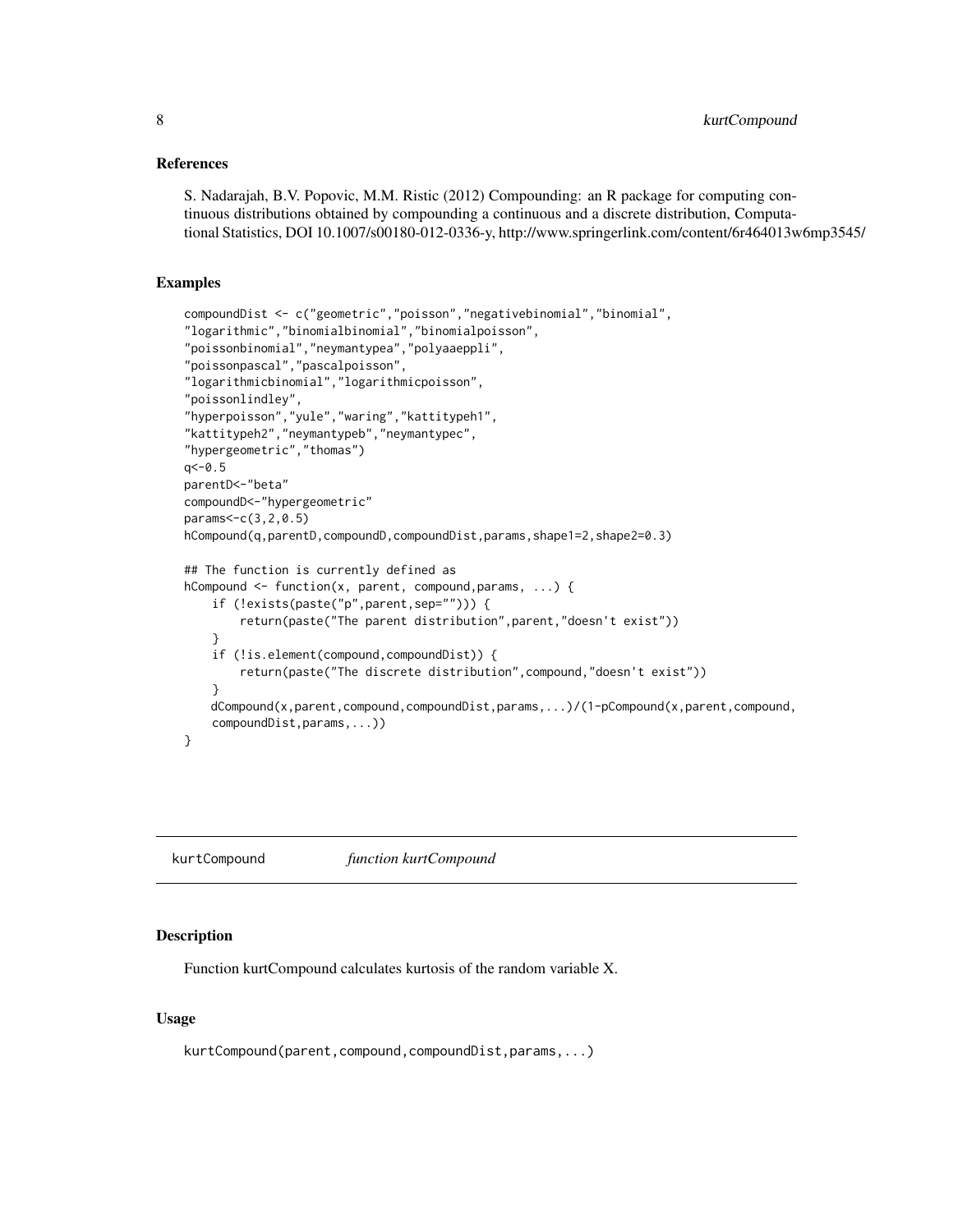# kurtCompound 9

#### **Arguments**

| parent       | name of the parent distribution. It can be any continuous distribution supported<br>by R.            |
|--------------|------------------------------------------------------------------------------------------------------|
| compound     | name of the compound distribution. It can be any discrete distribution supported<br>by this package. |
| compoundDist | list of available compounding distributions                                                          |
| params       | Parameter or list of parameters of compounding distribution.                                         |
| $\cdots$     | Parameters of continuous distribution could be provided as additional parame-<br>ters.               |

#### Details

Parameters of the parent distribution must be provided in the same way as it is in built in R functions. See http://127.0.0.1:23174/library/stats/html/Distributions.html

#### Author(s)

S. Nadarajah, B. V. Popovic, M. M. Ristic

#### References

S. Nadarajah, B.V. Popovic, M.M. Ristic (2012) Compounding: an R package for computing continuous distributions obtained by compounding a continuous and a discrete distribution, Computational Statistics, DOI 10.1007/s00180-012-0336-y, http://www.springerlink.com/content/6r464013w6mp3545/

```
compoundDist <- c("geometric","poisson","negativebinomial","binomial",
"logarithmic","binomialbinomial","binomialpoisson",
"poissonbinomial","neymantypea","polyaaeppli",
"poissonpascal","pascalpoisson",
"logarithmicbinomial","logarithmicpoisson",
"poissonlindley",
"hyperpoisson","yule","waring","kattitypeh1",
"kattitypeh2","neymantypeb","neymantypec",
"hypergeometric","thomas")
parentD<-"beta"
compoundD<-"hypergeometric"
params<-c(3,2,0.5)
kurtCompound(parentD,compoundD,compoundDist,params,shape1=2,shape2=0.3)
## The function is currently defined as
kurtCompound <- function(parent,compound,compoundDist,params,...) {
   if (!exists(paste("p",parent,sep=""))) {
       return(paste("The parent distribution",parent,"doesn't exist"))
    }
    if (!is.element(compound,compoundDist)) {
       return(paste("The discrete distribution",compound,"doesn't exist"))
    }
```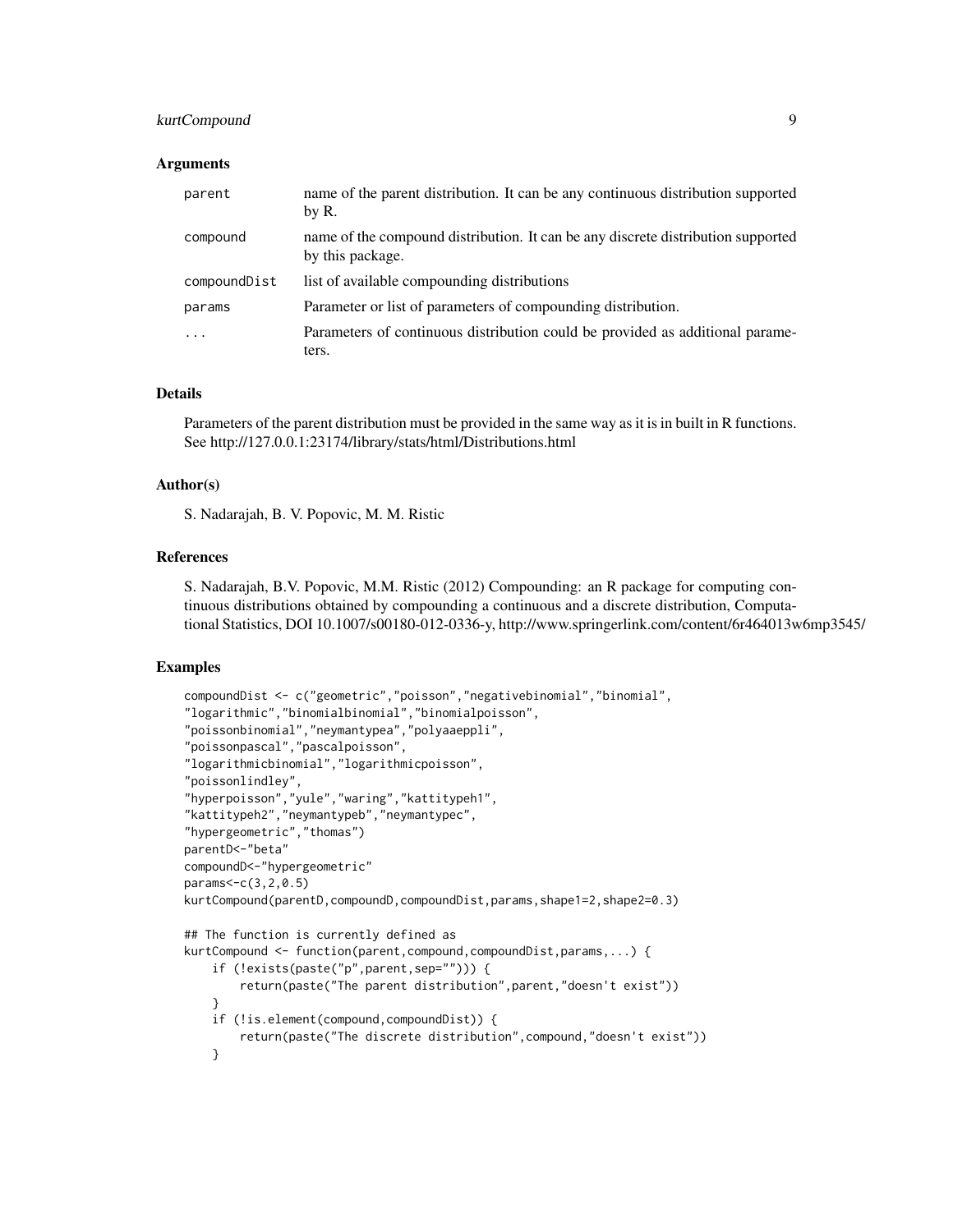```
m1 <- meanCompound(parent,compound,compoundDist,params,...)
m3 <- momentCompound(3,parent,compound,compoundDist,params,...)
m4 <- momentCompound(4,parent,compound,compoundDist,params,...)
sig2 <- varCompound(parent,compound,compoundDist,params,...)
return((m4-4*m1*m3+6*m1^2*sig2+3*m1^4)/sig2^2)
```
meanCompound *function meanCompound*

#### Description

}

Function meanCompound calculates mean value of the random variable X.

#### Usage

```
meanCompound(parent,compound,compoundDist,params,...)
```
#### Arguments

| parent       | name of the parent distribution. It can be any continuous distribution supported<br>by R.            |
|--------------|------------------------------------------------------------------------------------------------------|
| compound     | name of the compound distribution. It can be any discrete distribution supported<br>by this package. |
| compoundDist | list of available compounding distributions                                                          |
| params       | Parameter or list of parameters of compounding distribution.                                         |
| $\ddots$ .   | Parameters of continuous distribution could be provided as additional parame-<br>ters.               |

#### Details

Parameters of the parent distribution must be provided in the same way as it is in built in R functions. See http://127.0.0.1:23174/library/stats/html/Distributions.html

#### Author(s)

S. Nadarajah, B. V. Popovic, M. M. Ristic

#### References

S. Nadarajah, B.V. Popovic, M.M. Ristic (2012) Compounding: an R package for computing continuous distributions obtained by compounding a continuous and a discrete distribution, Computational Statistics, DOI 10.1007/s00180-012-0336-y, http://www.springerlink.com/content/6r464013w6mp3545/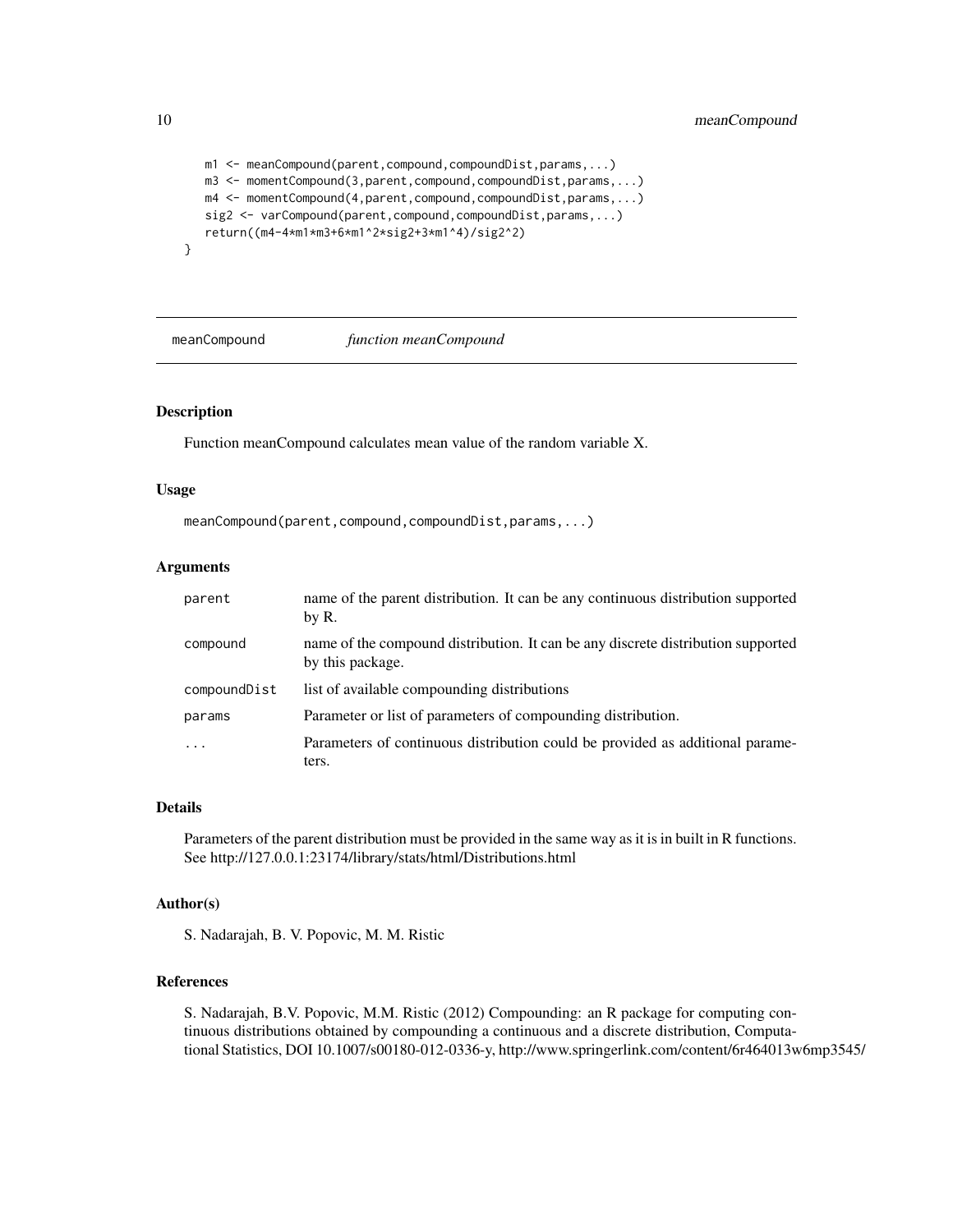# <span id="page-10-0"></span>momentCompound 11

#### Examples

```
compoundDist <- c("geometric","poisson","negativebinomial","binomial",
"logarithmic","binomialbinomial","binomialpoisson",
"poissonbinomial","neymantypea","polyaaeppli",
"poissonpascal","pascalpoisson",
"logarithmicbinomial","logarithmicpoisson",
"poissonlindley",
"hyperpoisson","yule","waring","kattitypeh1",
"kattitypeh2","neymantypeb","neymantypec",
"hypergeometric","thomas")
parentD<-"beta"
compoundD<-"hypergeometric"
params<-c(3,2,0.5)
meanCompound(parentD,compoundD,compoundDist,params,shape1=2,shape2=0.3)
## The function is currently defined as
meanCompound <- function(parent,compound,compoundDist,params,...) {
    if (!exists(paste("p",parent,sep=""))) {
        return(paste("The parent distribution",parent,"doesn't exist"))
    }
    if (!is.element(compound,compoundDist)) {
        return(paste("The discrete distribution",compound,"doesn't exist"))
    }
    return(momentCompound(1,parent,compound,compoundDist,params,...))
}
```
momentCompound *function momentCompound*

#### Description

Function momentCompound calculates moments of the random variable X.

#### Usage

```
momentCompound(k,parent,compound,compoundDist,params,...)
```
#### **Arguments**

| integer number representing moment's order                                                           |
|------------------------------------------------------------------------------------------------------|
| name of the parent distribution. It can be any continuous distribution supported<br>by R.            |
| name of the compound distribution. It can be any discrete distribution supported<br>by this package. |
| list of available compounding distributions                                                          |
| Parameter or list of parameters of compounding distribution.                                         |
|                                                                                                      |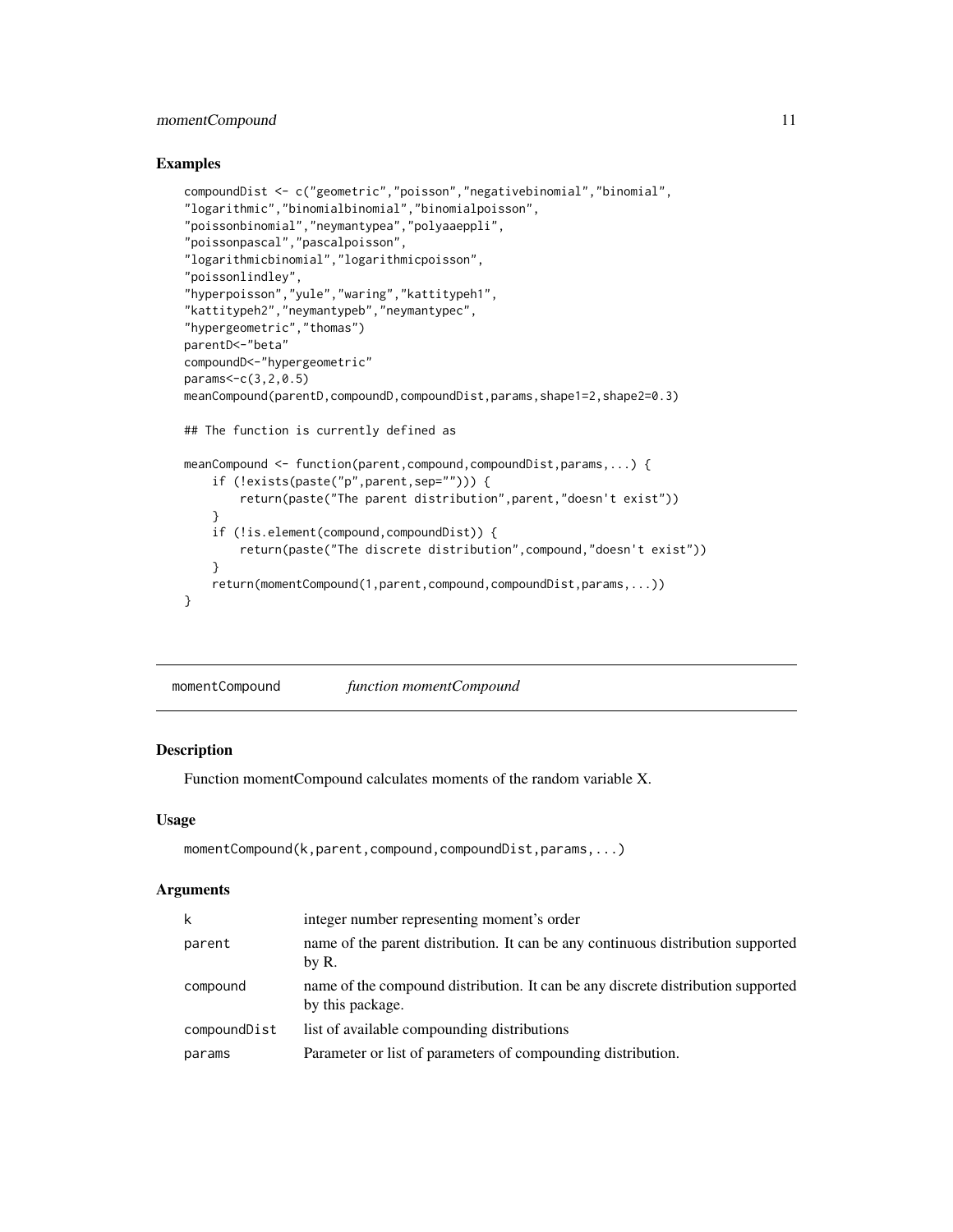... Parameters of continuous distribution could be provided as additional parameters.

#### Details

Parameters of the parent distribution must be provided in the same way as it is in built in R functions. See http://127.0.0.1:23174/library/stats/html/Distributions.html

#### Author(s)

S. Nadarajah, B. V. Popovic, M. M. Ristic

#### References

S. Nadarajah, B.V. Popovic, M.M. Ristic (2012) Compounding: an R package for computing continuous distributions obtained by compounding a continuous and a discrete distribution, Computational Statistics, DOI 10.1007/s00180-012-0336-y, http://www.springerlink.com/content/6r464013w6mp3545/

```
compoundDist <- c("geometric","poisson","negativebinomial","binomial",
"logarithmic","binomialbinomial","binomialpoisson",
"poissonbinomial","neymantypea","polyaaeppli",
"poissonpascal","pascalpoisson",
"logarithmicbinomial","logarithmicpoisson",
"poissonlindley",
"hyperpoisson","yule","waring","kattitypeh1",
"kattitypeh2","neymantypeb","neymantypec",
"hypergeometric","thomas")
k < -3parentD<-"beta"
compoundD<-"hypergeometric"
params<-c(3,2,0.5)
momentCompound(k,parentD,compoundD,compoundDist,params,shape1=2,shape2=0.3)
## The function is currently defined as
function(k, parent, compound, compoundDist,params, ...) {
    if (!exists(paste("p",parent,sep=""))) {
        return(paste("The parent distribution",parent,"doesn't exist"))
    }
    if (!is.element(compound,compoundDist)) {
        return(paste("The discrete distribution",compound,"doesn't exist"))
    }
   Finv \leq get(paste("q", parent, sep = ""), mode = "function")
   phi <- get(paste("pgf",compound,sep=""), mode = "function")
   phiD <- get(paste("pgfD",compound,sep=""), mode = "function")
    fint \leq function(x) phiD(1-x,params)*(Finv(x,...))^k/(1-phi(0,params))
    return(integrate(fint,lower=0,upper=1)$value)
}
```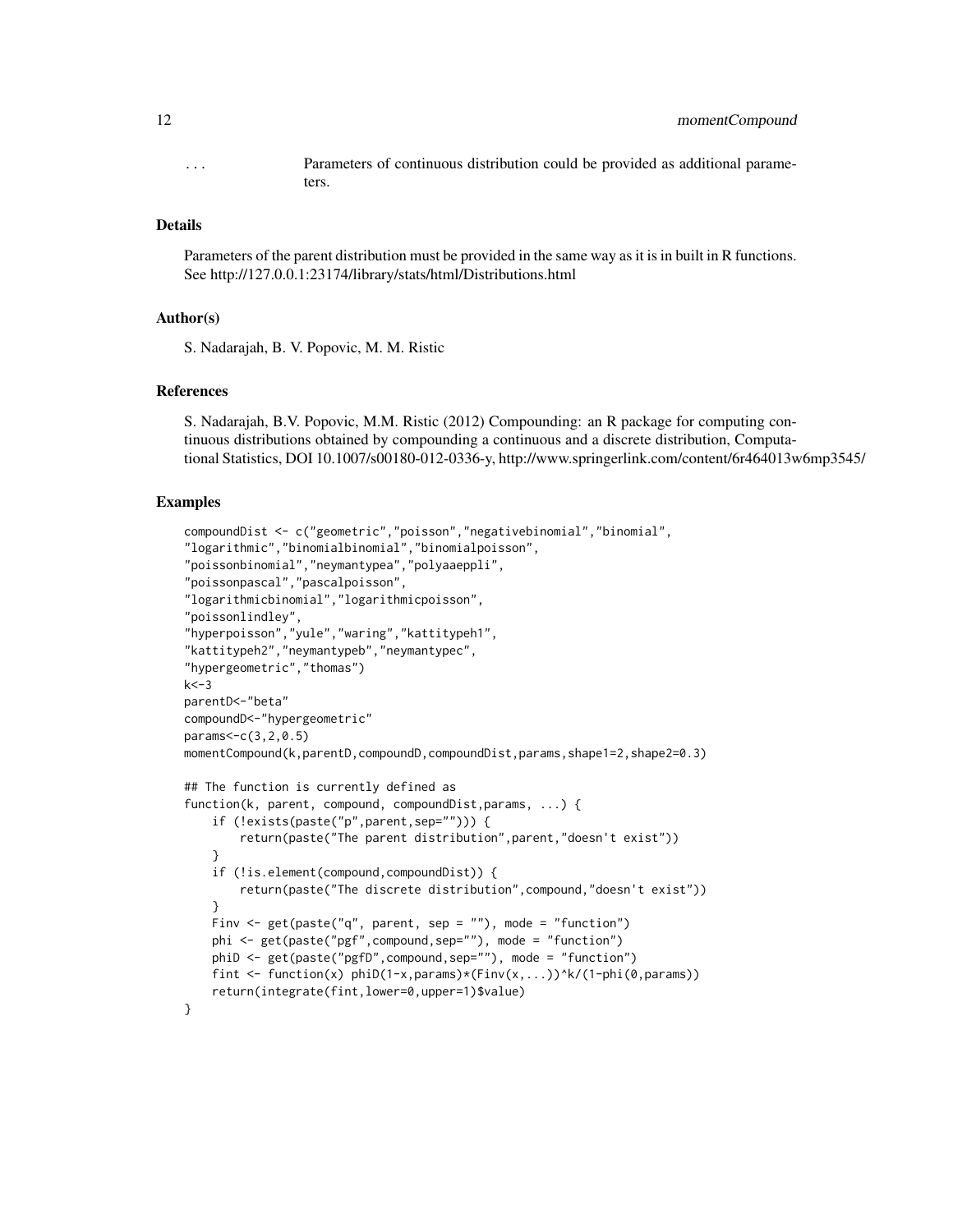<span id="page-12-0"></span>

#### Description

Function pCompound calculates values of the cdf of the random variable X.

#### Usage

pCompound(q,parent,compound,compoundDist,params,...)

#### Arguments

| q            | vector of quantiles                                                                                  |
|--------------|------------------------------------------------------------------------------------------------------|
| parent       | name of the parent distribution. It can be any continuous distribution supported<br>by R.            |
| compound     | name of the compound distribution. It can be any discrete distribution supported<br>by this package. |
| compoundDist | list of available compounding distributions                                                          |
| params       | Parameter or list of parameters of compounding distribution.                                         |
| $\ddotsc$    | Parameters of continuous distribution could be provided as additional parame-<br>ters.               |

### Details

Parameters of the parent distribution must be provided in the same way as it is in built in R functions. See http://127.0.0.1:23174/library/stats/html/Distributions.html

#### Author(s)

S. Nadarajah, B. V. Popovic, M. M. Ristic

#### References

S. Nadarajah, B.V. Popovic, M.M. Ristic (2012) Compounding: an R package for computing continuous distributions obtained by compounding a continuous and a discrete distribution, Computational Statistics, DOI 10.1007/s00180-012-0336-y, http://www.springerlink.com/content/6r464013w6mp3545/

```
compoundDist <- c("geometric","poisson","negativebinomial","binomial",
"logarithmic","binomialbinomial","binomialpoisson",
"poissonbinomial","neymantypea","polyaaeppli",
"poissonpascal","pascalpoisson",
"logarithmicbinomial","logarithmicpoisson",
"poissonlindley",
"hyperpoisson","yule","waring","kattitypeh1",
```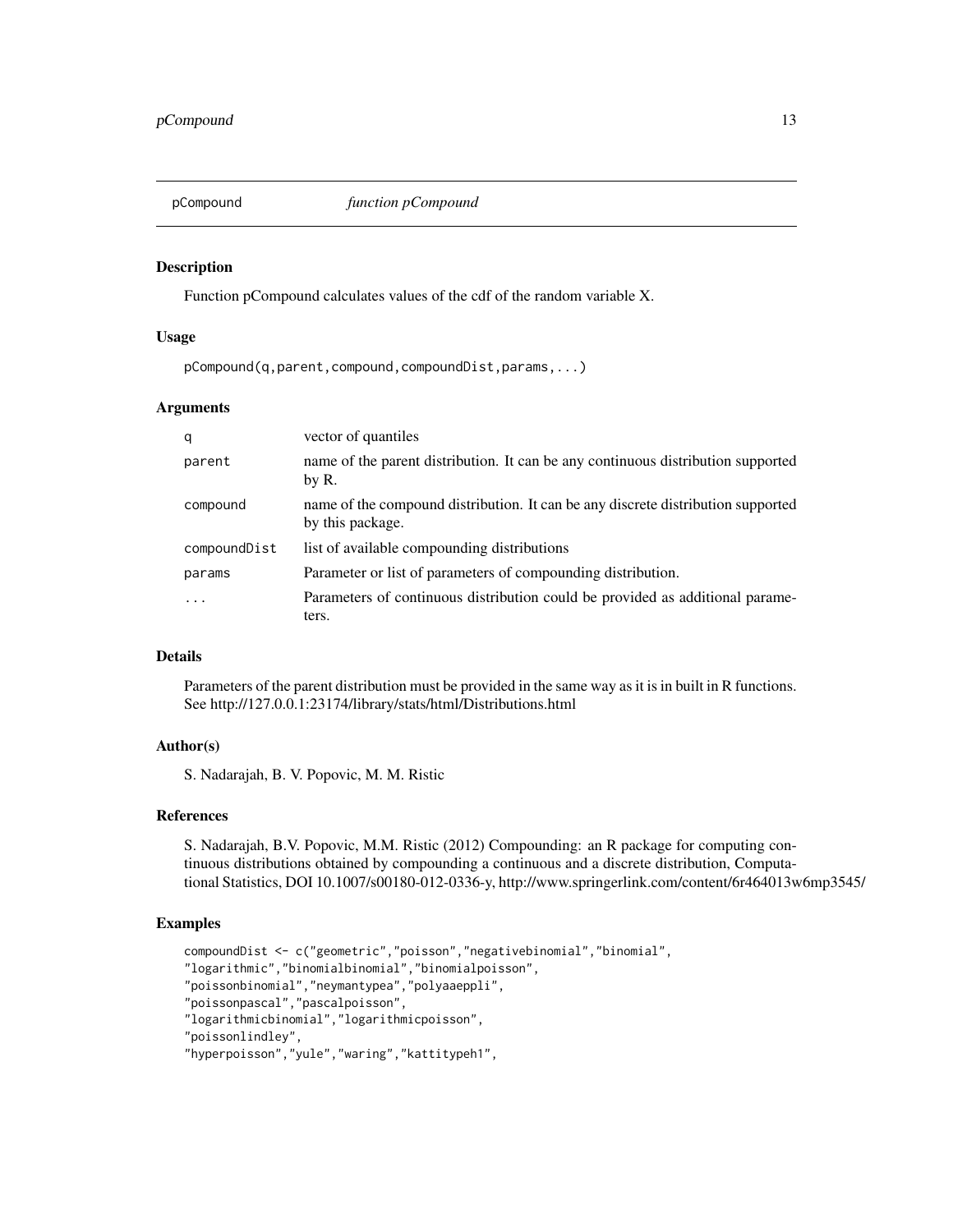# <span id="page-13-0"></span>14 pgfbinomial

```
"kattitypeh2","neymantypeb","neymantypec",
"hypergeometric","thomas")
q<-0.5
parentD<-"beta"
compoundD<-"hypergeometric"
params<-c(3,2,0.5)
pCompound(q,parentD,compoundD,compoundDist,params,shape1=2,shape2=0.3)
## The function is currently defined as
pCompound <- function(q,parent,compound,compoundDist,params,...) {
    if (!exists(paste("p",parent,sep=""))) {
        return(paste("The parent distribution",parent,"doesn't exist"))
    }
    if (!is.element(compound,compoundDist)) {
        return(paste("The discrete distribution",compound,"doesn't exist"))
    }
   xval <- real(length(q))
   F \leftarrow get(paste("p", parent, sep="), mode = "function")phi <- get(paste("pgf",compound,sep=""), mode = "function")
   xval <- (1-phi(1-F(q,...),params))/(1-phi(0,params))
   return(xval)
}
```
pgfbinomial *Function pgfbinomial*

# Description

This function calculates value of the pgf of the binomial distribution.

#### Usage

pgfbinomial(s, params)

#### Arguments

| -S     | Value of the parameter of the pgf. It should be from interval $[-1,1]$ . Otherwise<br>pgf diverges.                                              |
|--------|--------------------------------------------------------------------------------------------------------------------------------------------------|
| params | List of the parameters of the binomial distribution, such that params $\lt$ -c(n,theta),<br>where n is the size, while theta is the probability. |

# Author(s)

S. Nadarajah, B. V. Popovic, M. M. Ristic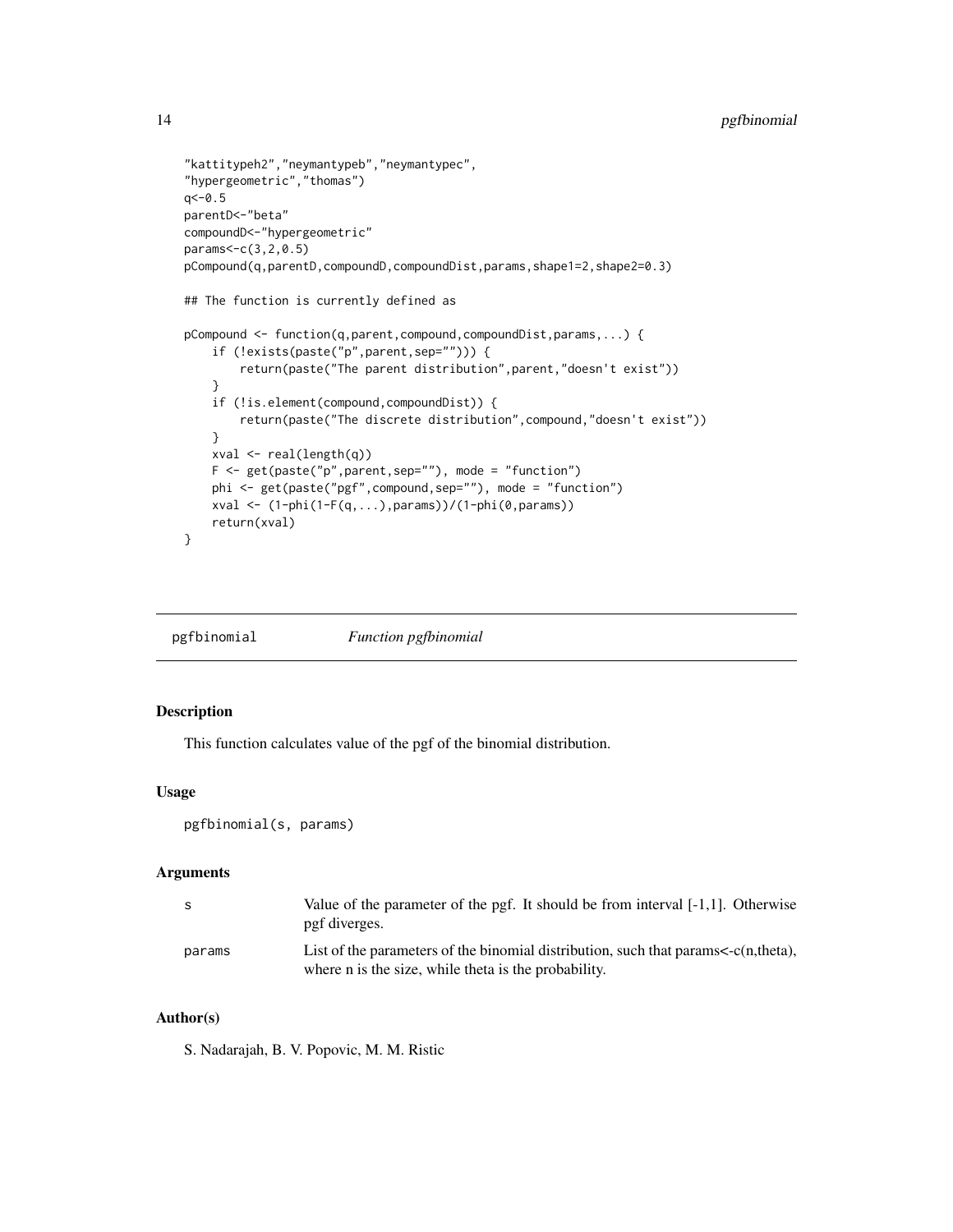#### <span id="page-14-0"></span>References

Johnson N, Kotz S, Kemp A (1992) Univariate Discrete Distributions, John Wiley and Sons, New York

http://www.am.qub.ac.uk/users/g.gribakin/sor/Chap3.pdf

#### Examples

```
params < -c(3, .2)pgfbinomial(.5,params)
```
##The function is currently defined as

```
pgfbinomial <- function(s,params) {
k<-s[abs(s)>1]
if (length(k)>0)
    warning("At least one element of the vector s are out of interval [-1,1]")
if (length(params)<2)
    stop("At least one value in params is missing")
if (length(params)>2)
    stop("The length of params is 2")
       n<-params[1]
       theta<-params[2]
if ((theta>=1)|(theta<=0))
    stop ("Parameter theta belongs to the interval (0,1)")
if (n<0)
     stop("Parameter n must be positive")
 if(!(abs(n-round(n))<.Machine$double.eps^0.5))
stop("Parameter n must be positive integer")
    (1-theta+theta*s)^n
}
```
pgfbinomialbinomial *Function pgfbinomialbinomial*

#### Description

This function calculates value of the pgf of the binomial-binomial distribution.

#### Usage

```
pgfbinomialbinomial(s, params)
```
#### Arguments

| S      | Value of the parameter of the pgf. It should be from interval $[-1,1]$ . In the         |
|--------|-----------------------------------------------------------------------------------------|
|        | opposite pgf diverges.                                                                  |
| params | List of the parameters of the binomial-binomial distribution, such that params          |
|        | $c(p_1, p_2, m, n)$ , where theta is the positive number, p1, p2 are the probabilities, |
|        | and m, n are the positive integers.                                                     |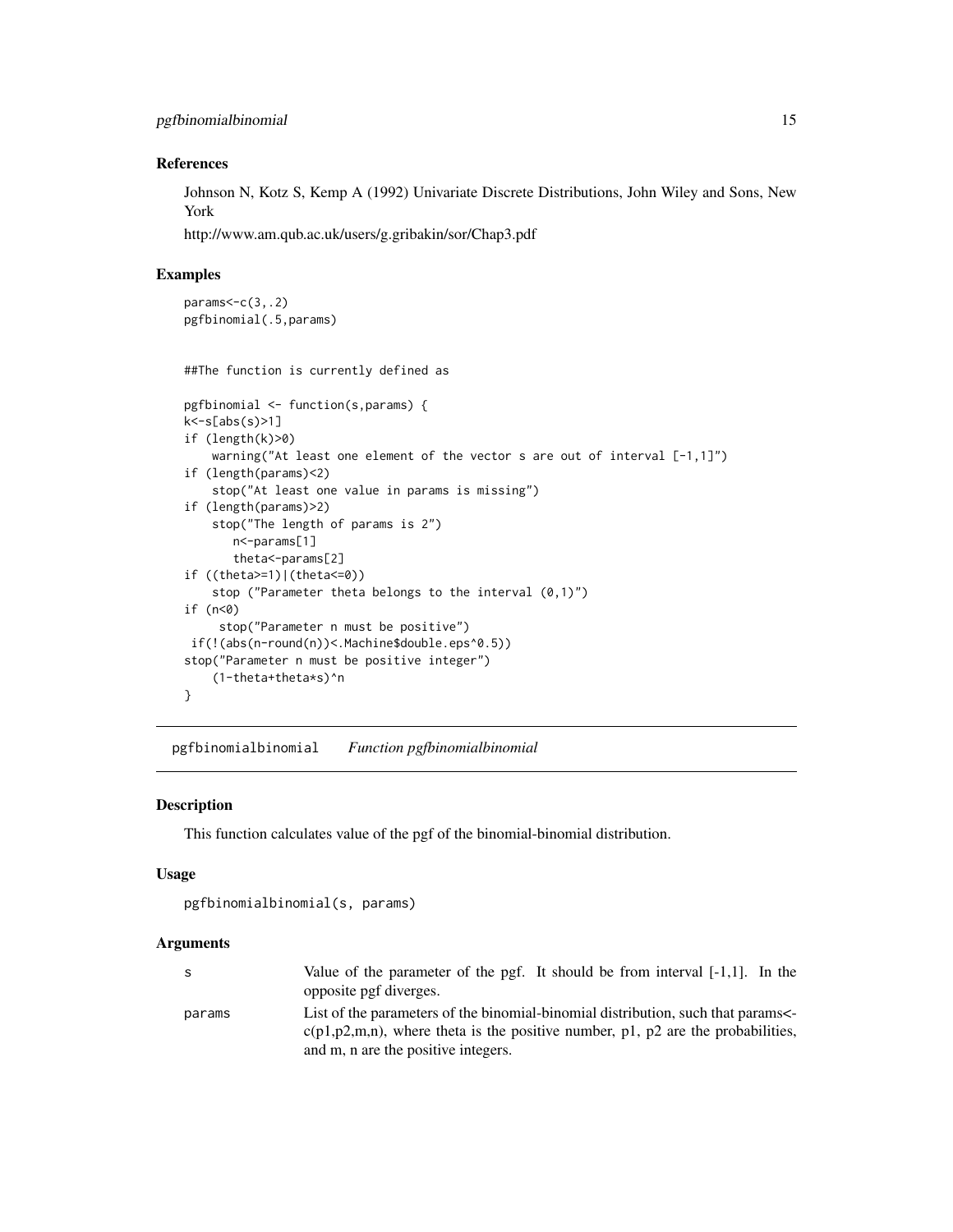#### <span id="page-15-0"></span>Author(s)

S. Nadarajah, B. V. Popovic, M. M. Ristic

# References

Johnson N, Kotz S, Kemp A (1992) Univariate Discrete Distributions, John Wiley and Sons, New York

http://www.am.qub.ac.uk/users/g.gribakin/sor/Chap3.pdf

# Examples

```
params<-c(.3,.2,4,5)
pgfbinomialbinomial(.5,params)
## The function is currently defined as
pgfbinomialbinomial <- function(s,params) {
k<-s[abs(s)>1]
if (length(k)>0)
warning("At least one element of the vector s are out of interval [-1,1]")
if (length(params)<4) stop("At least one value in params is missing")
if (length(params)>4) stop("The length of params is 4")
   p1<-params[1]
   p2<-params[2]
   m<-params[3]
   n<-params[4]
if ((p1>=1)|(p1<=0))stop ("Parameter p1 belongs to the interval (0,1)")
if ((p2>=1)|(p2<=0))
stop ("Parameter p2 belongs to the interval (0,1)")
if (m<0)
stop("Parameter m must be positive integer")
if (n<0)
     stop("Parameter n must be positive")
if(!(abs(n-round(n))<.Machine$double.eps^0.5))
stop("Parameter n must be positive integer")
    (1-p1+p1*(1-p2+p2*s)^n)^m
}
```
pgfbinomialpoisson *Function pgfbinomialpoisson*

# Description

This function calculates value of the pgf of the binomial-Poisson distribution.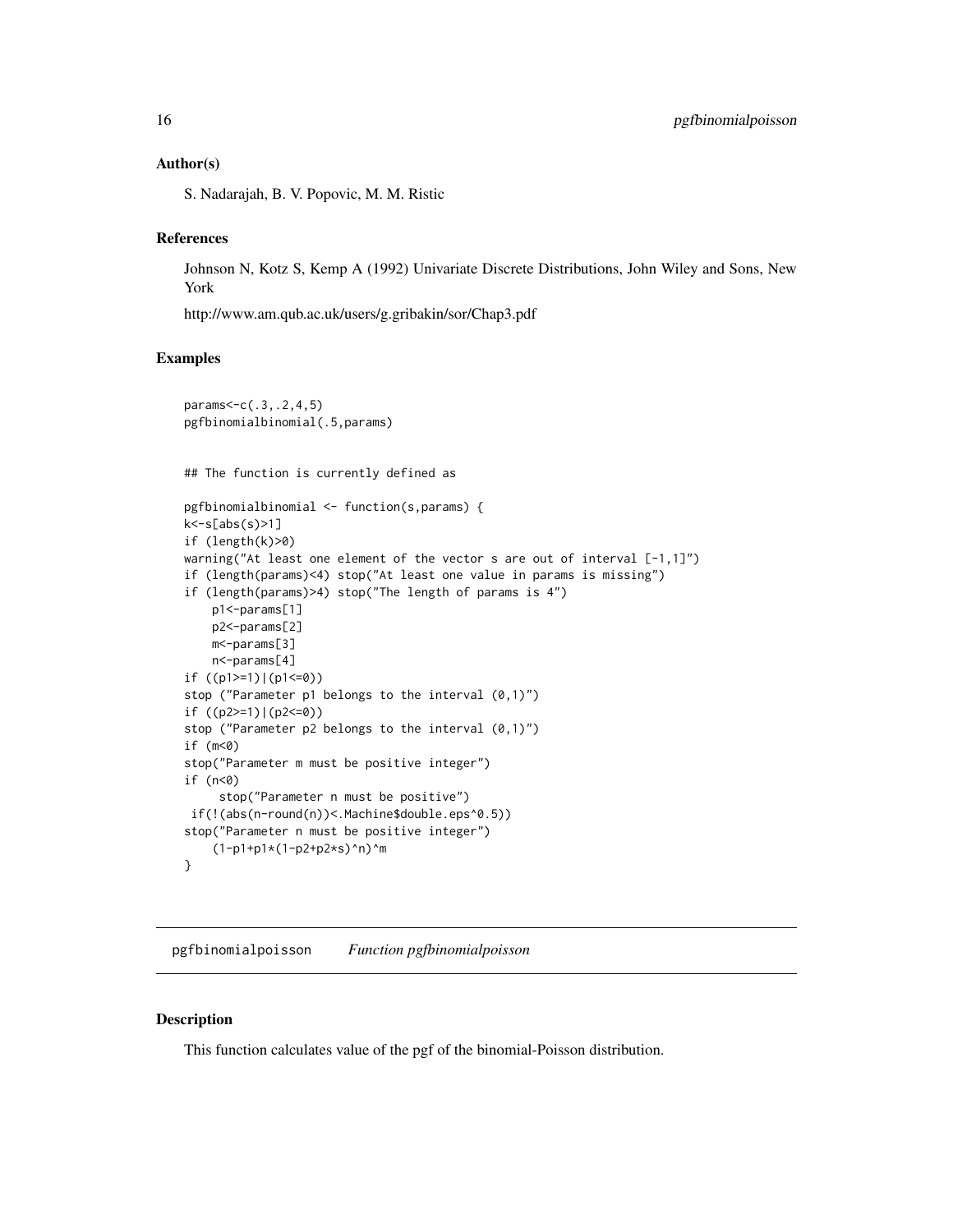# pgfbinomialpoisson 17

# Usage

pgfbinomialpoisson(s, params)

#### Arguments

| S.     | Value of the parameter of the pgf. It should be from interval $[-1,1]$ . In the<br>opposite pgf diverges.                                                                                       |
|--------|-------------------------------------------------------------------------------------------------------------------------------------------------------------------------------------------------|
| params | List of the parameters of the binomial-Poisson distribution, such that params<br>$c$ (theta, p, n), where theta is the positive number, p is the probability, and n is the<br>positive integer. |

#### Author(s)

S. Nadarajah, B. V. Popovic, M. M. Ristic

#### References

Johnson N, Kotz S, Kemp A (1992) Univariate Discrete Distributions, John Wiley and Sons, New York

http://www.am.qub.ac.uk/users/g.gribakin/sor/Chap3.pdf

```
params<-c(4,.5,2)
pgfbinomialpoisson(.5,params)
## The function is currently defined as
pgfbinomialpoisson <- function(s,params) {
k<-s[abs(s)>1]
if (length(k)>0)
warning("At least one element of the vector s are out of interval [-1,1]")
if (length(params)<3) stop("At least one value in params is missing")
if (length(params)>3) stop("The length of params is 3")
    theta<-params[1]
   p<-params[2]
   n<-params[3]
if (theta<=0)
stop ("Parameter theta must be positive")
if ((p>=1)|(p<=0))stop ("Parameter p belongs to the interval (0,1)")
if (n<0)
     stop("Parameter n must be positive")
if(!(abs(n-round(n))<.Machine$double.eps^0.5))
stop("Parameter n must be positive integer")
   (1-p+p*exp(theta*(s-1)))^n
}
```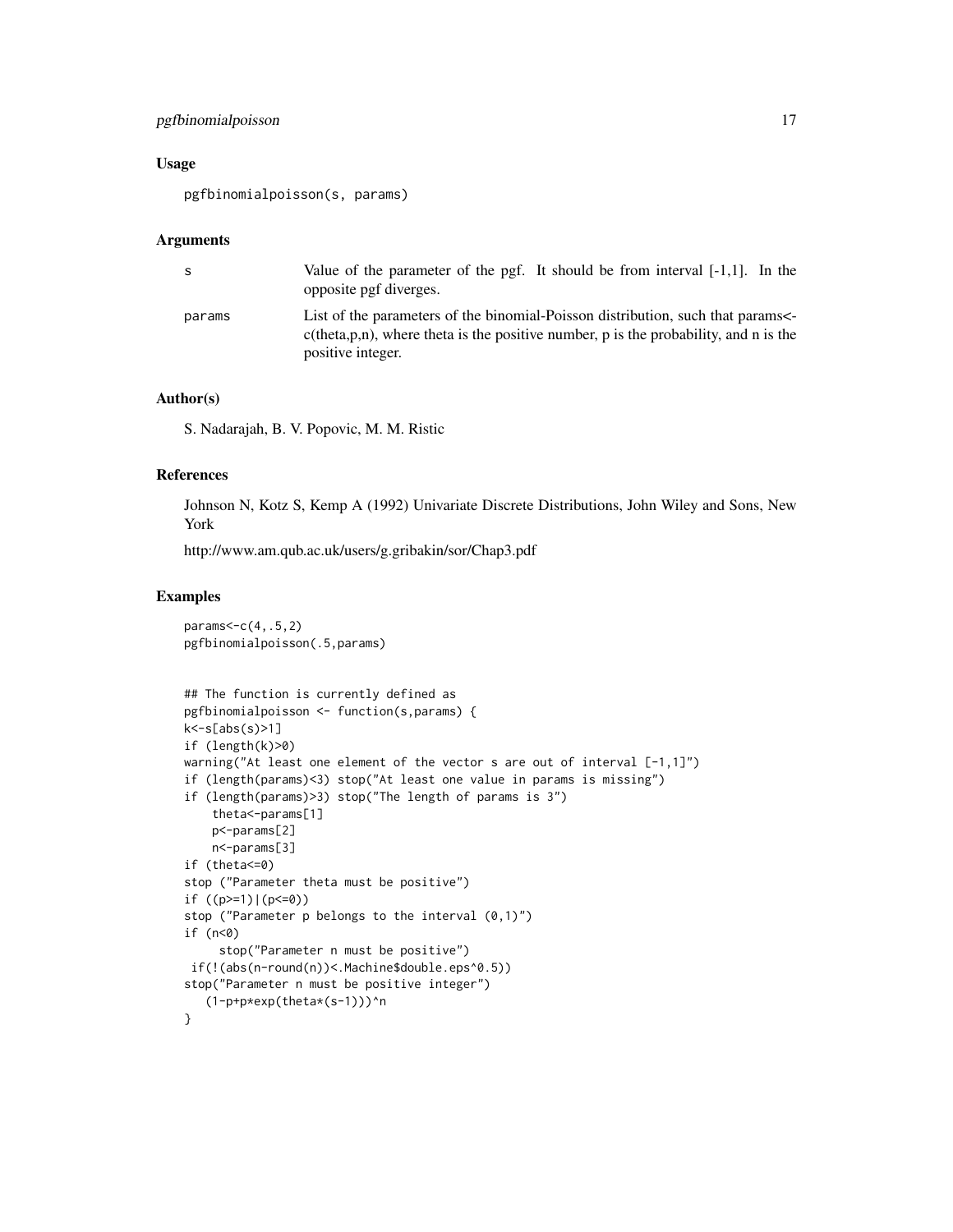<span id="page-17-0"></span>

#### Description

This function calculates value of the pgf's first derivative of the binomial distribution.

#### Usage

```
pgfDbinomial(s, params)
```
#### Arguments

| -S     | Value of the parameter of the pgf. It should be from interval $[-1,1]$ . In the<br>opposite pgf diverges.                             |
|--------|---------------------------------------------------------------------------------------------------------------------------------------|
| params | List of the parameters of the binomial distribution, such that params $\lt$ -c(n,theta),<br>where n is size and theta is probability. |

#### Value

1 0.59895

# Author(s)

S. Nadarajah, B. V. Popovic, M. M. Ristic

#### References

Johnson N, Kotz S, Kemp A (1992) Univariate Discrete Distributions, John Wiley and Sons, New York

http://www.am.qub.ac.uk/users/g.gribakin/sor/Chap3.pdf

# Examples

```
params < -c(4, .9)pgfDbinomial(.5,params)
```
## The function is currently defined as

```
pgfDbinomial <- function(s,params) {
k<-s[abs(s)>1]
if (length(k)>0)
     warning("At least one element of the vector s are out of interval [-1,1]")
if (length(params)<2)
     stop("At least one value in params is missing")
if (length(params)>2)
    stop("The length of params is 2")
```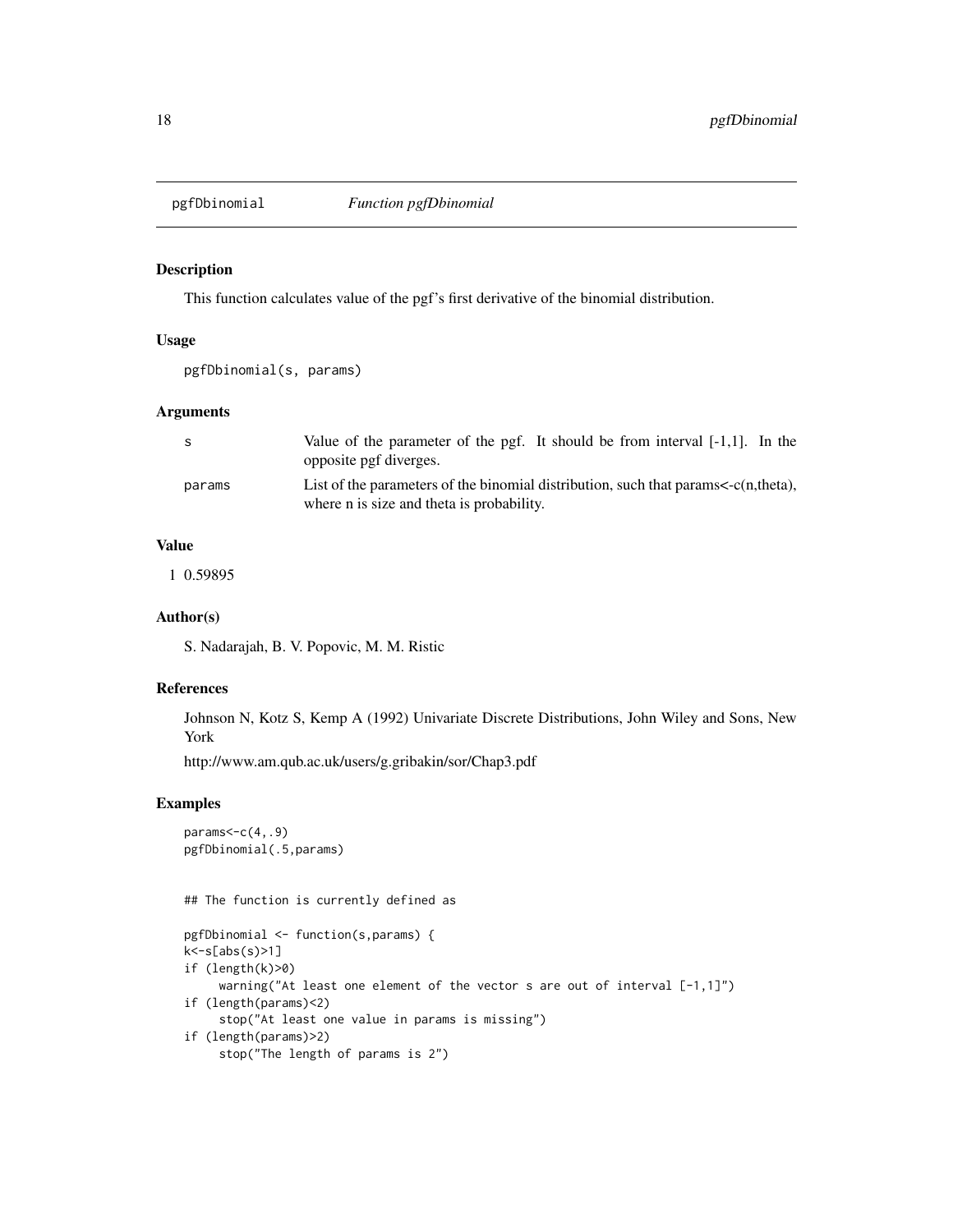# <span id="page-18-0"></span>pgfDbinomialbinomial 19

```
n<-params[1]
      theta<-params[2]
if ((theta>=1)|(theta<=0))
     stop ("Parameter theta belongs to the interval (0,1)")
if (n<0)
     stop("Parameter n must be positive")
if(!(abs(n-round(n))<.Machine$double.eps^0.5))
stop("Parameter n must be positive integer")
   n*theta*(1-theta+theta*s)^(n-1)
}
```
pgfDbinomialbinomial *Function pgfDbinomialbinomial*

#### Description

This function calculates value of the pgf's firts derivative of the binomial-binomial distribution.

# Usage

pgfDbinomialbinomial(s, params)

# Arguments

| S.     | Value of the parameter of the pgf. It should be from interval $[-1,1]$ . In the<br>opposite pgf diverges.                                                                                                       |
|--------|-----------------------------------------------------------------------------------------------------------------------------------------------------------------------------------------------------------------|
| params | List of the parameters of the Poisson-binomial distribution, such that params<br>$c(p_1, p_2, m, n)$ , where theta is the positive number, p1, p2 are the probabilities,<br>and m, n are the positive integers. |

# Author(s)

S. Nadarajah, B. V. Popovic, M. M. Ristic

#### References

Johnson N, Kotz S, Kemp A (1992) Univariate Discrete Distributions, John Wiley and Sons, New York

http://www.am.qub.ac.uk/users/g.gribakin/sor/Chap3.pdf

#### Examples

params<-c(.4,.9,5,7) pgfDbinomialbinomial(.5,params)

## The function is currently defined as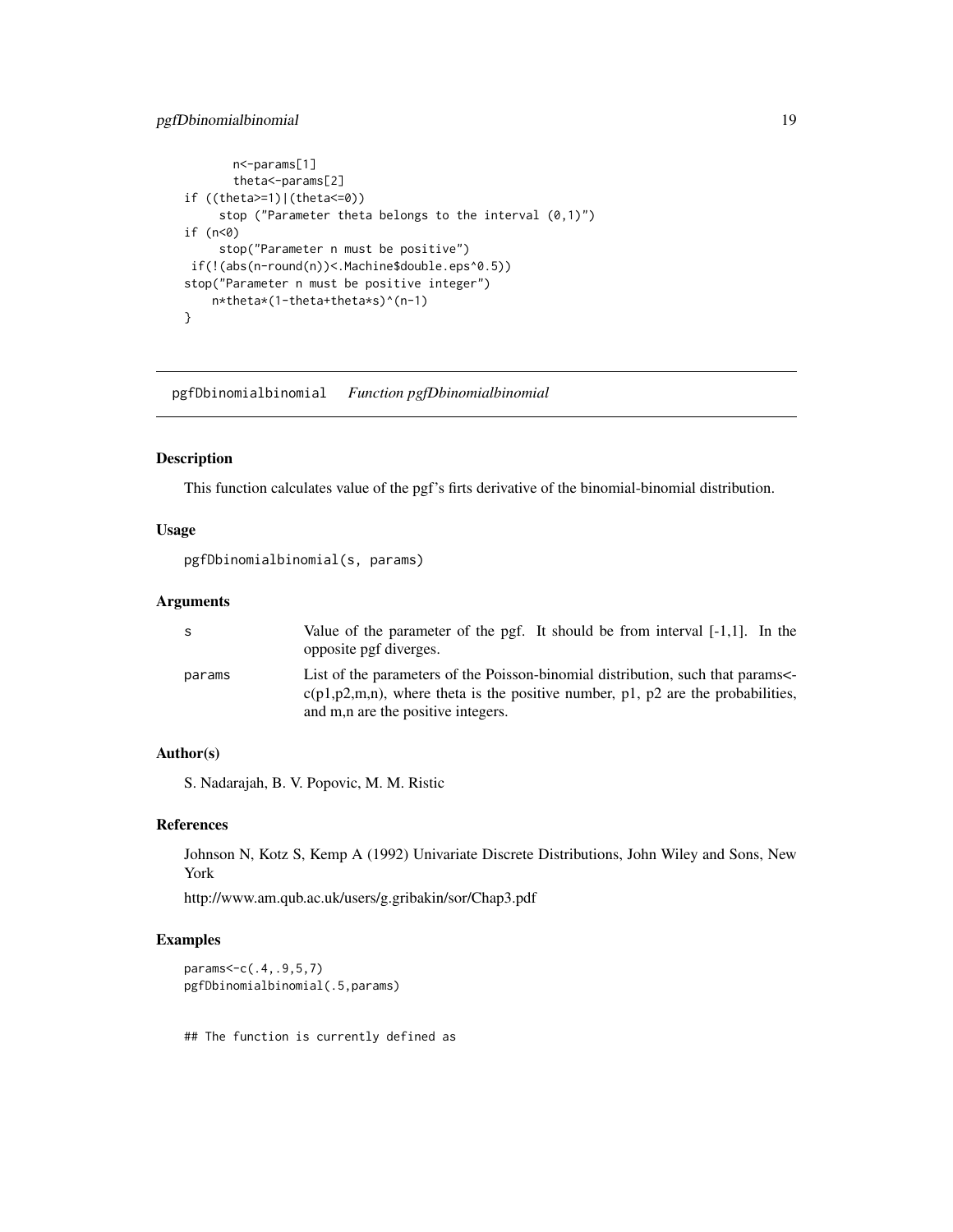```
pgfDbinomialbinomial <- function(s,params) {
k<-s[abs(s)>1]
if (length(k)>0)
   warning("At least one element of the vector s are out of interval [-1,1]")
if (length(params)<4)
    stop("At least one value in params is missing")
if (length(params)>4)
   stop("The length of params is 4")
   p1<-params[1]
   p2<-params[2]
   m<-params[3]
   n<-params[4]
if ((p1>=1)|(p1<=0))
    stop ("Parameter p1 belongs to the interval (0,1)")
if ((p2>=1)|(p2<=0))
    stop ("Parameter p2 belongs to the interval (0,1)")
if (m<0)
    stop("Parameter m must be positive integer")
if (n<0)
     stop("Parameter n must be positive")
if(!(abs(n-round(n))<.Machine$double.eps^0.5))
stop("Parameter n must be positive integer")
   m*n*p1*p2*(1-p2+p2*s)^(n-1)*(1-p1+p1*(1-p2+p2*s)^n)^(m-1)
}
```
pgfDbinomialpoisson *Function pgfDbinomialpoisson*

# Description

This function calculates value of the pgf's first derivative of the binomial-Poisson distribution.

#### Usage

pgfDbinomialpoisson(s, params)

#### **Arguments**

| -S     | Value of the parameter of the pgf. It should be from interval $[-1,1]$ . In the<br>opposite pgf diverges.                                                                                       |
|--------|-------------------------------------------------------------------------------------------------------------------------------------------------------------------------------------------------|
| params | List of the parameters of the binomial-Poisson distribution, such that params<br>$c$ (theta, p, n), where theta is the positive number, p is the probability, and n is the<br>positive integer. |

# Author(s)

S. Nadarajah, B. V. Popovic, M. M. Ristic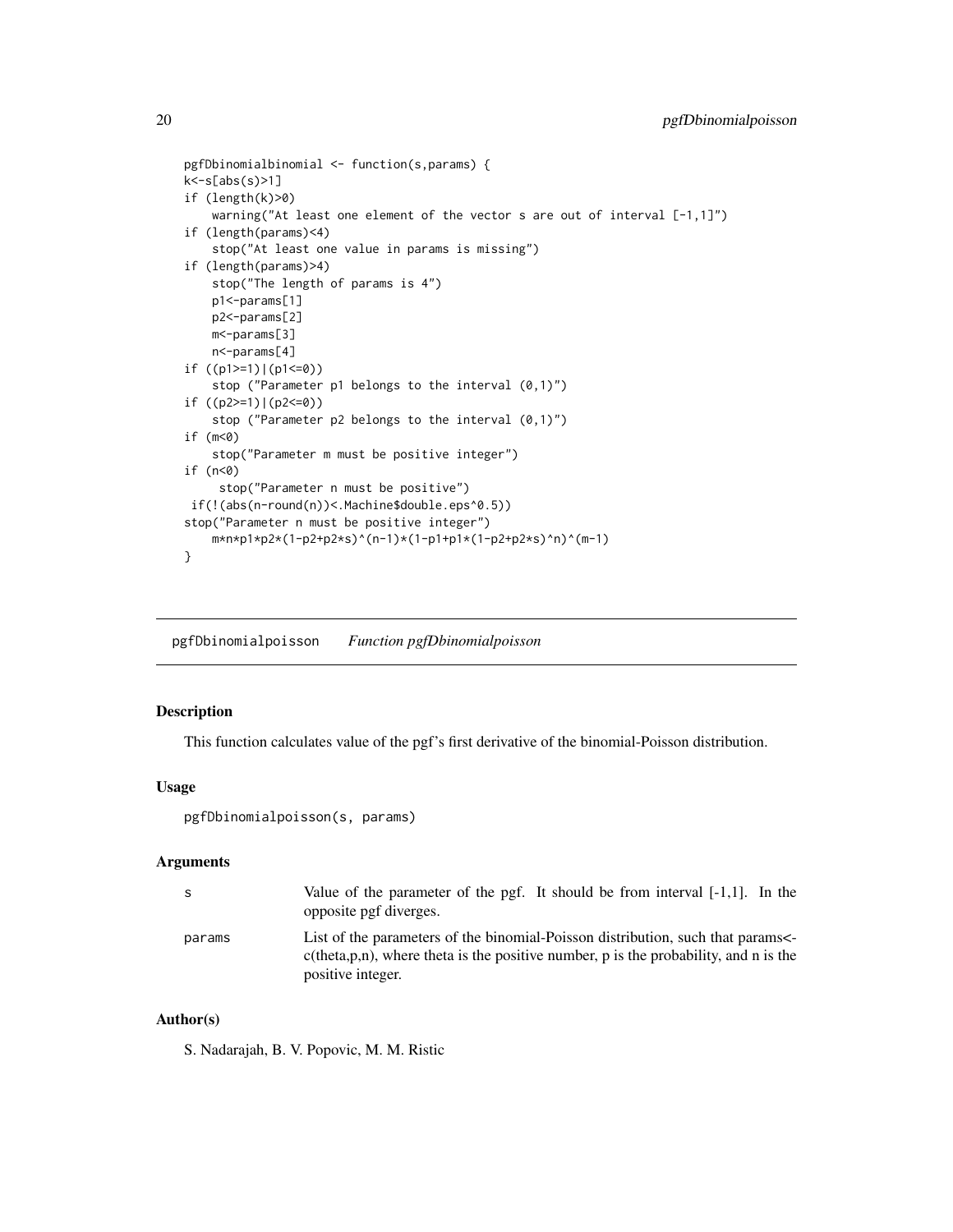# <span id="page-20-0"></span>pgfDgeometric 21

# References

Johnson N, Kotz S, Kemp A (1992) Univariate Discrete Distributions, John Wiley and Sons, New York

http://www.am.qub.ac.uk/users/g.gribakin/sor/Chap3.pdf

# Examples

```
params<-c(.4,.9,5)
pgfDbinomialpoisson(.5,params)
## The function is currently defined as
pgfDbinomialpoisson <- function(s,params) {
k<-s[abs(s)>1]
if (length(k)>0)
    warning("At least one element of the vector s are out of interval [-1,1]")
if (length(params)<3)
    stop("At least one value in params is missing")
if (length(params)>3)
   stop("The length of params is 3")
   theta<-params[1]
   p<-params[2]
   n<-params[3]
if (theta<=0)
   stop ("Parameter theta must be positive")
if ((p>=1)|(p<=0))stop ("Parameter p belongs to the interval (0,1)")
if (n<0)
     stop("Parameter n must be positive")
if(!(abs(n-round(n))<.Machine$double.eps^0.5))
stop("Parameter n must be positive integer")
    n*theta*p*exp(theta*(s-1))*(1-p+p*exp(theta*(s-1)))^(n-1)
}
```
pgfDgeometric *Function pgfDgeometric*

#### Description

This function calculates value of the pgf's first derivative of the geometric distribution.

#### Usage

pgfDgeometric(s, params)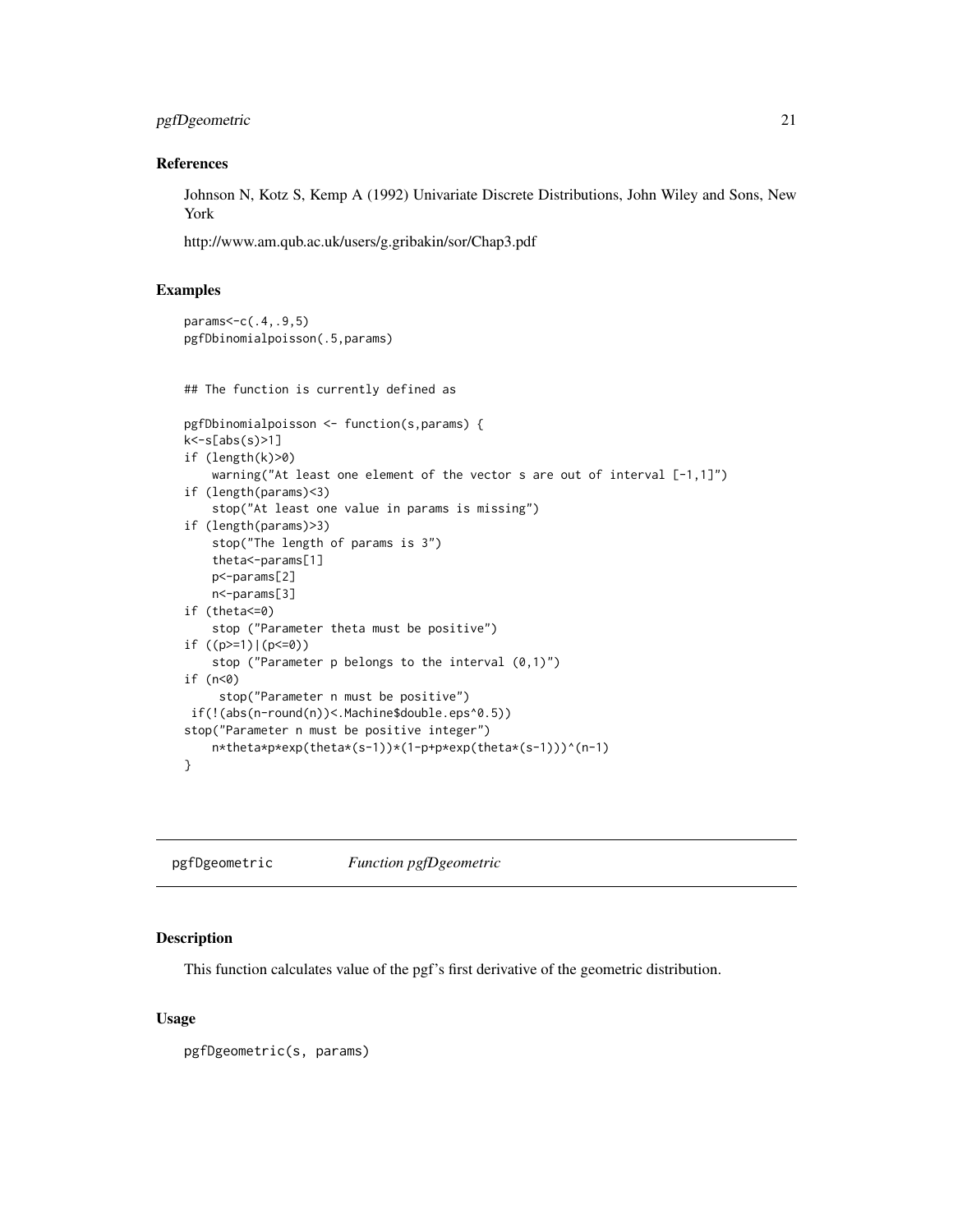#### <span id="page-21-0"></span>Arguments

| -S     | Value of the parameter of the pgf. It should be from interval $[-1,1]$ . In the<br>opposite pgf diverges. |
|--------|-----------------------------------------------------------------------------------------------------------|
| params | Parameter of the geometric distribution, such that params<-theta, where theta is<br>the probability.      |

#### Author(s)

S. Nadarajah, B. V. Popovic, M. M. Ristic

#### References

Johnson N, Kotz S, Kemp A (1992) Univariate Discrete Distributions, John Wiley and Sons, New York

http://www.am.qub.ac.uk/users/g.gribakin/sor/Chap3.pdf

#### Examples

```
params<-.1
pgfDgeometric(.5,params)
## The function is currently defined as
pgfDgeometric <- function(s,params) {
k<-s[abs(s)>1]
if (length(k)>0)
   warning("At least one element of the vector s are out of interval [-1,1]")
if (length(params)>1)
    stop("The length of params is 1")
    theta<-params[1]
if ((theta>=1)|(theta<=0))
    stop ("Parameter of geometric distribution must belong to the interval (0,1)")
    theta*(1-theta)/(1-(1-theta)*s)^2
}
```
pgfDhypergeometric *Function pgfDhypergeometric*

#### Description

This function calculates value of the pgf's first derivative of the hypergeometric distribution.

#### Usage

pgfDhypergeometric(s, params)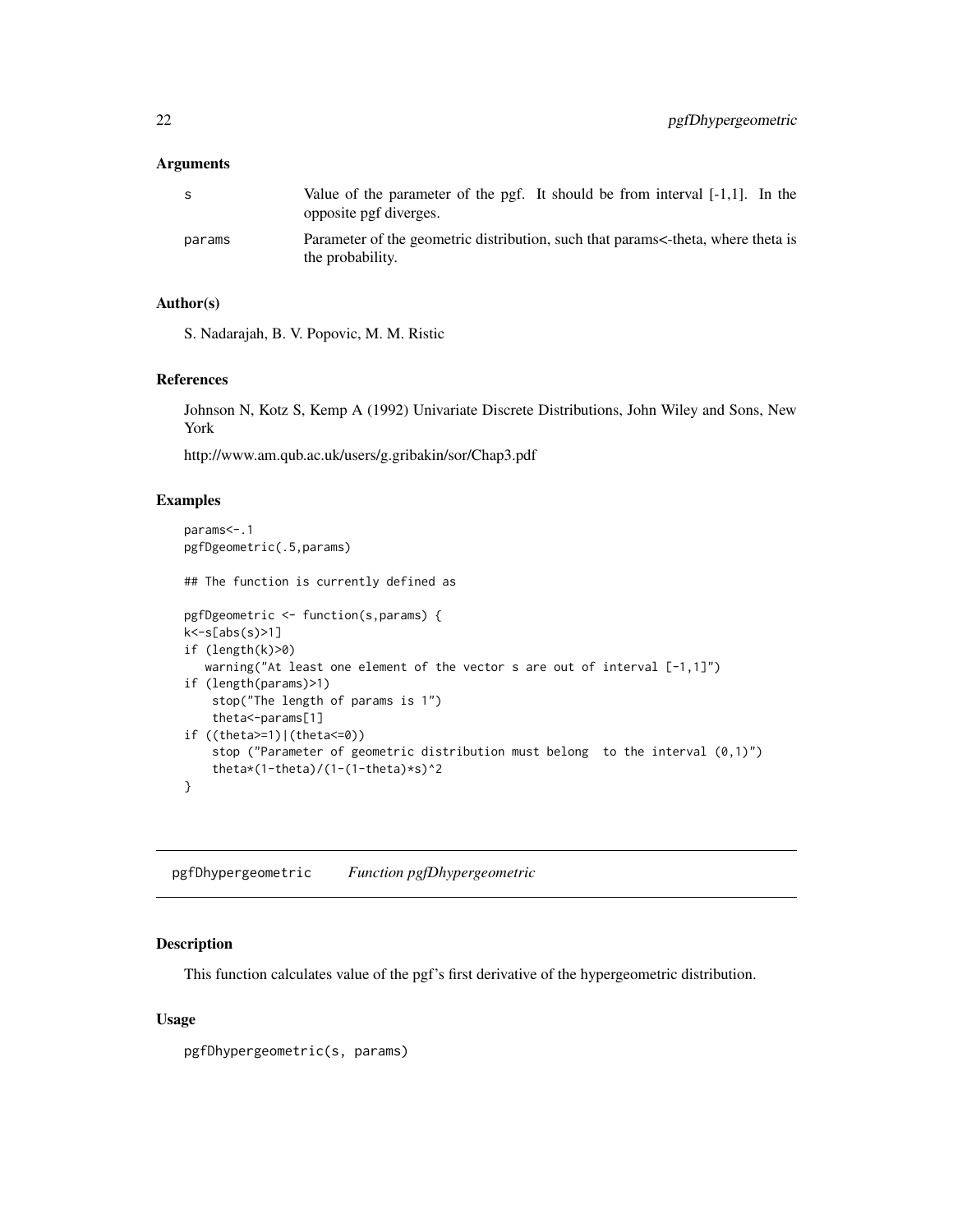# Arguments

| S      | Value of the parameter of the pgf. It should be from interval $[-1,1]$ . In the<br>opposite pgf diverges.                                                                                                                                          |
|--------|----------------------------------------------------------------------------------------------------------------------------------------------------------------------------------------------------------------------------------------------------|
| params | List of the parameters of the hypergeometric distribution, such that params<br>$c(m,n,p)$ , where m is the number of white balls in the urn, n is the number of<br>black balls in the urn, must be less or equal than m, and p is the probability. |

# Value

1 0.6

# Author(s)

S. Nadarajah, B. V. Popovic, M. M. Ristic

#### References

Johnson N, Kotz S, Kemp A (1992) Univariate Discrete Distributions, John Wiley and Sons, New York

Hankin R.K.S, Lee A (2006) A new family of non-negative distributions. Australia and New Zealand Journal of Statistics 48(1): 67(78)

http://www.am.qub.ac.uk/users/g.gribakin/sor/Chap3.pdf

```
params < -c(5,3, .2)pgfDhypergeometric(.5,params)
## The function is currently defined as
pgfDhypergeometric <- function(s,params) {
    require(hypergeo)
k<-s[abs(s)>1]
if (length(k)>0)
    warning("At least one element of the vector s are out of interval [-1,1]")
if (length(params)<3)
     stop("At least one value in params is missing")
if (length(params)>3)
    stop("The length of params is 3")
   m<-params[1]
   n<-params[2]
   p<-params[3]
if (n<0)
     stop("Parameter n must be positive")
if(!(abs(n-round(n))<.Machine$double.eps^0.5))
stop("Parameter n must be positive integer")
if (m<0)
     stop("Parameter m must be positive")
if(!(abs(m-round(m))<.Machine$double.eps^0.5))
```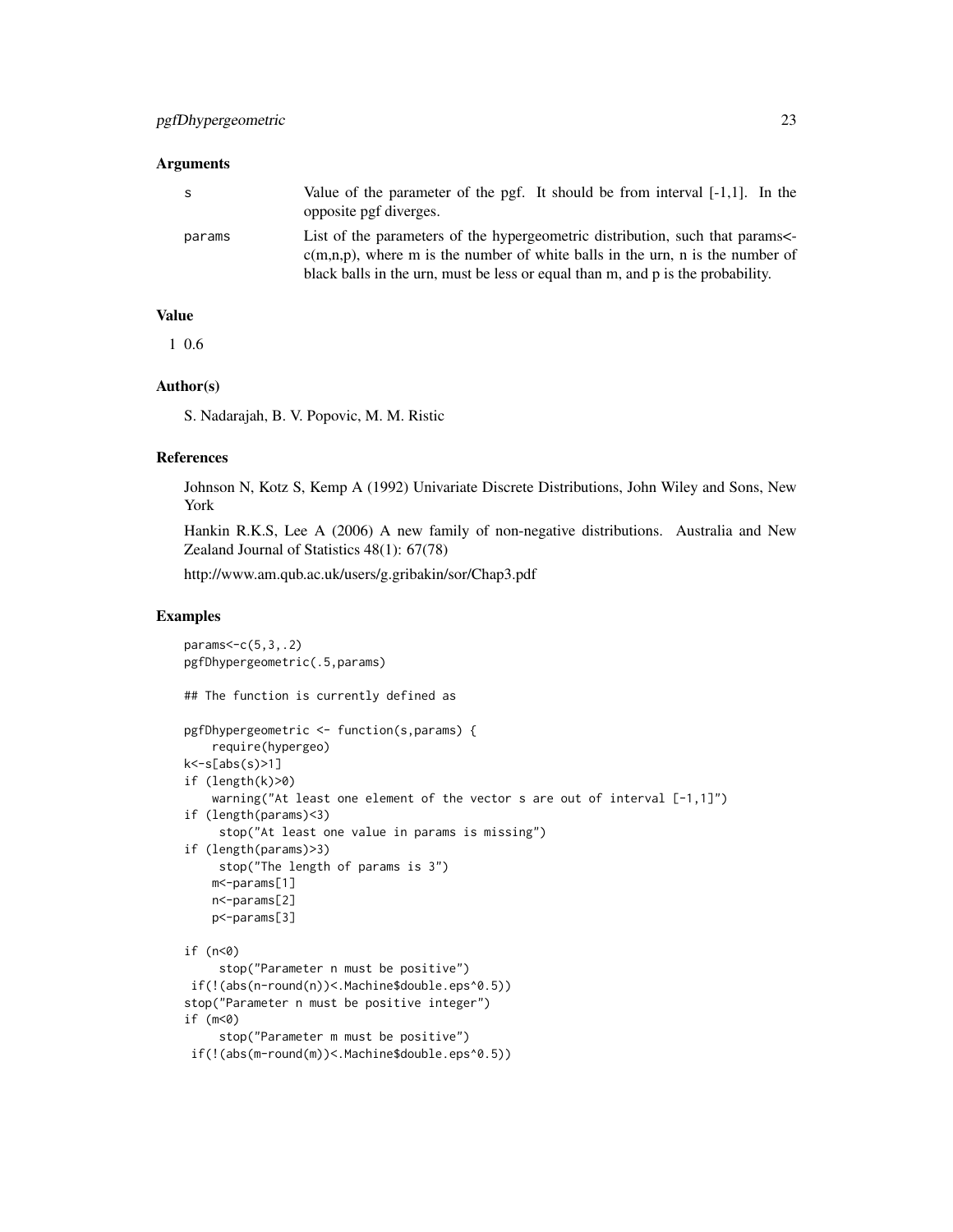```
stop("Parameter m must be positive integer")
if ((p>=1)|(p<=0))
     stop ("Parameter p belongs to the interval (0,1)")
if (m<sub>n</sub>)stop ("Parameter m is greater or equal then n ")
   n*p*Re(hypergeo(1-n,1-m*p,1-m,1-s))
}
```
pgfDhyperpoisson *Function pgfDhyperpoisson.*

#### Description

This function calculates value of the pgf's first derivative of the hyper Poisson distribution.

#### Usage

```
pgfDhyperpoisson(s, params)
```
#### Arguments

| S      | Value of the parameter of the pgf. It should be from interval $[-1,1]$ . In the<br>opposite pgf diverges.                          |
|--------|------------------------------------------------------------------------------------------------------------------------------------|
| params | List of the parameters of the hyper Poisson distribution, such that params<br>c(theta,lambda), where both parameters are positive. |

# Author(s)

S. Nadarajah, B. V. Popovic, M. M. Ristic

#### References

Johnson N, Kotz S, Kemp A (1992) Univariate Discrete Distributions, John Wiley and Sons, New York

Hankin R.K.S, Lee A (2006) A new family of non-negative distributions. Australia and New Zealand Journal of Statistics 48(1): 67(78)

http://www.am.qub.ac.uk/users/g.gribakin/sor/Chap3.pdf

```
params<-c(.7,3)
pgfDhyperpoisson(.5,params)
## The function is currently defined as
pgfDhyperpoisson <- function(s,params) {
    require(hypergeo)
k<-s[abs(s)>1]
```
<span id="page-23-0"></span>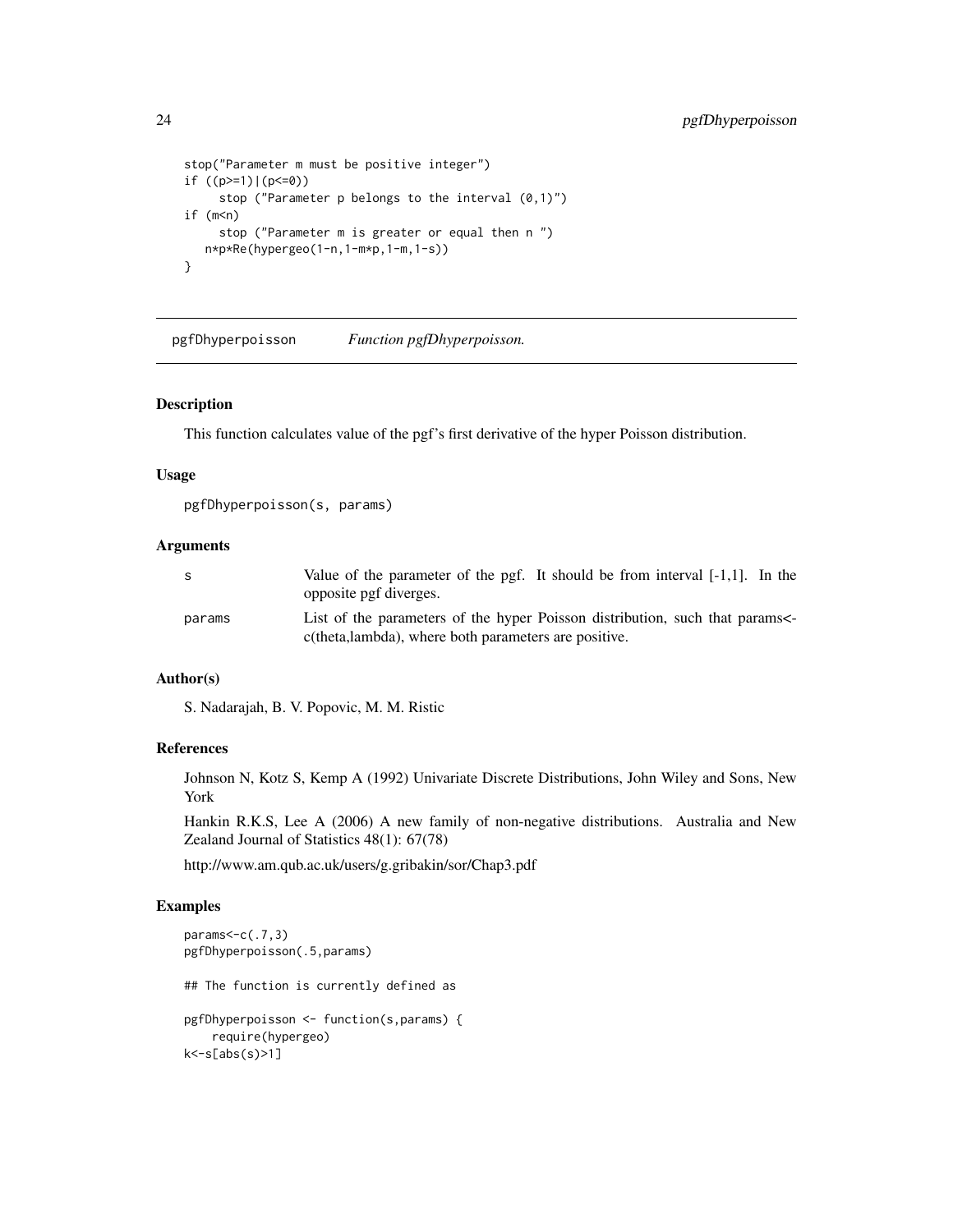# <span id="page-24-0"></span>pgfDkattitypeh1 25

```
if (length(k)>0)
    warning("At least one element of the vector s are out of interval [-1,1]")
if (length(params)<2)
   stop("At least one value in params is missing")
if (length(params)>2)
   stop("The length of params is 2")
   theta<-params[1]
   lambda<-params[2]
if (theta<=0)
    stop ("Parameter theta must be positive")
if (lambda<=0)
    stop ("Parameter lambda must be positive")
 theta*genhypergeo(2,lambda+1,theta*s)/(lambda*genhypergeo(1,lambda,theta))
}
```
pgfDkattitypeh1 *Function pgfDkattitypeh1*

#### Description

This function calculates value of the pgf's first derivative of the Katti type H1 distribution.

#### Usage

```
pgfDkattitypeh1(s, params)
```
#### **Arguments**

| S.     | Value of the parameter of the pgf. It should be from interval $[-1,1]$ . In the<br>opposite pgf diverges.                        |
|--------|----------------------------------------------------------------------------------------------------------------------------------|
| params | List of the parameters of the Katti type H1 distribution, such that params<br>$c$ (theta,a,b), where all parameter are positive. |

#### Author(s)

S. Nadarajah, B. V. Popovic, M. M. Ristic

#### References

Johnson N, Kotz S, Kemp A (1992) Univariate Discrete Distributions, John Wiley and Sons, New York

Hankin R.K.S, Lee A (2006) A new family of non-negative distributions. Australia and New Zealand Journal of Statistics 48(1): 67(78)

http://www.am.qub.ac.uk/users/g.gribakin/sor/Chap3.pdf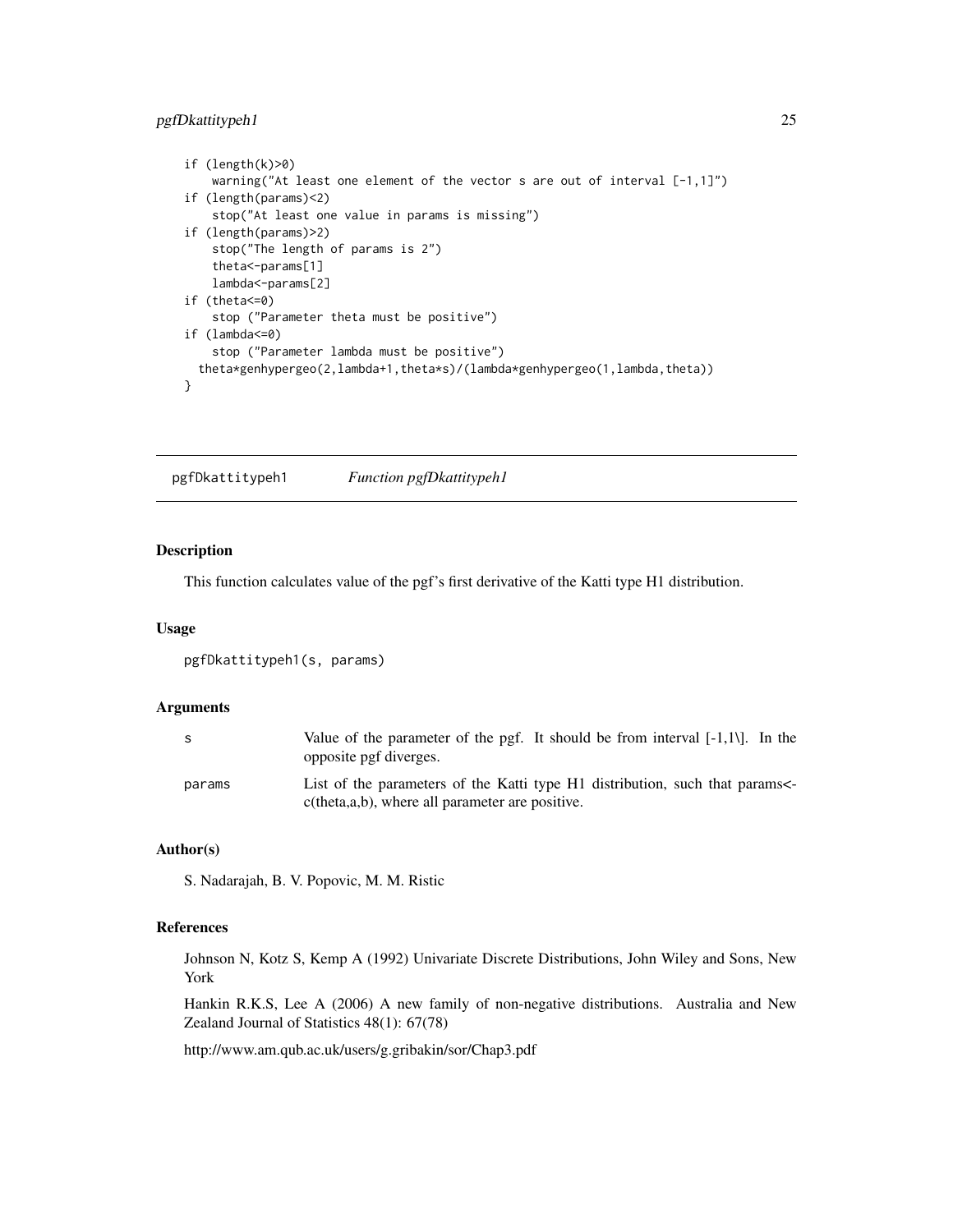# Examples

```
params<-c(.4,9,5)
pgfDkattitypeh1(.5,params)
## The function is currently defined as
pgfDkattitypeh1 <- function(s,params) {
    require(hypergeo)
k<-s[abs(s)>1]
if (length(k)>0)
   warning("At least one element of the vector s are out of interval [-1,1]")
if (length(params)<3)
   stop("At least one value in params is missing")
if (length(params)>3)
   stop("The length of params is 3")
   theta<-params[1]
   a<-params[2]
   b<-params[3]
if (theta<=0)
    stop ("Parameter theta must be positive")
if (a<=0)
    stop ("Parameter a must be positive")
if (b < = 0)stop ("Parameter b must be positive")
a*theta/(a+b)*genhypergeo(a+1,a+b+1,theta*(s-1))
}
```
pgfDkattitypeh2 *Function pgfDkattitypeh2*

# Description

This function calculates value of the pgf's derivative of the Katti type H2 distribution.

#### Usage

```
pgfDkattitypeh2(s, params)
```
#### Arguments

| - S    | Value of the parameter of the pgf. It should be from interval $[-1,1]$ . In the<br>opposite pgf diverges.                             |
|--------|---------------------------------------------------------------------------------------------------------------------------------------|
| params | List of the parameters of the Katti type H2 distribution, such that params<br>$c$ (theta, a, b, k), where all parameter are positive. |

# Author(s)

S. Nadarajah, B. V. Popovic, M. M. Ristic

<span id="page-25-0"></span>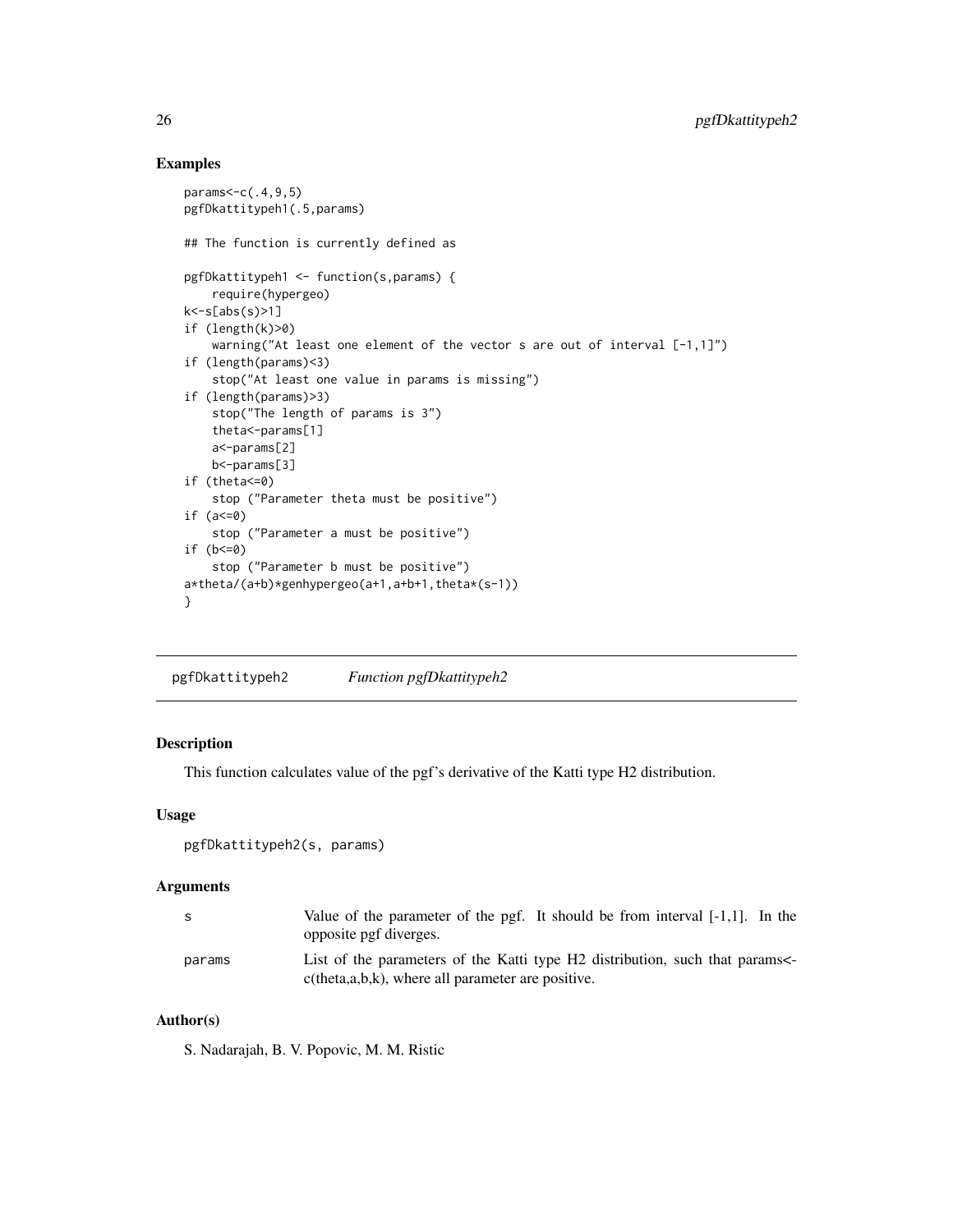# <span id="page-26-0"></span>pgfDlogarithmic 27

#### References

Johnson N, Kotz S, Kemp A (1992) Univariate Discrete Distributions, John Wiley and Sons, New York

Hankin R.K.S, Lee A (2006) A new family of non-negative distributions. Australia and New Zealand Journal of Statistics 48(1): 67(78)

http://www.am.qub.ac.uk/users/g.gribakin/sor/Chap3.pdf

#### Examples

params<-c(.4,9,5,7)

```
pgfDkattitypeh2(.5,params)
## The function is currently defined as
pgfDkattitypeh2 <- function(s,params) {
    require(hypergeo)
k<-s[abs(s)>1]
if (length(k)>0)
    warning("At least one element of the vector s are out of interval [-1,1]")
if (length(params)<4)
   stop("At least one value in params is missing")
if (length(params)>4)
  stop("The length of params is 4")
   theta<-params[1]
   a<-params[2]
   b<-params[3]
   k<-params[4]
if (theta<=0)
 stop ("Parameter theta must be positive")
if (a<=0)
 stop ("Parameter a must be positive")
if (b < = 0)stop ("Parameter b must be positive")
if (k<=0)
 stop ("Parameter k must be positive")
a*k*theta/(a+b)*Re(hypergeo(k+1,a+1,a+b+1,theta*(s-1)))
}
```
pgfDlogarithmic *Function pgfDlogarithmic.*

# **Description**

This function calculates value of the pgf's first derivative of the logarithmic distribution.

#### Usage

pgfDlogarithmic(s, params)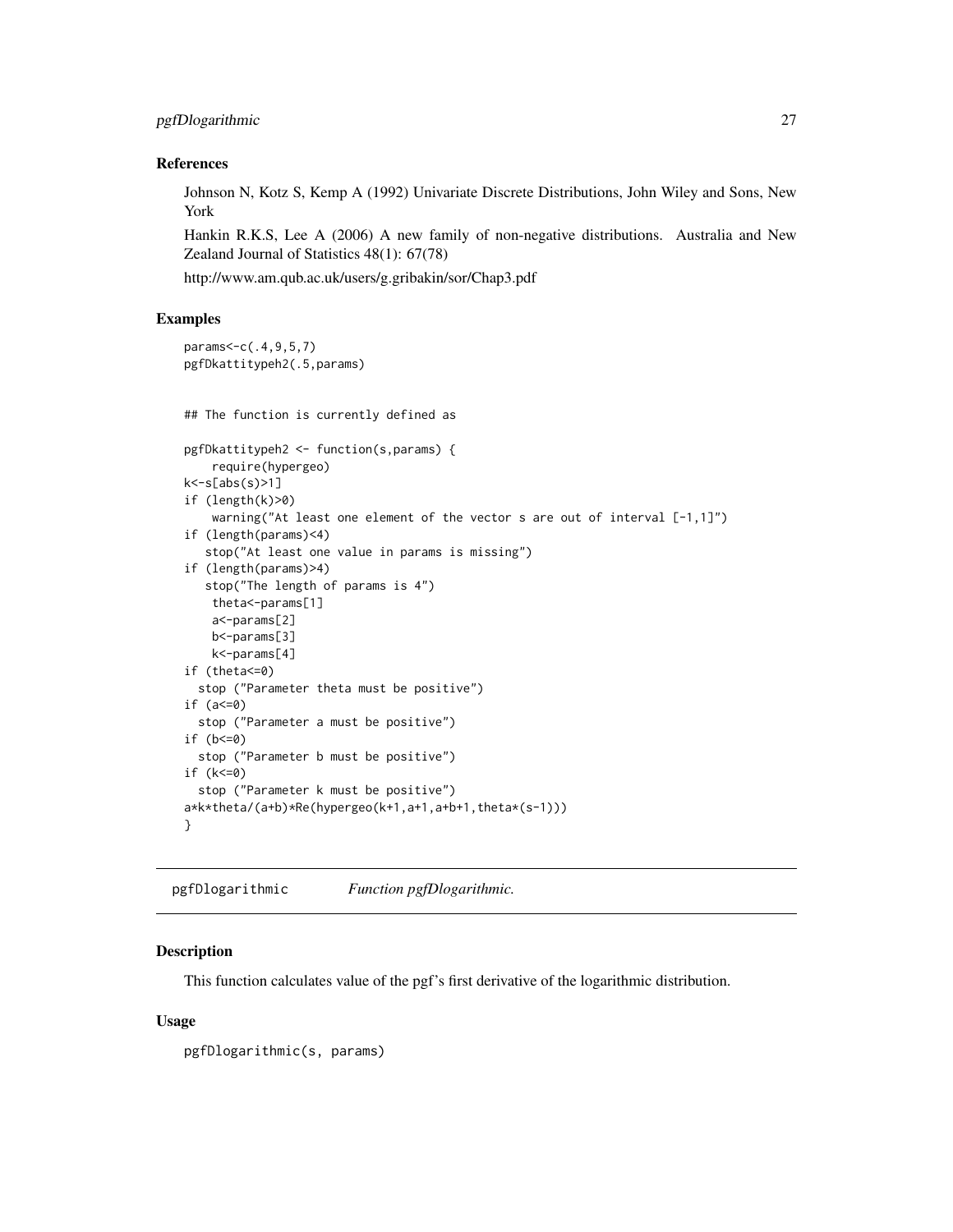#### <span id="page-27-0"></span>**Arguments**

| -S     | Value of the parameter of the pgf. It should be from interval $[-1,1]$ . In the<br>opposite pgf diverges.       |
|--------|-----------------------------------------------------------------------------------------------------------------|
| params | Represents paramemeter of logarithmic distribution, such that params<-theta,<br>where theta is the probability. |

# Author(s)

S. Nadarajah, B. V. Popovic, M. M. Ristic

#### References

Johnson N, Kotz S, Kemp A (1992) Univariate Discrete Distributions, John Wiley and Sons, New York

http://www.am.qub.ac.uk/users/g.gribakin/sor/Chap3.pdf

#### Examples

```
params<-.7
pgfDlogarithmic(.5,params)
## The function is currently defined as
pgfDlogarithmic <- function(s,params) {
k<-s[abs(s)>1]
if (length(k)>0)
     warning("At least one element of the vector s are out of interval [-1,1]")
if (length(params)>1)
     stop("The length of params is 1")
     theta<-params[1]
if ((theta>=1)|(theta<=0))
    stop ("Parameter theta belongs to the interval (0,1)")
    -(1-theta)/((1-(1-theta)*s)*log(theta))
}
```
pgfDlogarithmicbinomial

*Function pgfDlogarithmicbinomial.*

#### Description

This function calculates value of the pgf's first derivative of the logarithmic-binomial distribution.

# Usage

pgfDlogarithmicbinomial(s, params)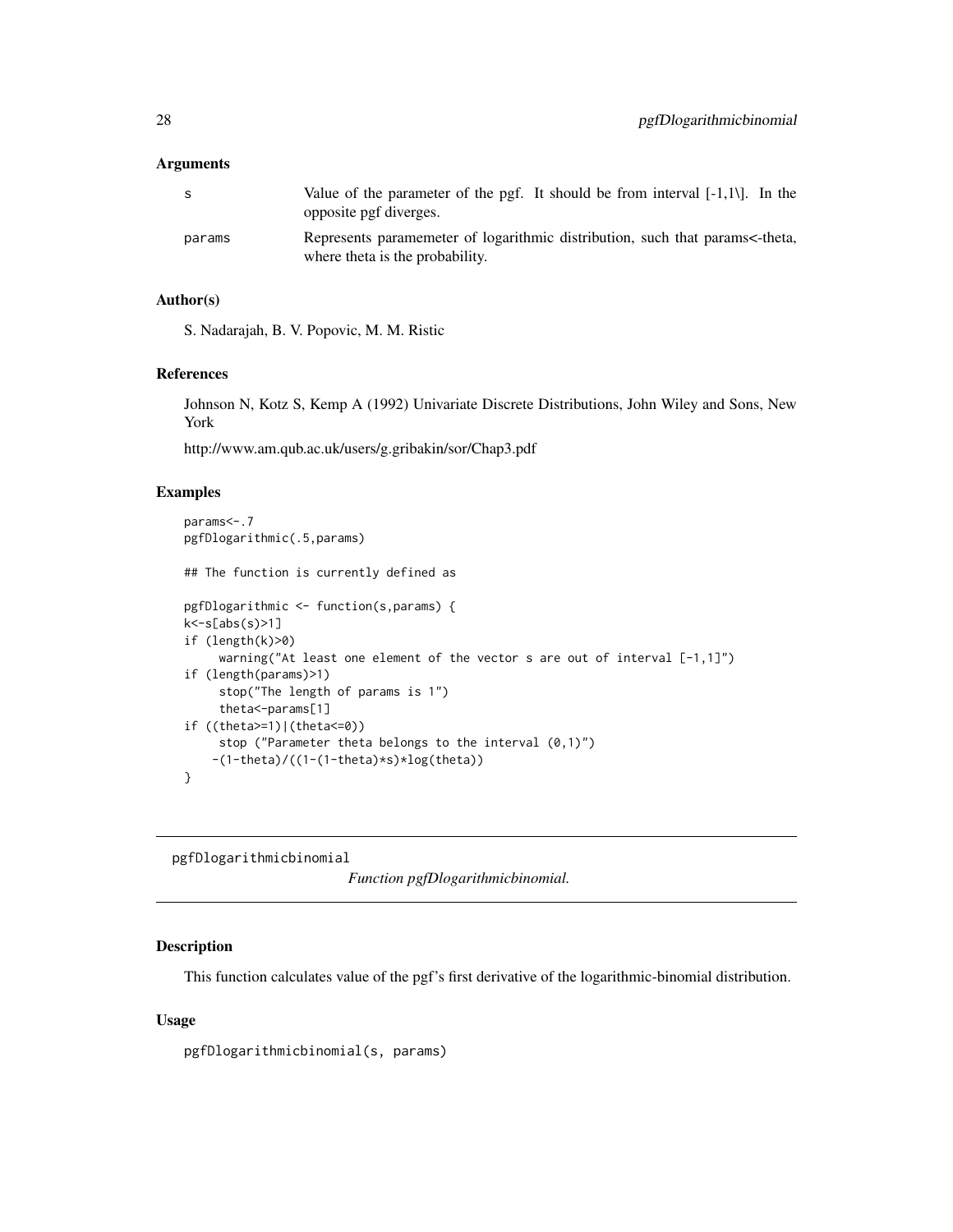#### **Arguments**

| S.     | Value of the parameter of the pgf. It should be from interval $[-1,1]$ . In the<br>opposite pgf diverges.                                                                 |
|--------|---------------------------------------------------------------------------------------------------------------------------------------------------------------------------|
| params | List of the parameters of the logarithmic-binomial distribution, such that params<br>$c(p1,p2,m,n)$ , where p1, p2 are the probabilities, m, n are the positive integers. |

# Author(s)

S. Nadarajah, B. V. Popovic, M. M. Ristic

# References

Johnson N, Kotz S, Kemp A (1992) Univariate Discrete Distributions, John Wiley and Sons, New York

http://www.am.qub.ac.uk/users/g.gribakin/sor/Chap3.pdf

```
params<-c(.9,.7,4)
pgfDlogarithmicbinomial(.5,params)
## The function is currently defined as
pgfDlogarithmicbinomial <- function(s,params) {
   k<-s[abs(s)>1]
if (length(k)>0)
  warning("At least one element of the vector s are out of interval [-1,1]")
if (length(params)<3)
   stop("At least one value in params is missing")
if (length(params)>3)
  stop("The length of params is 3")
   theta<-params[1]
   p<-params[2]
   n<-params[3]
if ((theta>=1)|(theta<=0))
    stop ("Parameter theta belongs to the interval (0,1)")
if ((p>=1)|(p<=0))
    stop ("Parameter p belongs to the interval (0,1)")
if (n<0)
     stop("Parameter n must be positive")
if(!(abs(n-round(n))<.Machine$double.eps^0.5))
stop("Parameter n must be positive integer")
-n*p*(1-theta)/log(theta)*(1-p+pxs)^{(n-1)*(1-(1-theta)*(1-p+pxs)^n)(-1)}
```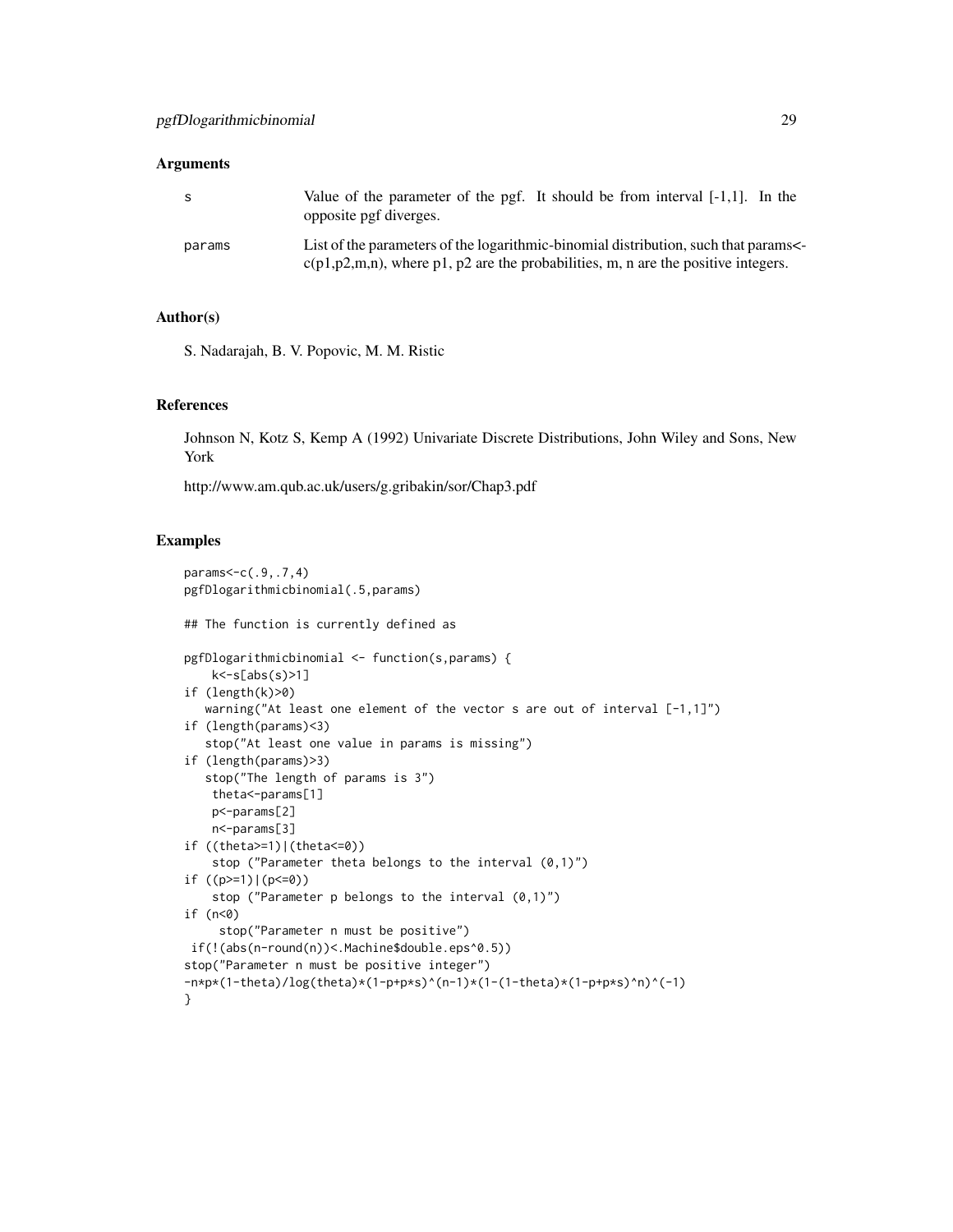<span id="page-29-0"></span>pgfDlogarithmicpoisson

*Function pgfDlogarithmicpoisson*

#### Description

This function calculates value of the pgf's first derivative of the logarithmic-Poisson distribution.

#### Usage

pgfDlogarithmicpoisson(s, params)

#### Arguments

| -S     | Value of the parameter of the pgf. It should be from interval $[-1,1]$ . In the<br>opposite pgf diverges.                                                            |
|--------|----------------------------------------------------------------------------------------------------------------------------------------------------------------------|
| params | List of the parameters of the logarithmic-Poisson distribution, such that params<br>c(theta, lambda), where theta is the probability, lambda is the positive number. |

#### Author(s)

S. Nadarajah, B. V. Popovic, M. M. Ristic

#### References

Johnson N, Kotz S, Kemp A (1992) Univariate Discrete Distributions, John Wiley and Sons, New York

http://www.am.qub.ac.uk/users/g.gribakin/sor/Chap3.pdf

```
params < -c(.9, 7)pgfDlogarithmicpoisson(.5,params)
## The function is currently defined as
pgfDlogarithmicpoisson <- function(s,params) {
k < -s[abs(s)>1]if (length(k)>0)
warning("At least one element of the vector s are out of interval [-1,1]")
if (length(params)<2)
    stop("At least one value in params is missing")
if (length(params)>2)
    stop("The length of params is 2")
     theta<-params[1]
   lambda<-params[2]
if ((theta>=1)|(theta<=0))
     stop ("Parameter theta belongs to the interval (0,1)")
```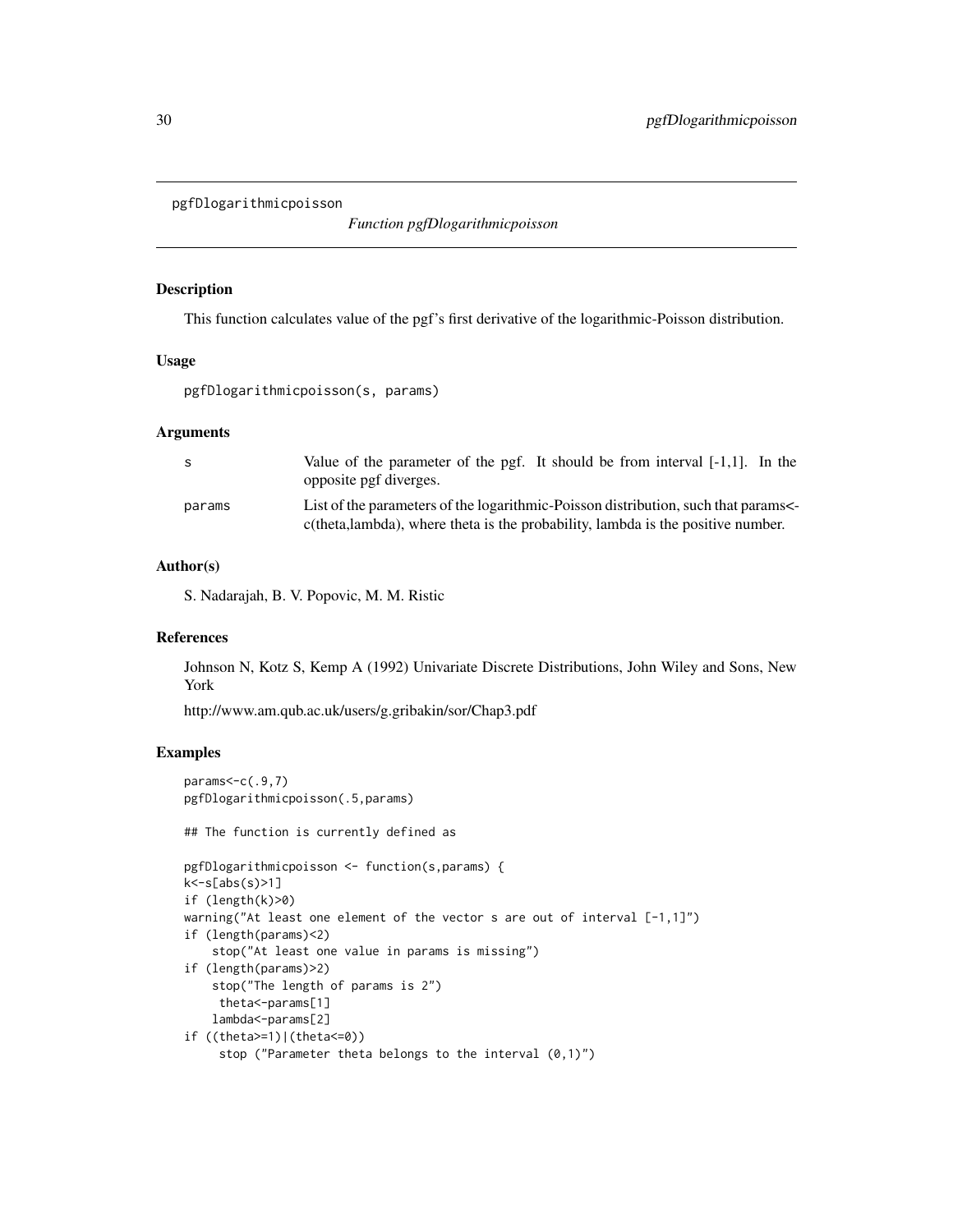```
if (lambda<=0)
     stop ("Parameter lambda must be positive")
  -lambda*(1-theta)/log(theta)*exp(lambda*(s-1))/(1-(1-theta)*exp(lambda*(s-1)))
}
```
pgfDnegativebinomial *Function pgfDnegativebinomial*

#### Description

This function calculates value of the pgf of the negative binomial distribution.

#### Usage

pgfDnegativebinomial(s, params)

# **Arguments**

| -S     | Value of the parameter of the pgf. It should be from interval $[-1,1]$ . In the<br>opposite pgf diverges.                                                  |
|--------|------------------------------------------------------------------------------------------------------------------------------------------------------------|
| params | List of the parameters of the negative binomial distribution, such that params<br>$c$ (theta,k), where theta is the probability, k is the positive number. |

#### Author(s)

S. Nadarajah, B. V. Popovic, M. M. Ristic

#### References

Johnson N, Kotz S, Kemp A (1992) Univariate Discrete Distributions, John Wiley and Sons, New York

http://www.am.qub.ac.uk/users/g.gribakin/sor/Chap3.pdf

```
params<-c(.3,.2)
pgfDnegativebinomial(.5,params)
## The function is currently defined as
pgfDnegativebinomial <- function(s,params) {
 k \leq s[abs(s)>1]if (length(k)>0) warning("Some elements of the vector s are out of interval [-1,1]")
 if (length(params)<2) stop("At least one value in params is missing")
 if (length(params)>2) stop("The length of params is 2")
 theta <- params[1]
 k \leq params[2]
 if ((theta>=1) | (theta<=0)) stop ("Parameter theta belongs to the interval (0,1)")
 if (k<=0) stop("Parameter k must be positive")
```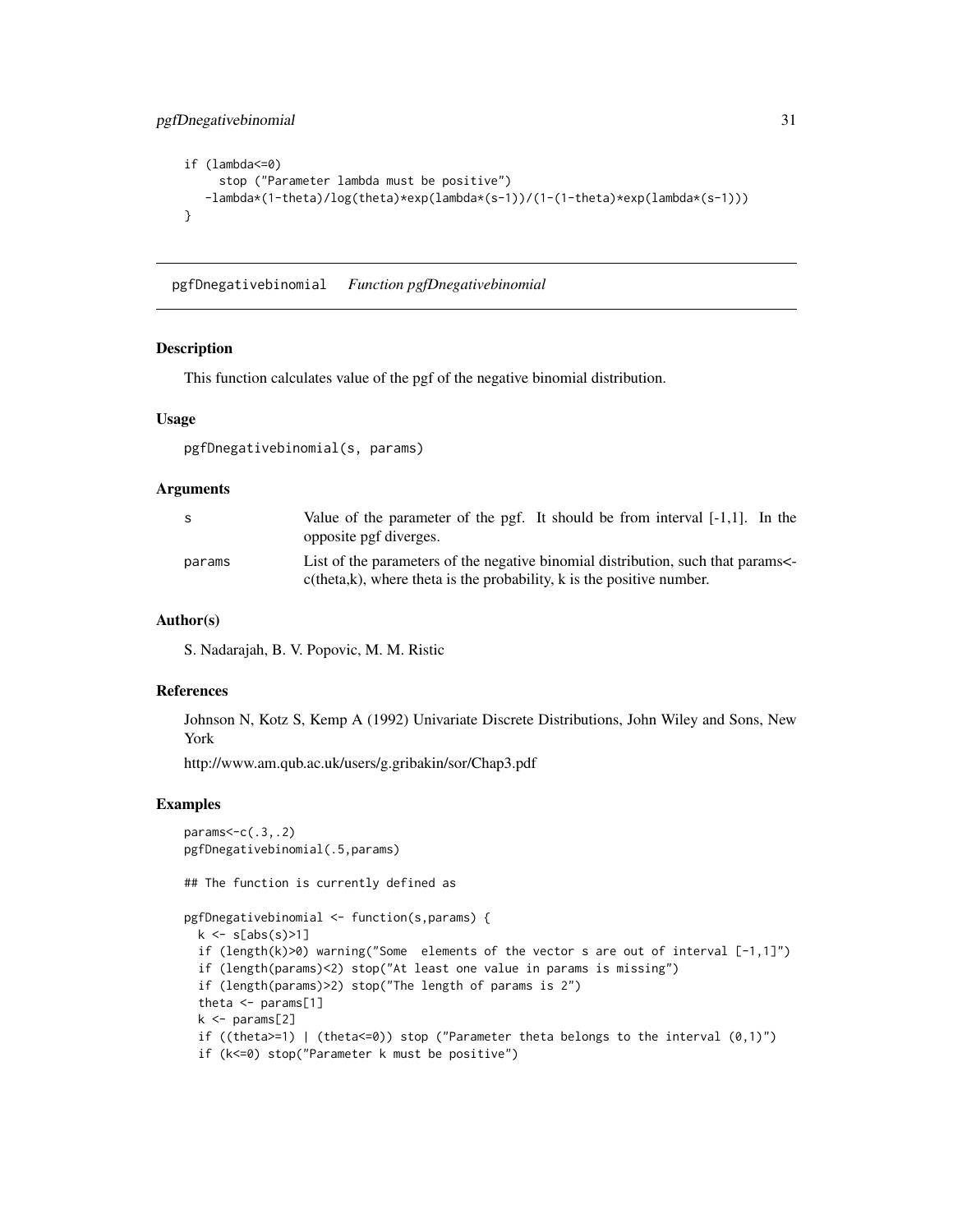```
k*(1-theta)*theta^k/(1-(1-theta)*s)^(k+1)
}
```
pgfDneymantypea *Function pgfDneymantypea*

# Description

This function calculates value of the pgf's first derivative of the Neyman type A distribution.

# Usage

pgfDneymantypea(s, params)

# Arguments

| S      | Value of the parameter of the pgf. It should be from interval $[-1,1]$ . In the<br>opposite pgf diverges.                                  |
|--------|--------------------------------------------------------------------------------------------------------------------------------------------|
| params | List of the parameters of the Neyman type A distribution, such that params<br>c(theta,lambda), where both parameters are positive numbers. |

#### Author(s)

S. Nadarajah, B. V. Popovic, M. M. Ristic

# References

Johnson N, Kotz S, Kemp A (1992) Univariate Discrete Distributions, John Wiley and Sons, New York

http://www.am.qub.ac.uk/users/g.gribakin/sor/Chap3.pdf

#### Examples

```
params<-c(4,5)
pgfDneymantypea(.5,params)
```
## The function is currently defined as

```
pgfDneymantypea <- function(s,params) {
k<-s[abs(s)>1]
if (length(k)>0)
warning("At least one element of the vector s are out of interval [-1,1]")
if (length(params)<2)
    stop("At least one value in params is missing")
if (length(params)>2)
   stop("The length of params is 2")
    theta<-params[1]
   lambda<-params[2]
```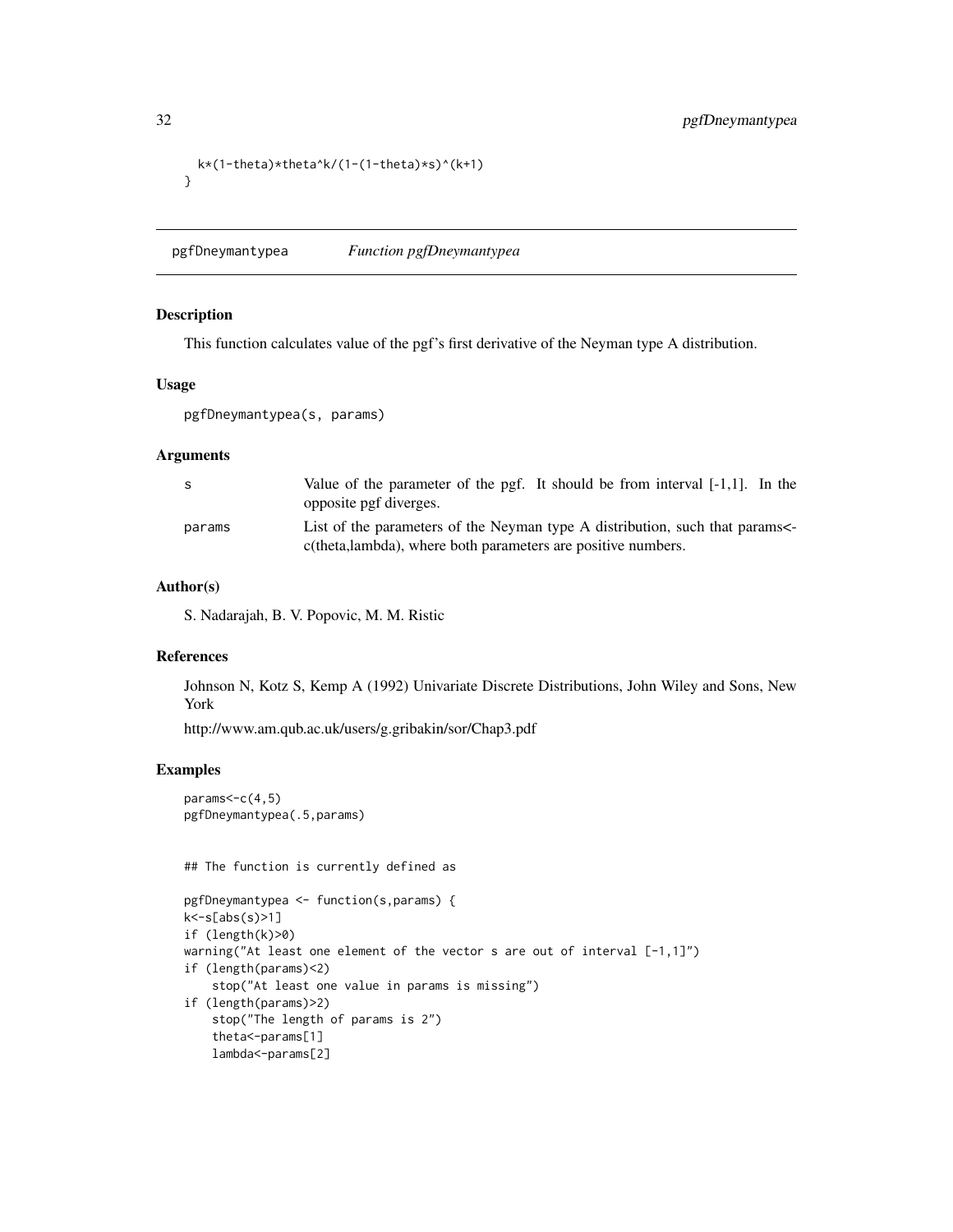# <span id="page-32-0"></span>pgfDneymantypeb 33

```
if (theta<=0)
    stop ("Parameter theta must be positive")
if (lambda<=0)
   stop ("Parameter lambda must be positive")
   lambda*theta*exp(theta*(s-1))*exp(lambda*(exp(theta*(s-1))-1))
}
```
pgfDneymantypeb *Function pgfDneymantypeb*

#### Description

This function calculates value of the pgf's first derivative of the Neyman type B distribution.

#### Usage

pgfDneymantypeb(s, params)

# Arguments

| -S     | Value of the parameter of the pgf. It should be from interval $[-1,1]$ . In the<br>opposite pgf diverges.                                  |
|--------|--------------------------------------------------------------------------------------------------------------------------------------------|
| params | List of the parameters of the Neyman type B distribution, such that params<br>c(theta,lambda), where both parameters are positive numbers. |

#### Author(s)

S. Nadarajah, B. V. Popovic, M. M. Ristic

# References

Johnson N, Kotz S, Kemp A (1992) Univariate Discrete Distributions, John Wiley and Sons, New York

Hankin R.K.S, Lee A (2006) A new family of non-negative distributions. Australia and New Zealand Journal of Statistics 48(1): 67(78)

http://www.am.qub.ac.uk/users/g.gribakin/sor/Chap3.pdf

```
params < -c(4,5)pgfDneymantypeb(.5,params)
## The function is currently defined as
pgfDneymantypeb <- function(s,params) {
   require(hypergeo)
k<-s[abs(s)>1]
```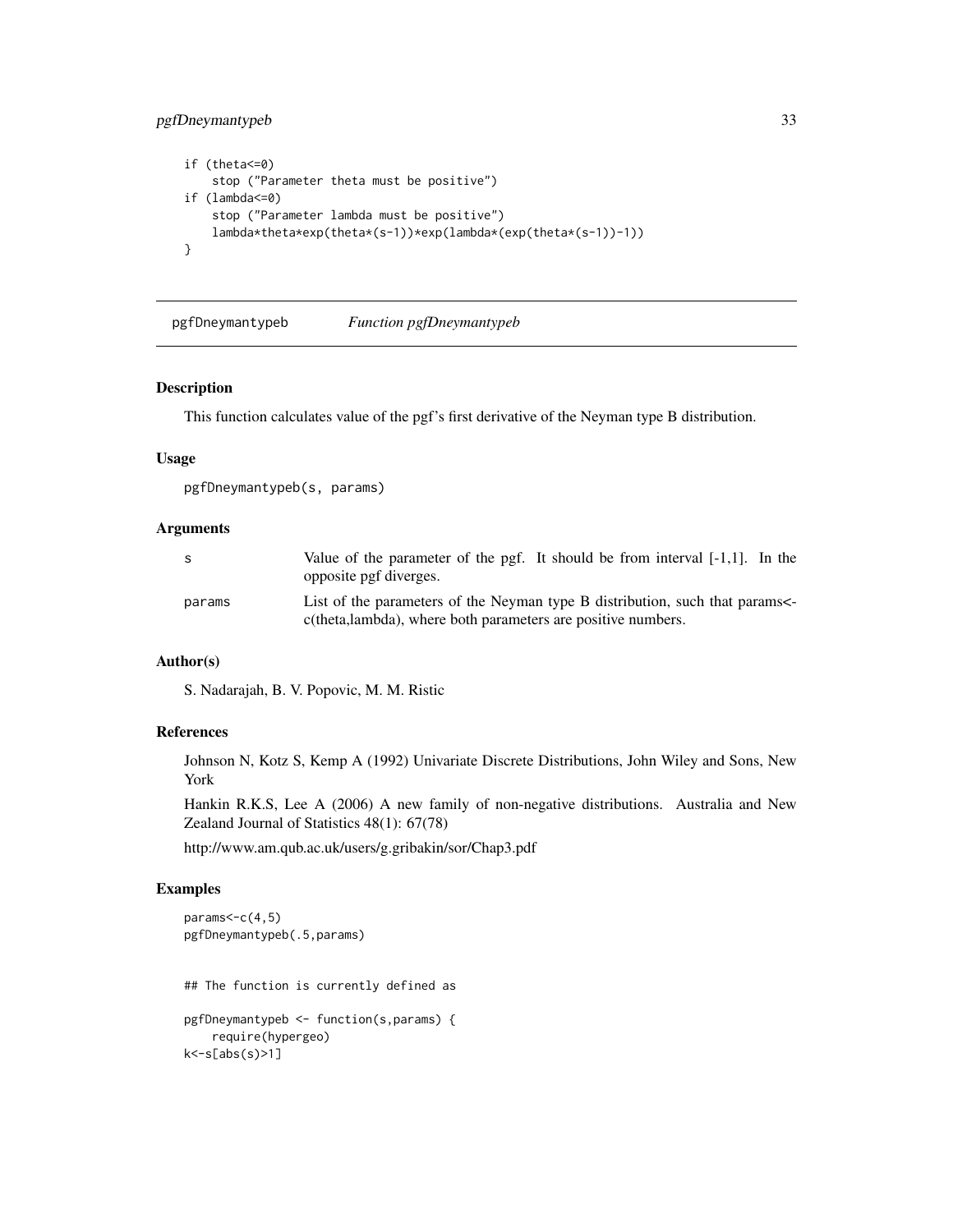```
if (length(k)>0)
warning("At least one element of the vector s are out of interval [-1,1]")
if (length(params)<2)
   stop("At least one value in params is missing")
if (length(params)>2)
   stop("The length of params is 2")
   theta<-params[1]
   lambda<-params[2]
if (theta<=0)
   stop ("Parameter theta must be positive")
if (lambda<=0)
    stop ("Parameter lambda must be positive")
    theta*lambda/2*genhypergeo(2,3,theta*(s-1))*pgfneymantypeb(s,params)
}
```
pgfDneymantypec *Function pgfDneymantypec*

#### Description

This function calculates value of the pgf's first derivative of the Neyman type C distribution.

#### Usage

```
pgfDneymantypec(s, params)
```
#### **Arguments**

| S.     | Value of the parameter of the pgf. It should be from interval $[-1,1]$ . In the<br>opposite pgf diverges.                                 |
|--------|-------------------------------------------------------------------------------------------------------------------------------------------|
| params | List of the parameters of the Neyman type C distribution, such that params<br>c(theta,lambda), where both parameters are positive numbers |

#### Author(s)

S. Nadarajah, B. V. Popovic, M. M. Ristic

#### References

Johnson N, Kotz S, Kemp A (1992) Univariate Discrete Distributions, John Wiley and Sons, New York

Hankin R.K.S, Lee A (2006) A new family of non-negative distributions. Australia and New Zealand Journal of Statistics 48(1): 67(78)

http://www.am.qub.ac.uk/users/g.gribakin/sor/Chap3.pdf

<span id="page-33-0"></span>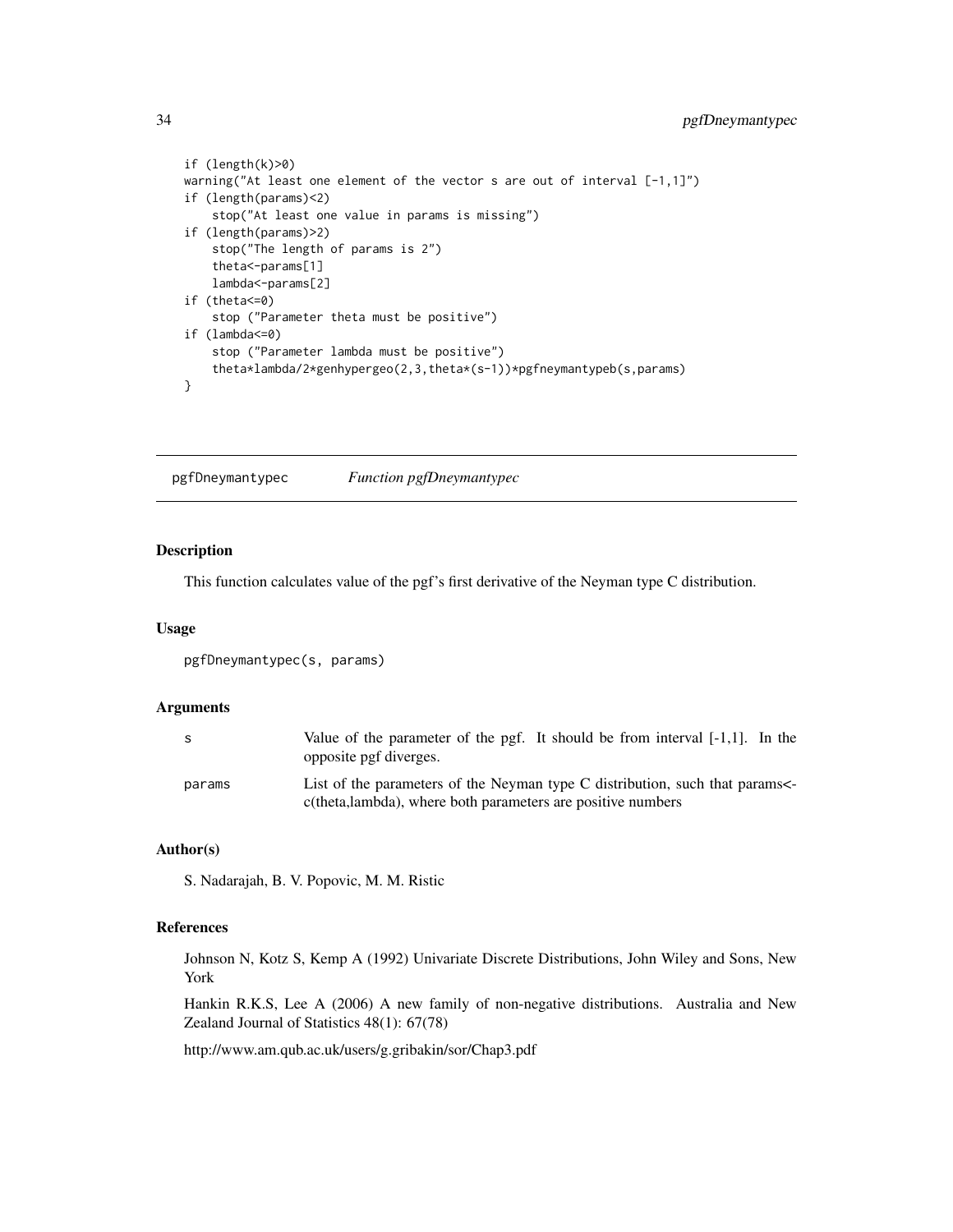# <span id="page-34-0"></span>pgfDpascalpoisson 35

# Examples

```
params < -c(4,5)pgfDneymantypec(.5,params)
## The function is currently defined as
pgfDneymantypec <- function(s,params) {
    require(hypergeo)
    k<-s[abs(s)>1]
if (length(k)>0)
   warning("At least one element of the vector s are out of interval [-1,1]")
if (length(params)<2)
    stop("At least one value in params is missing")
if (length(params)>2)
   stop("The length of params is 2")
    theta<-params[1]
   lambda<-params[2]
if (theta<=0)
    stop ("Parameter theta must be positive")
if (lambda<=0)
    stop ("Parameter lambda must be positive")
    theta*lambda/3*genhypergeo(2,4,theta*(s-1))*pgfneymantypec(s,params)
}
```
pgfDpascalpoisson *Function pgfDpascalpoisson*

# Description

This function calculates value of the pgf's first derivative of the Pascal Poisson distribution.

# Usage

```
pgfDpascalpoisson(s, params)
```
#### Arguments

| -S     | Value of the parameter of the pgf. It should be form interval $[-1,1]$ . In the<br>opposite pgf diverges.                          |
|--------|------------------------------------------------------------------------------------------------------------------------------------|
| params | List of the parameters of the Pascal Poisson distribution, such that params<br>c(theta, mu, a), where all parameters are positive. |
|        |                                                                                                                                    |

# Author(s)

S. Nadarajah, B. V. Popovic, M. M. Ristic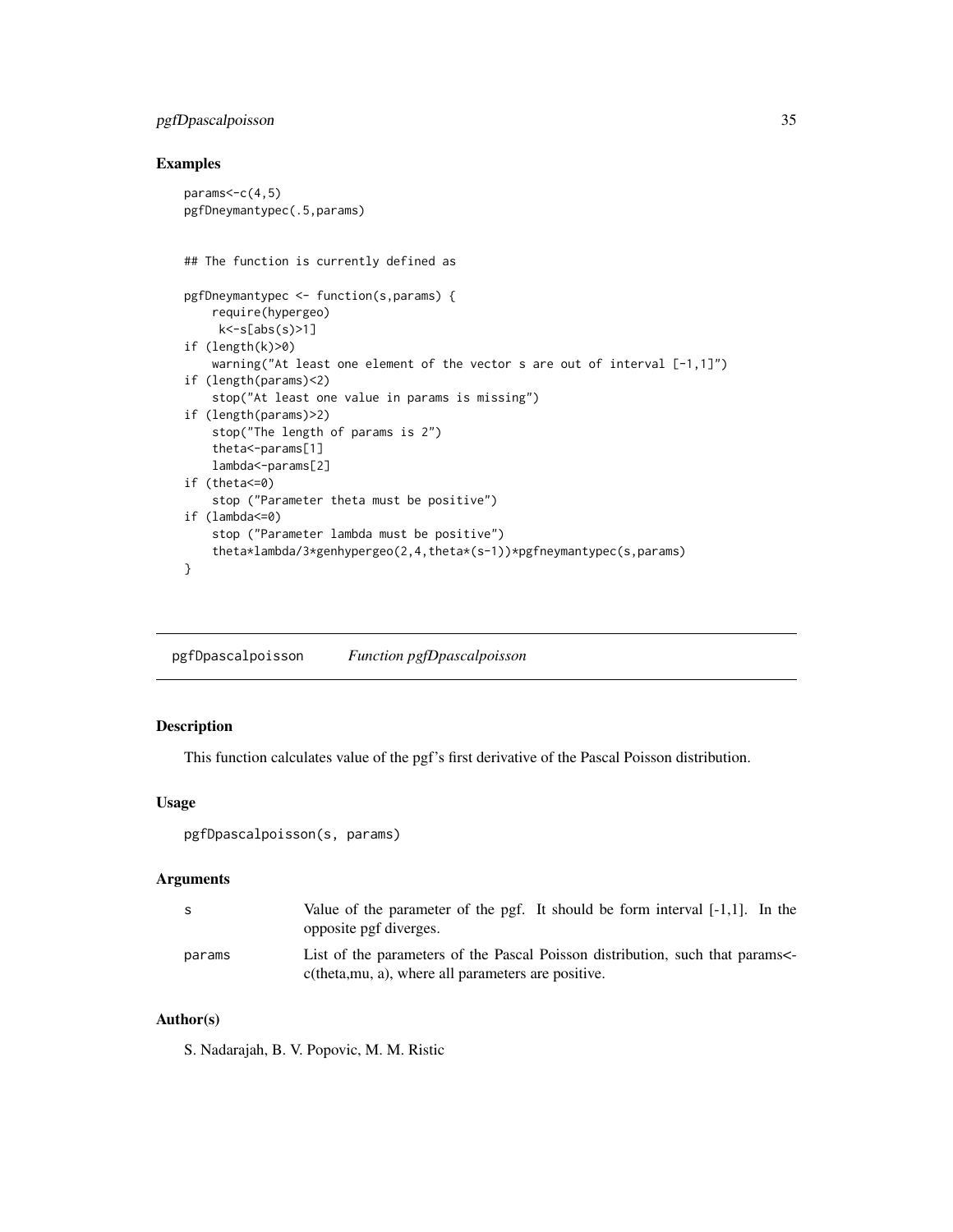#### References

Johnson N, Kotz S, Kemp A (1992) Univariate Discrete Distributions, John Wiley and Sons, New York

http://www.am.qub.ac.uk/users/g.gribakin/sor/Chap3.pdf

# Examples

```
params<-c(3,2,.5)
pgfDpascalpoisson(.5,params)
```
## The function is currently defined as

```
pgfDpascalpoisson <- function(s,params) {
k < -s[abs(s)>1]if (length(k)>0)
     warning("At least one element of the vector s are out of interval [-1,1]")
if (length(params)<3)
     stop("At least one value in params is missing")
if (length(params)>3)
     stop("The length of params is 3")
    theta<-params[1]
   mu<-params[2]
   a<-params[3]
if (theta<=0)
   stop ("Parameter theta must be positive")
if (mu<=0)
   stop ("Parameter mu must be positive")
if (a<=0)
    stop ("Parameter a must be positive")
    mu*exp(theta*(s-1))*(1+mu/(a*theta)-mu/(a*theta)*exp(theta*(s-1)))^(-a-1)
}
```
pgfDpoisson *Function pgfDpoisson.*

# Description

This function calculates value of the pgf's first derivative of the Poisson distribution.

#### Usage

```
pgfDpoisson(s, params)
```
# Arguments

|        | Value of the parameter of the pgf. It should be form interval [-1,1]. In the |
|--------|------------------------------------------------------------------------------|
|        | opposite pgf diverges.                                                       |
| params | Positive parameter of the Poisson distribution, such that params<-theta.     |

<span id="page-35-0"></span>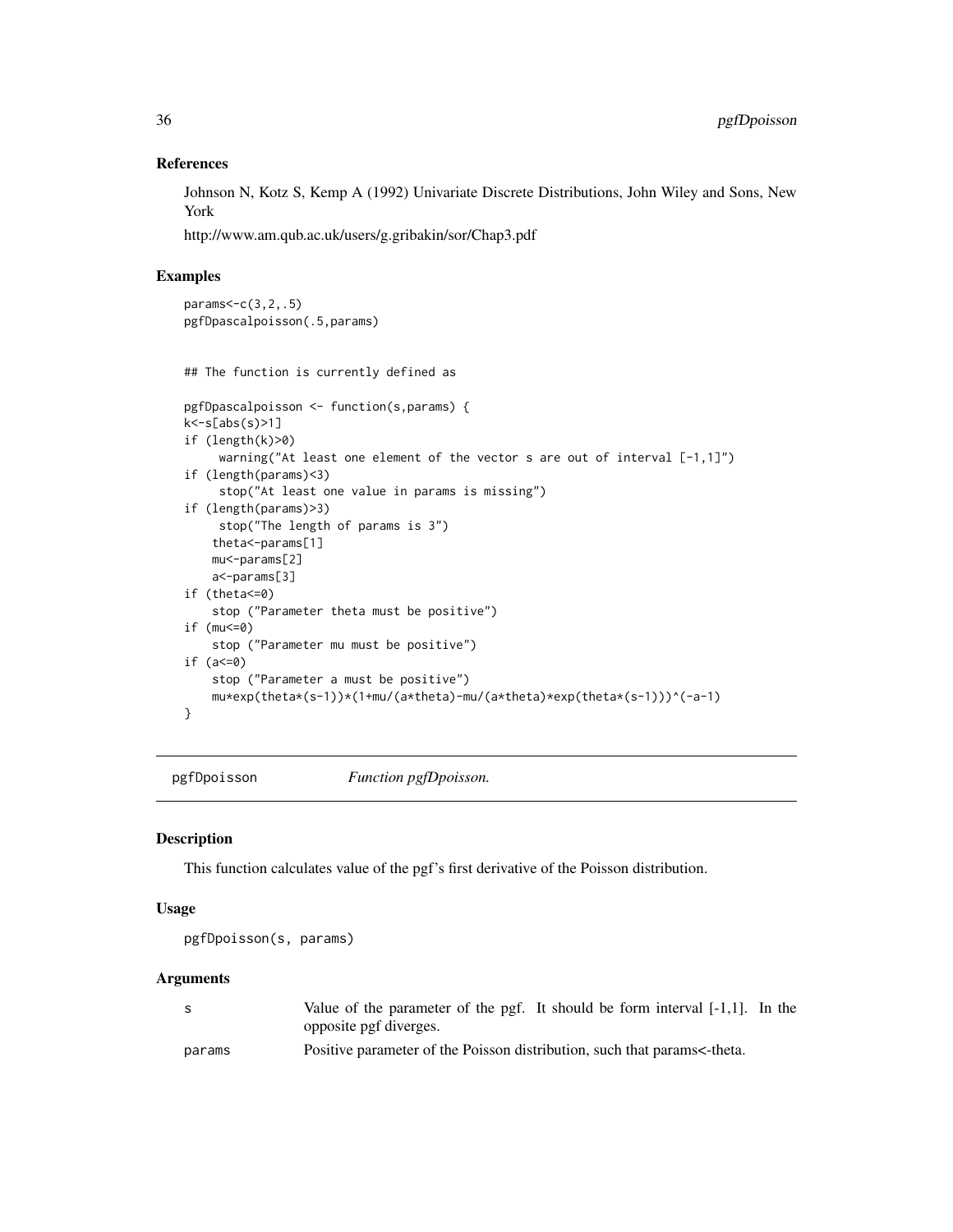### Author(s)

S. Nadarajah, B. V. Popovic, M. M. Ristic

# References

Johnson N, Kotz S, Kemp A (1992) Univariate Discrete Distributions, John Wiley and Sons, New York

http://www.am.qub.ac.uk/users/g.gribakin/sor/Chap3.pdf

### Examples

```
params<-7
pgfDpoisson(.5,params)
## The function is currently defined as
pgfDpoisson <- function(s,params) {
  k < -s[abs(s)>1]if (length(k)>0)
   warning("At least one element of the vector s are out of interval [-1,1]")
if (length(params)>1) stop("The length of params is 1")
    theta<-params[1]
if (theta<=0)
   stop ("Parameter of Poisson distribution must be positive")
    theta*exp(theta*(s-1))
}
```
pgfDpoissonbinomial *Function pgfDpoissonbinomial.*

# Description

This function calculates value of the pgf of the Poisson-binomial distribution.

### Usage

```
pgfDpoissonbinomial(s, params)
```
### Arguments

| -S     | Value of the parameter of the pgf. It should be from interval $[-1,1]$ . In the<br>opposite pgf diverges.                                                                                   |
|--------|---------------------------------------------------------------------------------------------------------------------------------------------------------------------------------------------|
| params | List of the parameters of the Poisson-binomial distribution, such that params<br>$c$ (theta, p, n), where theta is the positive number, p is the probability, n is the<br>positive integer. |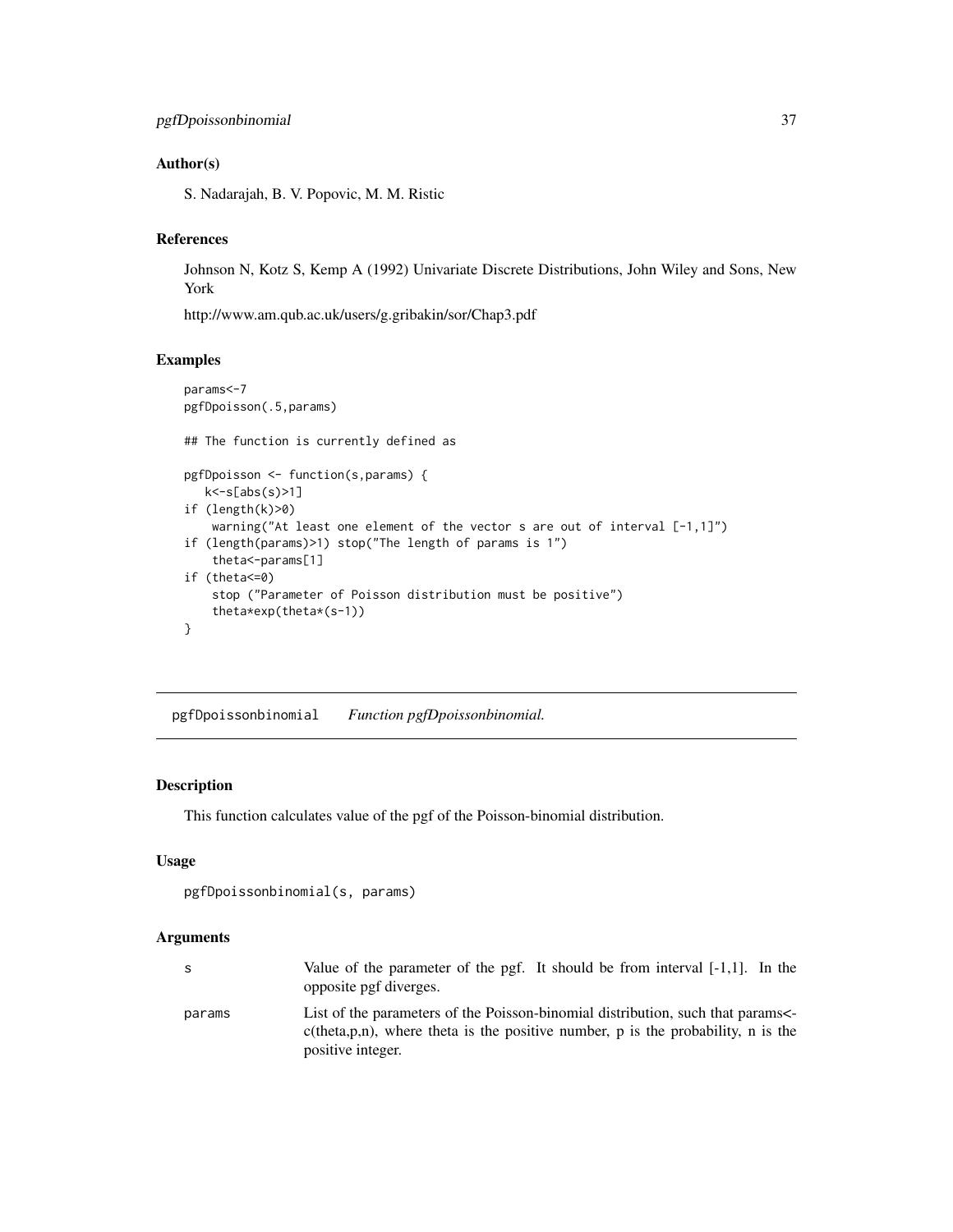### Author(s)

S. Nadarajah, B. V. Popovic, M. M. Ristic

#### References

Johnson N, Kotz S, Kemp A (1992) Univariate Discrete Distributions, John Wiley and Sons, New York

http://www.am.qub.ac.uk/users/g.gribakin/sor/Chap3.pdf

#### Examples

```
params<-c(2.6,.7,3)
pgfDpoissonbinomial(.5,params)
## The function is currently defined as
pgfDpoissonbinomial <- function(s,params) {
k<-s[abs(s)>1]
if (length(k)>0)
  warning("At least one element of the vector s are out of interval [-1,1]")
if (length(params)<3)
   stop("At least one value in params is missing")
if (length(params)>3)
  stop("The length of params is 3")
   theta<-params[1]
   p<-params[2]
   n<-params[3]
if (theta<=0)
    stop ("Parameter theta must be positive")
if ((p>=1)|(p<=0))
    stop ("Parameter p belongs to the interval (0,1)")
if (n<0)
     stop("Parameter n must be positive")
if(!(abs(n-round(n))<.Machine$double.eps^0.5))
stop("Parameter n must be positive integer")
   n*theta*p*(1-p+p*s)^(n-1)*exp(theta*((1-p+p*s)^n-1))
}
```
pgfDpoissonlindley *Function pgfDpoissonlindley.*

## **Description**

This function calculates value of the pgf's first derivative of the Poisson-Lindley distribution.

### Usage

pgfDpoissonlindley(s, params)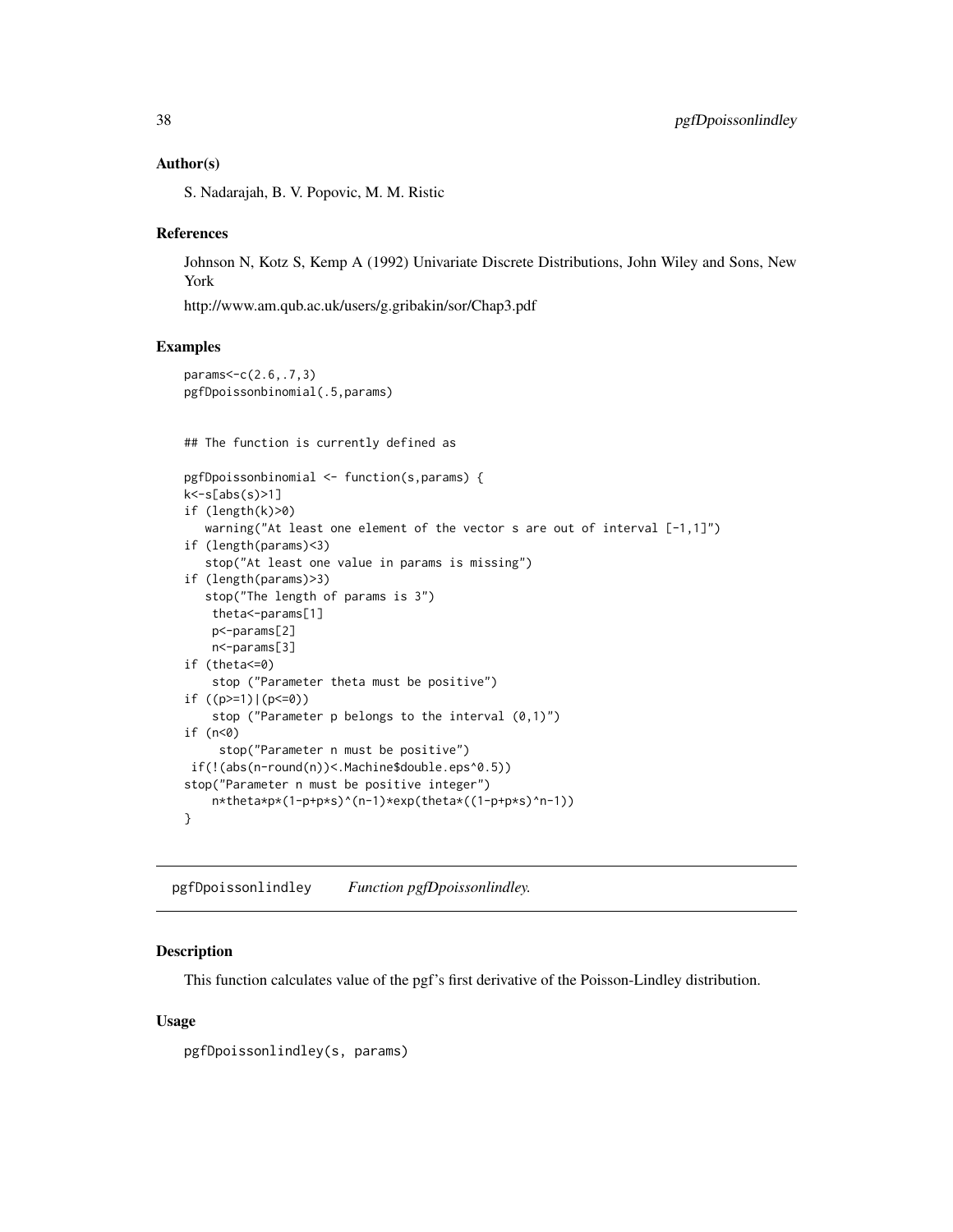## Arguments

| -S     | Value of the parameter of the pgf. It should be from interval $[-1,1]$ . In the<br>opposite pgf divegrates. |
|--------|-------------------------------------------------------------------------------------------------------------|
| params | Positive parameter of the Poisson-Lindley distribution, such that params<-theta.                            |

## Author(s)

S. Nadarajah, B. V. Popovic, M. M. Ristic

#### References

Johnson N, Kotz S, Kemp A (1992) Univariate Discrete Distributions, John Wiley and Sons, New York

http://www.am.qub.ac.uk/users/g.gribakin/sor/Chap3.pdf

## Examples

```
params<-5
pgfDpoissonlindley(.5,params)
## The function is currently defined as
pgfDpoissonlindley <- function(s,params) {
k<-s[abs(s)>1]
if (length(k)>0)
    warning("At least one element of the vector s are out of interval [-1,1]")
if (length(params)>1)
    stop("The length of params is 1")
    theta<-params[1]
if (theta<=0)
   stop ("Parameter lambda must be positive")
    (2/(theta+1-s)-1/(theta+2-s))*pgfpoissonlindley(s,params)
}
```
pgfDpoissonpascal *Function pgfDpoissonpascal.*

# Description

This function calculates value of the pgf's first derivative of the Poisson-Pascal distribution.

## Usage

pgfDpoissonpascal(s, params)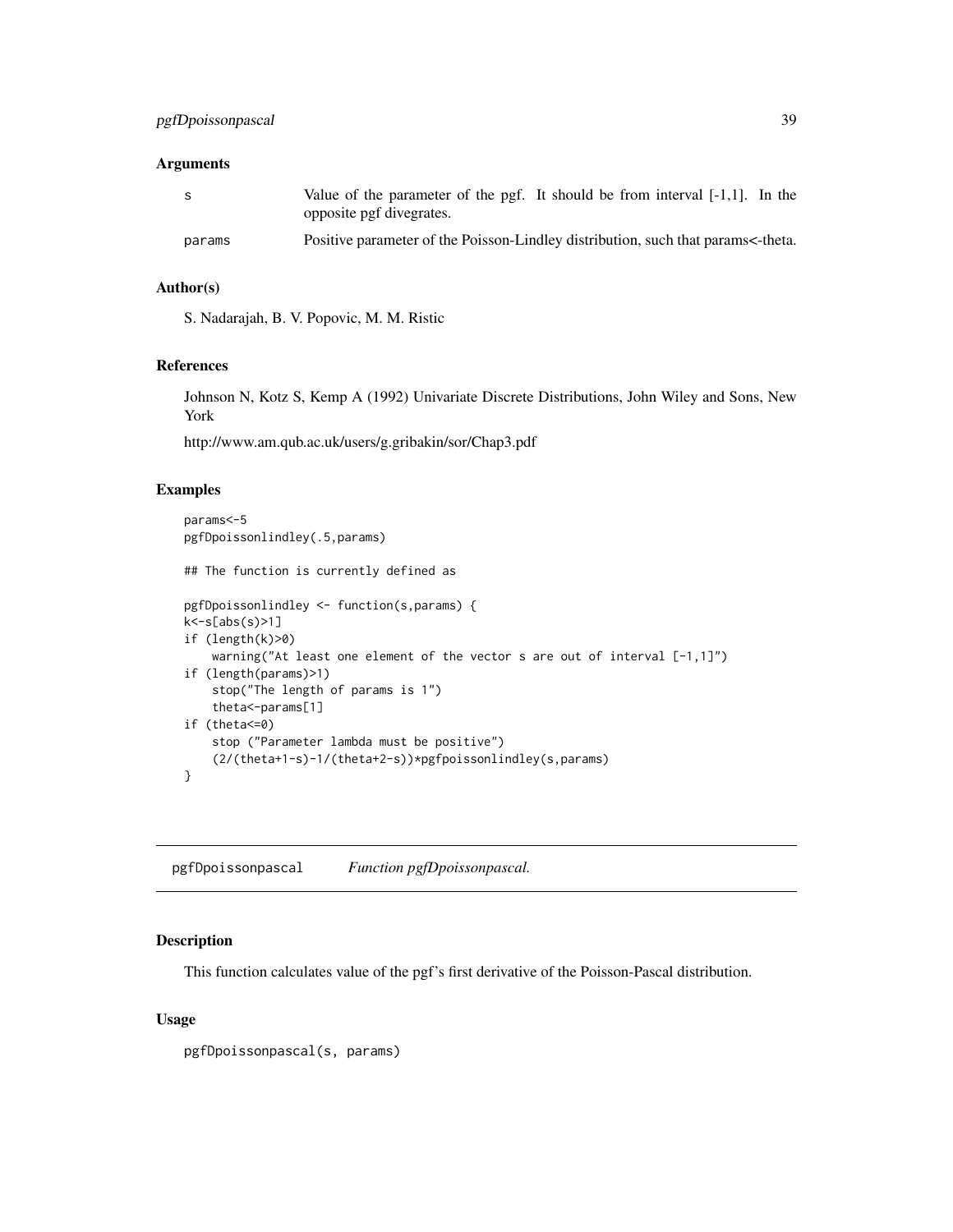#### **Arguments**

| S.     | Value of the parameter of the pgf. It should be from interval $[-1,1]$ . In the<br>opposite pgf diverges.                               |
|--------|-----------------------------------------------------------------------------------------------------------------------------------------|
| params | List of the parameters of the Poisson-Pascal distribution, such that params<br>$c$ (theta, $p, k$ ), where all parameters are positive. |

# Author(s)

S. Nadarajah, B. V. Popovic, M. M. Ristic

#### References

Johnson N, Kotz S, Kemp A (1992) Univariate Discrete Distributions, John Wiley and Sons, New York

http://www.am.qub.ac.uk/users/g.gribakin/sor/Chap3.pdf

#### Examples

```
params<-c(5,.4,.3)
pgfDpoissonpascal(.5,params)
## The function is currently defined as
pgfDpoissonpascal <- function(s,params) {
m<-s[abs(s)>1]
if (length(m)>0)
    warning("At least one element of the vector s are out of interval [-1,1]")
if (length(params)<3)
   stop("At least one value in params is missing")
if (length(params)>3)
   stop("The length of params is 3")
   theta<-params[1]
   p<-params[2]
   k<-params[3]
if (theta<=0)
    stop ("Parameter theta must be positive")
if (p<=0)
    stop ("Parameter lambda must be positive")
if (k<=0)
    stop ("Parameter k must be positive")
    theta*k*p*(1+p-p*s)^(-k-1)*exp(theta*((1+p-p*s)^(-k)-1))
}
```
pgfDpolyaaeppli *Function pgfDpolyaaeppli*

### Description

This function calculates value of the pgf's first derivative of the Polya Aeppli distribution.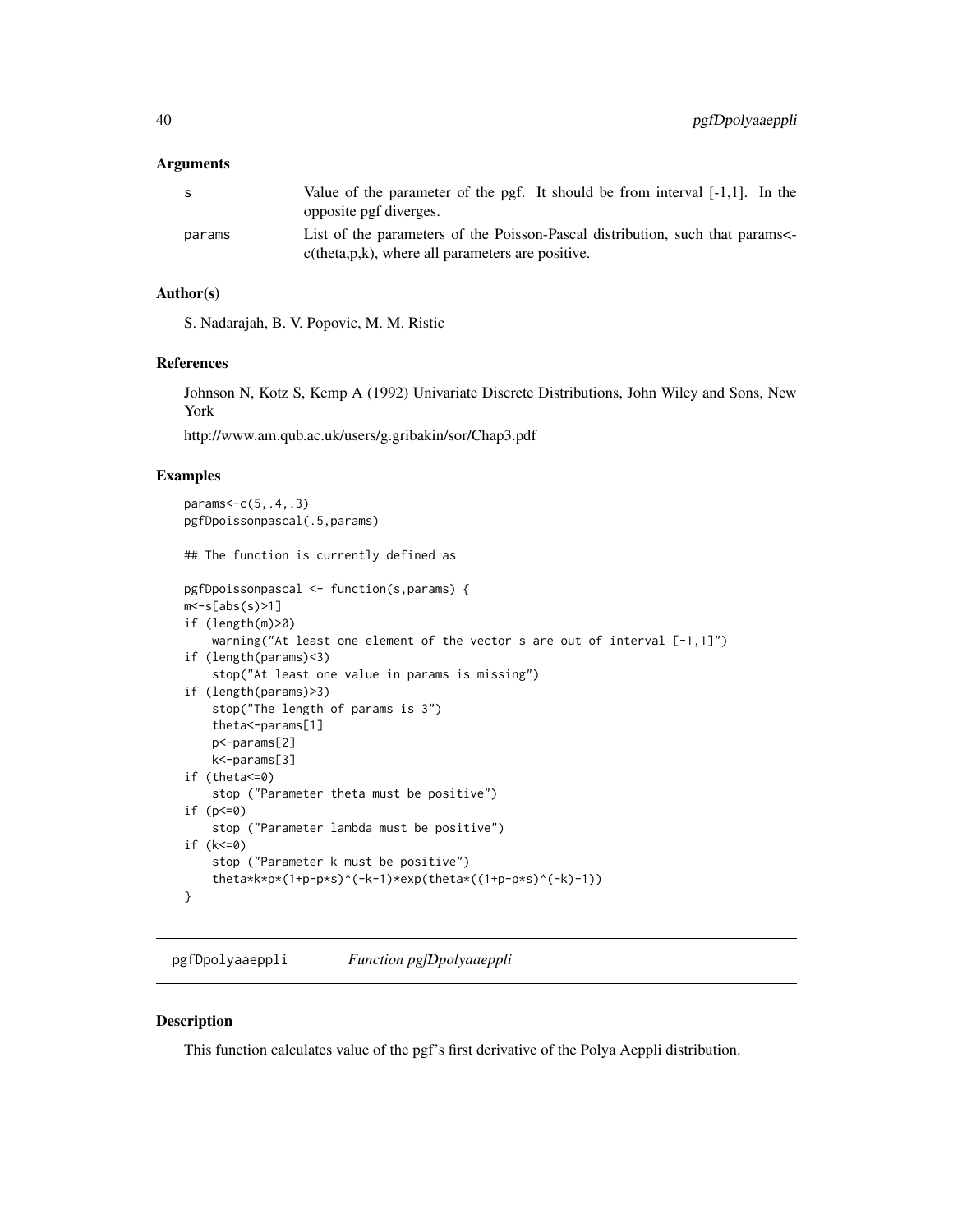# pgfDpolyaaeppli 41

# Usage

```
pgfDpolyaaeppli(s, params)
```
### Arguments

| S      | Value of the parameter of the pgf. It should be from interval $[-1,1]$ . In the<br>opposite pgf diverges.                                                  |
|--------|------------------------------------------------------------------------------------------------------------------------------------------------------------|
| params | List of the parameters of the Polya Aeppli distribution, such that params<br>$c$ (theta, p), where theta is the positive number, and p is the probability. |

### Author(s)

S. Nadarajah, B. V. Popovic, M. M. Ristic

## References

Johnson N, Kotz S, Kemp A (1992) Univariate Discrete Distributions, John Wiley and Sons, New York

http://www.am.qub.ac.uk/users/g.gribakin/sor/Chap3.pdf

```
params<-c(5,.4)
pgfDpolyaaeppli(.5,params)
## The function is currently defined as
pgfDpolyaaeppli <- function(s,params) {
k<-s[abs(s)>1]
if (length(k)>0)
     warning("At least one element of the vector s are out of interval [-1,1]")
if (length(params)<2)
    stop("At least one value in params is missing")
if (length(params)>2)
   stop("The length of params is 2")
   theta<-params[1]
   p<-params[2]
if (theta<=0)
    stop ("Parameter theta must be positive")
if ((p>=1)|(p<=0))stop ("Parameter p belongs to the interval (0,1)")
    theta*(1-p)/(1-p*s)^2*exp(theta/p*((1-p)/(1-p*s)-1))
}
```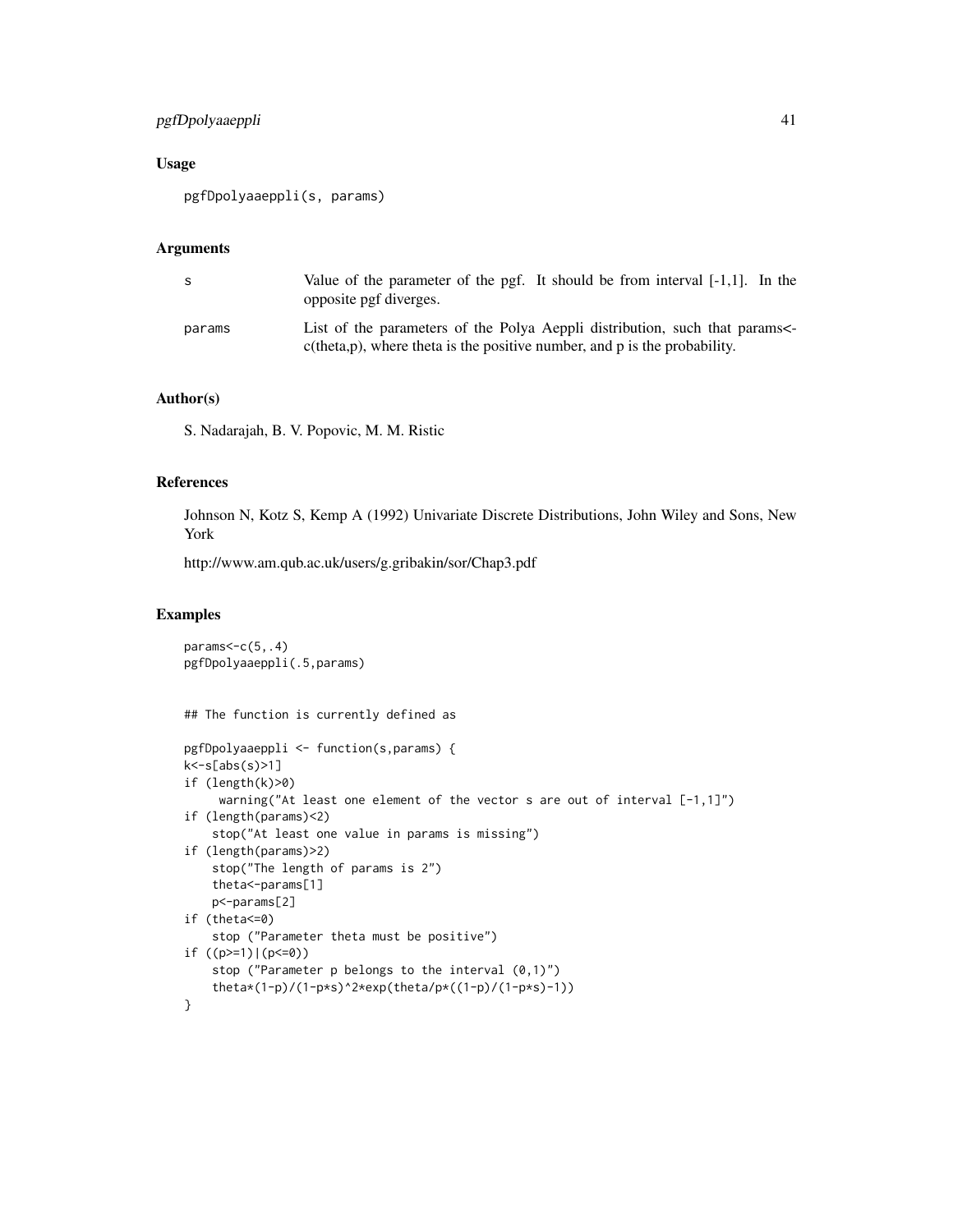### Description

This function calculates value of the pgf of the Thomas distribution.

# Usage

```
pgfDthomas(s, params)
```
#### Arguments

| -S     | Value of the parameter of the pgf. It should be from interval $[-1,1]$ . In the<br>opposite pgf divegrates.                  |
|--------|------------------------------------------------------------------------------------------------------------------------------|
| params | List of the parameters of the Thomas distribution, such that params<-c(lambda,theta),<br>where both parameters are positive. |

# Author(s)

S. Nadarajah, B. V. Popovic, M. M. Ristic

#### References

Johnson N, Kotz S, Kemp A (1992) Univariate Discrete Distributions, John Wiley and Sons, New York

http://www.am.qub.ac.uk/users/g.gribakin/sor/Chap3.pdf

```
params < -c(5, .4)pgfDthomas(.5,params)
## The function is currently defined as
pgfDthomas <- function(s,params) {
k<-s[abs(s)>1]
if (length(k)>0)
    warning("At least one element of the vector s are out of interval [-1,1]")
if (length(params)<2)
    stop("At least one value in params is missing")
if (length(params)>2)
    stop("The length of params is 2")
   lambda<-params[1]
    theta<-params[2]
if (lambda<=0)
   stop ("Parameter lambda must be positive")
if (theta<=0)
```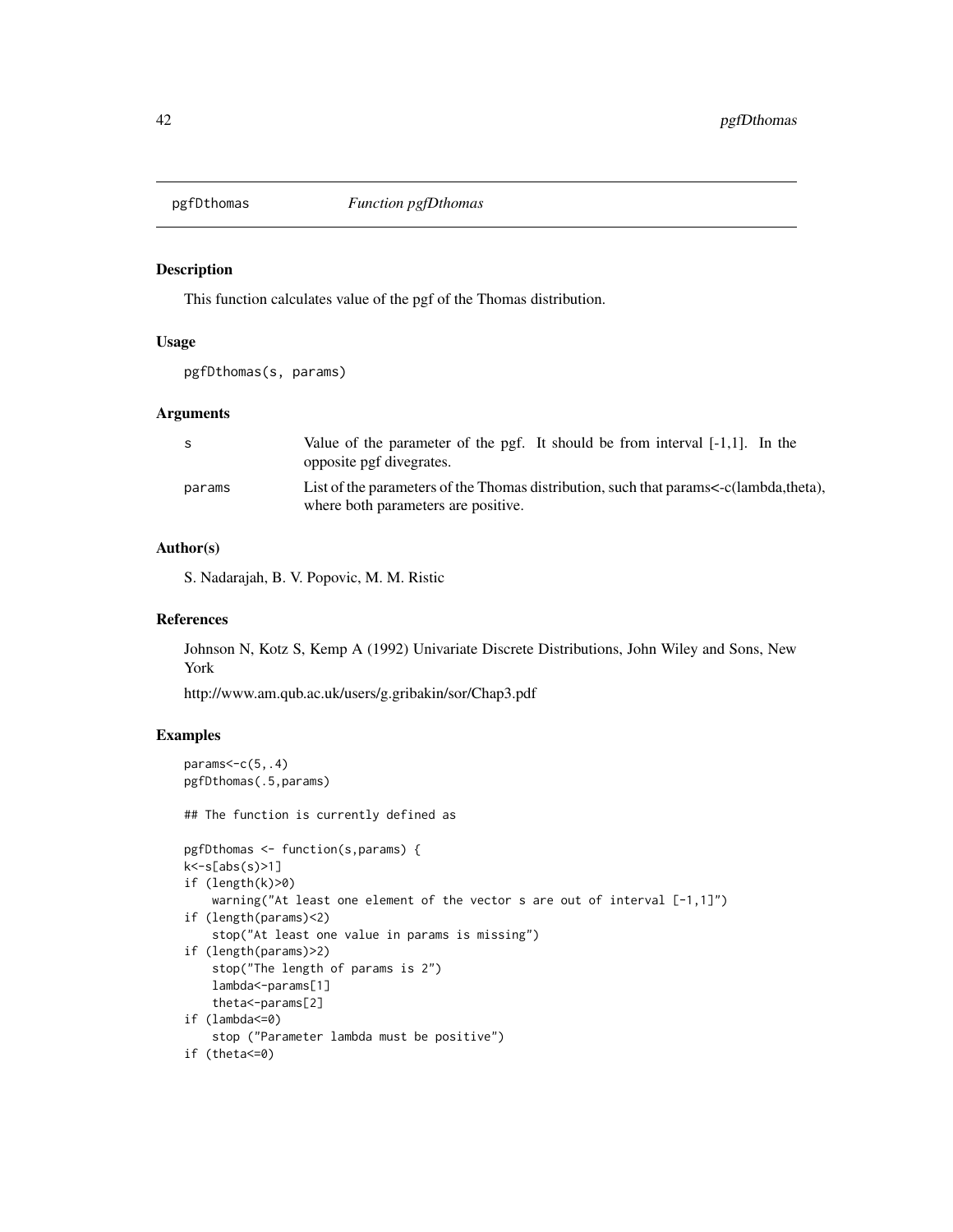```
stop ("Parameter theta must be positive")
   lambda*(1+theta*s)*exp(theta*(s-1))*exp(lambda*(s*exp(theta*(s-1))-1))
}
```
pgfDwaring *Function pgfDwaring*

#### Description

This function calculates value of the pgf's first derivative of the Waring distribution.

### Usage

pgfDwaring(s, params)

# Arguments

| -S     | Value of the parameter of the pgf. It should be from interval $[-1,1]$ . In the<br>opposite pgf diverges.                                        |
|--------|--------------------------------------------------------------------------------------------------------------------------------------------------|
| params | List of the parameters of the Waring distribution, such that params $\langle -c(c,a),\rangle$<br>where \$c>a\$ and both parameters are positive. |

# Author(s)

S. Nadarajah, B. V. Popovic, M. M. Ristic

#### References

Johnson N, Kotz S, Kemp A (1992) Univariate Discrete Distributions, John Wiley and Sons, New York

Hankin R.K.S, Lee A (2006) A new family of non-negative distributions. Australia and New Zealand Journal of Statistics 48(1): 67(78)

http://www.am.qub.ac.uk/users/g.gribakin/sor/Chap3.pdf

```
params<-c(.8,.4)
pgfDwaring(.5,params)
## The function is currently defined as
pgfDwaring <- function(s,params) {
    require(hypergeo)
k<-s[abs(s)>1]
if (length(k)>0)
   warning("At least one element of the vector s are out of interval [-1,1]")
if (length(params)<2)
    stop("At least one value in params is missing")
```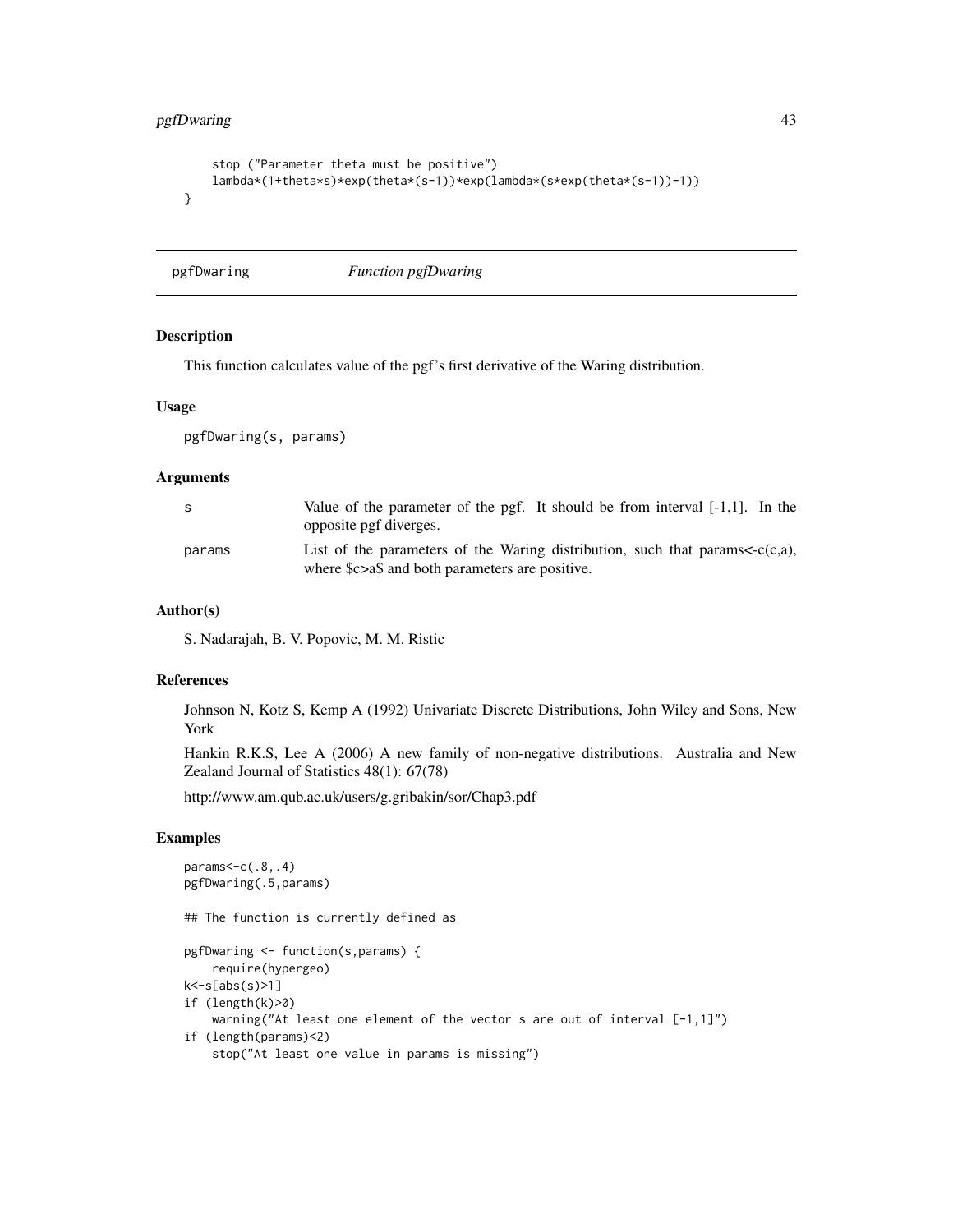```
if (length(params)>2)
   stop("The length of params is 2")
   cc<-params[1]
   a<-params[2]
if (cc<=0)
   stop ("Parameter c must be positive")
if (a<=0)
   stop ("Parameter a must be positive")
   a*(cc-a)/(cc*(cc+1))*Re(hypergeo(2,a+1,cc+2,s))
}
```
pgfDyule *Function pgfDyule*

### Description

This function calculates value of the pgf's first derivative of the Yule distribution.

## Usage

pgfDyule(s, params)

# Arguments

| -S     | Value of the parameter of the pgf. It should be from interval [-1,1]. In the<br>opposite pgf divegrates. |
|--------|----------------------------------------------------------------------------------------------------------|
| params | Postive parameter of the Yule distribution, such that params<-theta.                                     |

# Author(s)

S. Nadarajah, B. V. Popovic, M. M. Ristic

# References

Johnson N, Kotz S, Kemp A (1992) Univariate Discrete Distributions, John Wiley and Sons, New York

Hankin R.K.S, Lee A (2006) A new family of non-negative distributions. Australia and New Zealand Journal of Statistics 48(1): 67(78)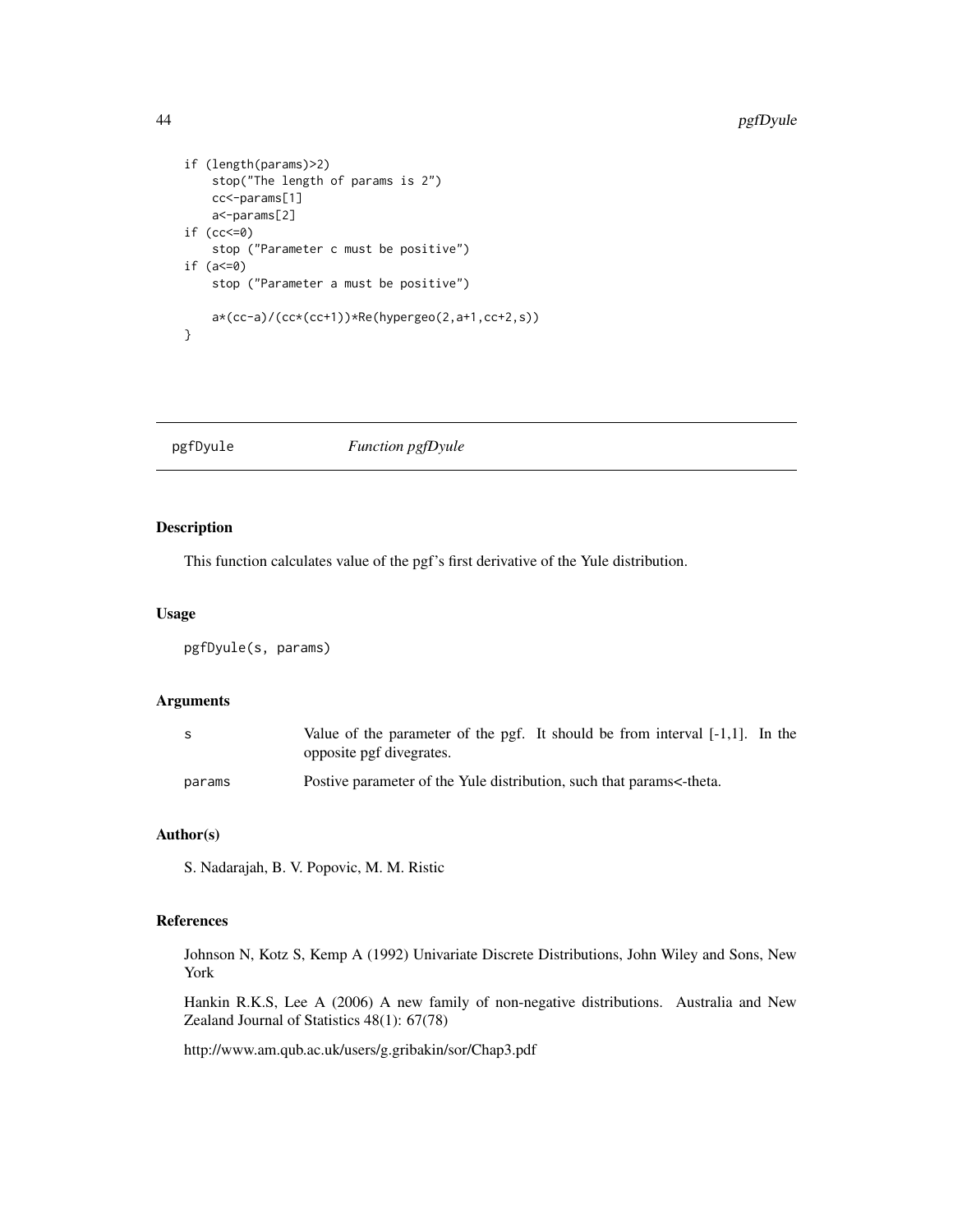# pgfgeometric 45

## Examples

```
params<-.3
pgfDyule(.5,params)
## The function is currently defined as
pgfDyule <- function(s,params) {
    require(hypergeo)
k<-s[abs(s)>1]
if (length(k)>0)
    warning("At least one element of the vector s are out of interval [-1,1]")
if (length(params)>1)
   stop("The length of params is 1")
    theta<-params[1]
if (theta<=0)
   stop ("Parameter theta must be positive")
    theta/((theta+1)*(theta+2))*Re(hypergeo(2,2,theta+3,s))
}
```
pgfgeometric *Function pgfgeometric*

### Description

This function calculates value of the pgf of the geometric distribution.

### Usage

pgfgeometric(s, params)

#### Arguments

| S      | Value of the parameter of the pgf. It should be from interval $[-1,1]$ . In the<br>opposite pgf diverges. |
|--------|-----------------------------------------------------------------------------------------------------------|
| params | Parameter of the geometric distribution, such that params<-theta, where theta is<br>probability.          |

# Author(s)

S. Nadarajah, B. V. Popovic, M. M. Ristic

# References

Johnson N, Kotz S, Kemp A (1992) Univariate Discrete Distributions, John Wiley and Sons, New York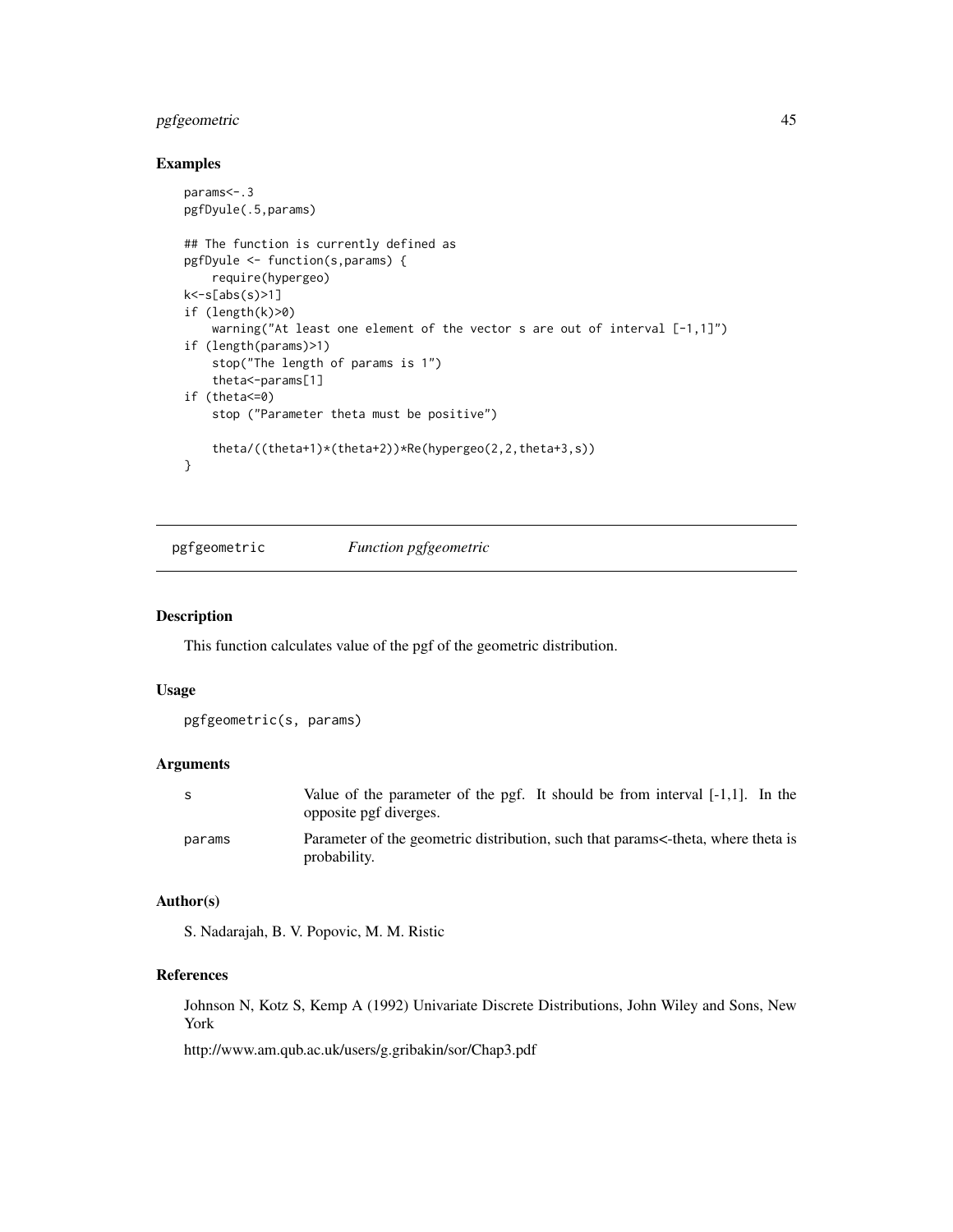### Examples

```
params<-0.4
pgfgeometric(.2,params)
## The function is currently defined as
pgfgeometric <- function(s,params) {
k<-s[abs(s)>1]
if (length(k)>0)
warning("At least one element of the vector s are out of interval [-1,1]")
if (length(params)>1) stop("The length of params is 1")
theta<-params[1]
if ((theta>=1)|(theta<=0))
stop ("Parameter of geometric distribution must belong to the interval (0,1)")
    theta/(1-(1-theta)*s)
}
```
pgfhypergeometric *Function pgfhypergeometric*

#### Description

This function calculates value of the pgf of the hypergeometric distribution.

### Usage

pgfhypergeometric(s, params)

### **Arguments**

| S      | Value of the parameter of the pgf. It should be from interval $[-1,1]$ . In the<br>opposite pgf diverges.                                                     |
|--------|---------------------------------------------------------------------------------------------------------------------------------------------------------------|
| params | List of the parameters of the hypergeometric distribution, such that params<br>$c(m,n,p)$ where m is the number of white balls in the urn, n is the number of |
|        | black balls in the urn, must be less or equal than m, and p is probability.                                                                                   |

## Author(s)

S. Nadarajah, B. V. Popovic, M. M. Ristic

## References

Johnson N, Kotz S, Kemp A (1992) Univariate Discrete Distributions, John Wiley and Sons, New York

Hankin R.K.S, Lee A (2006) A new family of non-negative distributions. Australia and New Zealand Journal of Statistics 48(1): 67(78)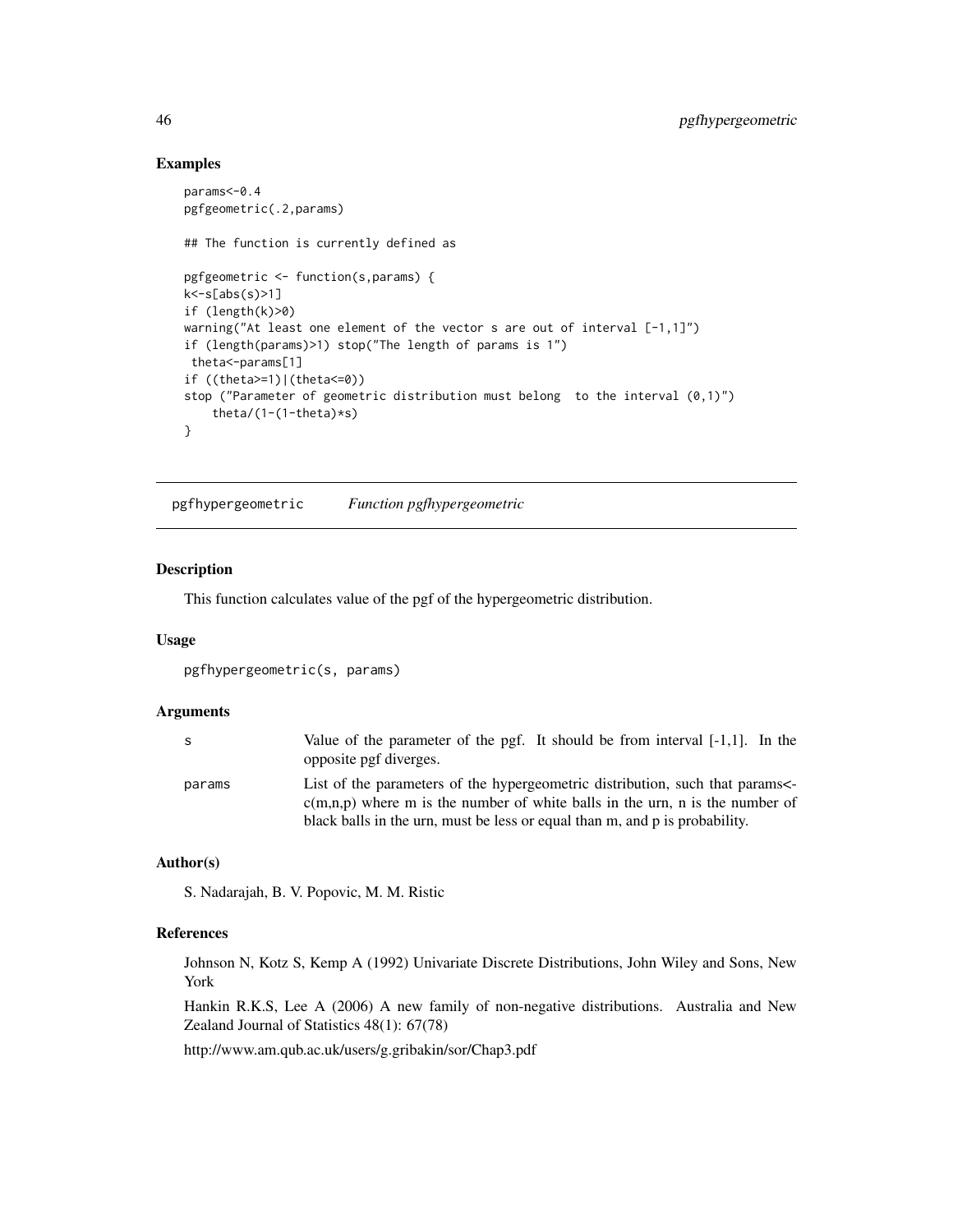# pgfhyperpoisson 47

### Examples

```
params<-c(5,3,.5)
pgfhypergeometric(.5,params)
## The function is currently defined as
pgfhypergeometric <- function(s,params) {
    require(hypergeo)
k<-s[abs(s)>1]
if (length(k)>0)
warning("At least one element of the vector s are out of interval [-1,1]")
if (length(params)<3)
    stop("At least one value in params is missing")
if (length(params)>3)
    stop("The length of params is 3")
   m<-params[1]
   n<-params[2]
    p<-params[3]
if (n<0)
     stop("Parameter n must be positive")
if(!(abs(n-round(n))<.Machine$double.eps^0.5))
stop("Parameter n must be positive integer")
if (m<0)
     stop("Parameter m must be positive")
if(!(abs(m-round(m))<.Machine$double.eps^0.5))
stop("Parameter m must be positive integer")
if ((p>=1)|(p<=0))stop ("Parameter p belongs to the interval (0,1)")
if (m < n)stop ("Parameter m is greater or equal then n ")
   Re(hypergeo(-n,-m*p,-m,1-s))
}
```
pgfhyperpoisson *Function pgfhyperpoisson*

# Description

This function calculates value of the pgf of the hyper Poisson distribution.

#### Usage

pgfhyperpoisson(s, params)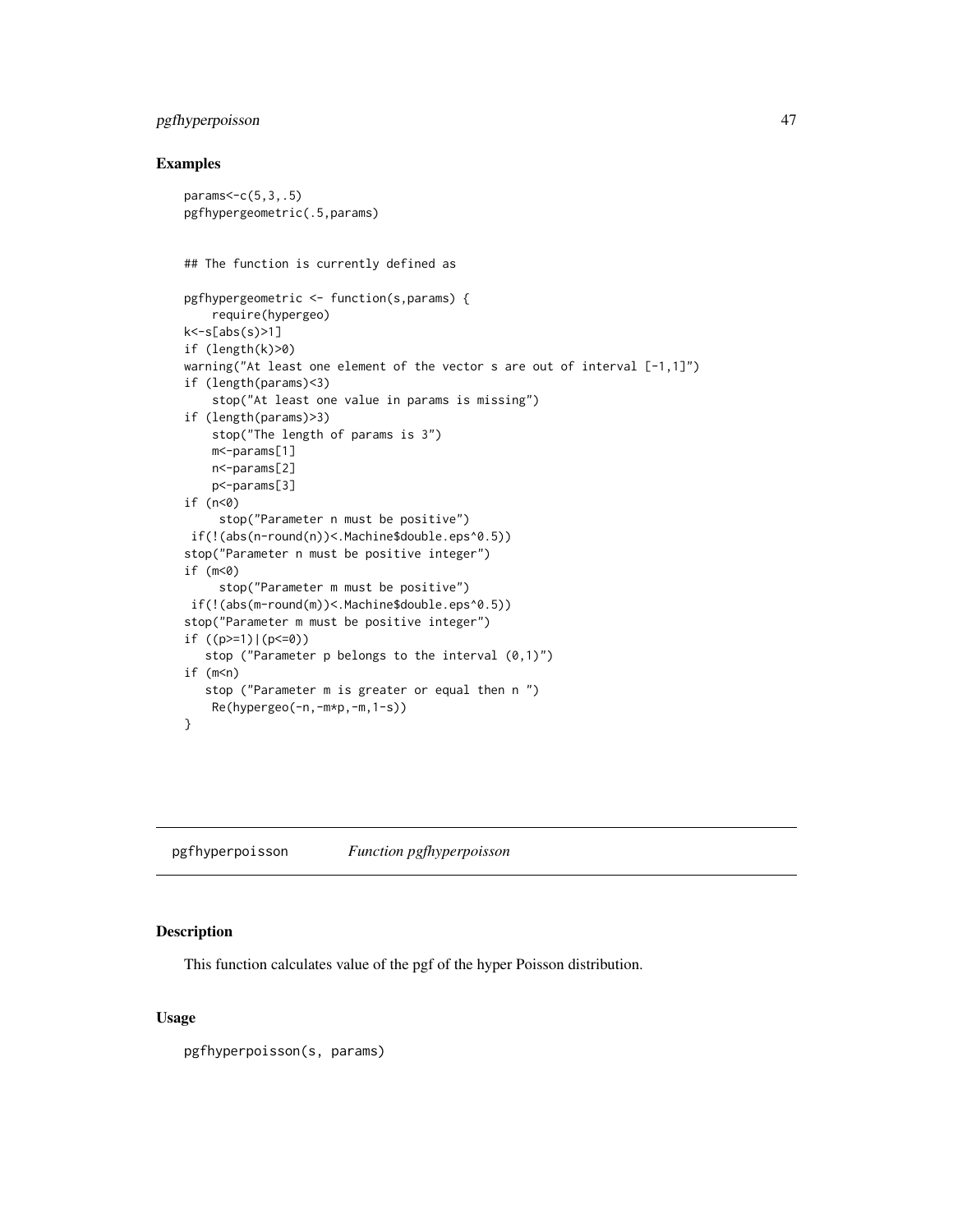### **Arguments**

| S.     | Value of the parameter of the pgf. It should be from interval $[-1,1]$ . In the<br>opposite pgf diverges.                          |
|--------|------------------------------------------------------------------------------------------------------------------------------------|
| params | List of the parameters of the hyperpoisson distribution, such that params<-c(theta,lambda),<br>where both parameters are positive. |

#### Author(s)

S. Nadarajah, B. V. Popovic, M. M. Ristic

#### References

Johnson N, Kotz S, Kemp A (1992) Univariate Discrete Distributions, John Wiley and Sons, New York

Hankin R.K.S, Lee A (2006) A new family of non-negative distributions. Australia and New Zealand Journal of Statistics 48(1): 67(78)

http://www.am.qub.ac.uk/users/g.gribakin/sor/Chap3.pdf

```
params < -c(.4,.3)pgfhyperpoisson(.5,params)
## The function is currently defined as
pgfhyperpoisson <- function(s,params) {
    require(hypergeo)
k<-s[abs(s)>1]
if (length(k)>0)
warning("At least one element of the vector s are out of interval [-1,1]")
if (length(params)<2)
    stop("At least one value in params is missing")
if (length(params)>2)
    stop("The length of params is 2")
    theta<-params[1]
   lambda<-params[2]
if (theta<=0)
    stop ("Parameter theta must be positive")
if (lambda<=0)
    stop ("Parameter lambda must be positive")
genhypergeo(1,lambda,theta*s)/genhypergeo(1,lambda,theta)
}
```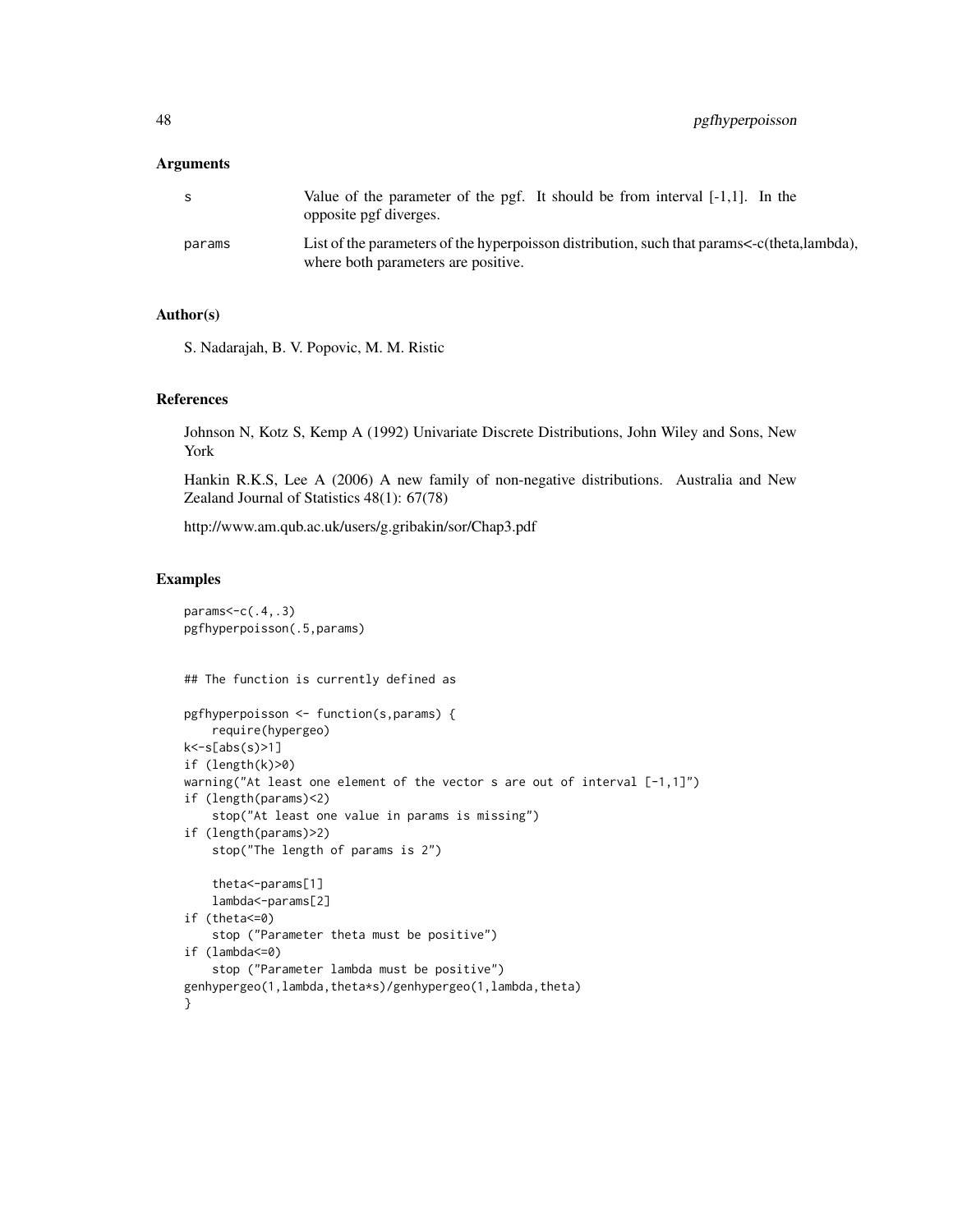pgfIbinomial *Function pgfIbinomial*

### Description

This function calculates value of the pgf's inverse of the binomial distribution.

# Usage

```
pgfIbinomial(s, params)
```
#### Arguments

| -S     | Value of the parameter of the pgf. It should be from interval $[-1,1]$ . In the<br>opposite pgf diverges.                                  |
|--------|--------------------------------------------------------------------------------------------------------------------------------------------|
| params | List of the parameters of the binomial distribution, such that params $\lt$ -c(n,theta),<br>where n is the size, and theta is probability. |

# Author(s)

S. Nadarajah, B. V. Popovic, M. M. Ristic

#### References

Johnson N, Kotz S, Kemp A (1992) Univariate Discrete Distributions, John Wiley and Sons, New York

http://www.am.qub.ac.uk/users/g.gribakin/sor/Chap3.pdf

```
params < -c(4, .9)pgfIbinomial(.5,params)
## The function is currently defined as
pgfIbinomial <- function(s,params) {
k<-s[abs(s)>1]
if (length(k)>0)
    warning("At least one element of the vector s are out of interval [-1,1]")
if (length(params)<2)
   stop("At least one value in params is missing")
if (length(params)>2)
   stop("The length of params is 2")
  n<-params[1]
   theta<-params[2]
if ((theta>=1)|(theta<=0))
   stop ("Parameter theta belongs to the interval (0,1)")
if (n<0)
```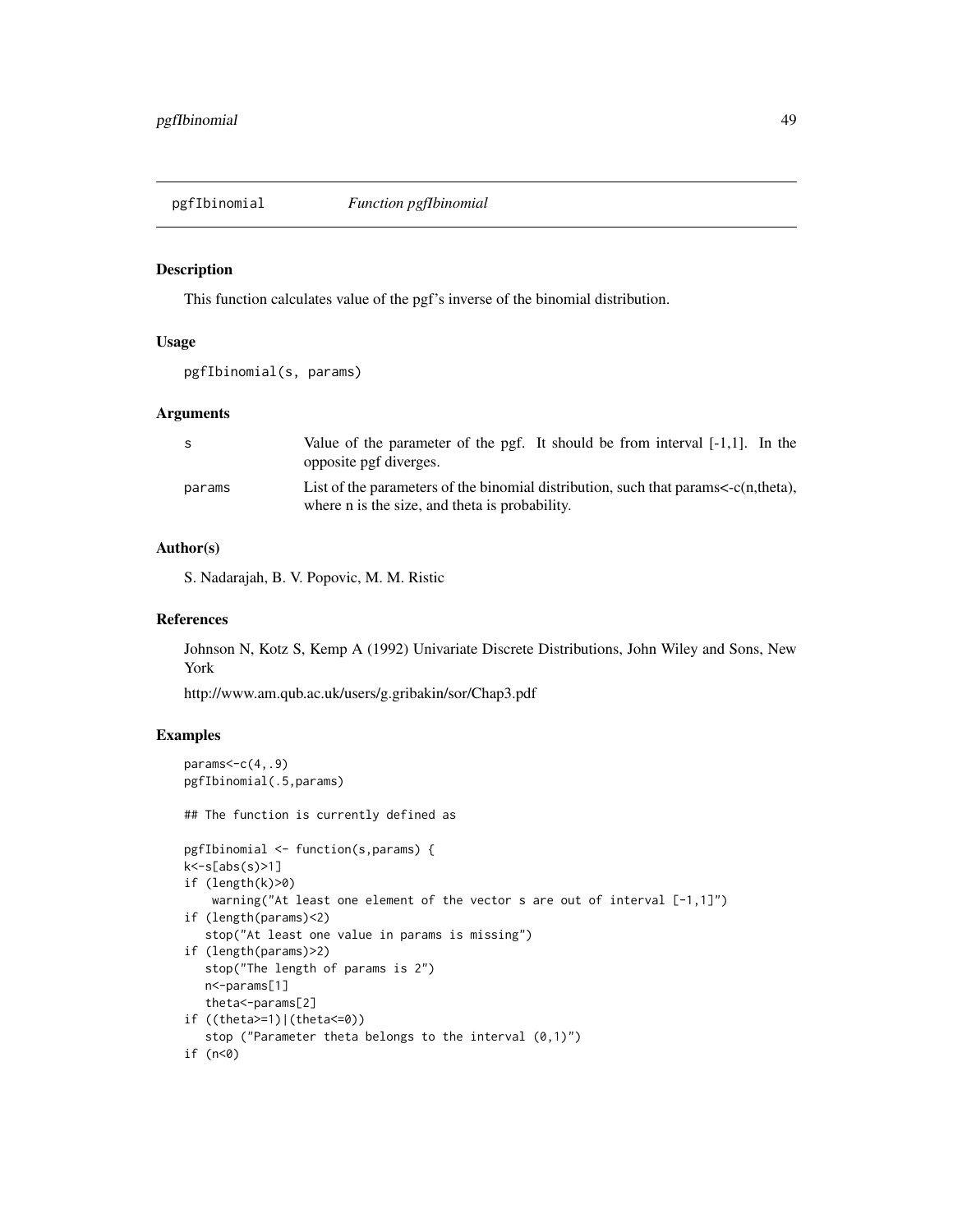```
stop("Parameter n must be positive")
if(!(abs(n-round(n))<.Machine$double.eps^0.5))
stop("Parameter n must be positive integer")
    (s^(1/n)-1+theta)/theta
}
```
pgfIbinomialbinomial *Function pgfIbinomialbinomial*

### Description

This function calculates value of the pgf's inverse of the binomial-binomial distribution.

## Usage

```
pgfIbinomialbinomial(s, params)
```
#### Arguments

| S.     | Value of the parameter of the pgf. It should be from interval $[-1,1]$ . In the<br>opposite pgf diverges.                                                                                          |
|--------|----------------------------------------------------------------------------------------------------------------------------------------------------------------------------------------------------|
| params | List of the parameters of the Poisson-binomial distribution, such that params<br>$c(p_1, p_2, m, n)$ , where theta is positive number, p1, p2 are probabilities, and m,n<br>are positive integers. |

# Author(s)

S. Nadarajah, B. V. Popovic, M. M. Ristic

# References

Johnson N, Kotz S, Kemp A (1992) Univariate Discrete Distributions, John Wiley and Sons, New York

http://www.am.qub.ac.uk/users/g.gribakin/sor/Chap3.pdf

# Examples

```
params<-c(.4,.9,5,7)
pgfIbinomialbinomial(.5,params)
```
## The function is currently defined as

```
pgfIbinomialbinomial <- function(s,params) {
k<-s[abs(s)>1]
if (length(k)>0)
   warning("At least one element of the vector s are out of interval [-1,1]")
if (length(params)<4)
```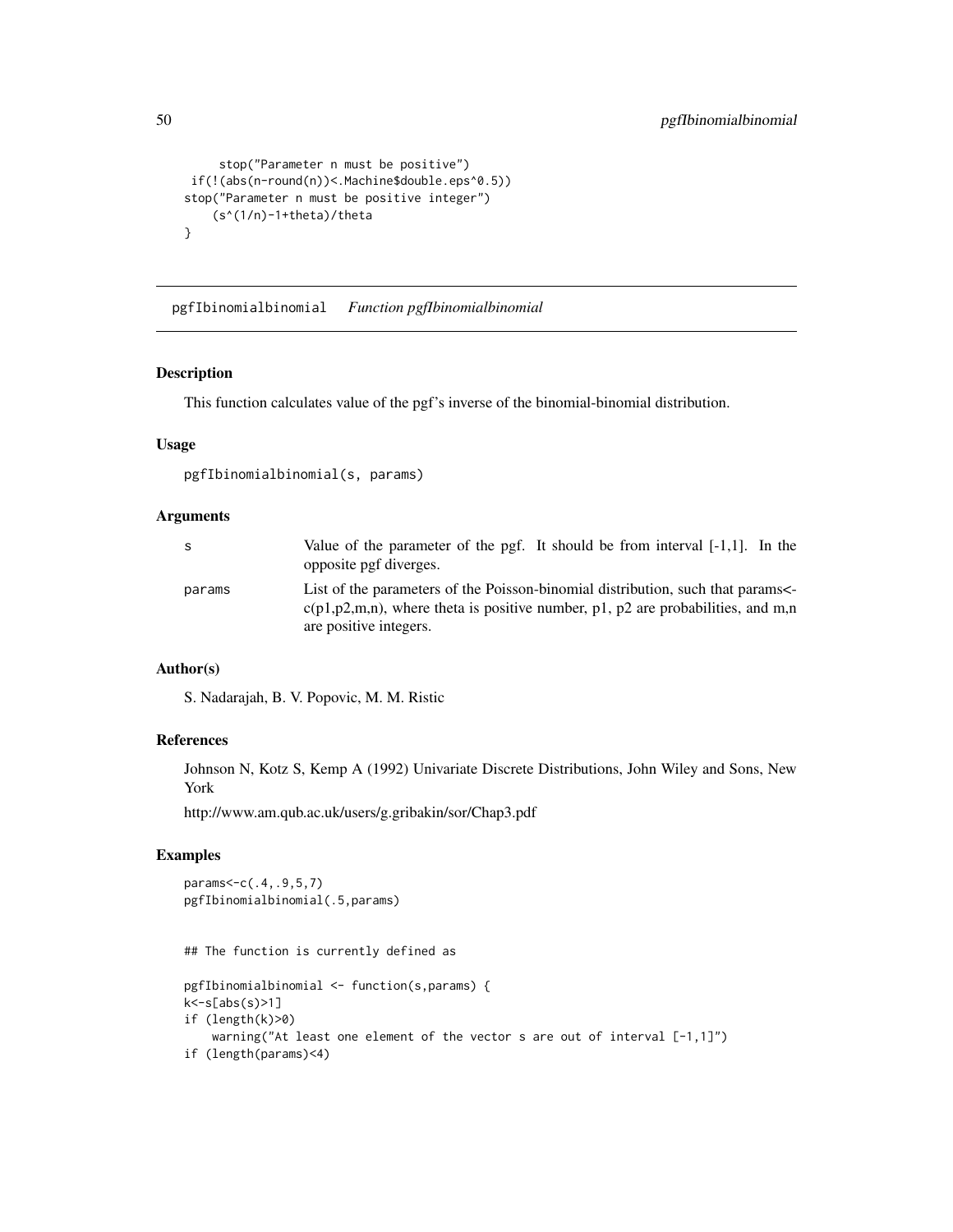# pgfIbinomialpoisson 51

```
stop("At least one value in params is missing")
if (length(params)>4)
   stop("The length of params is 4")
   p1<-params[1]
   p2<-params[2]
   m<-params[3]
   n<-params[4]
if ((p1>=1)|(p1<=0))
   stop ("Parameter p1 belongs to the interval (0,1)")
if ((p2>=1)|(p2<=0))
    stop ("Parameter p2 belongs to the interval (0,1)")
if (m<0)
    stop("Parameter m must be positive integer")
if (n<0)
     stop("Parameter n must be positive")
if(!(abs(n-round(n))<.Machine$double.eps^0.5))
stop("Parameter n must be positive integer")
   zval<-(s^(1/m)-1+p1)/p1
    (zval^(1/n)-1+p2)/p2
}
```
pgfIbinomialpoisson *Function pgfIbinomialpoisson*

### Description

This function calculates value the pgf's inverse of the binomial-Poisson distribution.

#### Usage

```
pgfIbinomialpoisson(s, params)
```
### Arguments

| S.     | Value of the parameter of the pgf. It should be from interval $[-1,1]$ . In the<br>opposite pgf diverges.                                                                           |
|--------|-------------------------------------------------------------------------------------------------------------------------------------------------------------------------------------|
| params | List of the parameters of the binomial-Poisson distribution, such that params<br>$c$ (theta, p, n), where theta is positive number, p is probability, and n is positive<br>integer. |

### Author(s)

S. Nadarajah, B. V. Popovic, M. M. Ristic

#### References

Johnson N, Kotz S, Kemp A (1992) Univariate Discrete Distributions, John Wiley and Sons, New York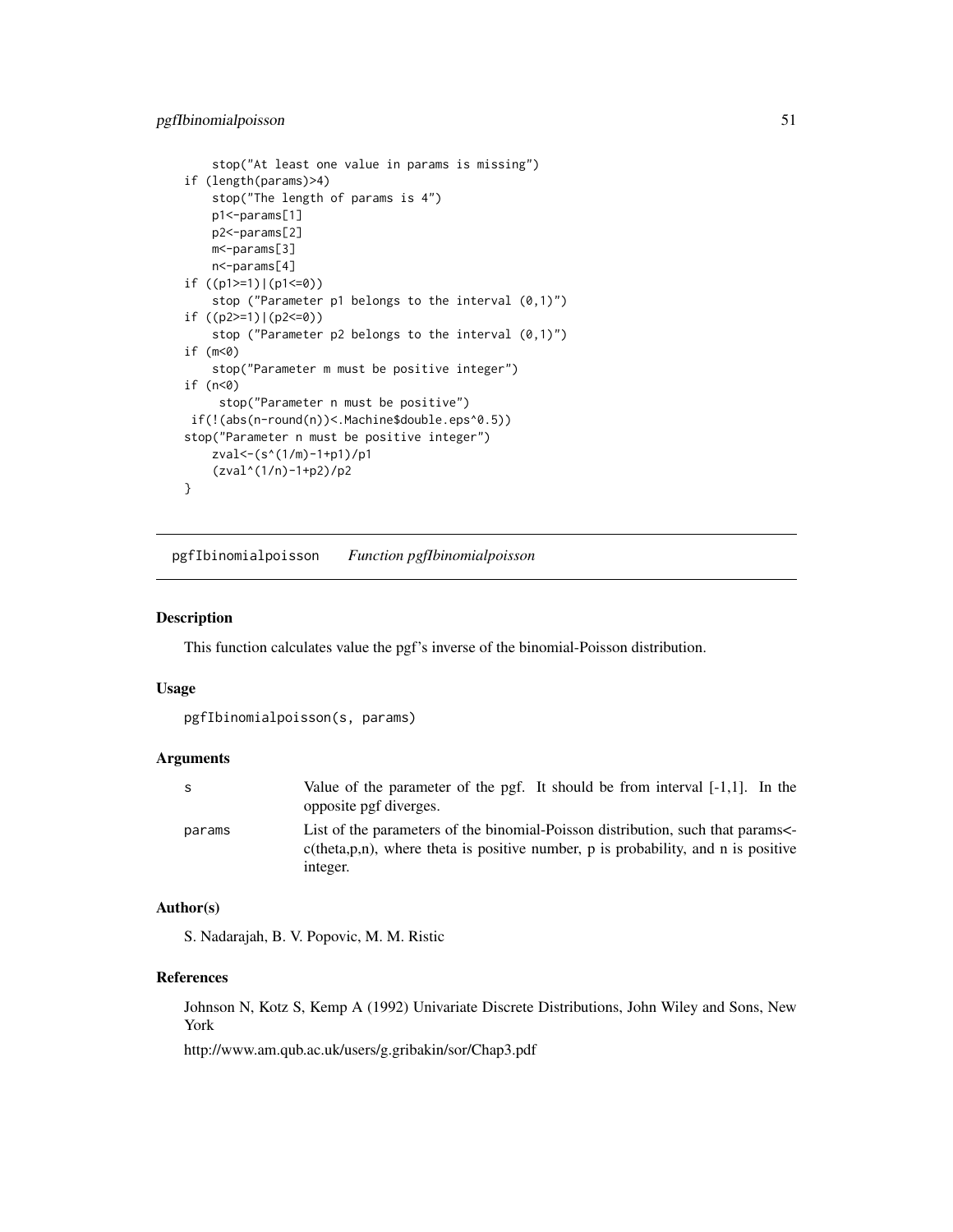### Examples

```
params<-c(.4,.9,5)
pgfIbinomialpoisson(.5,params)
## The function is currently defined as
pgfIbinomialpoisson <- function(s,params) {
k<-s[abs(s)>1]
if (length(k)>0)
   warning("At least one element of the vector s are out of interval [-1,1]")
if (length(params)<3)
   stop("At least one value in params is missing")
if (length(params)>3)
   stop("The length of params is 3")
   theta<-params[1]
   p<-params[2]
   n<-params[3]
if (theta<=0)
   stop ("Parameter theta must be positive")
if ((p>=1)|(p<=0))stop ("Parameter p belongs to the interval (0,1)")
if (n<0)
     stop("Parameter n must be positive")
if(!(abs(n-round(n))<.Machine$double.eps^0.5))
stop("Parameter n must be positive integer")
   zval<-(s^(1/n)-1+p)/p
    1+log(zval)/theta
}
```
pgfIgeometric *Function pgfIgeometric*

### Description

This function calculates value of the pgf's inverse of the geometric distribution.

#### Usage

```
pgfIgeometric(s, params)
```
#### Arguments

| S      | Value of the parameter of the pgf. It should be from interval $[-1,1]$ . In the<br>opposite pgf diverges. |
|--------|-----------------------------------------------------------------------------------------------------------|
| params | Parameter of the geometric distribution, such that params<-theta, where theta is<br>probability.          |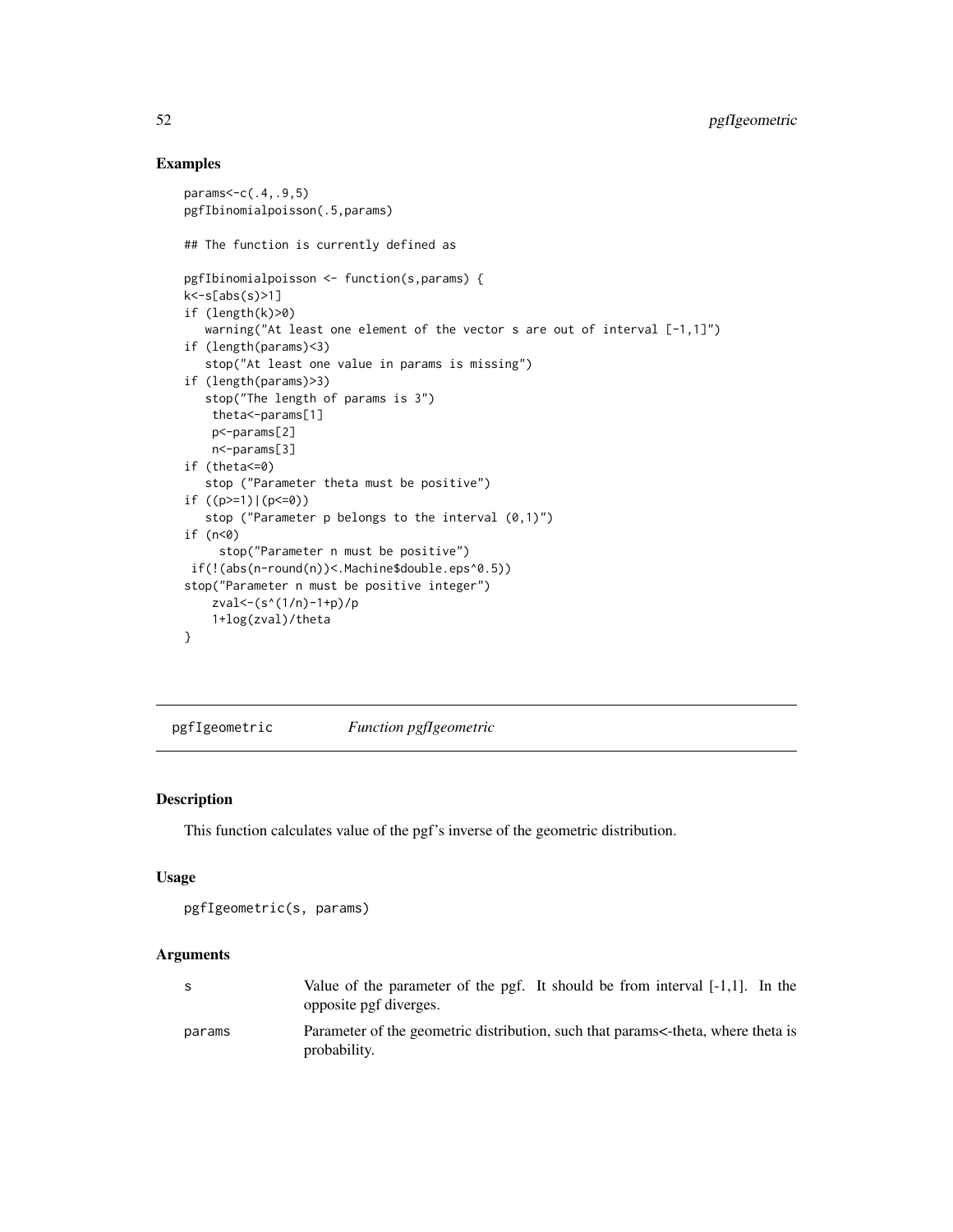# Author(s)

S. Nadarajah, B. V. Popovic, M. M. Ristic

# References

Johnson N, Kotz S, Kemp A (1992) Univariate Discrete Distributions, John Wiley and Sons, New York

http://www.am.qub.ac.uk/users/g.gribakin/sor/Chap3.pdf

### Examples

```
params<-.1
pgfIgeometric(.5,params)
## The function is currently defined as
pgfIgeometric <- function(s,params) {
k<-s[abs(s)>1]
if (length(k)>0)
     warning("At least one element of the vector s are out of interval [-1,1]")
if (length(params)>1)
     stop("The length of params is 1")
   theta<-params[1]
if ((theta>=1)|(theta<=0))
     stop ("Parameter of geometric distribution must belong to the interval (0,1)")
    (s-theta)/((1-theta)*s)
}
```
pgfIhypergeometric *Function pgfIhypergeometric*

## Description

This function calculates value of the pgf's inverse of the hypergeometric distribution.

## Usage

```
pgfIhypergeometric(s, params)
```
#### Arguments

| -S     | Value of the parameter of the pgf. It should be from interval $[-1,1]$ . In the<br>opposite pgf diverges.                                                                                                                                      |
|--------|------------------------------------------------------------------------------------------------------------------------------------------------------------------------------------------------------------------------------------------------|
| params | List of the parameters of the hypergeometric distribution, such that params<br>$c(m,n,p)$ , where m is the number of white balls in the urn, n is the number of<br>black balls in the urn, must be less or equal than m, and p is probability. |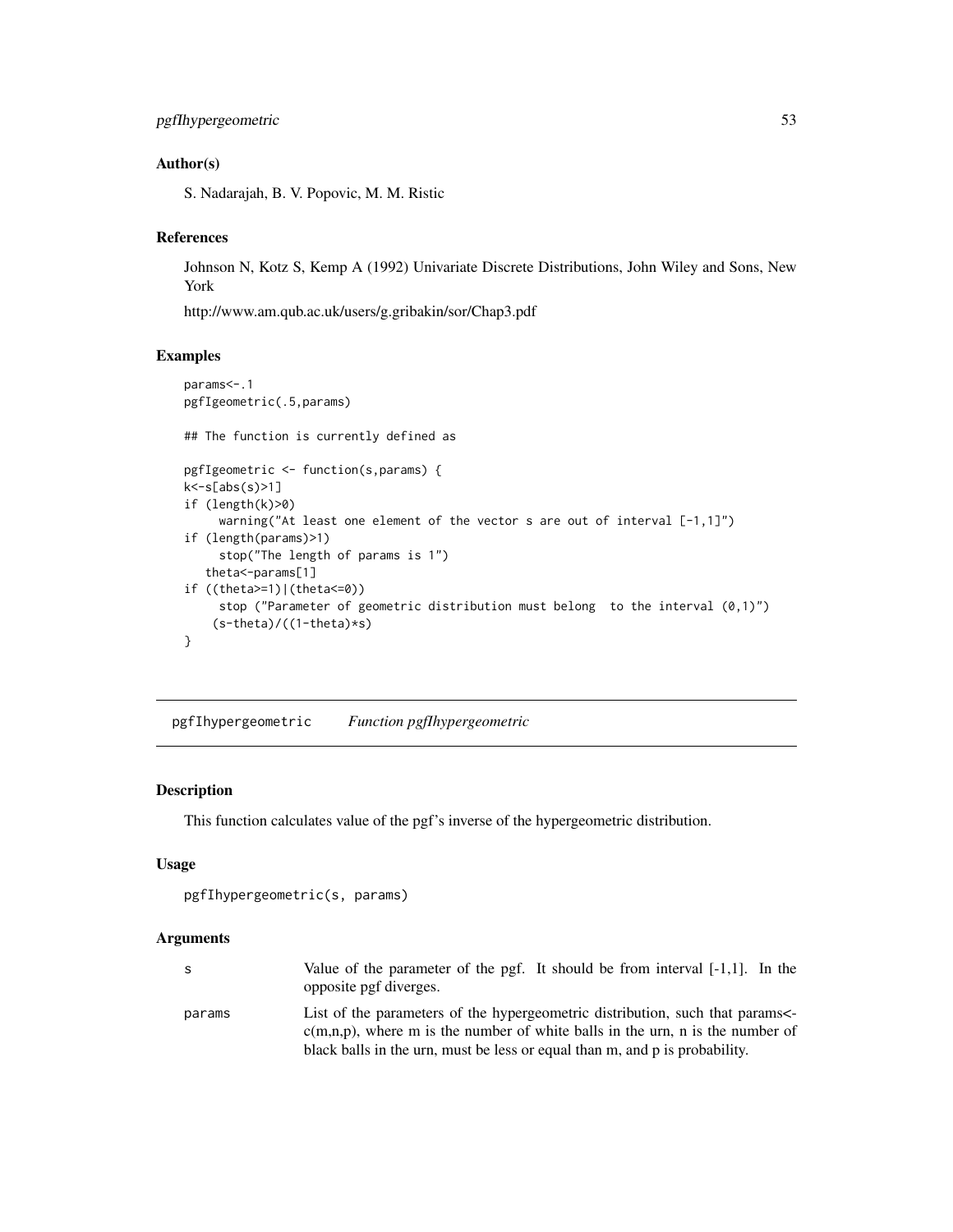#### Author(s)

S. Nadarajah, B. V. Popovic, M. M. Ristic

### References

Johnson N, Kotz S, Kemp A (1992) Univariate Discrete Distributions, John Wiley and Sons, New York

Hankin R.K.S, Lee A (2006) A new family of non-negative distributions. Australia and New Zealand Journal of Statistics 48(1): 67(78)

http://www.am.qub.ac.uk/users/g.gribakin/sor/Chap3.pdf

### Examples

```
params<-c(5,3,.2)
pgfIhypergeometric(.5,params)
## The function is currently defined as
pgfIhypergeometric <- function(s,params) {
   xval<-length(s)
   for (i in 1:length(s)) {
        func<-function(x) pgfhypergeometric(x,params)-s[i]
        xval[i]<-uniroot(func,lower=0,upper=1)$root
    }
   xval
}
```
pgfIhyperpoisson *Function pgfIhyperpoisson*

### Description

This function calculates value of the pgf's inverse of the hyper Poisson distribution.

## Usage

```
pgfIhyperpoisson(s, params)
```
### Arguments

|        | Value of the parameter of the pgf. It should be from interval $[-1,1]$ . In the             |
|--------|---------------------------------------------------------------------------------------------|
|        | opposite pgf diverges.                                                                      |
| params | List of the parameters of the hyperpoisson distribution, such that params<-c(theta,lambda), |
|        | where both parameters are positive.                                                         |

# Author(s)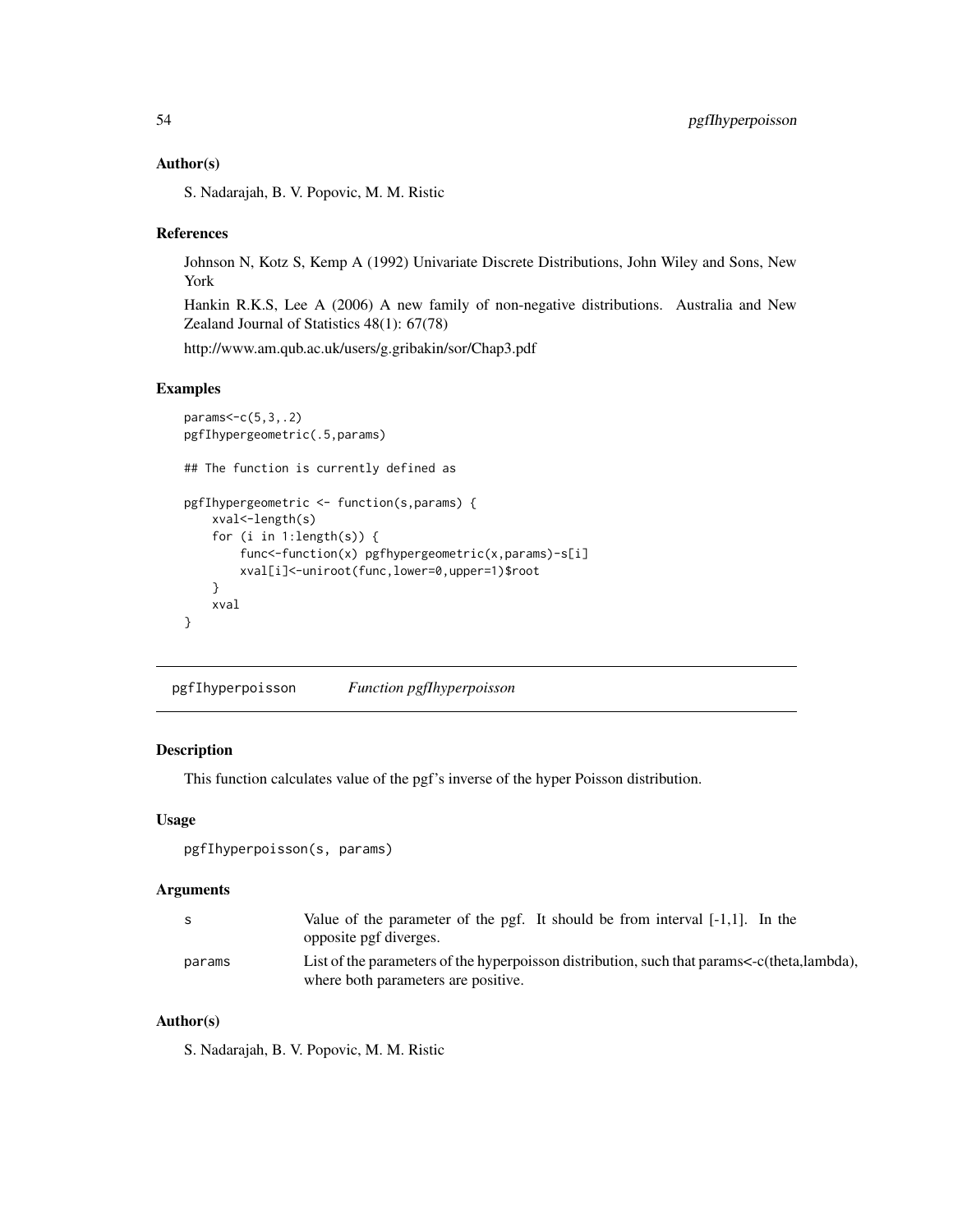# pgfIkattitypeh1 55

## References

Johnson N, Kotz S, Kemp A (1992) Univariate Discrete Distributions, John Wiley and Sons, New York

Hankin R.K.S, Lee A (2006) A new family of non-negative distributions. Australia and New Zealand Journal of Statistics 48(1): 67(78)

http://www.am.qub.ac.uk/users/g.gribakin/sor/Chap3.pdf

### Examples

```
params<-c(.7,3)
pgfIhyperpoisson(.9,params)
##The function is currently defined as
pgfIhyperpoisson <- function(s,params) {
   xval<-length(s)
   for (i in 1:length(s)) {
       func<-function(x) pgfhyperpoisson(x,params)-s[i]
       xval[i]<-uniroot(func,lower=0,upper=1)$root
    }
   xval
}
```
pgfIkattitypeh1 *Function pgfIkattitypeh1*

## Description

This function calculates value of the pgf's inverse of the Katti type H1 distribution.

#### Usage

```
pgfIkattitypeh1(s, params)
```
#### **Arguments**

| - S    | Value of the parameter of the pgf. It should be from interval $[-1,1]$ . In the<br>opposite pgf diverges.                        |
|--------|----------------------------------------------------------------------------------------------------------------------------------|
| params | List of the parameters of the Katti type H1 distribution, such that params<br>$c$ (theta,a,b), where all parameter are positive. |

# Author(s)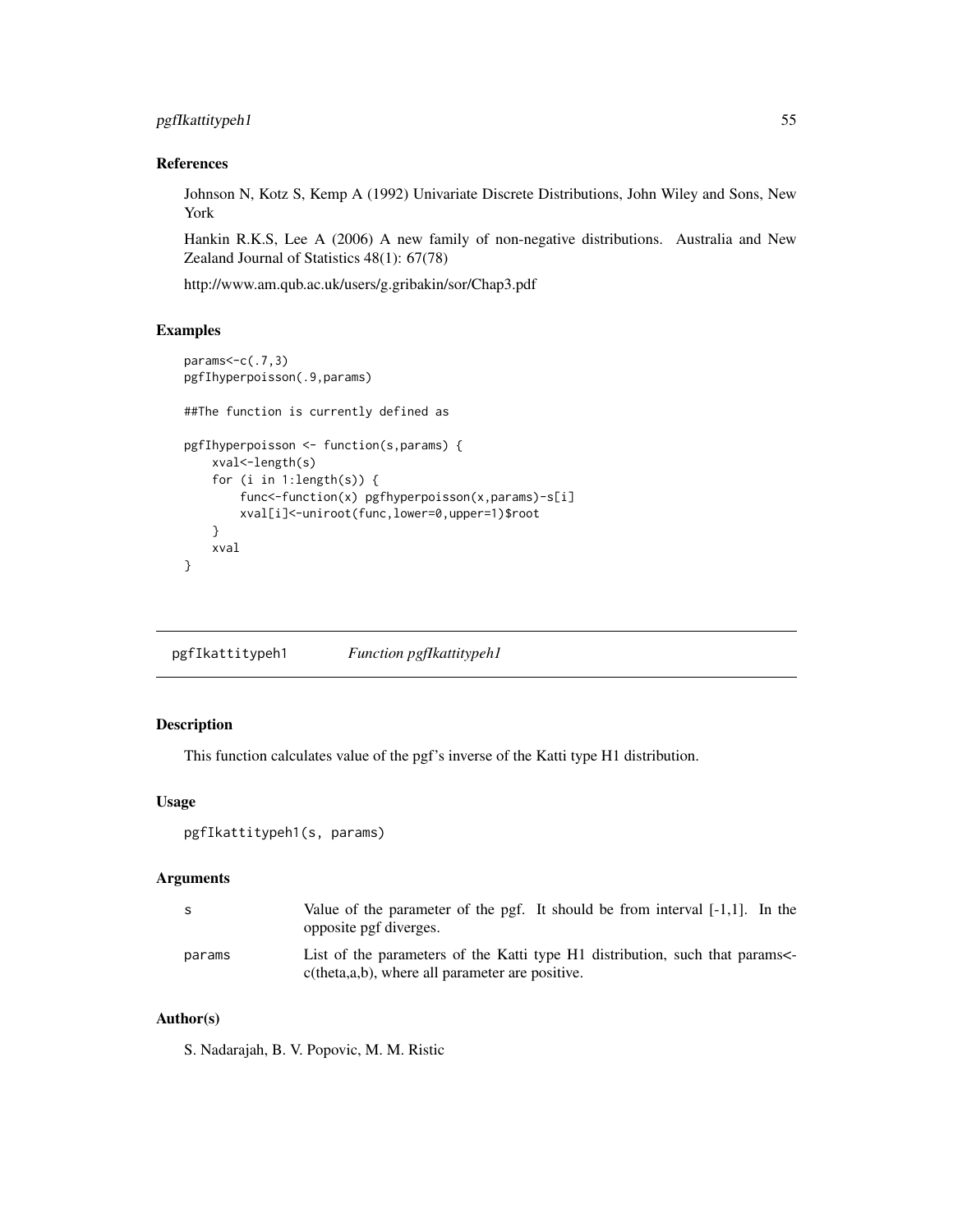### References

Johnson N, Kotz S, Kemp A (1992) Univariate Discrete Distributions, John Wiley and Sons, New York

Hankin R.K.S, Lee A (2006) A new family of non-negative distributions. Australia and New Zealand Journal of Statistics 48(1): 67(78)

http://www.am.qub.ac.uk/users/g.gribakin/sor/Chap3.pdf

### Examples

```
params<-c(.4,9,5)
pgfIkattitypeh1(.9,params)
## The function is currently defined as
pgfIkattitypeh1 <- function(s,params) {
    xval<-length(s)
    for (i in 1:length(s)) {
       func<-function(x) pgfkattitypeh1(x,params)-s[i]
       xval[i]<-uniroot(func,lower=0,upper=1)$root
    }
    xval
}
```
pgfIkattitypeh2 *Function pgfIkattitypeh2*

# Description

This function calculates value of the pgf's inverse of the Katti type H2 distribution.

## Usage

```
pgfIkattitypeh2(s, params)
```
### Arguments

| - S    | Value of the parameter of the pgf. It should be from interval $[-1,1]$ . In the<br>opposite pgf diverges.                             |
|--------|---------------------------------------------------------------------------------------------------------------------------------------|
| params | List of the parameters of the Katti type H2 distribution, such that params<br>$c$ (theta, a, b, k), where all parameter are positive. |

# Author(s)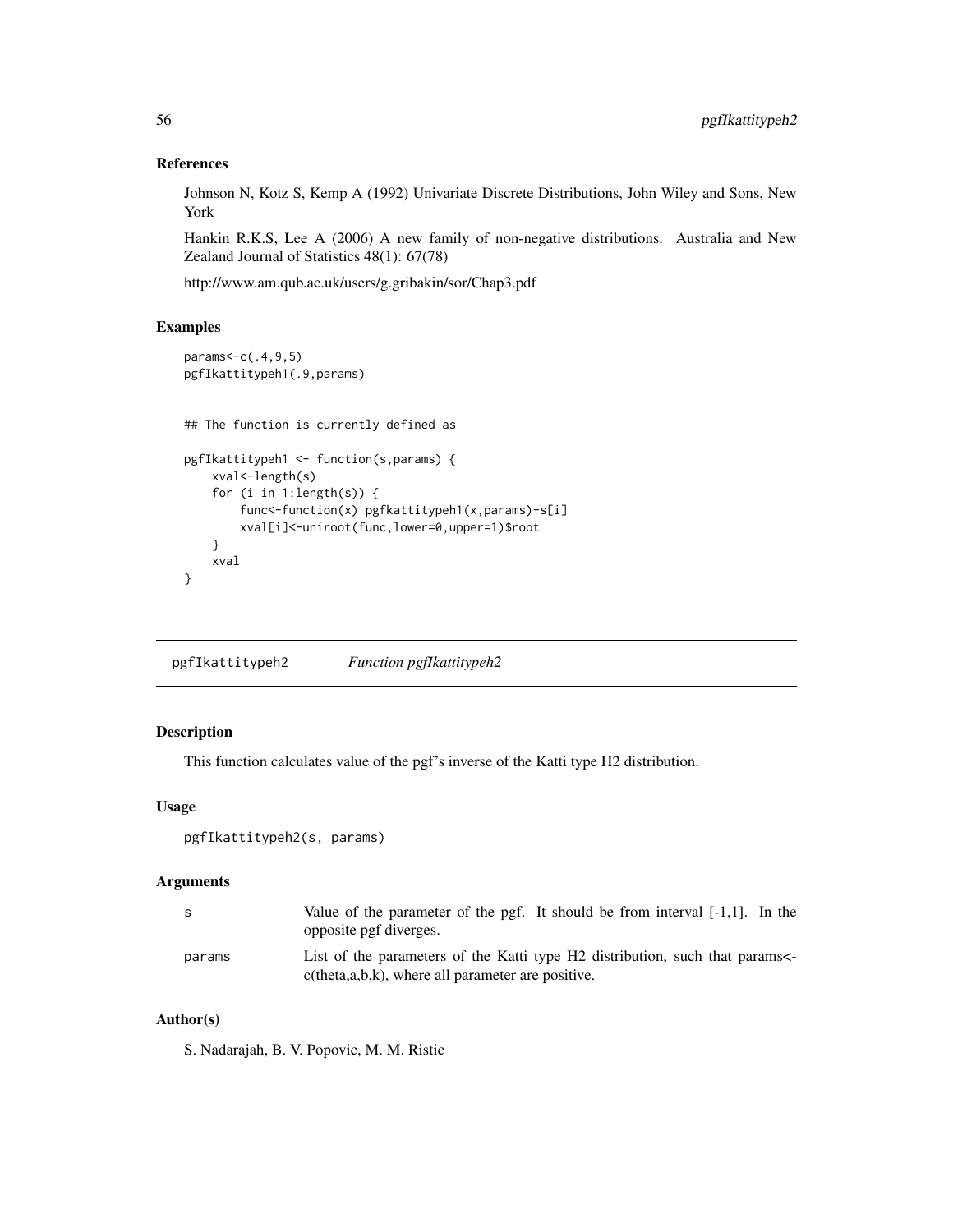# pgfIlogarithmic 57

## References

Johnson N, Kotz S, Kemp A (1992) Univariate Discrete Distributions, John Wiley and Sons, New York

Hankin R.K.S, Lee A (2006) A new family of non-negative distributions. Australia and New Zealand Journal of Statistics 48(1): 67(78)

http://www.am.qub.ac.uk/users/g.gribakin/sor/Chap3.pdf

### Examples

```
params<-c(.4,9,5,7)
pgfIkattitypeh2(.9,params)
## The function is currently defined as
pgfIkattitypeh2 <- function(s,params) {
   xval<-length(s)
   for (i in 1:length(s)) {
       func<-function(x) pgfkattitypeh2(x,params)-s[i]
       xval[i]<-uniroot(func,lower=0,upper=1)$root
    }
   xval
}
```
pgfIlogarithmic *Function pgfIlogarithmic*

### Description

This function calculates value of the pgf's inverse of the logarithmic distribution.

# Usage

```
pgfIlogarithmic(s, params)
```
#### **Arguments**

| -S     | Value of the parameter of the pgf. It should be from interval $[-1,1]$ . In the<br>opposite pgf diverges. |
|--------|-----------------------------------------------------------------------------------------------------------|
| params | Paramemeter of logarithmic distribution, such that params<-theta, where theta<br>is probability.          |

# Author(s)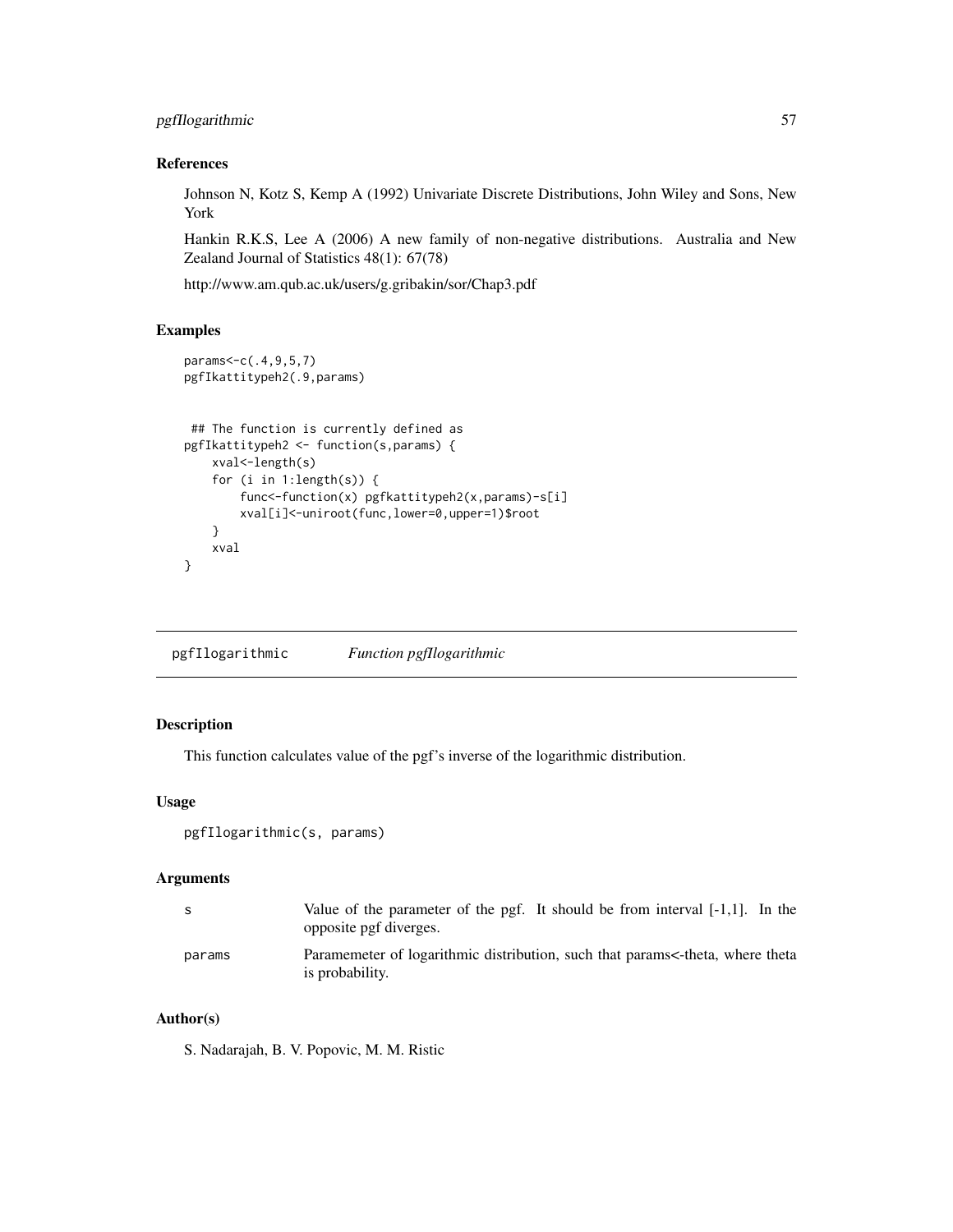### References

Johnson N, Kotz S, Kemp A (1992) Univariate Discrete Distributions, John Wiley and Sons, New York

http://www.am.qub.ac.uk/users/g.gribakin/sor/Chap3.pdf

# Examples

```
params<-.7
pgfIlogarithmic(.5,params)
## The function is currently defined as
pgfIlogarithmic <- function(s,params) {
k<-s[abs(s)>1]
if (length(k)>0)
    warning("At least one element of the vector s are out of interval [-1,1]")
if (length(params)>1)
   stop("The length of params is 1")
   theta<-params[1]
if ((theta>=1)|(theta<=0))
    stop ("Parameter theta belongs to the interval (0,1)")
    (1-theta^s)/(1-theta)
}
```
pgfIlogarithmicbinomial

*Function pgfIlogarithmicbinomial*

# Description

This function calculates value of the pgf's inverse of the logarithmic-binomial distribution.

### Usage

```
pgfIlogarithmicbinomial(s, params)
```
#### **Arguments**

| - S    | Value of the parameter of the pgf. It should be from interval $[-1,1]$ . In the<br>opposite pgf diverges.                                                             |
|--------|-----------------------------------------------------------------------------------------------------------------------------------------------------------------------|
| params | List of the parameters of the logarithmic-binomial distribution, such that params<br>$c(p1,p2,m,n)$ , where p1, p2 are probabilities, and m, n are positive integers. |

# Author(s)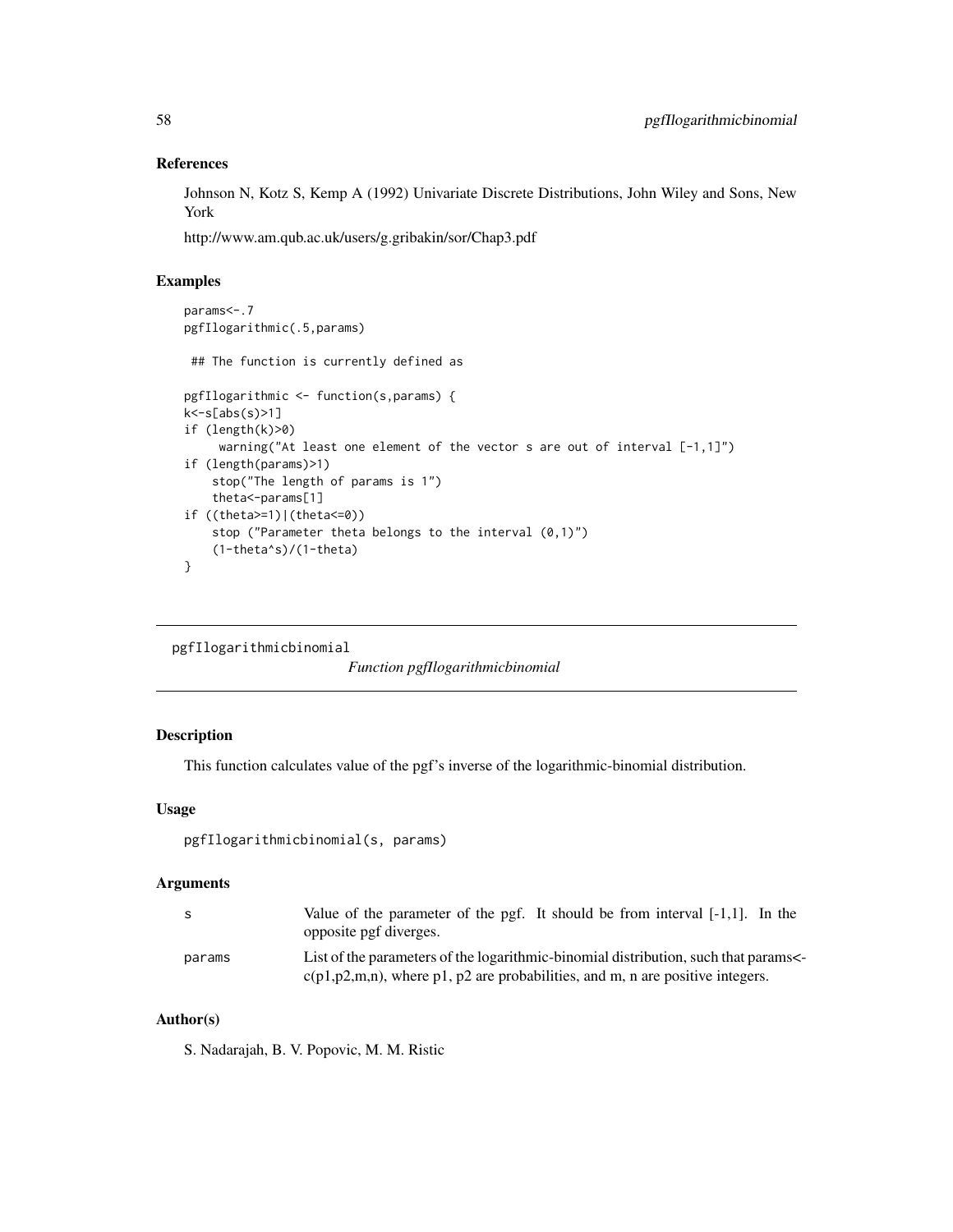#### References

Johnson N, Kotz S, Kemp A (1992) Univariate Discrete Distributions, John Wiley and Sons, New York

http://www.am.qub.ac.uk/users/g.gribakin/sor/Chap3.pdf

### Examples

```
params<-c(.9,.7,4)
pgfIlogarithmicbinomial(.5,params)
## The function is currently defined as
pgfIlogarithmicbinomial <- function(s,params) {
k<-s[abs(s)>1]
if (length(k)>0)
   warning("At least one element of the vector s are out of interval [-1,1]")
if (length(params)<3)
   stop("At least one value in params is missing")
if (length(params)>3)
   stop("The length of params is 3")
   theta<-params[1]
   p<-params[2]
   n<-params[3]
if ((theta>=1)|(theta<=0))
   stop ("Parameter theta belongs to the interval (0,1)")
if ((p>=1)|(p<=0))
   stop ("Parameter p belongs to the interval (0,1)")
if (n<0)
     stop("Parameter n must be positive")
if(!(abs(n-round(n))<.Machine$double.eps^0.5))
stop("Parameter n must be positive integer")
   zval<-(1-theta^s)/(1-theta)
    (zval^(1/n)-1+p)/p}
```
pgfIlogarithmicpoisson

*Function pgfIlogarithmicpoisson*

#### Description

This function calculates value of the pgf's inverse of the logarithmic-Poisson distribution.

#### Usage

pgfIlogarithmicpoisson(s, params)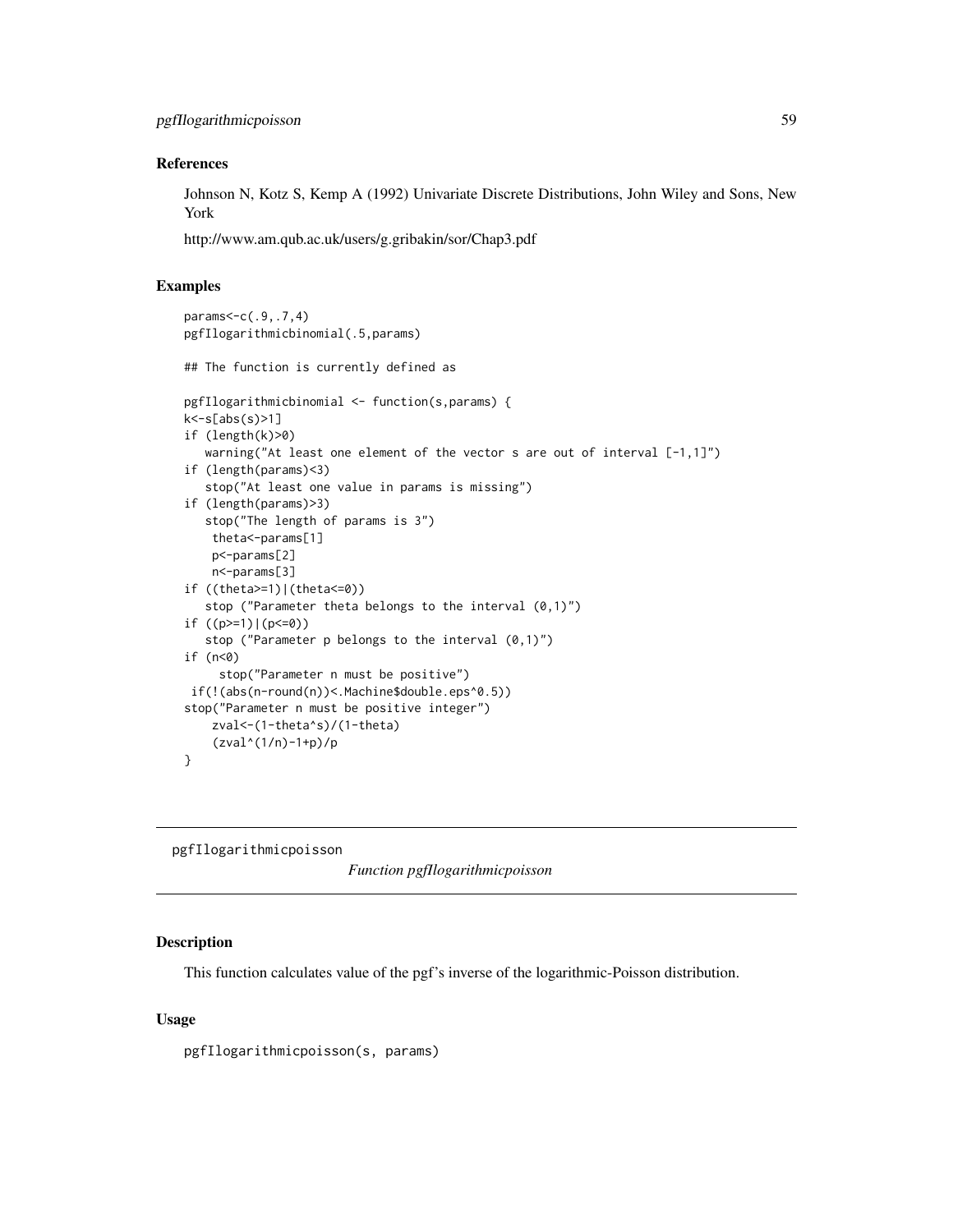#### **Arguments**

| -S     | Value of the parameter of the pgf. It should be from interval $[-1,1]$ . In the<br>opposite pgf diverges.                                                           |
|--------|---------------------------------------------------------------------------------------------------------------------------------------------------------------------|
| params | List of the parameters of the logarithmic-Poisson distribution, such that params<br>c(theta,lambda), where theta is probability, and lambda is the positive number. |

## Author(s)

S. Nadarajah, B. V. Popovic, M. M. Ristic

### References

Johnson N, Kotz S, Kemp A (1992) Univariate Discrete Distributions, John Wiley and Sons, New York

http://www.am.qub.ac.uk/users/g.gribakin/sor/Chap3.pdf

### Examples

```
params < -c(.9, 7)pgfIlogarithmicpoisson(.5,params)
## The function is currently defined as
pgfIlogarithmicpoisson <- function(s,params) {
k<-s[abs(s)>1]
if (length(k)>0)
     warning("At least one element of the vector s are out of interval [-1,1]")
if (length(params)<2)
     stop("At least one value in params is missing")
if (length(params)>2)
     stop("The length of params is 2")
     theta<-params[1]
    lambda<-params[2]
if ((theta>=1)|(theta<=0))
    stop ("Parameter theta belongs to the interval (0,1)")
if (lambda<=0)
   stop ("Parameter lambda must be positive")
    zval<-(1-theta^s)/(1-theta)
    1+log(zval)/lambda
}
```
pgfInegativebinomial *Function pgfInegativebinomial*

## Description

This function calculates value of the pgf's inverse of the negative binomial distribution.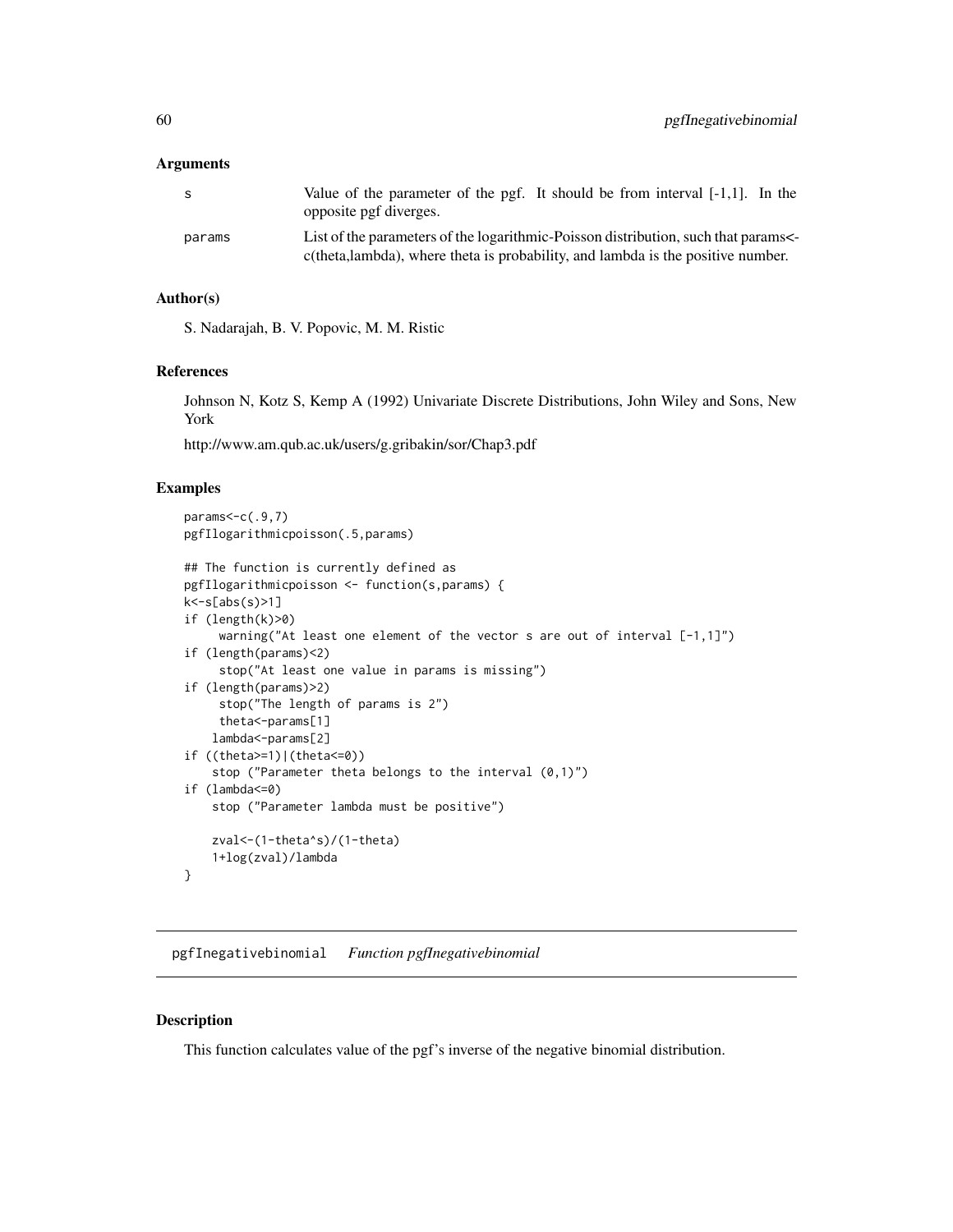# pgfInegativebinomial 61

## Usage

pgfInegativebinomial(s, params)

### Arguments

| S      | Value of the parameter of the pgf. It should be from interval $[-1,1]$ . In the<br>opposite pgf diverges.                                              |
|--------|--------------------------------------------------------------------------------------------------------------------------------------------------------|
| params | List of the parameters of the negative binomial distribution, such that params<br>$c$ (theta,k), where theta is probability, and k is positive number. |

### Author(s)

S. Nadarajah, B. V. Popovic, M. M. Ristic

### References

Johnson N, Kotz S, Kemp A (1992) Univariate Discrete Distributions, John Wiley and Sons, New York

http://www.am.qub.ac.uk/users/g.gribakin/sor/Chap3.pdf

```
params<-c(.9,.7)
pgfInegativebinomial(.5,params)
## The function is currently defined as
pgfDnegativebinomial <- function(s,params) {
k<-s[abs(s)>1]
if (length(k)>0)
    warning("Some elements of the vector s are out of interval [-1,1]")
if (length(params)<2)
    stop("At least one value in params is missing")
if (length(params)>2)
   stop("The length of params is 2")
   theta<-params[1]
   k<-params[2]
if ((theta>=1)|(theta<=0))
    stop ("Parameter theta belongs to the interval (0,1)")
if (k<=0)
   stop("Parameter k must be positive")
   k*(1-theta)*theta^k/(1-(1-theta)*s)^(k+1)
}
```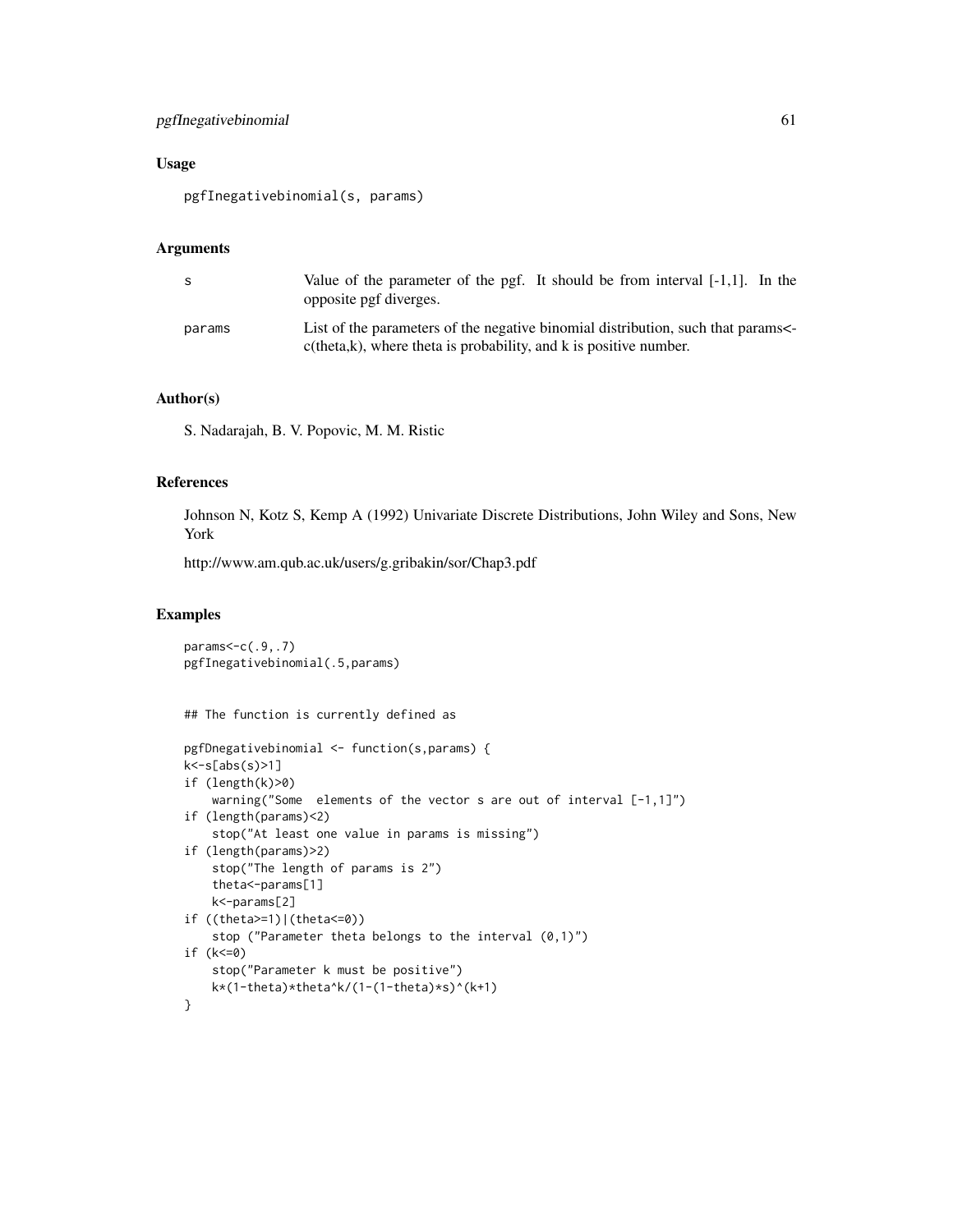pgfIneymantypea *Function pgfIneymantypea*

#### Description

This function calculates value of the pgf's inverse of the Neyman type A distribution.

# Usage

```
pgfIneymantypea(s, params)
```
#### Arguments

| -S     | Value of the parameter of the pgf. It should be from interval $[-1,1]$ . In the<br>opposite pgf diverges.                                  |
|--------|--------------------------------------------------------------------------------------------------------------------------------------------|
| params | List of the parameters of the Neyman type A distribution, such that params<br>c(theta,lambda), where both parameters are positive numbers. |

# Author(s)

S. Nadarajah, B. V. Popovic, M. M. Ristic

### References

Johnson N, Kotz S, Kemp A (1992) Univariate Discrete Distributions, John Wiley and Sons, New York

http://www.am.qub.ac.uk/users/g.gribakin/sor/Chap3.pdf

```
params < -c(4,5)pgfIneymantypea(.5,params)
```

```
##The function is currently defined as
```

```
pgfIneymantypea <- function(s,params) {
k<-s[abs(s)>1]
if (length(k)>0)
warning("At least one element of the vector s are out of interval [-1,1]")
if (length(params)<2)
     stop("At least one value in params is missing")
if (length(params)>2)
     stop("The length of params is 2")
    theta<-params[1]
   lambda<-params[2]
if (s<=exp(-lambda))
   stop("Logarithm function is not defined. ")
```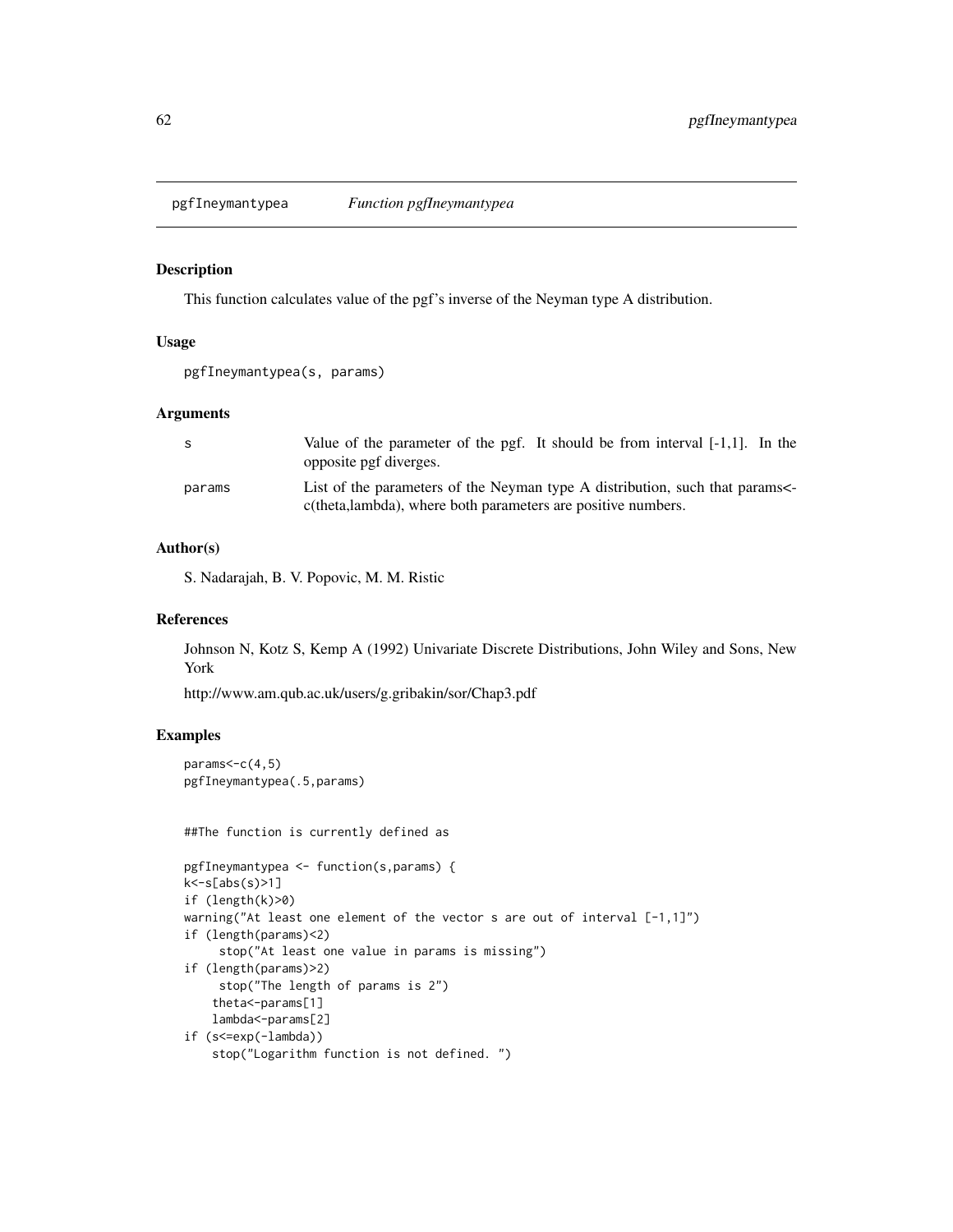# pgfIneymantypeb 63

```
if (theta<=0)
    stop ("Parameter theta must be positive")
if (lambda<=0)
   stop ("Parameter lambda must be positive")
   1+1/theta*log(1+log(s)/lambda)
}
```
pgfIneymantypeb *Function pgfIneymantypeb*

### Description

This function calculates value of the pgf's inverse of the Neyman type B distribution.

#### Usage

pgfIneymantypeb(s, params)

## Arguments

| -S     | Value of the parameter of the pgf. It should be from interval $[-1,1]$ . In the<br>opposite pgf diverges.                                  |
|--------|--------------------------------------------------------------------------------------------------------------------------------------------|
| params | List of the parameters of the Neyman type B distribution, such that params<br>c(theta,lambda), where both parameters are positive numbers. |

### Author(s)

S. Nadarajah, B. V. Popovic, M. M. Ristic

# References

Johnson N, Kotz S, Kemp A (1992) Univariate Discrete Distributions, John Wiley and Sons, New York

Hankin R.K.S, Lee A (2006) A new family of non-negative distributions. Australia and New Zealand Journal of Statistics 48(1): 67(78)

http://www.am.qub.ac.uk/users/g.gribakin/sor/Chap3.pdf

```
params<-c(4,5)
pgfIneymantypeb(.9,params)
##The function is currently defined as
pgfIneymantypeb <- function(s,params) {
   xval<-length(s)
   for (i in 1:length(s)) {
```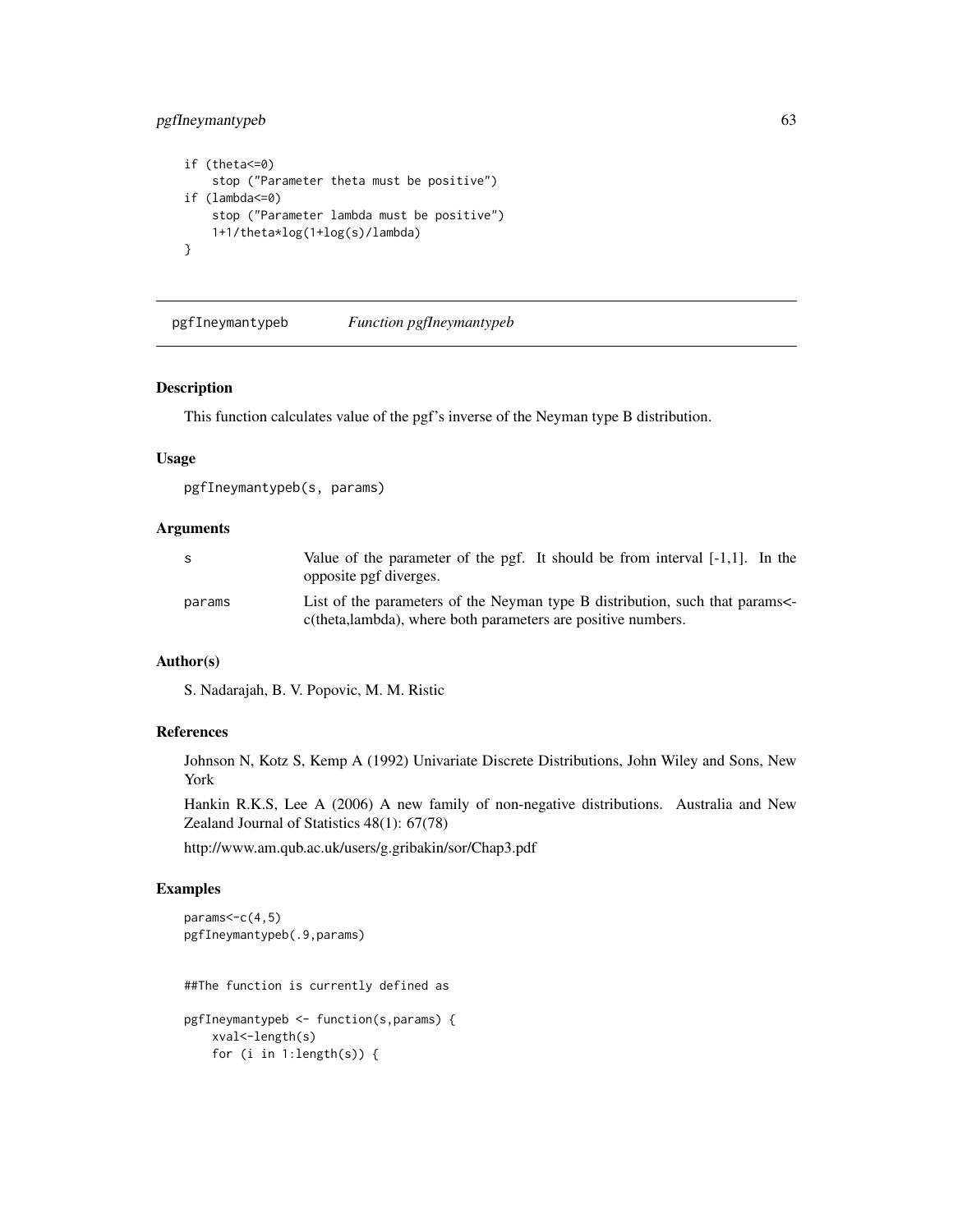```
func<-function(x) pgfneymantypeb(x,params)-s[i]
        xval[i]<-uniroot(func,lower=0,upper=1)$root
    }
   xval
}
```
pgfIneymantypec *Function pgfIneymantypec*

## Description

This function calculates value of the pgf of the Neyman type C distribution.

## Usage

pgfIneymantypec(s, params)

## Arguments

| -S     | Value of the parameter of the pgf. It should be from interval $[-1,1]$ . In the<br>opposite pgf diverges.                                 |
|--------|-------------------------------------------------------------------------------------------------------------------------------------------|
| params | List of the parameters of the Neyman type C distribution, such that params<br>c(theta,lambda), where both parameters are positive numbers |

#### Author(s)

S. Nadarajah, B. V. Popovic, M. M. Ristic

### References

Johnson N, Kotz S, Kemp A (1992) Univariate Discrete Distributions, John Wiley and Sons, New York

Hankin R.K.S, Lee A (2006) A new family of non-negative distributions. Australia and New Zealand Journal of Statistics 48(1): 67(78)

http://www.am.qub.ac.uk/users/g.gribakin/sor/Chap3.pdf

```
params <- c(4,5)
pgfIneymantypec(.9,params)
## The function is currently defined as
pgfIneymantypec <- function(s,params) {
    xval<-length(s)
    for (i in 1:length(s)) {
        func<-function(x) pgfneymantypec(x,params)-s[i]
        xval[i]<-uniroot(func,lower=0,upper=1)$root
```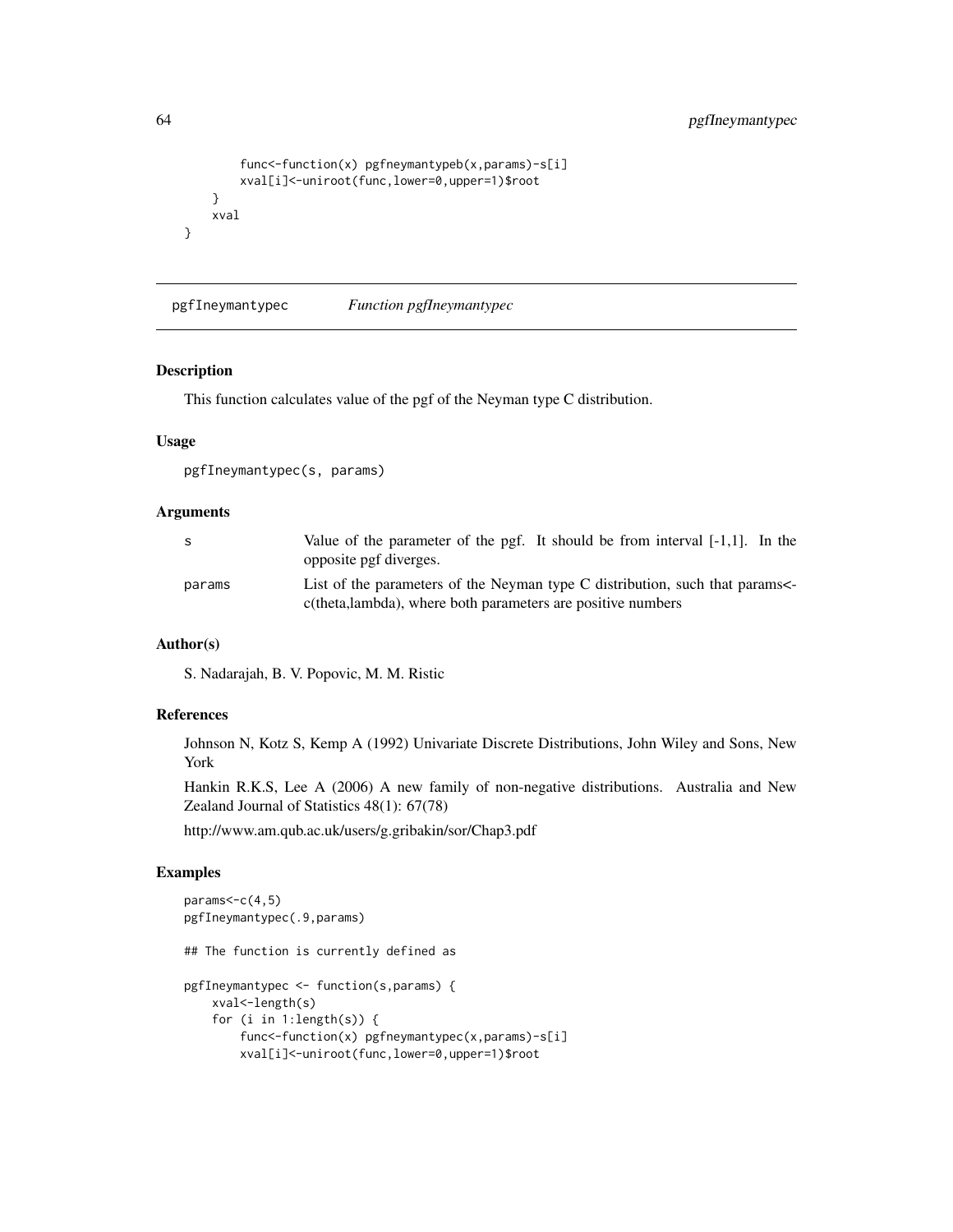# pgfIpascalpoisson 65

} xval }

pgfIpascalpoisson *Function pgfIpascalpoisson*

## Description

This function calculates value of the pgf's inverse of the Pascal Poisson distribution.

### Usage

```
pgfIpascalpoisson(s, params)
```
### Arguments

| - S    | Value of the parameter of the pgf. It should be form interval $[-1,1]$ . In the<br>opposite pgf diverges.                          |
|--------|------------------------------------------------------------------------------------------------------------------------------------|
| params | List of the parameters of the Pascal Poisson distribution, such that params<br>c(theta, mu, a), where all parameters are positive. |

#### Author(s)

S. Nadarajah, B. V. Popovic, M. M. Ristic

#### References

Johnson N, Kotz S, Kemp A (1992) Univariate Discrete Distributions, John Wiley and Sons, New York

http://www.am.qub.ac.uk/users/g.gribakin/sor/Chap3.pdf

# Examples

params<-c(3,2,.5) pgfIpascalpoisson(.9,params)

## The function is currently defined as

```
pgfIpascalpoisson <- function(s,params) {
k<-s[abs(s)>1]
if (length(k)>0)
    warning("At least one element of the vector s are out of interval [-1,1]")
if (length(params)<3)
    stop("At least one value in params is missing")
if (length(params)>3)
   stop("The length of params is 3")
   theta<-params[1]
```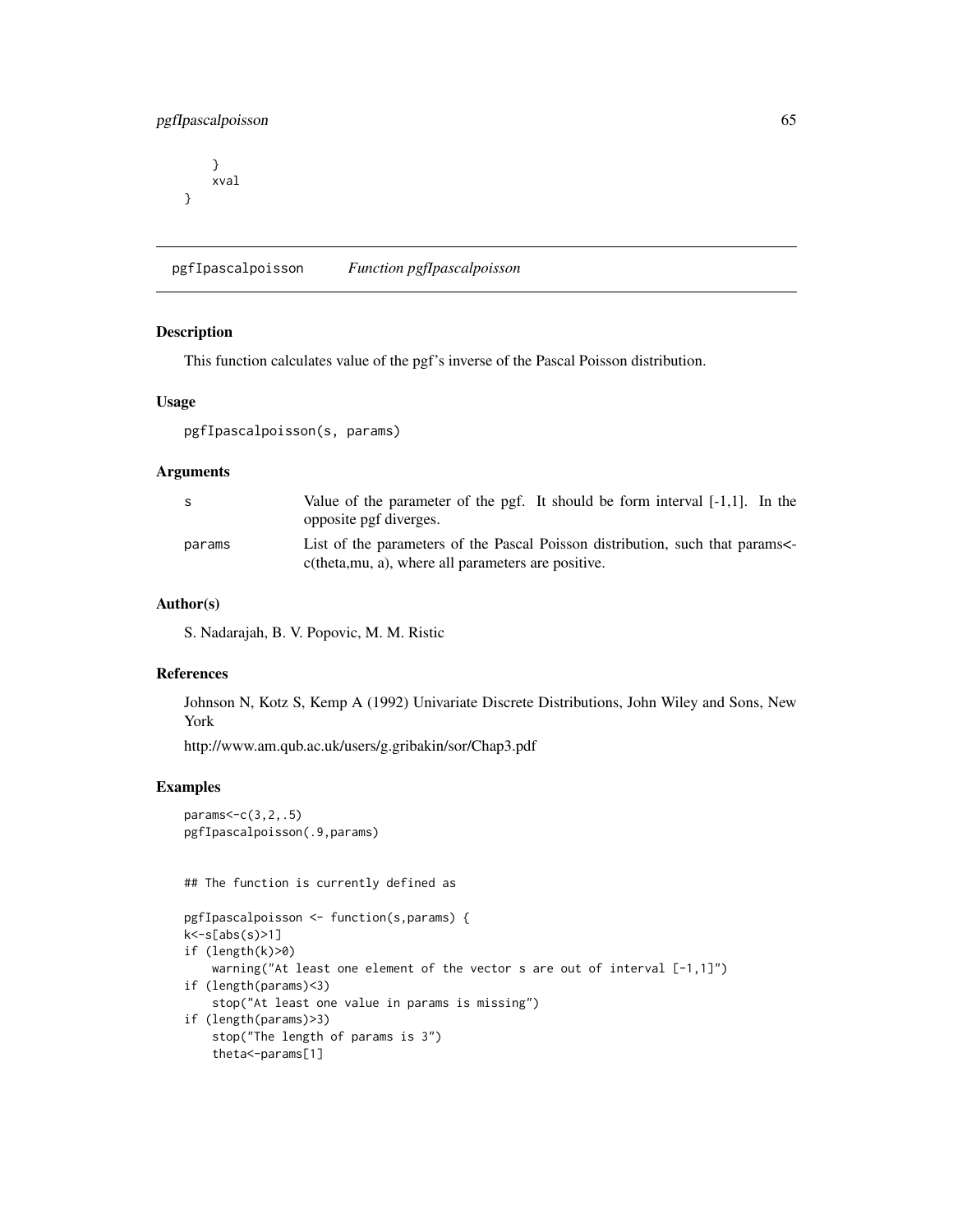```
mu<-params[2]
   a<-params[3]
if (theta<=0)
   stop ("Parameter theta must be positive")
if (mu<=0)
   stop ("Parameter mu must be positive")
if (a<=0)
   stop ("Parameter a must be positive")
   zval<-1+mu/(a*theta)-s^(-1/a)
   1+log(a*theta*zval/mu)/theta
}
```
pgfIpoisson *Function pgfIpoisson*

# Description

This function calculates value of the pgf's inverse of the Poisson distribution.

## Usage

pgfIpoisson(s, params)

## Arguments

| S.     | Value of the parameter of the pgf. It should be from interval $[-1,1]$ . In the |
|--------|---------------------------------------------------------------------------------|
|        | opposite pgf diverges.                                                          |
| params | Positive parameter of the Poisson distribution, such that params<-theta.        |

### Author(s)

S. Nadarajah, B. V. Popovic, M. M. Ristic

### References

Johnson N, Kotz S, Kemp A (1992) Univariate Discrete Distributions, John Wiley and Sons, New York

http://www.am.qub.ac.uk/users/g.gribakin/sor/Chap3.pdf

```
params<-7
pgfIpoisson(.5,params)
## The function is currently defined as
pgfIpoisson <- function(s,params) {
k<-s[abs(s)>1]
```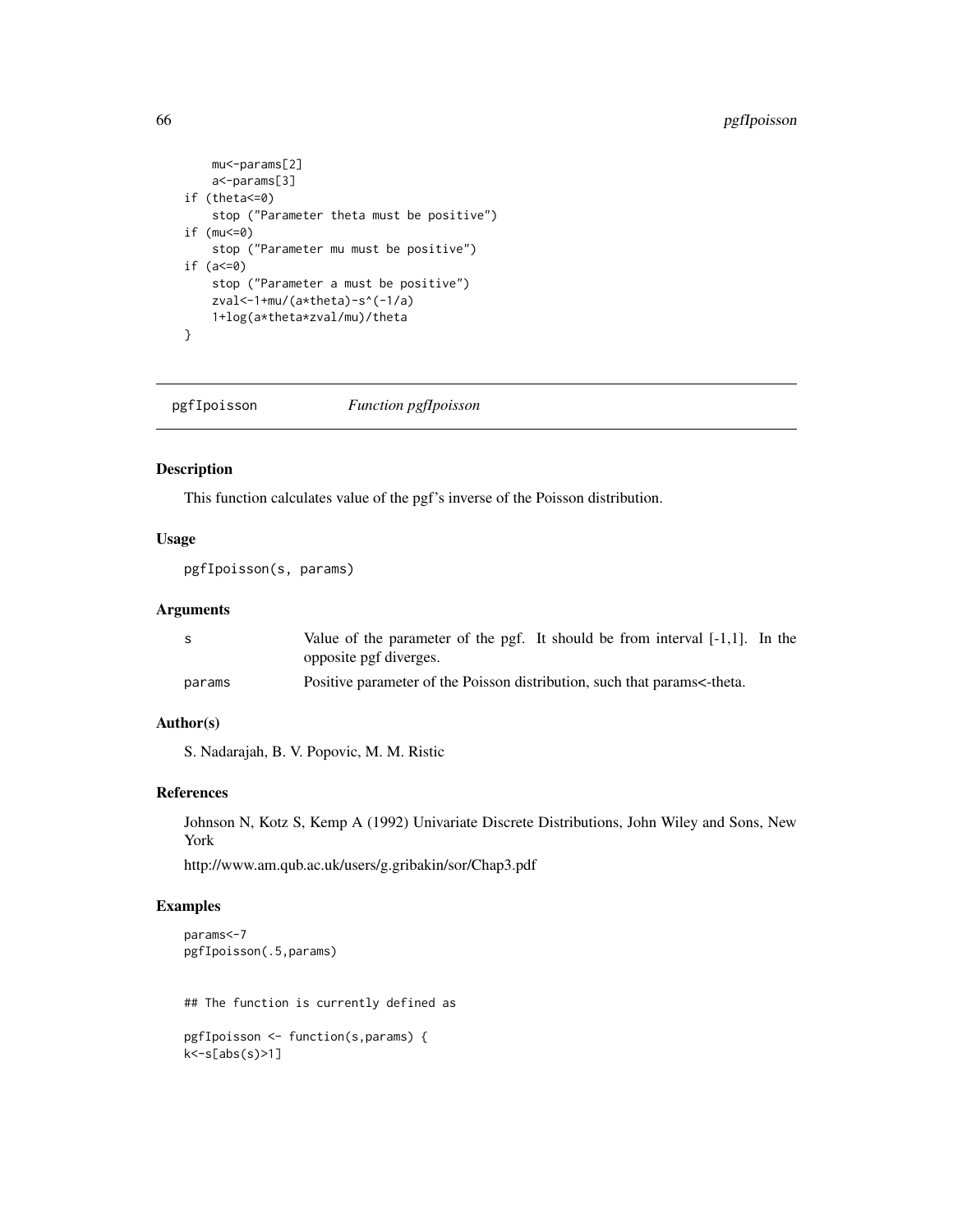# pgfIpoissonbinomial 67

```
if (length(k)>0)
   warning("At least one element of the vector s are out of interval [-1,1]")
if (length(params)>1) stop("The length of params is 1")
    theta<-params[1]
if (theta<=0)
   stop ("Parameter of Poisson distribution must be positive")
   1+log(s)/theta
}
```
pgfIpoissonbinomial *Function pgfIpoissonbinomial*

### Description

This function calculates value of the pgf's inverse of the Poisson-binomial distribution.

### Usage

```
pgfIpoissonbinomial(s, params)
```
## Arguments

| S      | Value of the parameter of the pgf. It should be from interval $[-1,1]$ . In the<br>opposite pgf diverges.                                                                           |
|--------|-------------------------------------------------------------------------------------------------------------------------------------------------------------------------------------|
| params | List of the parameters of the Poisson-binomial distribution, such that params<br>$c$ (theta, p, n), where theta is positive number, p is probability, and n is positive<br>integer. |

# Author(s)

S. Nadarajah, B. V. Popovic, M. M. Ristic

### References

Johnson N, Kotz S, Kemp A (1992) Univariate Discrete Distributions, John Wiley and Sons, New York

http://www.am.qub.ac.uk/users/g.gribakin/sor/Chap3.pdf

```
params<-c(2.6,.7,3)
pgfIpoissonbinomial(.5,params)
## The function is currently defined as
pgfIpoissonbinomial <- function(s,params) {
k<-s[abs(s)>1]
```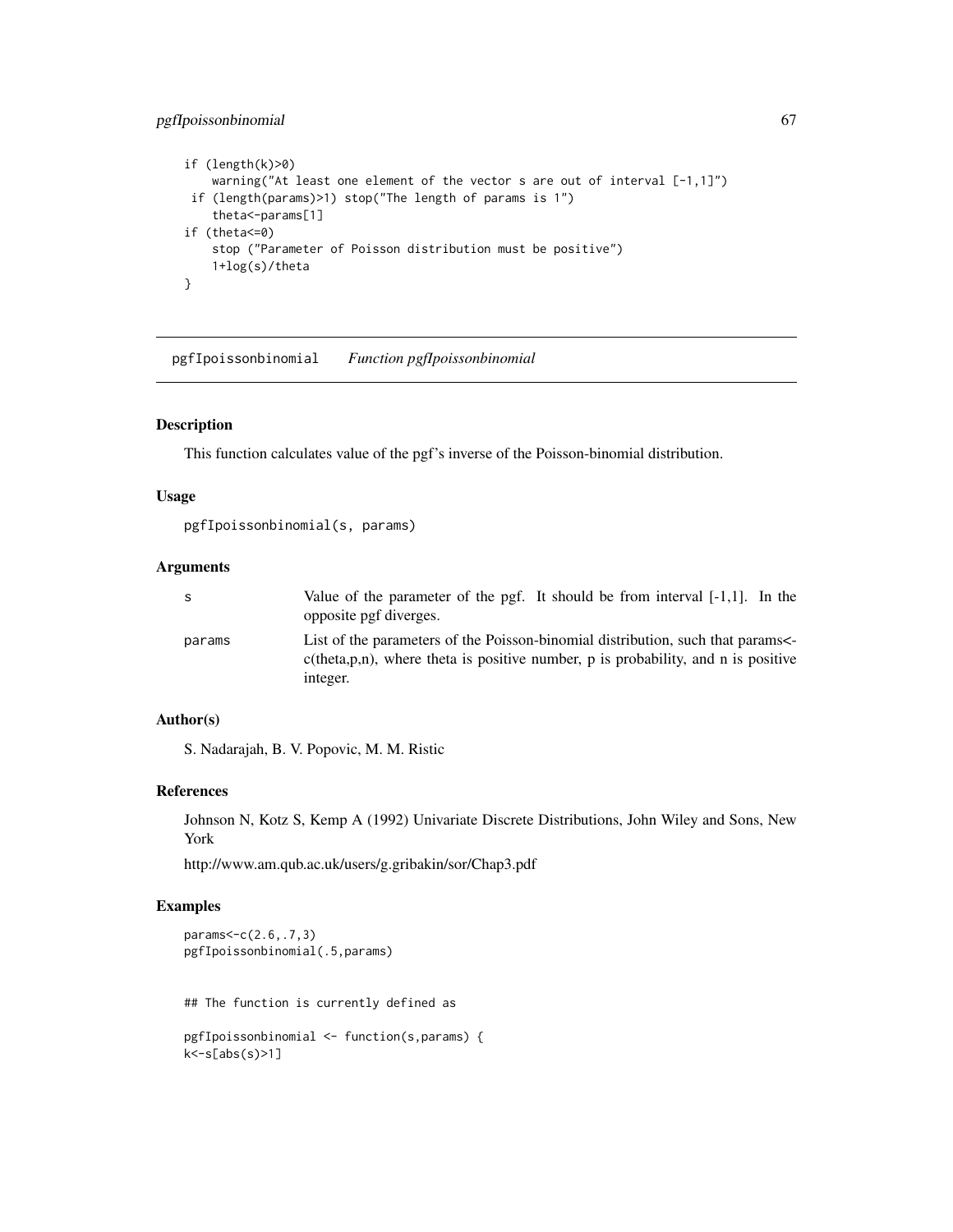```
if (length(k)>0)
    warning("At least one element of the vector s are out of interval [-1,1]")
if (length(params)<3)
   stop("At least one value in params is missing")
if (length(params)>3)
   stop("The length of params is 3")
   theta<-params[1]
   p<-params[2]
   n<-params[3]
if (theta<=0)
    stop ("Parameter theta must be positive")
if ((p>=1)|(p<=0))
    stop ("Parameter p belongs to the interval (0,1)")
if (n<0)
     stop("Parameter n must be positive")
if(!(abs(n-round(n))<.Machine$double.eps^0.5))
stop("Parameter n must be positive integer")
   zval<-1+log(s)/theta
    (zval^(1/n)-1+p)/p
}
```
pgfIpoissonlindley *Function pgfIpoissonlindley*

### Description

This function calculates value of the pgf's inverse derivative of the Poisson-Lindley distribution.

#### Usage

```
pgfIpoissonlindley(s, params)
```
### Arguments

| - S    | Value of the parameter of the pgf. It should be from interval [-1,1]. In the<br>opposite pgf diverges. |
|--------|--------------------------------------------------------------------------------------------------------|
| params | Positive parameter of the Poisson-Lindley distribution, such that params<-theta.                       |

### Author(s)

S. Nadarajah, B. V. Popovic, M. M. Ristic

#### References

Johnson N, Kotz S, Kemp A (1992) Univariate Discrete Distributions, John Wiley and Sons, New York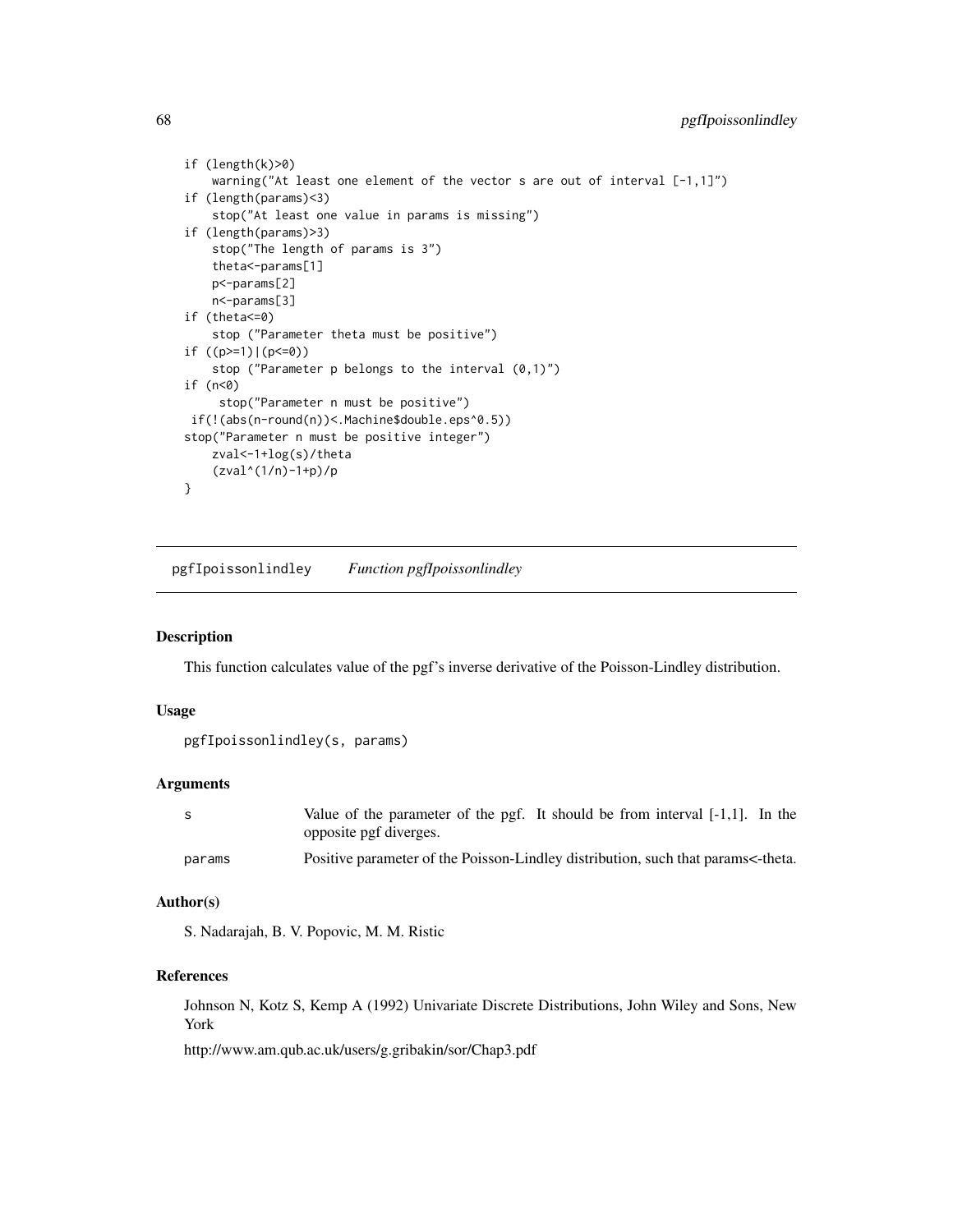# pgfIpoissonpascal 69

# Examples

```
params<-5
pgfIpoissonlindley(.9,params)
## The function is currently defined as
pgfIpoissonlindley <- function(s,params) {
    xval<-length(s)
    theta<-params[1]
   for (i in 1:length(s)) {
       func<-function(x) pgfpoissonlindley(x,params)-s[i]
       xval[i]<-uniroot(func,lower=0,upper=1)$root
    }
   xval
}
```
pgfIpoissonpascal *Function pgfIpoissonpascal*

### Description

This function calculates value of the pgf's inverse of the Poisson-Pascal distribution.

## Usage

```
pgfIpoissonpascal(s, params)
```
# Arguments

| -S     | Value of the parameter of the pgf. It should be from interval $[-1,1]$ . In the<br>opposite pgf diverges.                               |
|--------|-----------------------------------------------------------------------------------------------------------------------------------------|
| params | List of the parameters of the Poisson-Pascal distribution, such that params<br>$c$ (theta, $p, k$ ), where all parameters are positive. |

#### Author(s)

S. Nadarajah, B. V. Popovic, M. M. Ristic

# References

Johnson N, Kotz S, Kemp A (1992) Univariate Discrete Distributions, John Wiley and Sons, New York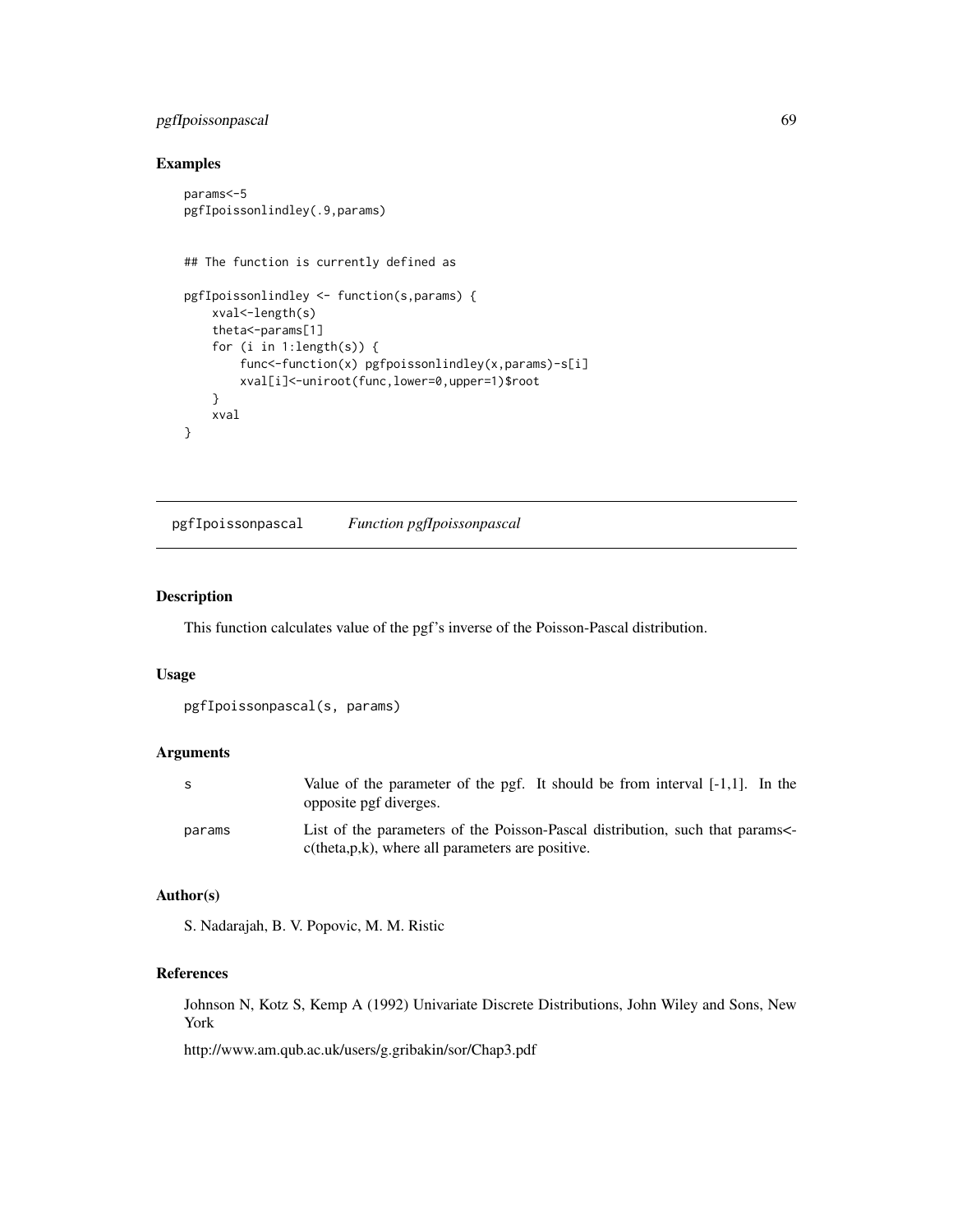# Examples

```
params<-c(5,.4,.3)
pgfIpoissonpascal(.9,params)
## The function is currently defined as
pgfIpoissonpascal <- function(s,params) {
m < -s[abs(s)>1]if (length(m)>0)
     warning("At least one element of the vector s are out of interval [-1,1]")
if (length(params)<3)
     stop("At least one value in params is missing")
if (length(params)>3)
     stop("The length of params is 3")
    theta<-params[1]
   p<-params[2]
   k<-params[3]
if (theta<=0)
     stop ("Parameter theta must be positive")
if (p<=0)
     stop ("Parameter lambda must be positive")
if (k<=0)
     stop ("Parameter k must be positive")
    (1+p-(1+log(s)/theta)<sup>^</sup>(-1/k))/p
}
```
pgfIpolyaaeppli *Function pgfIpolyaaeppli*

## Description

This function calculates value of the pgf's inverse of the Polya Aeppli distribution.

### Usage

```
pgfIpolyaaeppli(s, params)
```
#### Arguments

| S.     | Value of the parameter of the pgf. It should be from interval $[-1,1]$ . In the<br>opposite pgf diverges.                                          |
|--------|----------------------------------------------------------------------------------------------------------------------------------------------------|
| params | List of the parameters of the Polya Aeppli distribution, such that params<br>$c$ (theta, p), where theta is positive number, and p is probability. |

# Author(s)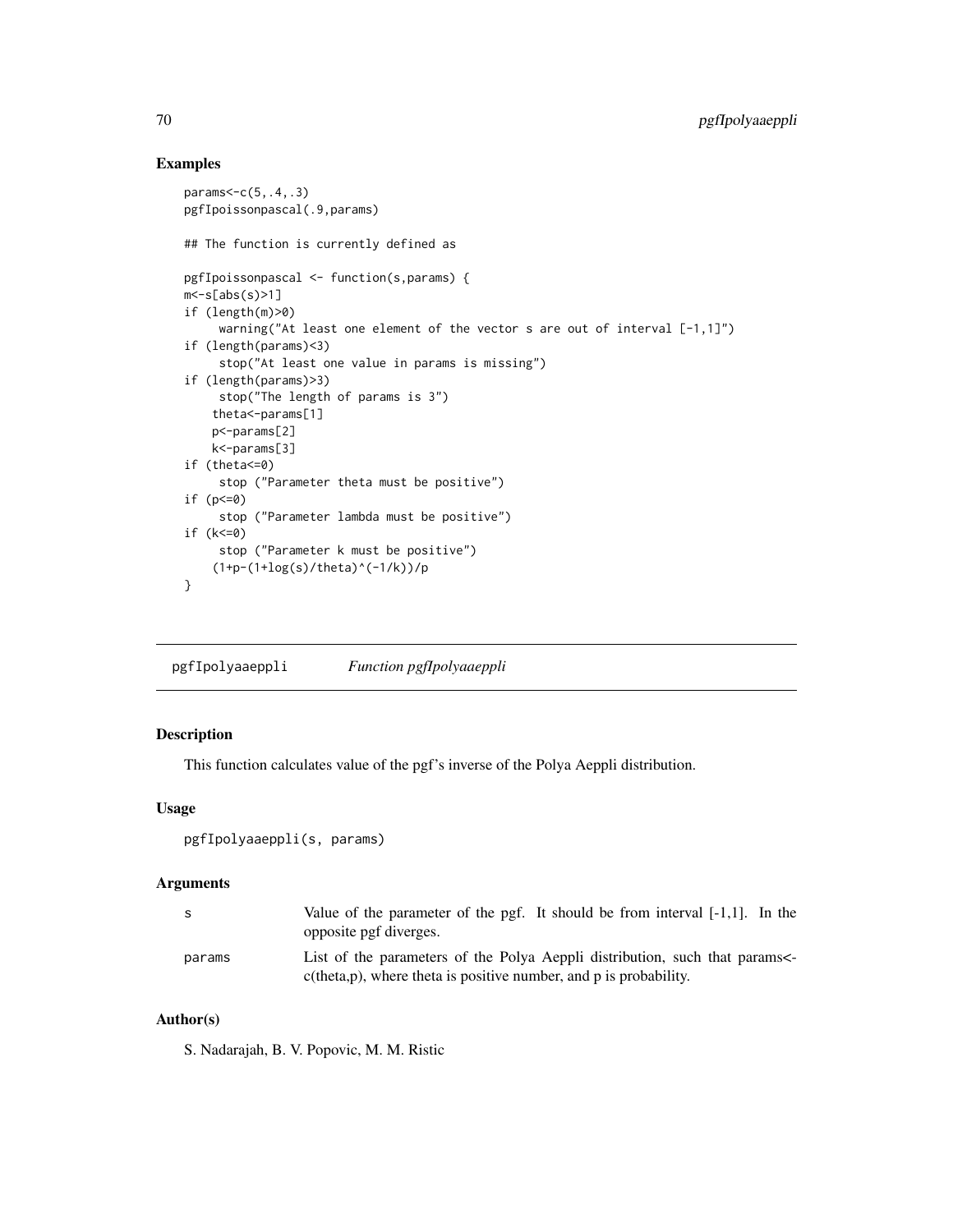# pgfIthomas 71

## References

Johnson N, Kotz S, Kemp A (1992) Univariate Discrete Distributions, John Wiley and Sons, New York

http://www.am.qub.ac.uk/users/g.gribakin/sor/Chap3.pdf

### Examples

```
params < -c(5, .4)pgfIpolyaaeppli(.5,params)
## The function is currently defined as
pgfIpolyaaeppli <- function(s,params) {
k<-s[abs(s)>1]
if (length(k)>0)
     warning("At least one element of the vector s are out of interval [-1,1]")
if (length(params)<2)
     stop("At least one value in params is missing")
if (length(params)>2)
     stop("The length of params is 2")
    theta<-params[1]
    p<-params[2]
if (theta<=0)
    stop ("Parameter theta must be positive")
if ((p>=1)|(p<=0))stop ("Parameter p belongs to the interval (0,1)")
    (theta+log(s))/(theta+p*log(s))
}
```
pgfIthomas *Function pgfIthomas*

### Description

This function calculates value of the pgf's inverse of the Thomas distribution.

### Usage

pgfIthomas(s, params)

## Arguments

|        | Value of the parameter of the pgf. It should be from interval $[-1,1]$ . In the<br>opposite pgf diverges.                    |
|--------|------------------------------------------------------------------------------------------------------------------------------|
| params | List of the parameters of the Thomas distribution, such that params<-c(lambda,theta),<br>where both parameters are positive. |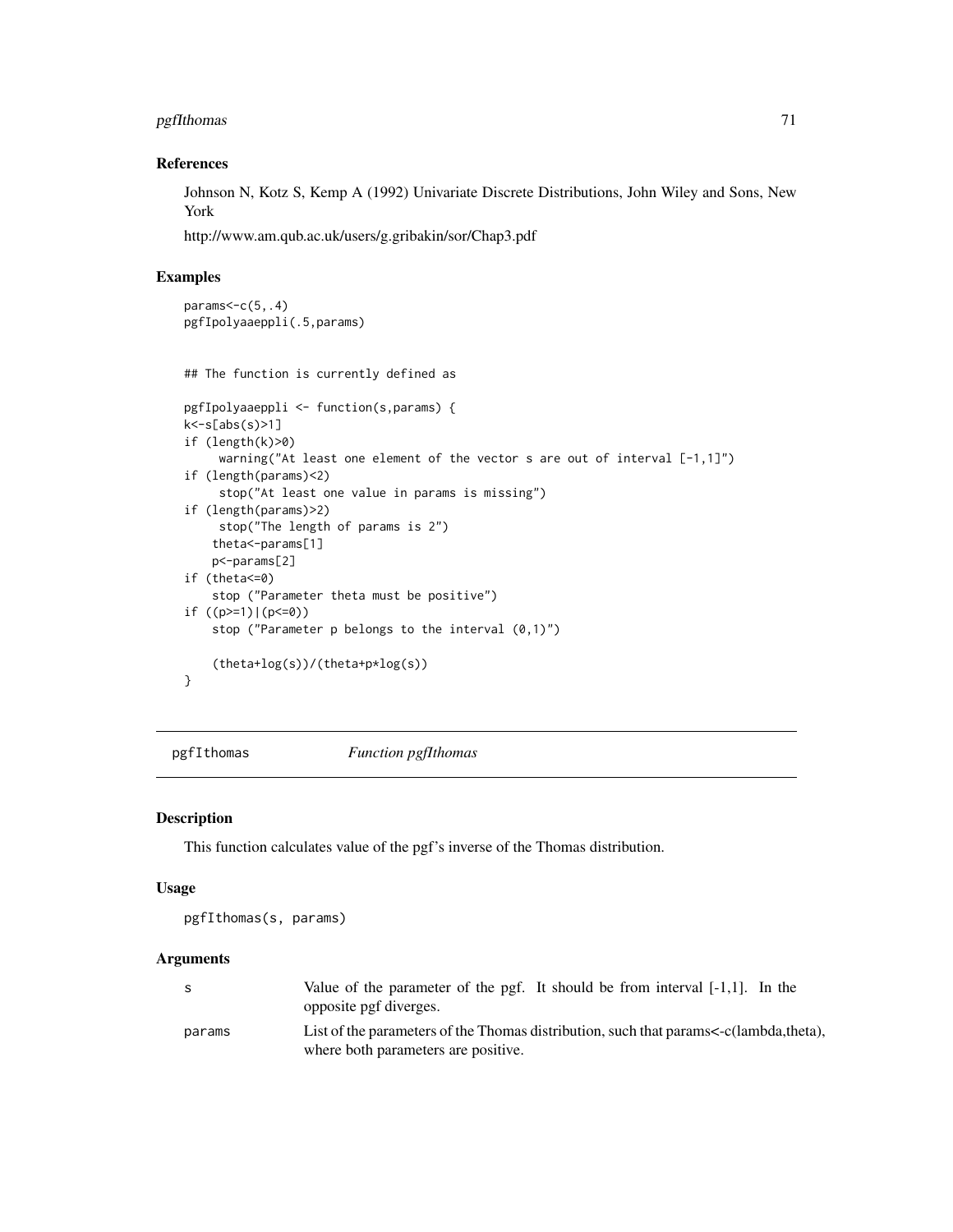# Author(s)

S. Nadarajah, B. V. Popovic, M. M. Ristic

# References

Johnson N, Kotz S, Kemp A (1992) Univariate Discrete Distributions, John Wiley and Sons, New York

http://www.am.qub.ac.uk/users/g.gribakin/sor/Chap3.pdf

## Examples

```
params<-c(5, .4)pgfIthomas(.9,params)
## The function is currently defined as
pgfIthomas <- function(s,params) {
   xval<-length(s)
   for (i in 1:length(s)) {
       func<-function(x) pgfthomas(x,params)-s[i]
       xval[i]<-uniroot(func,lower=0,upper=1)$root
    }
   print(xval)
    xval
}
```
pgfIwaring *Function pgfIwaring*

# Description

This function calculates value of the pgf's inverse of the Waring distribution.

#### Usage

```
pgfIwaring(s, params)
```
#### Arguments

| S      | Value of the parameter of the pgf. It should be from interval $[-1,1]$ . In the<br>opposite pgf diverges.                                        |
|--------|--------------------------------------------------------------------------------------------------------------------------------------------------|
| params | List of the parameters of the Waring distribution, such that params $\langle -c(c,a),\rangle$<br>where \$c>a\$ and both parameters are positive. |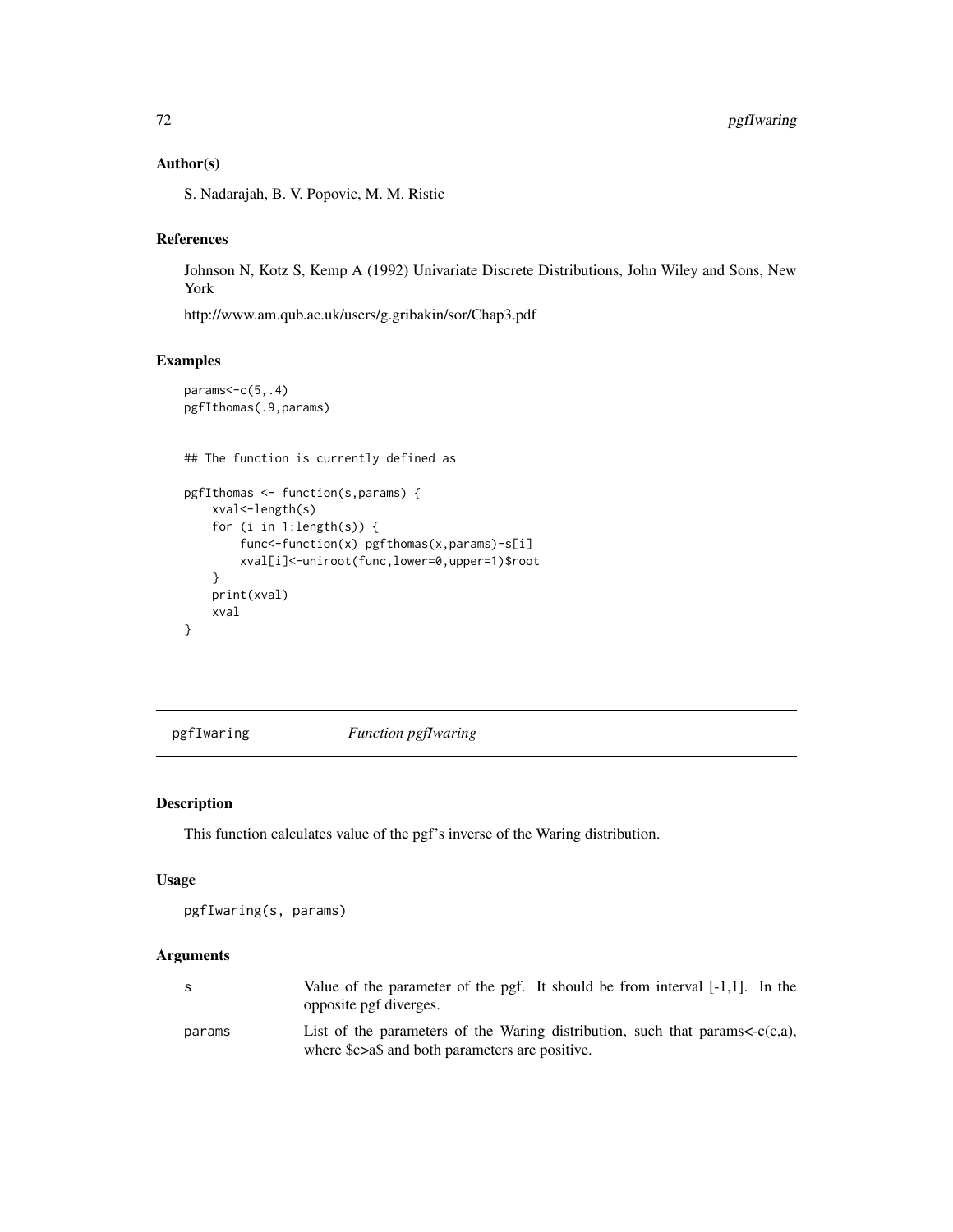#### <span id="page-72-0"></span>pgfIyule 73

## Author(s)

S. Nadarajah, B. V. Popovic, M. M. Ristic

## References

Johnson N, Kotz S, Kemp A (1992) Univariate Discrete Distributions, John Wiley and Sons, New York

Hankin R.K.S, Lee A (2006) A new family of non-negative distributions. Australia and New Zealand Journal of Statistics 48(1): 67(78)

http://www.am.qub.ac.uk/users/g.gribakin/sor/Chap3.pdf

## Examples

```
params<-c(.8,.4)
pgfIwaring(.9,params)
## The function is currently defined as
pgfIwaring <- function(s,params) {
   xval<-length(s)
   for (i in 1:length(s)) {
        func<-function(x) pgfwaring(x,params)-s[i]
        xval[i]<-uniroot(func,lower=0,upper=1)$root
    }
    xval
}
```
pgfIyule *Function pgfIyule*

# Description

This function calculates value of the pgf's inverse of the Yule distribution.

# Usage

pgfIyule(s, params)

# Arguments

| - S    | Value of the parameter of the pgf. It should be from interval $[-1,1]$ . In the |
|--------|---------------------------------------------------------------------------------|
|        | opposite pgf diverges.                                                          |
| params | Postive parameter of the Yule distribution, such that params<-theta.            |

# Author(s)

S. Nadarajah, B. V. Popovic, M. M. Ristic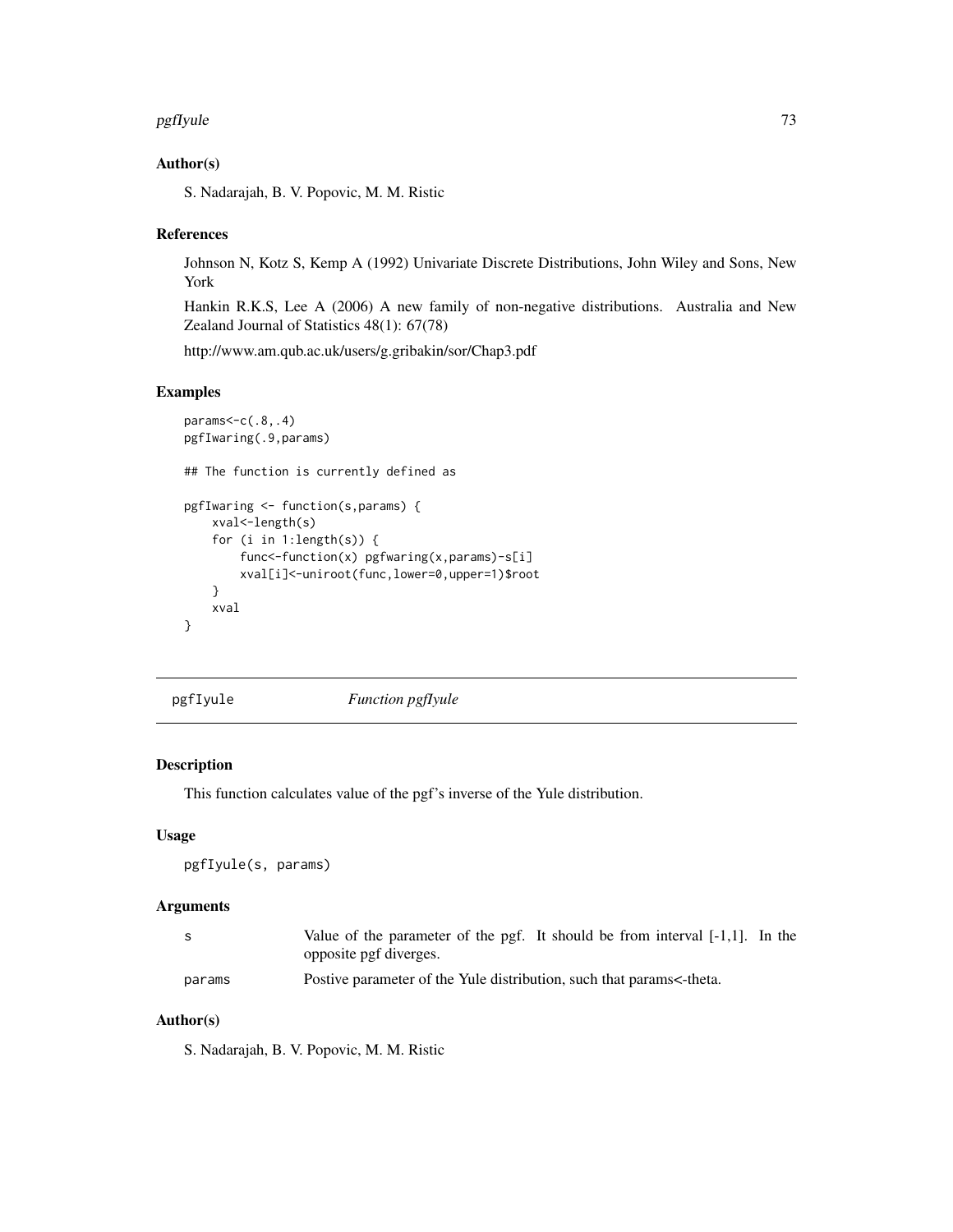## References

Johnson N, Kotz S, Kemp A (1992) Univariate Discrete Distributions, John Wiley and Sons, New York

Hankin R.K.S, Lee A (2006) A new family of non-negative distributions. Australia and New Zealand Journal of Statistics 48(1): 67(78)

http://www.am.qub.ac.uk/users/g.gribakin/sor/Chap3.pdf

# Examples

```
params<-.3
pgfIyule(.9,params)
## The function is currently defined as
pgfIyule <- function(s,params) {
   xval<-length(s)
    for (i in 1:length(s)) {
        func<-function(x) pgfyule(x,params)-s[i]
        xval[i]<-uniroot(func,lower=0,upper=1)$root
    }
    xval
}
```

| pgfkattitypeh1 | Function pgfkattitypeh1 |
|----------------|-------------------------|
|                |                         |

# Description

This function calculates value of the pgf of the Katti type H1 distribution.

## Usage

```
pgfkattitypeh1(s, params)
```
## Arguments

| -S     | Value of the parameter of the pgf. It should be from interval $[-1,1]$ . In the<br>opposite pgf diverges.                        |
|--------|----------------------------------------------------------------------------------------------------------------------------------|
| params | List of the parameters of the Katti type H1 distribution, such that params<br>$c$ (theta,a,b), where all parameter are positive. |

# Author(s)

S. Nadarajah, B. V. Popovic, M. M. Ristic

<span id="page-73-0"></span>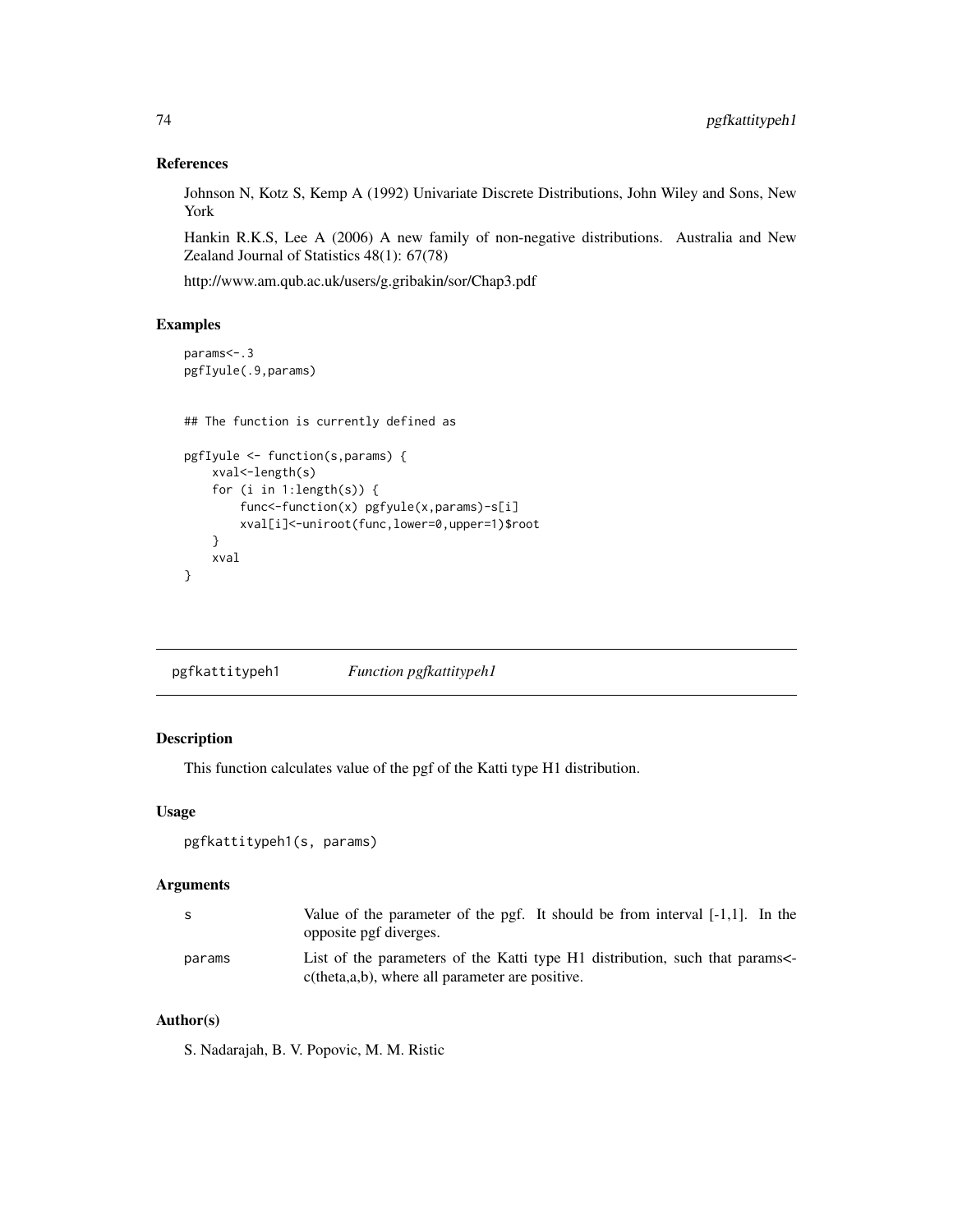# <span id="page-74-0"></span>pgfkattitypeh2 75

#### References

Johnson N, Kotz S, Kemp A (1992) Univariate Discrete Distributions, John Wiley and Sons, New York

Hankin R.K.S, Lee A (2006) A new family of non-negative distributions. Australia and New Zealand Journal of Statistics 48(1): 67(78)

http://www.am.qub.ac.uk/users/g.gribakin/sor/Chap3.pdf

# Examples

```
params<-c(.2,4,.5)
pgfkattitypeh1(.5,params)
## The function is currently defined as
pgfkattitypeh1 <- function(s,params) {
    require(hypergeo)
k<-s[abs(s)>1]
if (length(k)>0)
       warning("At least one element of the vector s are out of interval [-1,1]")
if (length(params)<3)
       stop("At least one value in params is missing")
if (length(params)>3)
       stop("The length of params is 3")
    theta<-params[1]
    a<-params[2]
   b<-params[3]
if (theta<=0)
       stop ("Parameter theta must be positive")
if (a<=0)
       stop ("Parameter a must be positive")
if (b < = 0)stop ("Parameter b must be positive")
    genhypergeo(a,a+b,theta*(s-1))
}
```
pgfkattitypeh2 *Function pgfkattitypeh2*

## Description

This function calculates value of the pgf of the Katti type H2 distribution.

#### Usage

pgfkattitypeh2(s, params)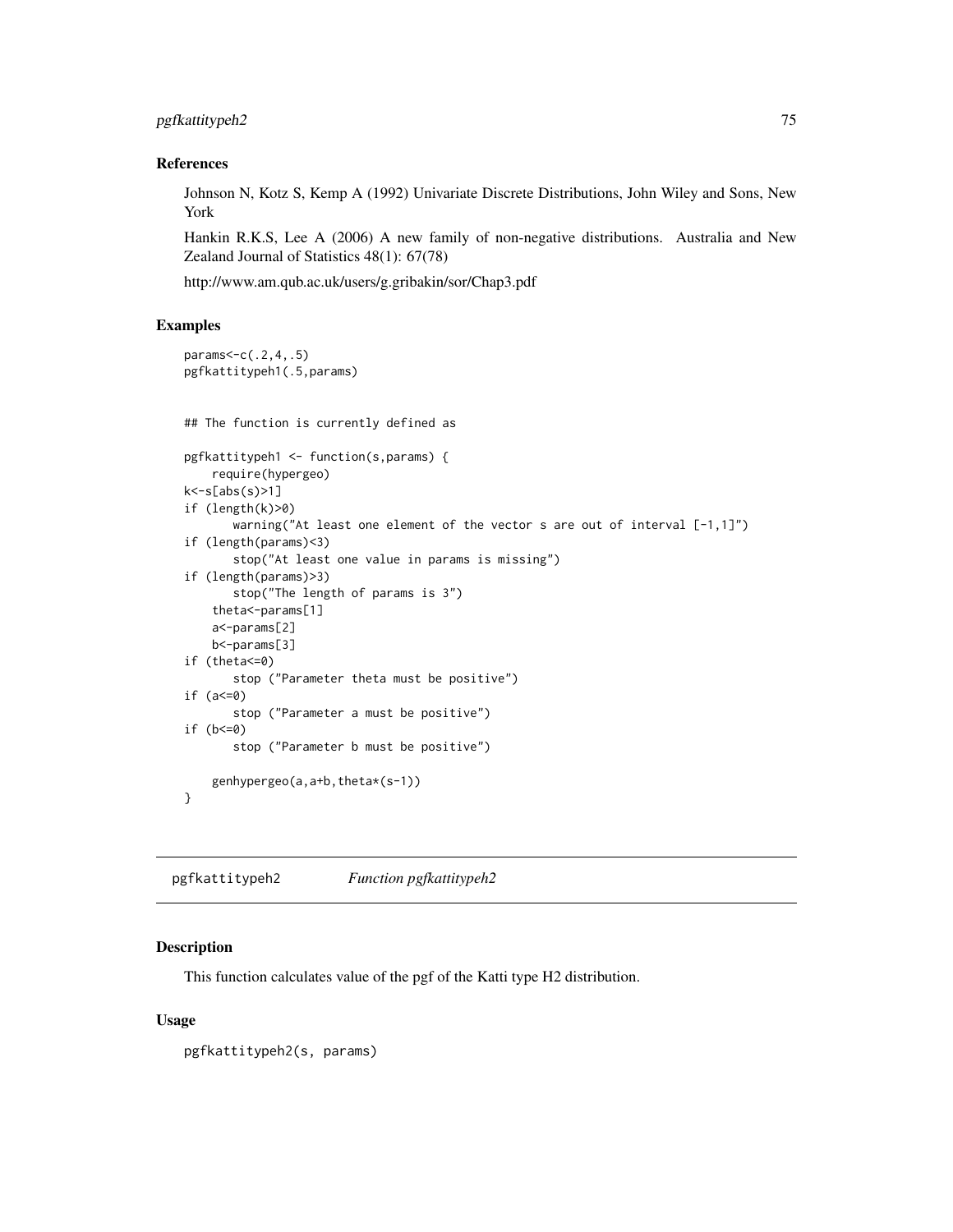## Arguments

| S.     | Value of the parameter of the pgf. It should be from interval $[-1,1]$ . In the<br>opposite pgf diverges.                          |
|--------|------------------------------------------------------------------------------------------------------------------------------------|
| params | List of the parameters of the Katti type H2 distribution, such that params<br>$c$ (theta,a,b,k), where all parameter are positive. |

# Author(s)

S. Nadarajah, B. V. Popovic, M. M. Ristic

## References

Johnson N, Kotz S, Kemp A (1992) Univariate Discrete Distributions, John Wiley and Sons, New York

Hankin R.K.S, Lee A (2006) A new family of non-negative distributions. Australia and New Zealand Journal of Statistics 48(1): 67(78)

http://www.am.qub.ac.uk/users/g.gribakin/sor/Chap3.pdf

```
params<-c(.2,4,.5,.3)
pgfkattitypeh2(.5,params)
## The function is currently defined as
pgfkattitypeh2 <- function(s,params) {
    require(hypergeo)
k<-s[abs(s)>1]
if (length(k)>0)
     warning("At least one element of the vector s are out of interval [-1,1]")
if (length(params)<4)
     stop("At least one value in params is missing")
if (length(params)>4)
     stop("The length of params is 4")
   theta<-params[1]
   a<-params[2]
   b<-params[3]
   k<-params[4]
if (theta<=0)
     stop ("Parameter theta must be positive")
if (a<=0)
     stop ("Parameter a must be positive")
if (b<=0)
     stop ("Parameter b must be positive")
if (k<=0)
     stop ("Parameter k must be positive")
    Re(hypergeo(k,a,a+b,theta*(s-1)))
```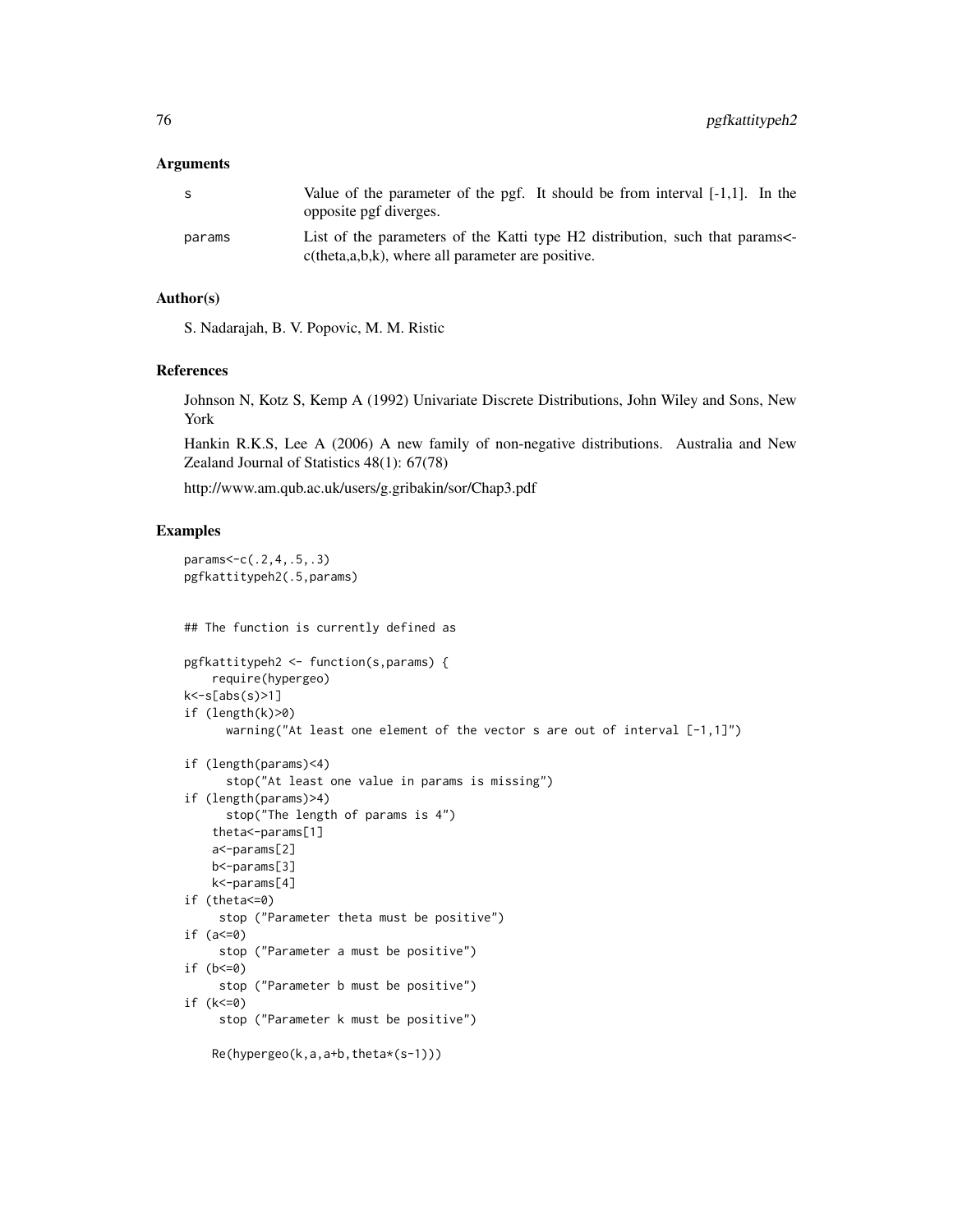<span id="page-76-0"></span>}

pgflogarithmic *Function pgflogarithmic*

#### Description

This function calculates value of the pgf of the logarithmic distribution.

## Usage

pgflogarithmic(s, params)

## Arguments

| S      | Value of the parameter of the pgf. It should be from interval $[-1,1]$ . In the |
|--------|---------------------------------------------------------------------------------|
|        | opposite pgf diverges.                                                          |
| params | Paramemeter of logarithmic distribution, such that params<-theta, where theta   |
|        | is probability.                                                                 |

## Author(s)

S. Nadarajah, B. V. Popovic, M. M. Ristic

#### References

Johnson N, Kotz S, Kemp A (1992) Univariate Discrete Distributions, John Wiley and Sons, New York

http://www.am.qub.ac.uk/users/g.gribakin/sor/Chap3.pdf

```
params<-0.3
pgflogarithmic(.5,params)
## The function is currently defined as
pgflogarithmic <- function(s,params) {
k<-s[abs(s)>1]
if (length(k)>0)
      warning("At least one element of the vector s are out of interval [-1,1]")
if (length(params)>1)
      stop("The length of params is 1")
      theta<-params[1]
if ((theta>=1)|(theta<=0))
stop ("Parameter theta belongs to the interval (0,1)")
    log(1-(1-theta)*s)/log(theta)
}
```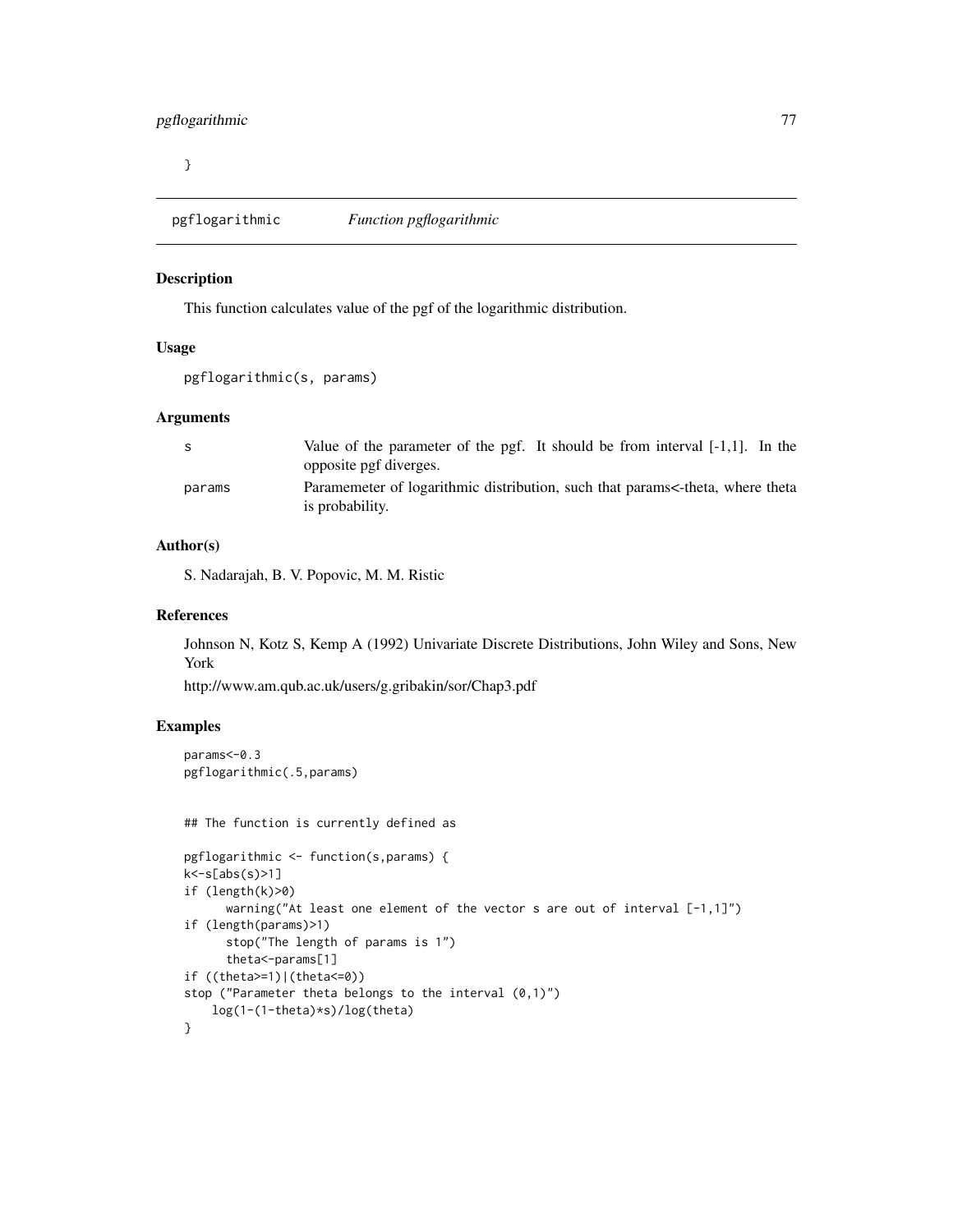```
pgflogarithmicbinomial
```
*Function pgflogarithmicbinomial*

#### Description

This function calculates value of the pgf of the logarithmic-binomial distribution.

#### Usage

pgflogarithmicbinomial(s, params)

# Arguments

| -S     | Value of the parameter of the pgf. It should be from interval $[-1,1]$ . In the<br>opposite pgf diverges.                                                             |
|--------|-----------------------------------------------------------------------------------------------------------------------------------------------------------------------|
| params | List of the parameters of the logarithmic binomial distribution, such that params<br>$c(p1,p2,m,n)$ , where p1, p2 are probabilities, and m, n are positive integers. |

## Author(s)

S. Nadarajah, B. V. Popovic, M. M. Ristic

# References

Johnson N, Kotz S, Kemp A (1992) Univariate Discrete Distributions, John Wiley and Sons, New York

http://www.am.qub.ac.uk/users/g.gribakin/sor/Chap3.pdf

# Examples

params<-c(.5,.3,5) pgflogarithmicbinomial(.5,params)

## The function is currently defined as

```
pgflogarithmicbinomial <- function(s,params) {
k<-s[abs(s)>1]
if (length(k)>0)
      warning("At least one element of the vector s are out of interval [-1,1]")
if (length(params)<3)
      stop("At least one value in params is missing")
if (length(params)>3)
      stop("The length of params is 3")
    theta<-params[1]
   p<-params[2]
    n<-params[3]
```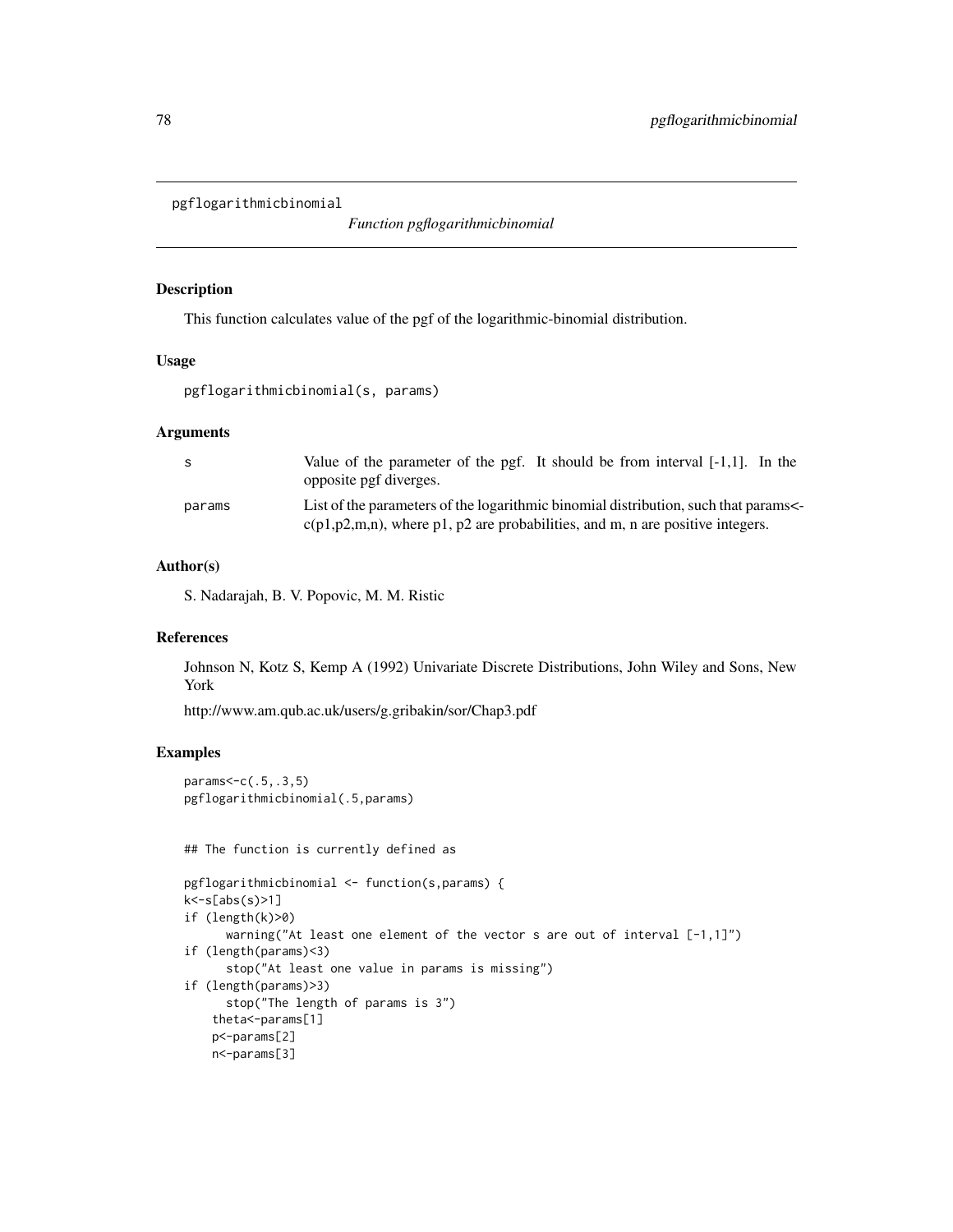# <span id="page-78-0"></span>pgflogarithmicpoisson 79

```
if ((theta>=1)|(theta<=0))
     stop ("Parameter theta belongs to the interval (0,1)")
if ((p>=1)|(p<=0))
     stop ("Parameter p belongs to the interval (0,1)")
if (n<0)
     stop("Parameter n must be positive")
if(!(abs(n-round(n))<.Machine$double.eps^0.5))
stop("Parameter n must be positive integer")
     log(1-(1-theta)*(1-p+p*s)^n)/log(theta)
}
```
pgflogarithmicpoisson *Function pgflogarithmicpoisson*

#### Description

This function calculates value of the pgf of the logarithmic-Poisson distribution.

## Usage

pgflogarithmicpoisson(s, params)

## Arguments

| S.     | Value of the parameter of the pgf. It should be from interval $[-1,1]$ . In the<br>opposite pgf diverges.                                                       |
|--------|-----------------------------------------------------------------------------------------------------------------------------------------------------------------|
| params | List of the parameters of the logarithmic-Poisson distribution, such that params<br>c(theta,lambda), where theta is probability, and lambda is positive number. |

# Author(s)

S. Nadarajah, B. V. Popovic, M. M. Ristic

## References

Johnson N, Kotz S, Kemp A (1992) Univariate Discrete Distributions, John Wiley and Sons, New York

http://www.am.qub.ac.uk/users/g.gribakin/sor/Chap3.pdf

```
params<-c(.5,4)
pgflogarithmicpoisson(.5,params)
## The function is currently defined as
pgflogarithmicpoisson <- function(s,params) {
k<-s[abs(s)>1]
if (length(k)>0)
```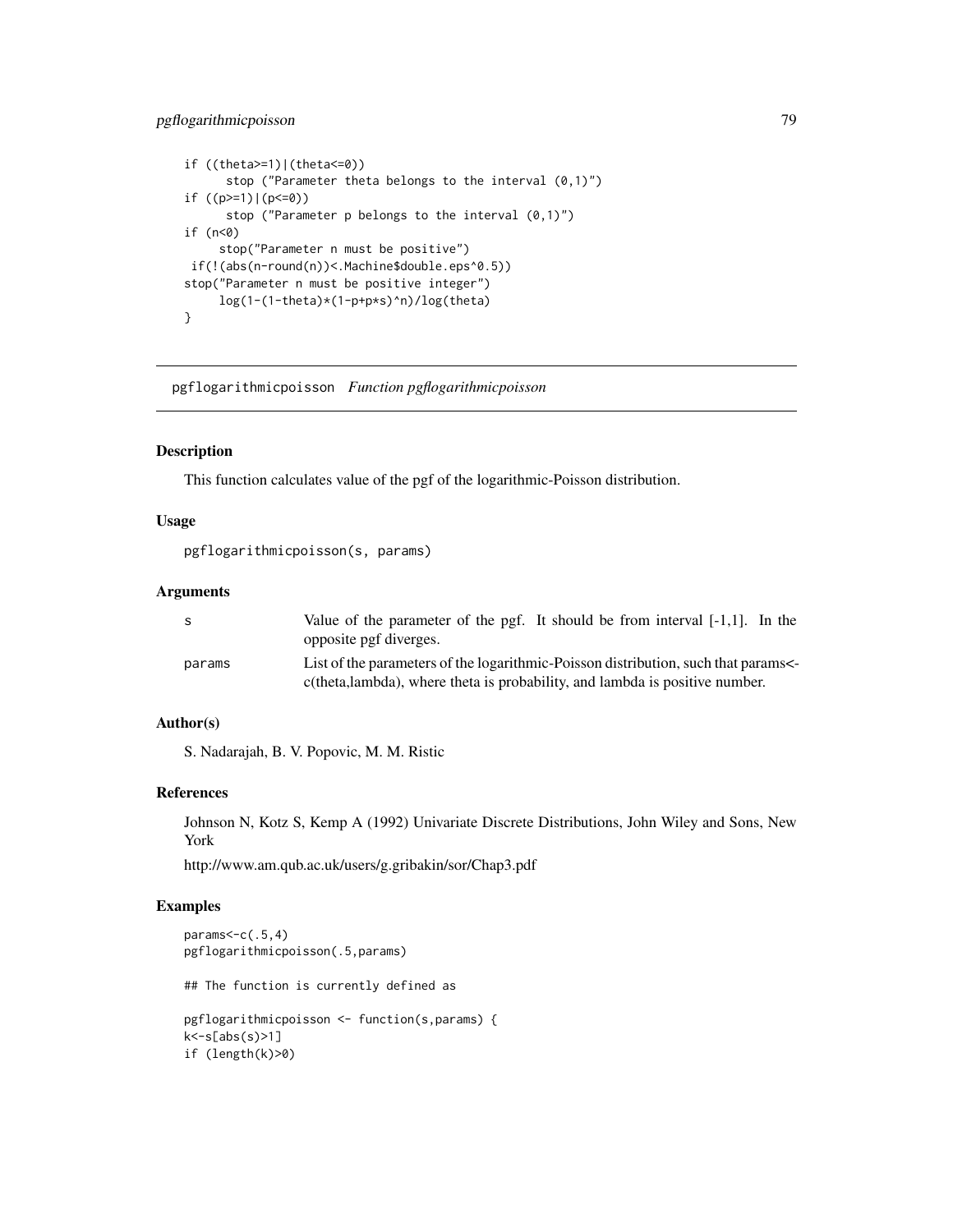```
warning("At least one element of the vector s are out of interval [-1,1]")
if (length(params)<2)
     stop("At least one value in params is missing")
if (length(params)>2)
     stop("The length of params is 2")
    theta<-params[1]
    lambda<-params[2]
if ((theta>=1)|(theta<=0))
      stop ("Parameter theta belongs to the interval (0,1)")
if (lambda<=0)
      stop ("Parameter lambda must be positive")
   log(1-(1-theta)*exp(lambda*(s-1)))/log(theta)
}
```
pgfnegativebinomial *Function pgfnegativebinomial*

# Description

This function calculates value of the pgf of the negative binomial distribution.

#### Usage

```
pgfnegativebinomial(s, params)
```
## Arguments

| S.     | Value of the parameter of the pgf. It should be from interval $[-1,1]$ . In the<br>opposite pgf diverges.                                                    |
|--------|--------------------------------------------------------------------------------------------------------------------------------------------------------------|
| params | List of the parameters of the negative binomial distribution, such that params<br>$c$ (theta, $k$ ), where theta is probability, and $k$ is positive number. |

## Author(s)

S. Nadarajah, B. V. Popovic, M. M. Ristic

## References

Johnson N, Kotz S, Kemp A (1992) Univariate Discrete Distributions, John Wiley and Sons, New York

http://www.am.qub.ac.uk/users/g.gribakin/sor/Chap3.pdf

<span id="page-79-0"></span>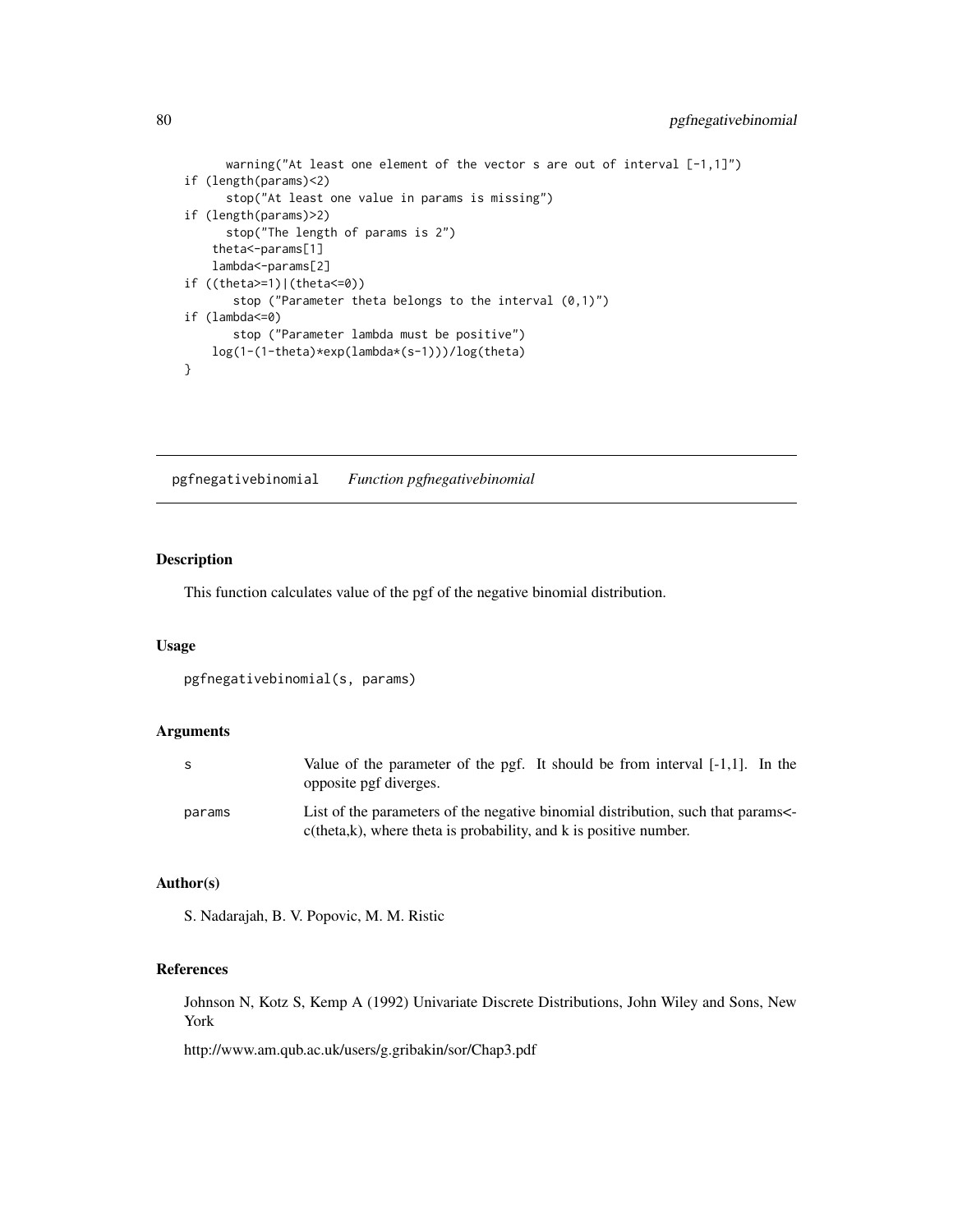# <span id="page-80-0"></span>pgfneymantypea 81

# Examples

```
params < -c(.2,.3)pgfnegativebinomial(.5,params)
## The function is currently defined as
pgfnegativebinomial <- function(s,params) {
k<-s[abs(s)>1]
if (length(k)>0)
     warning("Some elements of the vector s are out of interval [-1,1]")
if (length(params)<2)
     stop("At least one value in params is missing")
if (length(params)>2)
    stop("The length of params is 2")
   theta<-params[1]
   k<-params[2]
if ((theta>=1)|(theta<=0))
     stop ("Parameter theta belongs to the interval (0,1)")
if (k<=0)
     stop("Parameter k must be positive")
    (theta/(1-(1-theta)*s))^k}
```
pgfneymantypea *Function pgfneymantypea*

# Description

This function calculates value of the pgf of the Neyman type A distribution.

# Usage

```
pgfneymantypea(s, params)
```
#### Arguments

| - S    | Value of the parameter of the pgf. It should be from interval $[-1,1]$ . In the<br>opposite pgf diverges.                                  |
|--------|--------------------------------------------------------------------------------------------------------------------------------------------|
| params | List of the parameters of the Neyman type A distribution, such that params<br>c(theta,lambda), where both parameters are positive numbers. |

# Author(s)

S. Nadarajah, B. V. Popovic, M. M. Ristic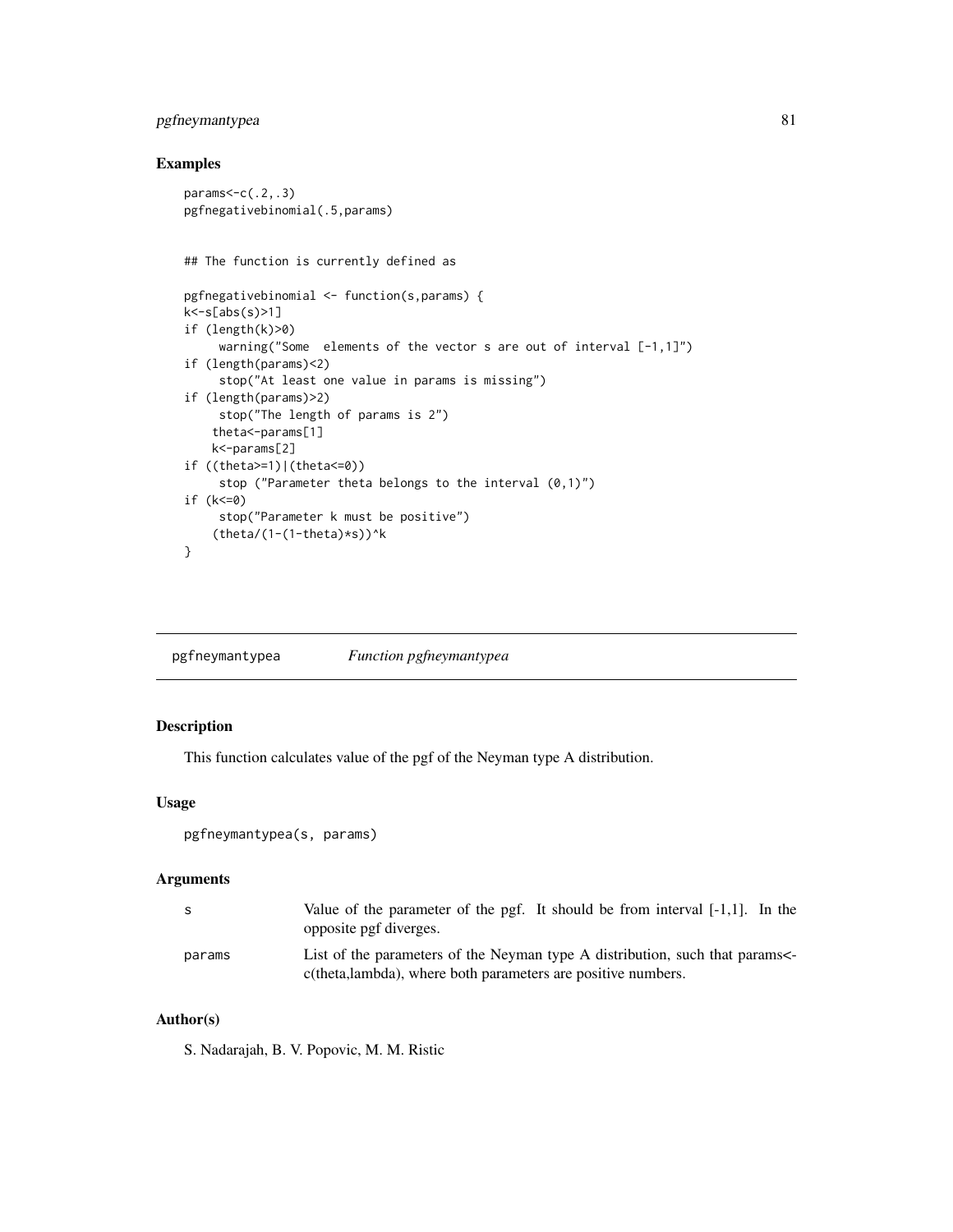## References

Johnson N, Kotz S, Kemp A (1992) Univariate Discrete Distributions, John Wiley and Sons, New York

http://www.am.qub.ac.uk/users/g.gribakin/sor/Chap3.pdf

# Examples

```
params < -c(5, .6)pgfneymantypea(.5,params)
## The function is currently defined as
pgfneymantypea<-function(s,params) {
k<-s[abs(s)>1]
if (length(k)>0)
     warning("At least one element of the vector s are out of interval [-1,1]")
if (length(params)<2)
     stop("At least one value in params is missing")
if (length(params)>2)
     stop("The length of params is 2")
    theta<-params[1]
    lambda<-params[2]
if (theta<=0)
    stop ("Parameter theta must be positive")
if (lambda<=0)
   stop ("Parameter lambda must be positive")
    exp(lambda*(exp(theta*(s-1))-1))
}
```
pgfneymantypeb *Function pgfneymantypeb*

# Description

This function calculates value of the pgf of the Neyman type B distribution.

#### Usage

```
pgfneymantypeb(s, params)
```
## Arguments

|        | Value of the parameter of the pgf. It should be from interval $[-1,1]$ . In the<br>opposite pgf diverges.                                  |
|--------|--------------------------------------------------------------------------------------------------------------------------------------------|
| params | List of the parameters of the Neyman type B distribution, such that params<br>c(theta,lambda), where both parameters are positive numbers. |

<span id="page-81-0"></span>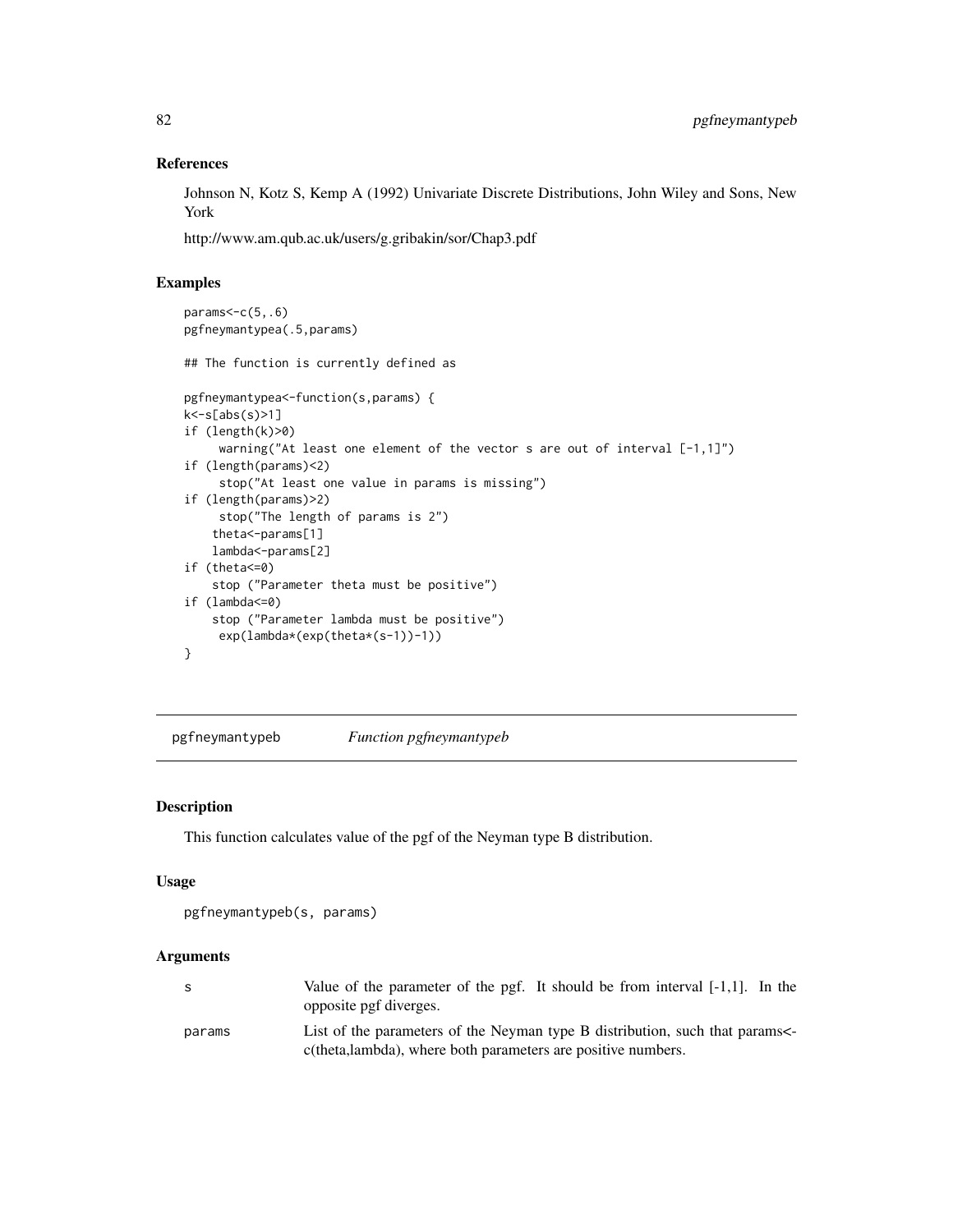# <span id="page-82-0"></span>pgfneymantypec 83

#### Author(s)

S. Nadarajah, B. V. Popovic, M. M. Ristic

#### References

Johnson N, Kotz S, Kemp A (1992) Univariate Discrete Distributions, John Wiley and Sons, New York

Hankin R.K.S, Lee A (2006) A new family of non-negative distributions. Australia and New Zealand Journal of Statistics 48(1): 67(78)

http://www.am.qub.ac.uk/users/g.gribakin/sor/Chap3.pdf

## Examples

```
params<-c(5,.6)
pgfneymantypeb(.5,params)
## The function is currently defined as
pgfneymantypeb <- function(s,params) {
    require(hypergeo)
k<-s[abs(s)>1]
if (length(k)>0)
    warning("At least one element of the vector s are out of interval [-1,1]")
if (length(params)<2)
    stop("At least one value in params is missing")
if (length(params)>2)
   stop("The length of params is 2")
    theta<-params[1]
   lambda<-params[2]
if (theta<=0)
    stop ("Parameter theta must be positive")
if (lambda<=0)
    stop ("Parameter lambda must be positive")
    exp(lambda*(genhypergeo(1,2,theta*(s-1))-1))
}
```
pgfneymantypec *Function pgfneymantypec*

## Description

This function calculates value of the pgf of the Neyman type C distribution.

### Usage

pgfneymantypec(s, params)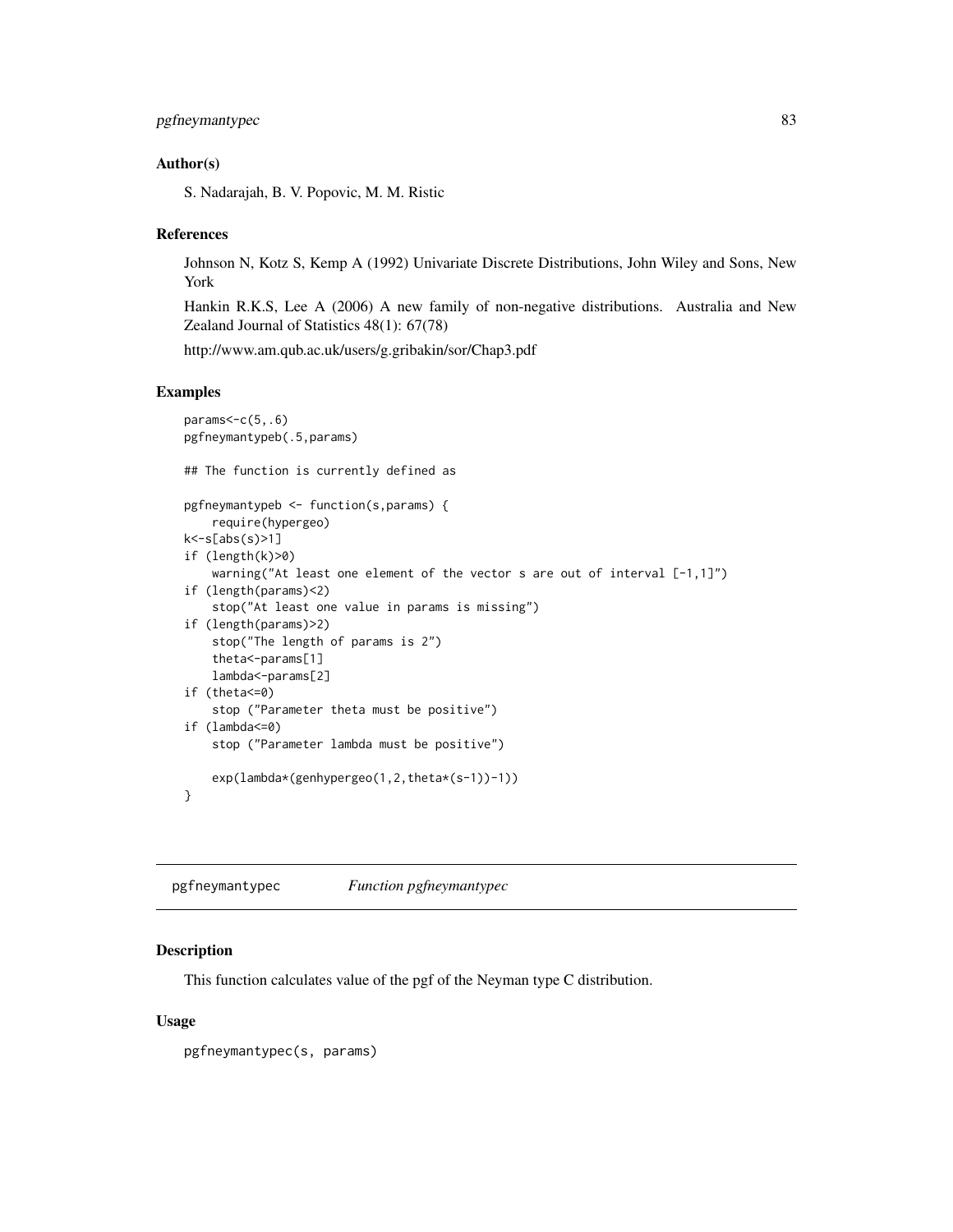#### Arguments

| S      | Value of the parameter of the pgf. It should be from interval $[-1,1]$ . In the<br>opposite pgf diverges.                                 |
|--------|-------------------------------------------------------------------------------------------------------------------------------------------|
| params | List of the parameters of the Neyman type C distribution, such that params<br>c(theta,lambda), where both parameters are positive numbers |

# Author(s)

S. Nadarajah, B. V. Popovic, M. M. Ristic

#### References

Johnson N, Kotz S, Kemp A (1992) Univariate Discrete Distributions, John Wiley and Sons, New York

Hankin R.K.S, Lee A (2006) A new family of non-negative distributions. Australia and New Zealand Journal of Statistics 48(1): 67(78)

http://www.am.qub.ac.uk/users/g.gribakin/sor/Chap3.pdf

```
params < -c(5, .6)pgfneymantypec(.5,params)
##The function is currently defined as
pgfneymantypec <- function(s,params) {
    require(hypergeo)
k<-s[abs(s)>1]
if (length(k)>0)
warning("At least one element of the vector s are out of interval [-1,1]")
if (length(params)<2)
       stop("At least one value in params is missing")
if (length(params)>2)
       stop("The length of params is 2")
    theta<-params[1]
   lambda<-params[2]
if (theta<=0)
       stop ("Parameter theta must be positive")
if (lambda<=0)
       stop ("Parameter lambda must be positive")
    exp(lambda*(genhypergeo(1,3,theta*(s-1))-1))
}
```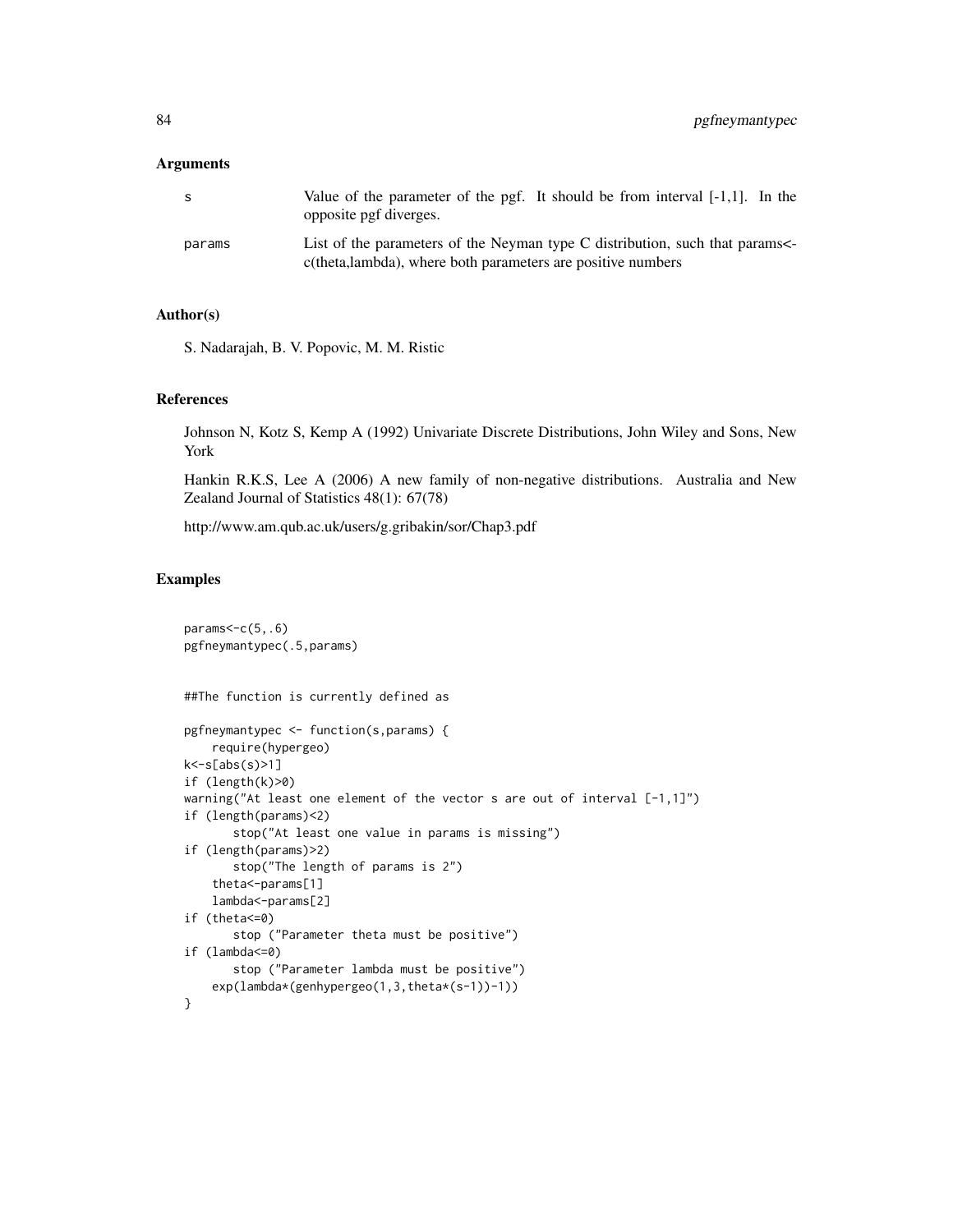<span id="page-84-0"></span>pgfpascalpoisson *Function pgfpascalpoisson*

#### Description

This function calculates value of the pgf of the Pascal Poisson distribution.

# Usage

```
pgfpascalpoisson(s, params)
```
#### Arguments

| -S     | Value of the parameter of the pgf. It should be from interval $[-1,1]$ . In the<br>opposite pgf diverges.                          |
|--------|------------------------------------------------------------------------------------------------------------------------------------|
| params | List of the parameters of the Pascal Poisson distribution, such that params<br>c(theta, mu, a), where all parameters are positive. |

# Author(s)

S. Nadarajah, B. V. Popovic, M. M. Ristic

#### References

Johnson N, Kotz S, Kemp A (1992) Univariate Discrete Distributions, John Wiley and Sons, New York

http://www.am.qub.ac.uk/users/g.gribakin/sor/Chap3.pdf

```
params<-c(5,.6,4)
pgfpascalpoisson(.5,params)
```

```
##The function is currently defined as
pgfpascalpoisson <- function(s,params) {
   k < -s[abs(s)>1]if (length(k)>0)
    warning("At least one element of the vector s are out of interval [-1,1]")
if (length(params)<3)
     stop("At least one value in params is missing")
if (length(params)>3)
    stop("The length of params is 3")
    theta<-params[1]
   mu<-params[2]
   a<-params[3]
if (theta<=0)
```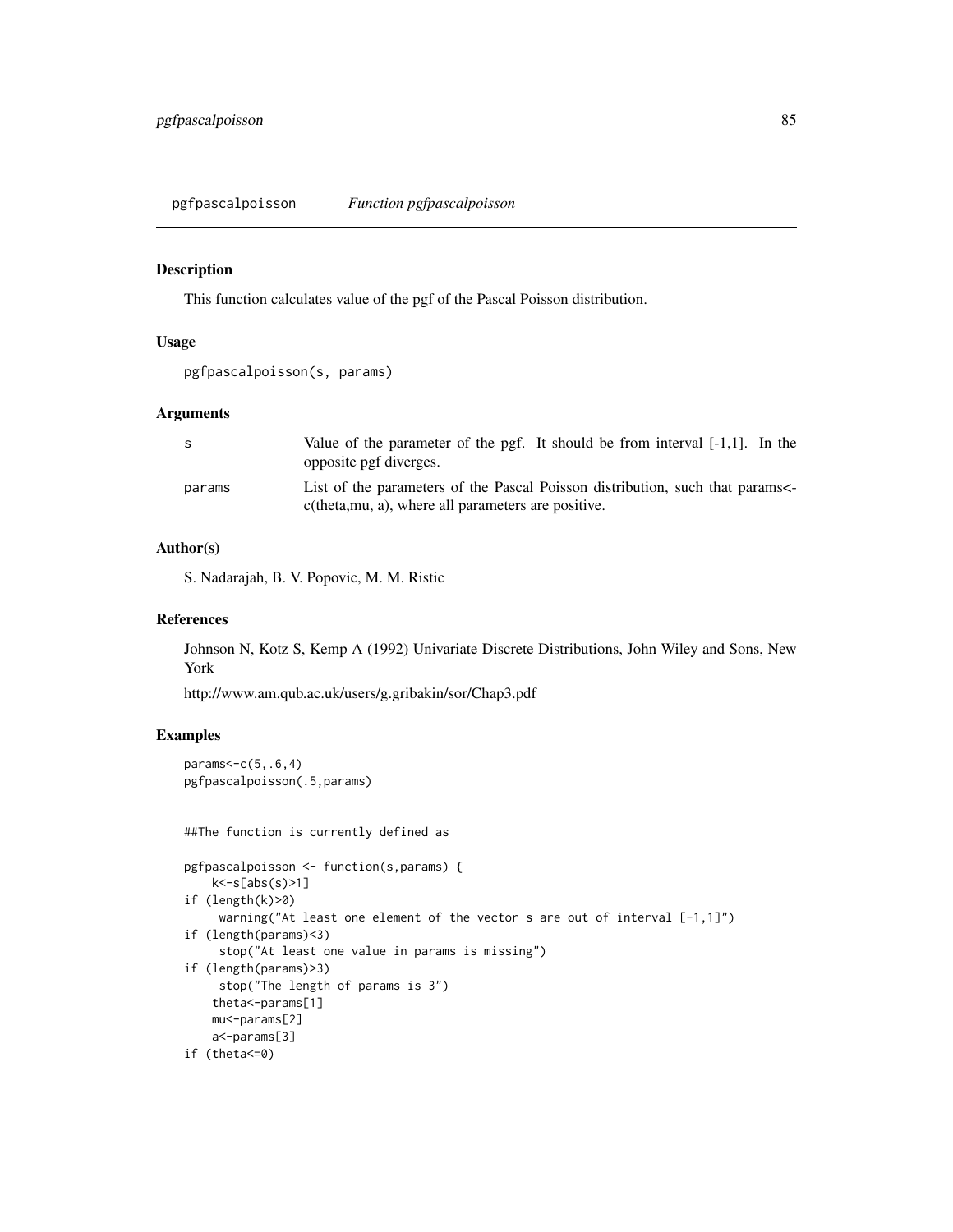```
stop ("Parameter theta must be positive")
if (mu<=0)
   stop ("Parameter mu must be positive")
if (a<=0)
   stop ("Parameter a must be positive")
    (1+mu/(a*theta)-mu/(a*theta)*exp(theta*(s-1)))^(-a)
}
```
pgfpoisson *Function pgfpoisson*

## Description

This function calculates value of the pgf of the Poisson distribution.

## Usage

pgfpoisson(s, params)

## **Arguments**

|        | Value of the parameter of the pgf. It should be from interval $[-1,1]$ . In the |
|--------|---------------------------------------------------------------------------------|
|        | opposite pgf diverges.                                                          |
| params | Positive parameter of the Poisson distribution, such that params<-theta.        |

# Author(s)

S. Nadarajah, B. V. Popovic, M. M. Ristic

## References

Johnson N, Kotz S, Kemp A (1992) Univariate Discrete Distributions, John Wiley and Sons, New York

http://www.am.qub.ac.uk/users/g.gribakin/sor/Chap3.pdf

```
params<-5
pgfpoisson(.2,params)
## The function is currently defined as
pgfpoisson <- function(s,params) {
k<-s[abs(s)>1]
if (length(k)>0)
    warning("At least one element of the vector s are out of interval [-1,1]")
if (missing(params))
   stop("Distribution parameters are not defined")
    theta<-params[1]
```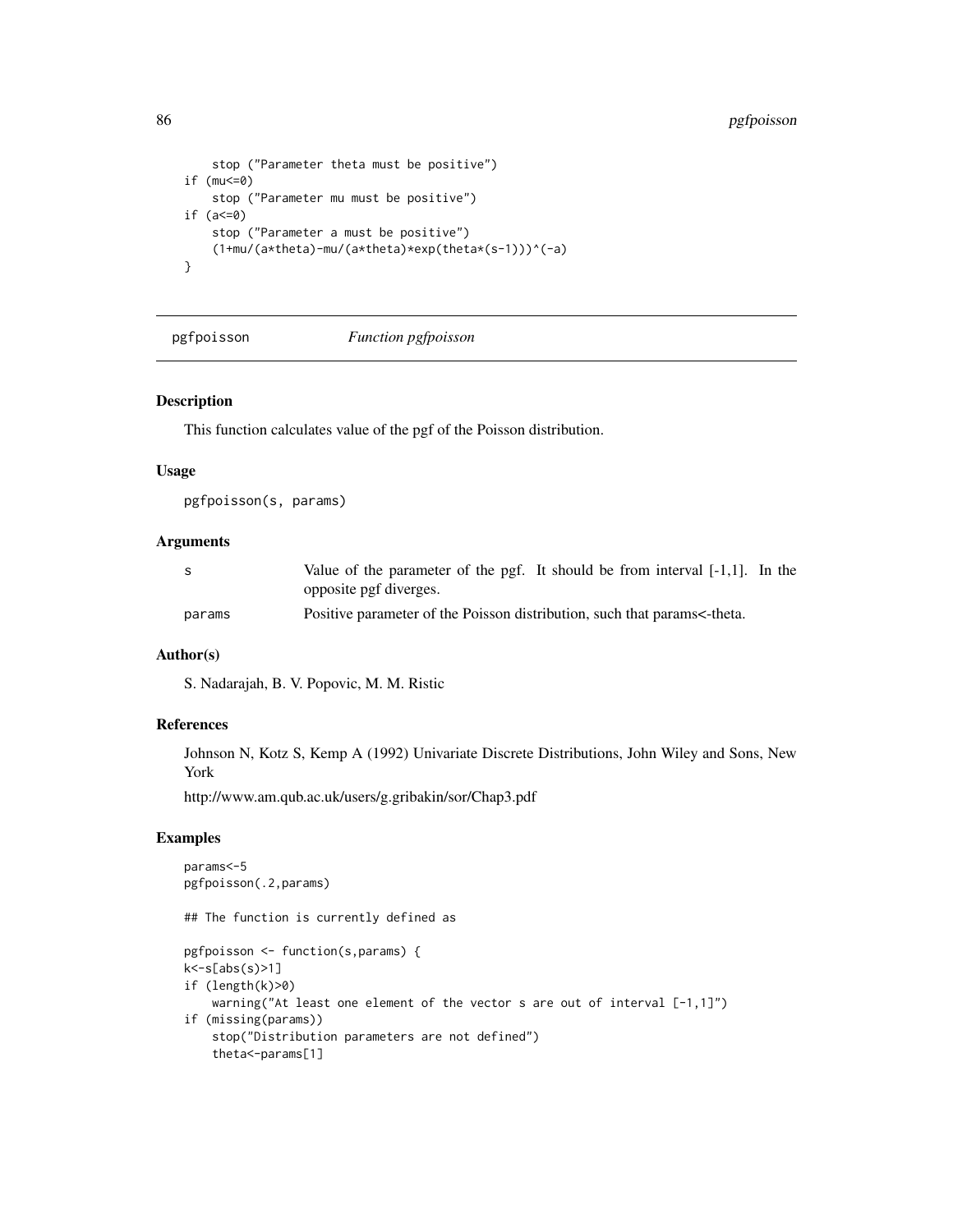<span id="page-86-0"></span>pgfpoissonbinomial 87

```
if (theta<=0)
    stop ("Parameter of Poisson distribution must be positive")
   exp(theta*(s-1))
}
```
pgfpoissonbinomial *Function pgfpoissonbinomial*

#### Description

This function calculates value of the pgf of the Poisson-binomial distribution.

# Usage

```
pgfpoissonbinomial(s, params)
```
#### Arguments

| S.     | Value of the parameter of the pgf. It should be from interval $[-1,1]$ . In the<br>opposite pgf diverges.                                                                           |
|--------|-------------------------------------------------------------------------------------------------------------------------------------------------------------------------------------|
| params | List of the parameters of the Poisson-binomial distribution, such that params<br>$c$ (theta, p, n), where theta is positive number, p is probability, and n is positive<br>integer. |

## Author(s)

S. Nadarajah, B. V. Popovic, M. M. Ristic

#### References

Johnson N, Kotz S, Kemp A (1992) Univariate Discrete Distributions, John Wiley and Sons, New York

http://www.am.qub.ac.uk/users/g.gribakin/sor/Chap3.pdf

```
params < -c(4, .5, 2)pgfpoissonbinomial(.5,params)
##The function is currently defined as
pgfpoissonbinomial <- function(s,params) {
k<-s[abs(s)>1]
if (length(k)>0)
    warning("At least one element of the vector s are out of interval [-1,1]")
if (length(params)<3)
    stop("At least one value in params is missing")
if (length(params)>3)
```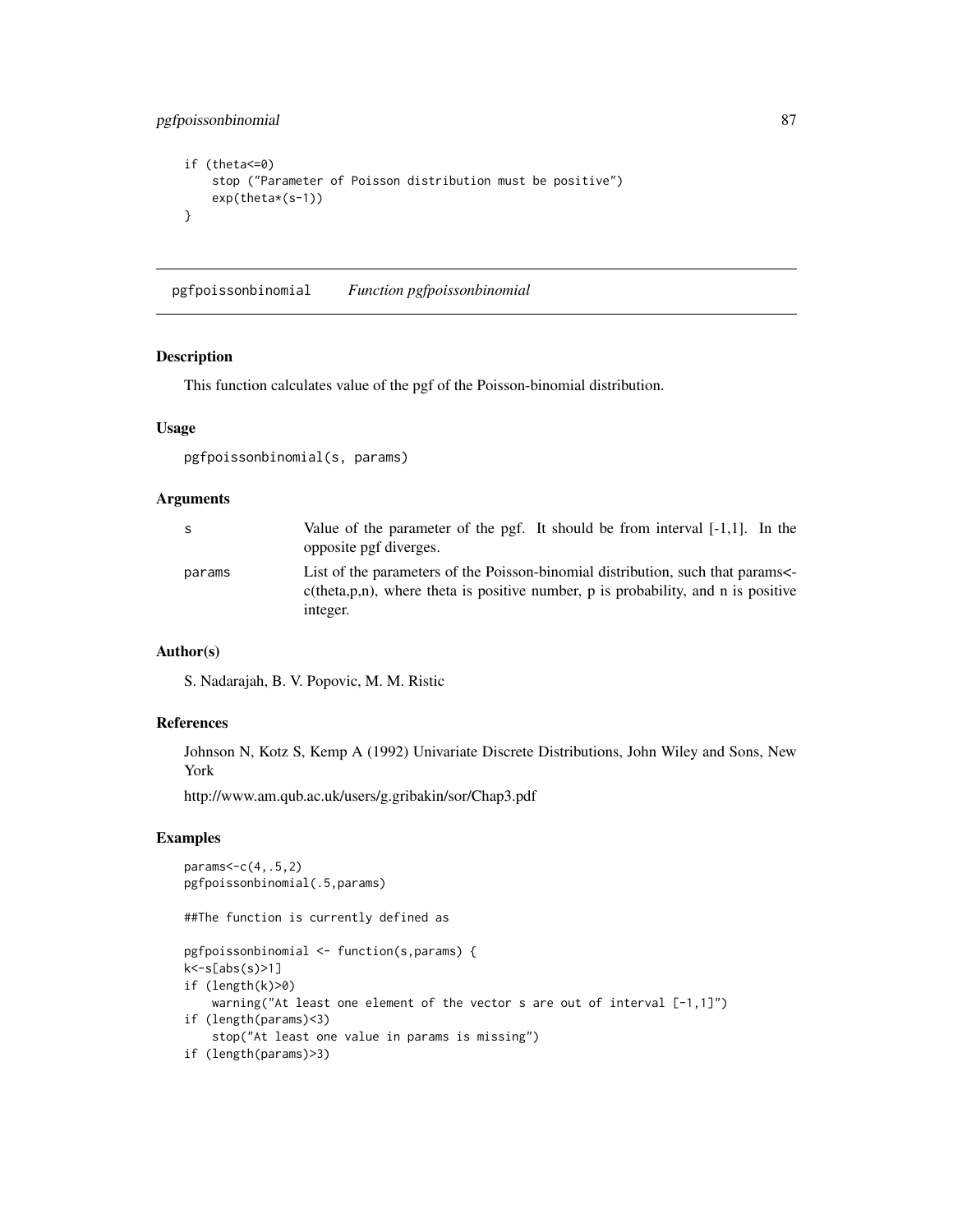```
stop("The length of params is 3")
    theta<-params[1]
   p<-params[2]
   n<-params[3]
if (theta<=0)
   stop ("Parameter theta must be positive")
if ((p>=1)|(p<=0))stop ("Parameter p belongs to the interval (0,1)")
if (n<0)stop("Parameter n must be positive")
if(!(abs(n-round(n))<.Machine$double.eps^0.5))
stop("Parameter n must be positive integer")
    exp(theta*((1-p+p*s)^n-1))
}
```
pgfpoissonlindley *Function pgfpoissonlindley*

# Description

This function calculates value of the pgf of the Poisson-Lindley distribution.

# Usage

```
pgfpoissonlindley(s, params)
```
#### Arguments

| -S     | Value of the parameter of the pgf. It should be from interval [-1,1]. In the<br>opposite pgf diverges. |
|--------|--------------------------------------------------------------------------------------------------------|
|        |                                                                                                        |
| params | Positive parameter of the Poisson-Lindley distribution, such that params<-theta.                       |

# Author(s)

S. Nadarajah, B. V. Popovic, M. M. Ristic

# References

Johnson N, Kotz S, Kemp A (1992) Univariate Discrete Distributions, John Wiley and Sons, New York

http://www.am.qub.ac.uk/users/g.gribakin/sor/Chap3.pdf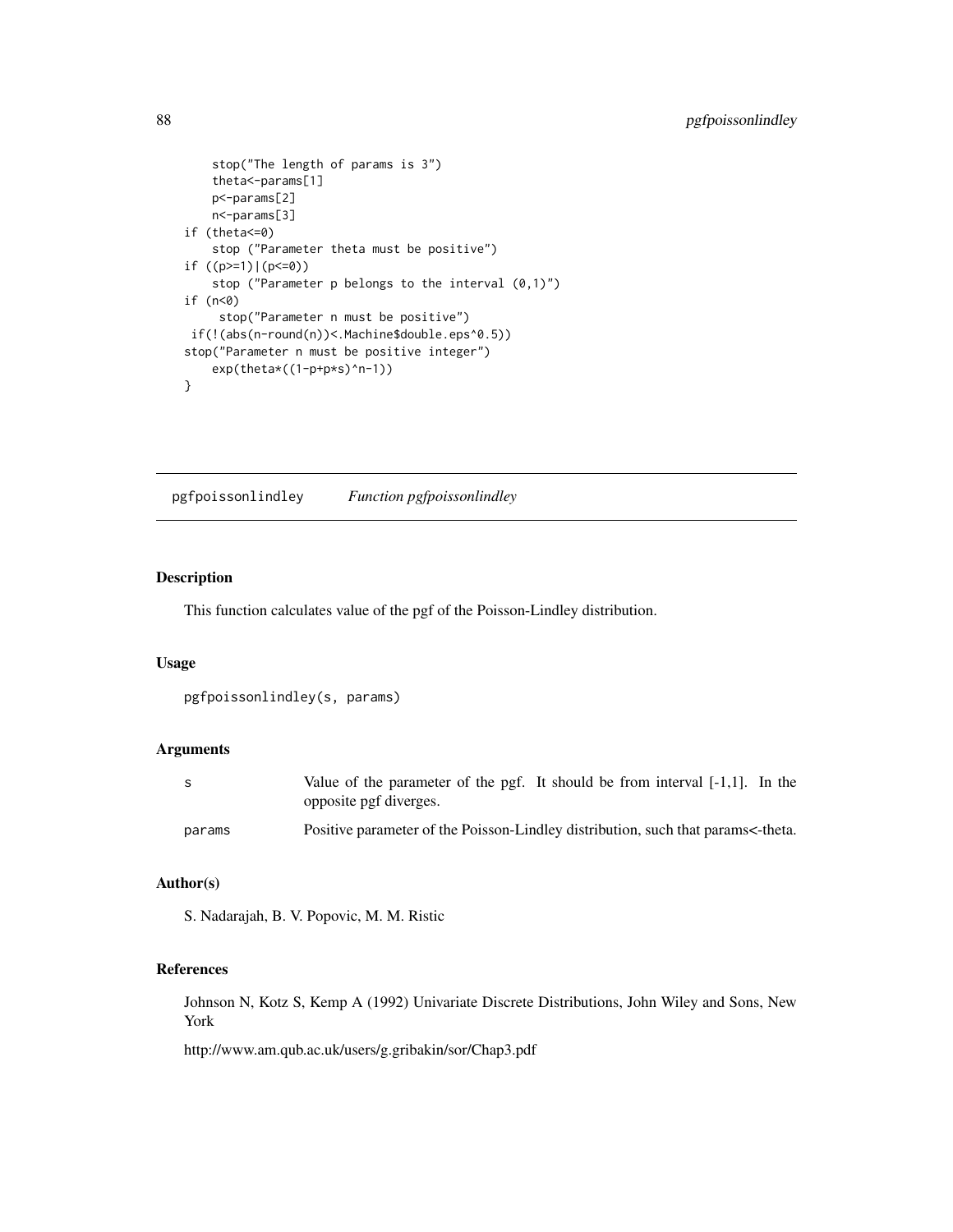# <span id="page-88-0"></span>pgfpoissonpascal 89

# Examples

```
params<-4
pgfpoissonlindley(.5,params)
## The function is currently defined as
pgfpoissonlindley <- function(s,params) {
k<-s[abs(s)>1]
if (length(k)>0)
    warning("At least one element of the vector s are out of interval [-1,1]")
if (length(params)>1)
    stop("The length of params is 1")
theta<-params[1]
if (theta<=0)
   stop ("Parameter lambda must be positive")
theta^2*(theta+2-s)/((theta+1)*(theta+1-s)^2)
}
```
pgfpoissonpascal *Function pgfpoissonpascal*

# Description

This function calculates value of the pgf of the Poisson-Pascal distribution.

#### Usage

```
pgfpoissonpascal(s, params)
```
#### Arguments

| S      | Value of the parameter of the pgf. It should be from interval $[-1,1]$ . In the<br>opposite pgf diverges.                               |
|--------|-----------------------------------------------------------------------------------------------------------------------------------------|
| params | List of the parameters of the Poisson-Pascal distribution, such that params<br>$c$ (theta, $p, k$ ), where all parameters are positive. |

# Author(s)

S. Nadarajah, B. V. Popovic, M. M. Ristic

# References

Johnson N, Kotz S, Kemp A (1992) Univariate Discrete Distributions, John Wiley and Sons, New York

http://www.am.qub.ac.uk/users/g.gribakin/sor/Chap3.pdf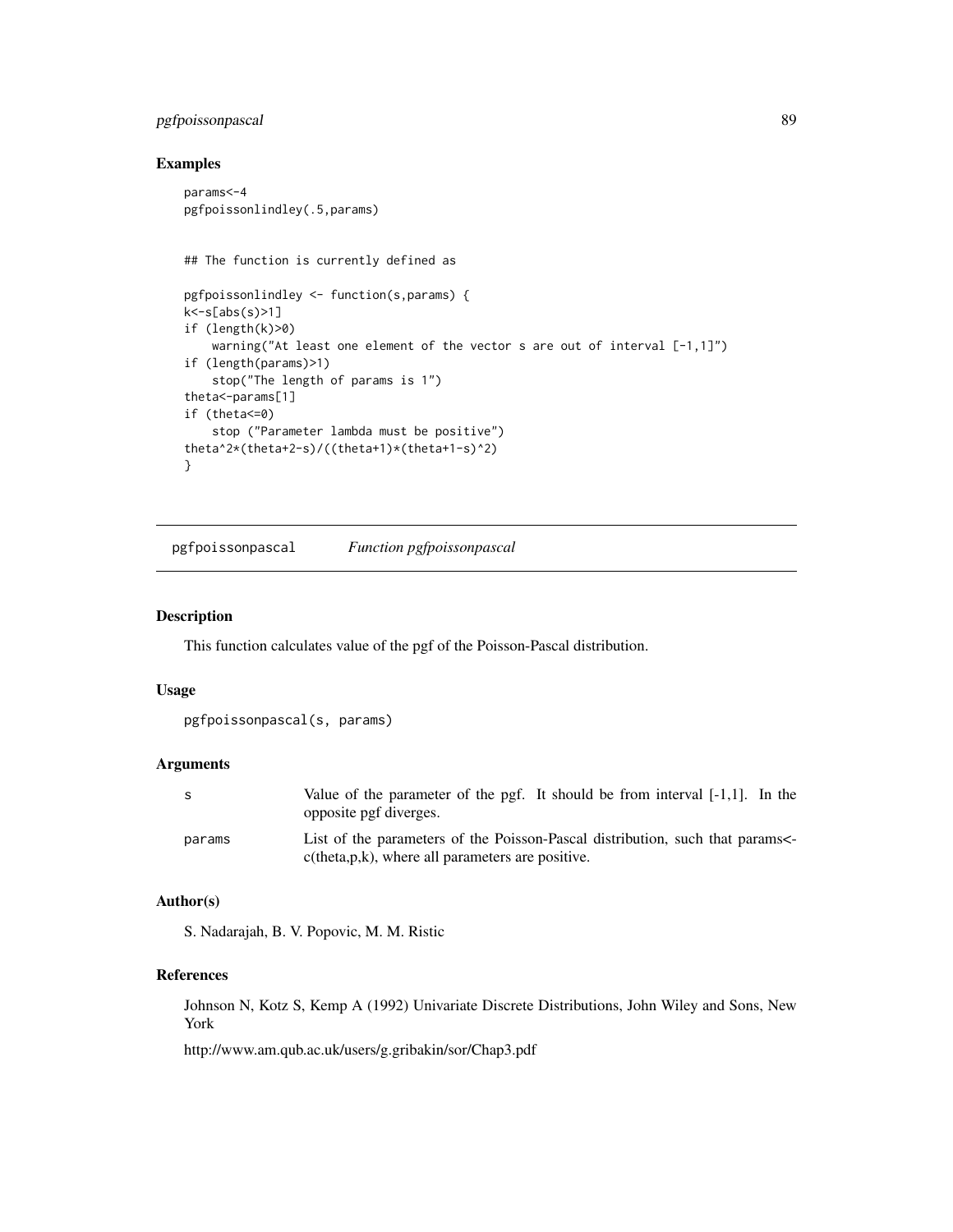# Examples

```
params < -c(5, .6, 4)pgfpoissonpascal(.5,params)
## The function is currently defined as
pgfpoissonpascal <- function(s,params) {
m < -s[abs(s)>1]if (length(m)>0)
    warning("At least one element of the vector s are out of interval [-1,1]")
if (length(params)<3)
    stop("At least one value in params is missing")
if (length(params)>3)
    stop("The length of params is 3")
    theta<-params[1]
    p<-params[2]
    k<-params[3]
if (theta<=0)
    stop ("Parameter theta must be positive")
if (p<=0)
    stop ("Parameter lambda must be positive")
if (k<=0)
    stop ("Parameter k must be positive")
exp(the\tan\left(\frac{1+p-p*s}{-k}\right)\cdot(-k)-1))}
```
pgfpolyaaeppli *Function pgfpolyaaeppli*

# Description

This function calculates value of the pgf of the Polya Aeppli distribution.

#### Usage

```
pgfpolyaaeppli(s, params)
```
#### Arguments

| - S    | Value of the parameter of the pgf. It should be from interval $[-1,1]$ . In the<br>opposite pgf diverges.                                            |
|--------|------------------------------------------------------------------------------------------------------------------------------------------------------|
| params | List of the parameters of the Polya Aeppli distribution, such that params<-<br>$c$ (theta, p), where theta is positive number, and p is probability. |

# Author(s)

S. Nadarajah, B. V. Popovic, M. M. Ristic

<span id="page-89-0"></span>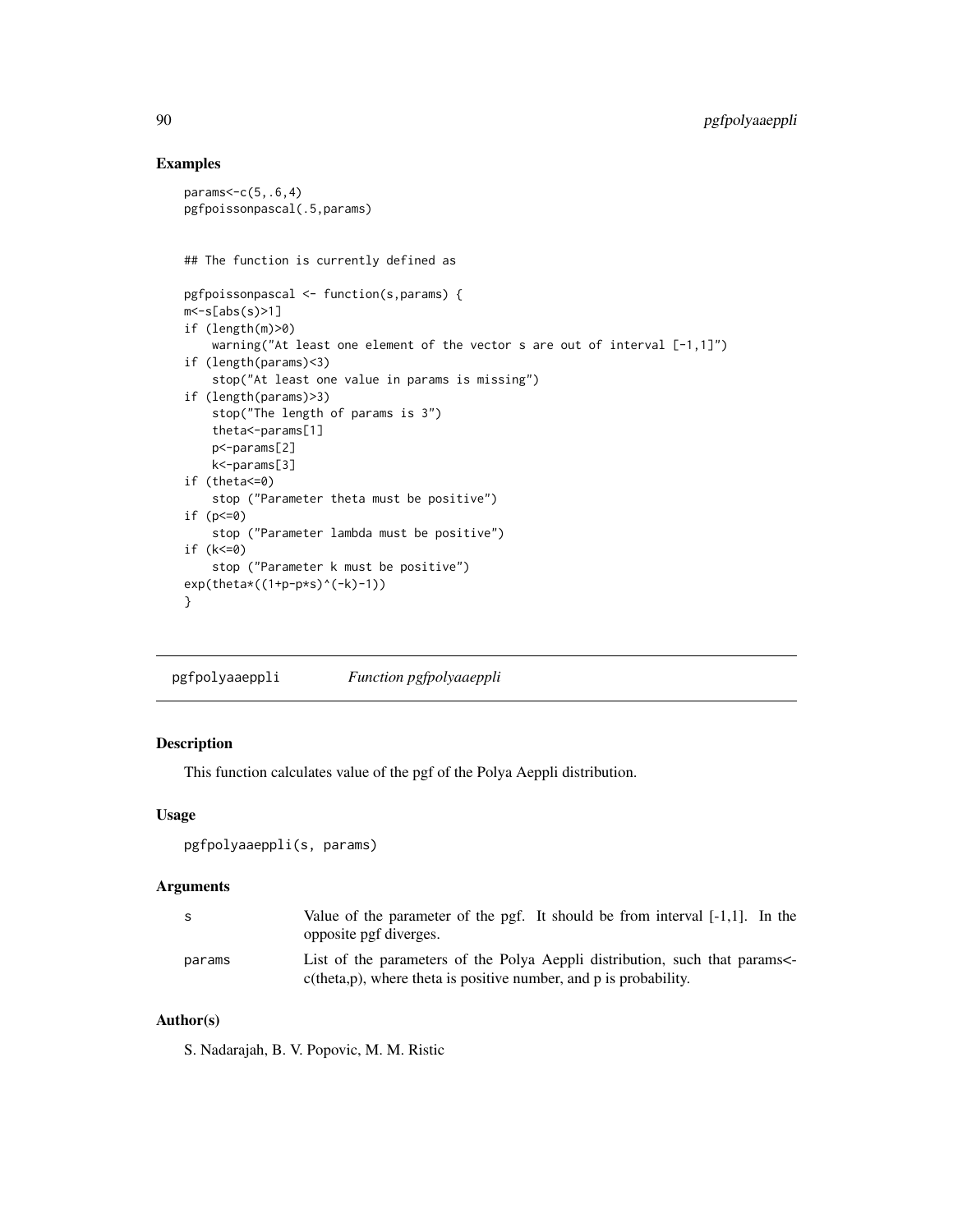# <span id="page-90-0"></span>pgfthomas 91

# References

Johnson N, Kotz S, Kemp A (1992) Univariate Discrete Distributions, John Wiley and Sons, New York

http://www.am.qub.ac.uk/users/g.gribakin/sor/Chap3.pdf

#### Examples

```
params <- c(5,.6)
pgfpolyaaeppli(.5,params)
```

```
## The function is currently defined as
```

```
pgfpolyaaeppli <- function(s,params) {
k<-s[abs(s)>1]
if (length(k)>0)
   warning("At least one element of the vector s are out of interval [-1,1]")
if (length(params)<2)
   stop("At least one value in params is missing")
if (length(params)>2)
   stop("The length of params is 2")
   theta<-params[1]
   p<-params[2]
if (theta<=0)
   stop ("Parameter theta must be positive")
if ((p>=1)|(p<=0))stop ("Parameter p belongs to the interval (0,1)")
exp(theta/p*((1-p)/(1-p*s)-1))
}
```
pgfthomas *Function pgfthomas*

#### Description

This function calculates value of the pgf of the Thomas distribution.

## Usage

```
pgfthomas(s, params)
```
# Arguments

|        | Value of the parameter of the pgf. It should be from interval $[-1,1]$ . In the<br>opposite pgf diverges.                    |
|--------|------------------------------------------------------------------------------------------------------------------------------|
| params | List of the parameters of the Thomas distribution, such that params<-c(lambda,theta),<br>where both parameters are positive. |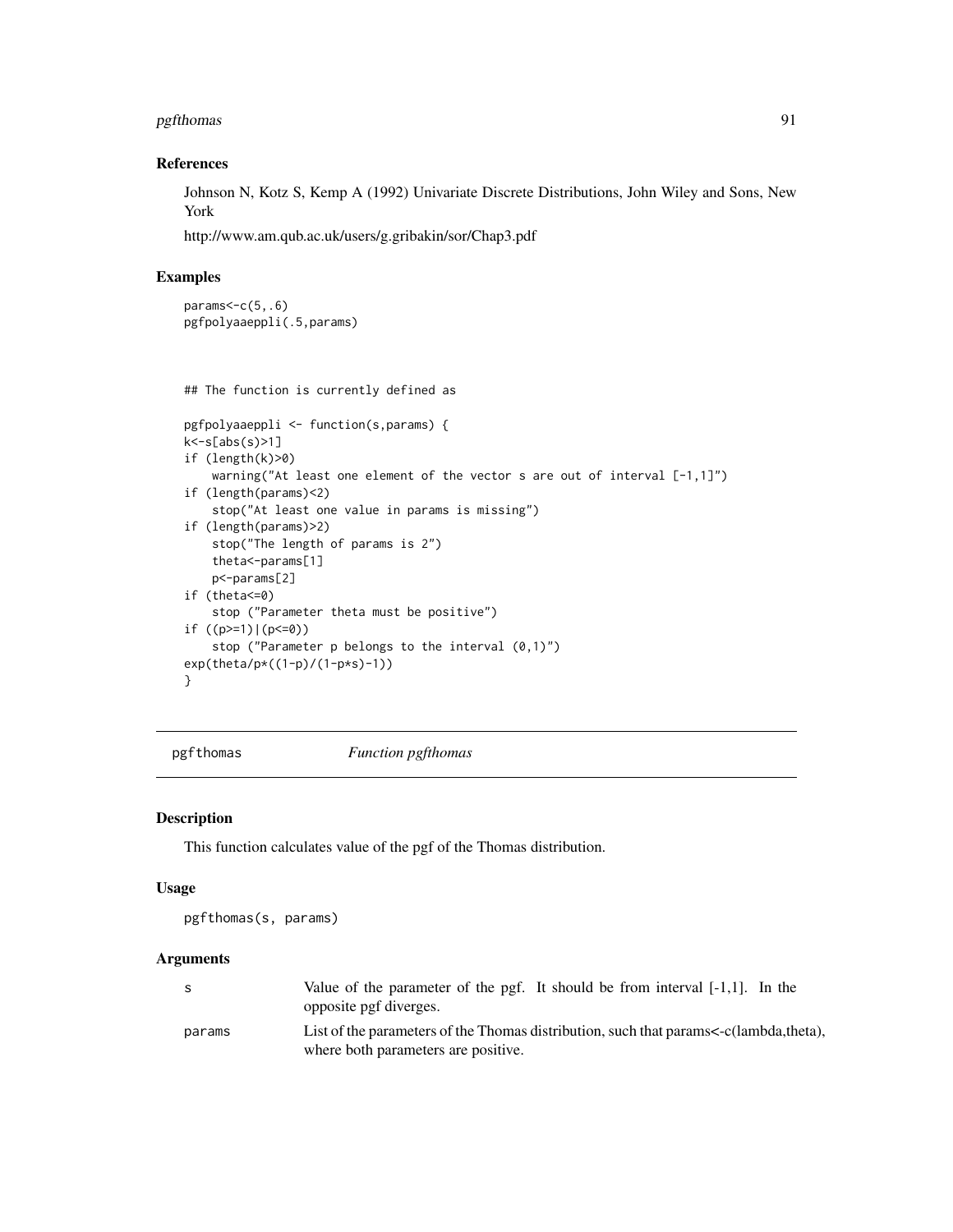## <span id="page-91-0"></span>Author(s)

S. Nadarajah, B. V. Popovic, M. M. Ristic

# References

Johnson N, Kotz S, Kemp A (1992) Univariate Discrete Distributions, John Wiley and Sons, New York

http://www.am.qub.ac.uk/users/g.gribakin/sor/Chap3.pdf

## Examples

```
params < -c(.4, 2)pgfthomas(.5,params)
## The function is currently defined as
pgfthomas <- function(s,params) {
k<-s[abs(s)>1]
if (length(k)>0)
    warning("At least one element of the vector s are out of interval [-1,1]")
if (length(params)<2)
    stop("At least one value in params is missing")
if (length(params)>2)
   stop("The length of params is 2")
    lambda<-params[1]
    theta<-params[2]
if (lambda<=0)
    stop ("Parameter lambda must be positive")
if (theta<=0)
    stop ("Parameter theta must be positive")
exp(lambda*(s*exp(theta*(s-1))-1))
}
```
pgfwaring *Function pgfwaring*

#### Description

This function calculates value of the pgf of the Waring distribution.

#### Usage

pgfwaring(s, params)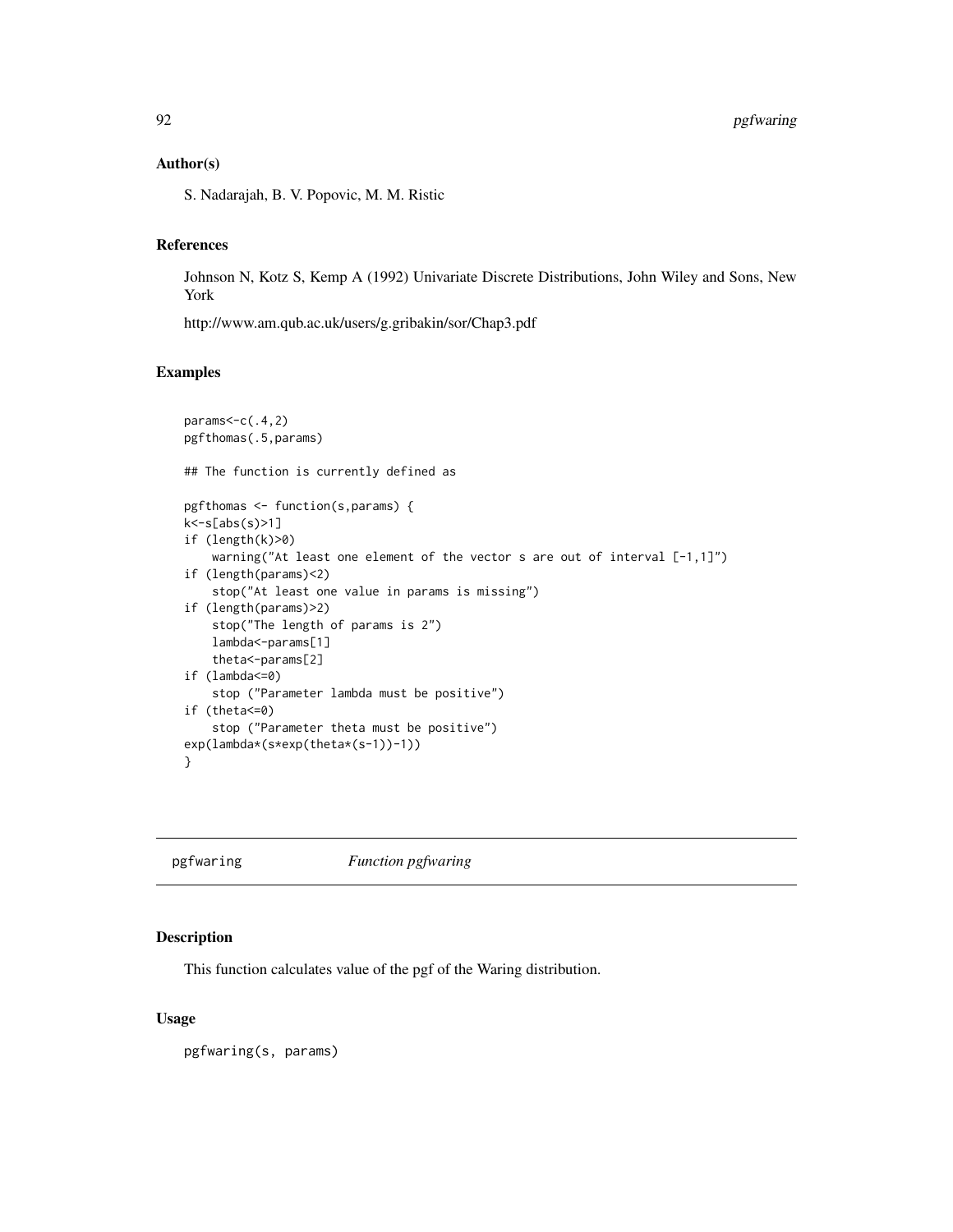#### pgfwaring the contract of the contract of the contract of the contract of the contract of the contract of the contract of the contract of the contract of the contract of the contract of the contract of the contract of the

# Arguments

| S      | Value of the parameter of the pgf. It should be form interval $[-1,1]$ . In the<br>opposite pgf diverges.                             |
|--------|---------------------------------------------------------------------------------------------------------------------------------------|
| params | List of the parameters of the Waring distribution, such that params $\lt c(c,a)$ ,<br>where \$c>a\$ and both parameters are positive. |

# Author(s)

S. Nadarajah, B. V. Popovic, M. M. Ristic

## References

Johnson N, Kotz S, Kemp A (1992) Univariate Discrete Distributions, John Wiley and Sons, New York

Hankin R.K.S, Lee A (2006) A new family of non-negative distributions. Australia and New Zealand Journal of Statistics 48(1): 67(78)

http://www.am.qub.ac.uk/users/g.gribakin/sor/Chap3.pdf

```
params < -c(3,2)pgfwaring(.5,params)
## The function is currently defined as
pgfwaring <- function(s,params) {
    require(hypergeo)
k<-s[abs(s)>1]
if (length(k)>0)
    warning("At least one element of the vector s are out of interval [-1,1]")
if (length(params)<2)
   stop("At least one value in params is missing")
if (length(params)>2)
   stop("The length of params is 2")
   cc<-params[1]
   a<-params[2]
if (cc<=0)
   stop ("Parameter c must be positive")
if (a<=0)
    stop ("Parameter a must be positive")
(cc-a)/cc*Re(hypergeo(1,a,cc+1,s))
}
```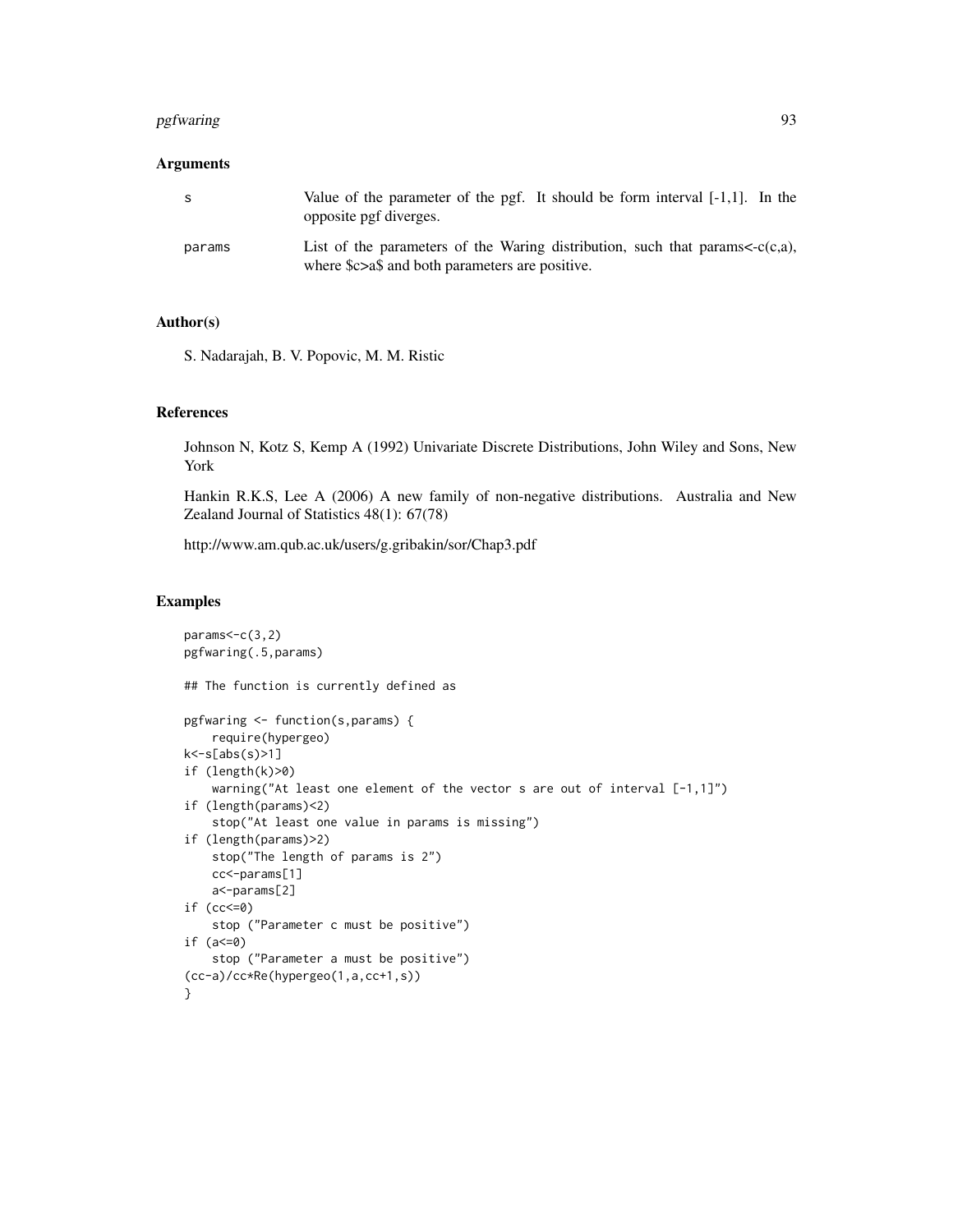<span id="page-93-0"></span>

## Description

This function calculates value of the pgf of the Yule distribution.

#### Usage

pgfyule(s, params)

# Arguments

| - S    | Value of the parameter of the pgf. It should be from interval $[-1,1]$ . In the |
|--------|---------------------------------------------------------------------------------|
|        | opposite pgf divegrates.                                                        |
| params | Postive parameter of the Yule distribution, such that params<-theta.            |

## Author(s)

S. Nadarajah, B. V. Popovic, M. M. Ristic

#### References

Johnson N, Kotz S, Kemp A (1992) Univariate Discrete Distributions, John Wiley and Sons, New York

Hankin R.K.S, Lee A (2006) A new family of non-negative distributions. Australia and New Zealand Journal of Statistics 48(1): 67(78)

http://www.am.qub.ac.uk/users/g.gribakin/sor/Chap3.pdf

```
params<-3
pgfyule(.5,params)
## The function is currently defined as
pgfyule <- function(s,params) {
    require(hypergeo)
k<-s[abs(s)>1]
if (length(k)>0)
    warning("At least one element of the vector s are out of interval [-1,1]")
if (length(params)>1)
   stop("The length of params is 1")
    theta<-params[1]
if (theta<=0)
    stop ("Parameter theta must be positive")
theta/(theta+1)*Re(hypergeo(1,1,theta+2,s))
}
```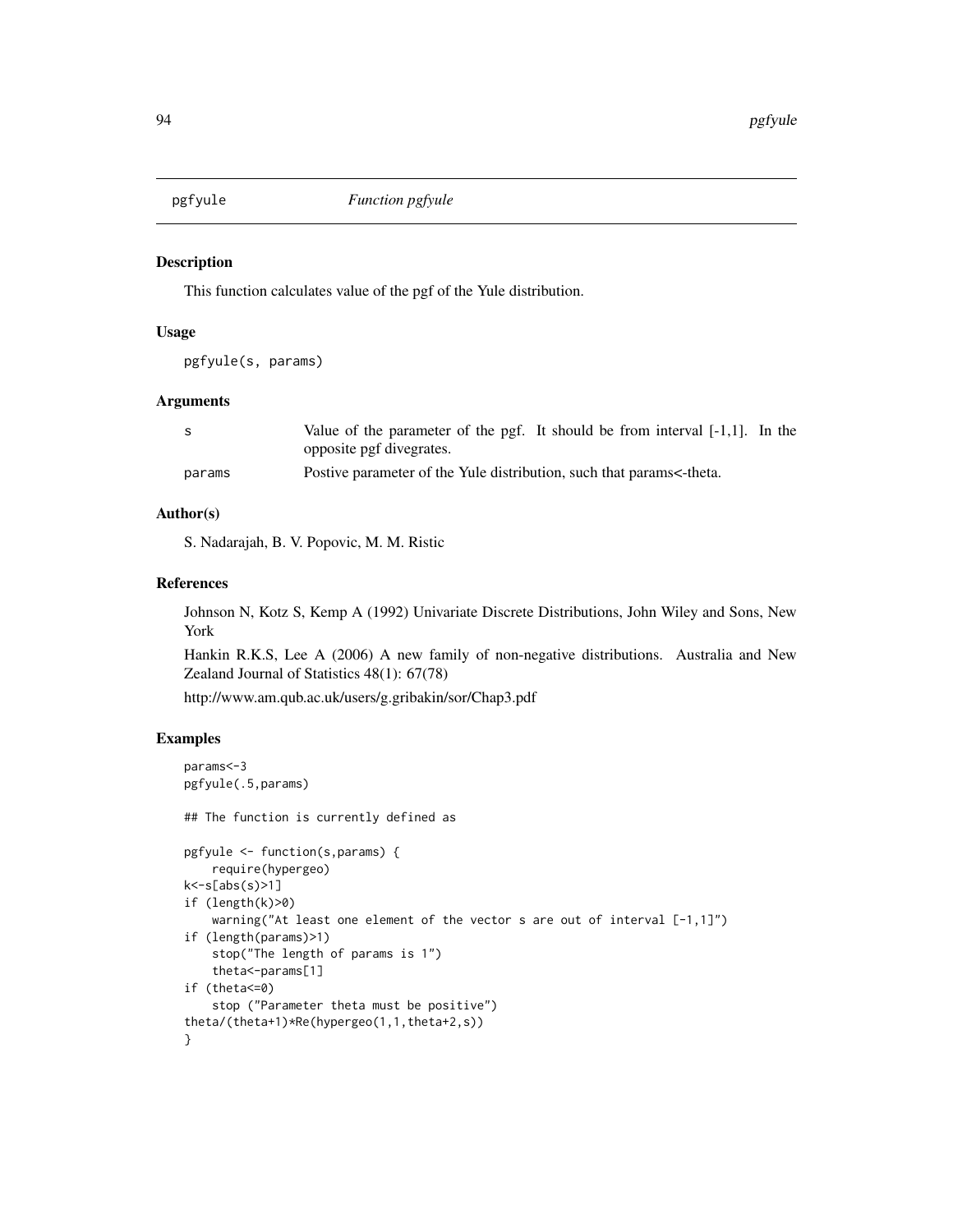<span id="page-94-0"></span>

## Description

Function qCompound calculates quantiles of the random variable X.

## Usage

qCompound(p,parent,compound,compoundDist,params,...)

# Arguments

| p            | vector of probabilities                                                                              |
|--------------|------------------------------------------------------------------------------------------------------|
| parent       | name of the parent distribution. It can be any continuous distribution supported<br>by R.            |
| compound     | name of the compound distribution. It can be any discrete distribution supported<br>by this package. |
| compoundDist | list of available compounding distributions                                                          |
| params       | Parameter or list of parameters of compounding distribution.                                         |
|              | Parameters of continuous distribution could be provided as additional parame-<br>ters.               |

#### Details

Parameters of the parent distribution must be provided in the same way as it is in built in R functions. See

http://127.0.0.1:23174/library/stats/html/Distributions.html

# Author(s)

S. Nadarajah, B. V. Popovic, M. M. Ristic

#### References

Nadarajah S, Popovic B.V, Ristic M.M (2011) Compounding: An R Package for Computing Continuous Distributions Obtained by Compounding a Continuous and a Discrete Distribution (submitted)

```
compoundDist <- c("geometric","poisson","negativebinomial","binomial",
"logarithmic","binomialbinomial","binomialpoisson",
"poissonbinomial","neymantypea","polyaaeppli",
"poissonpascal","pascalpoisson",
"logarithmicbinomial","logarithmicpoisson",
"poissonlindley",
```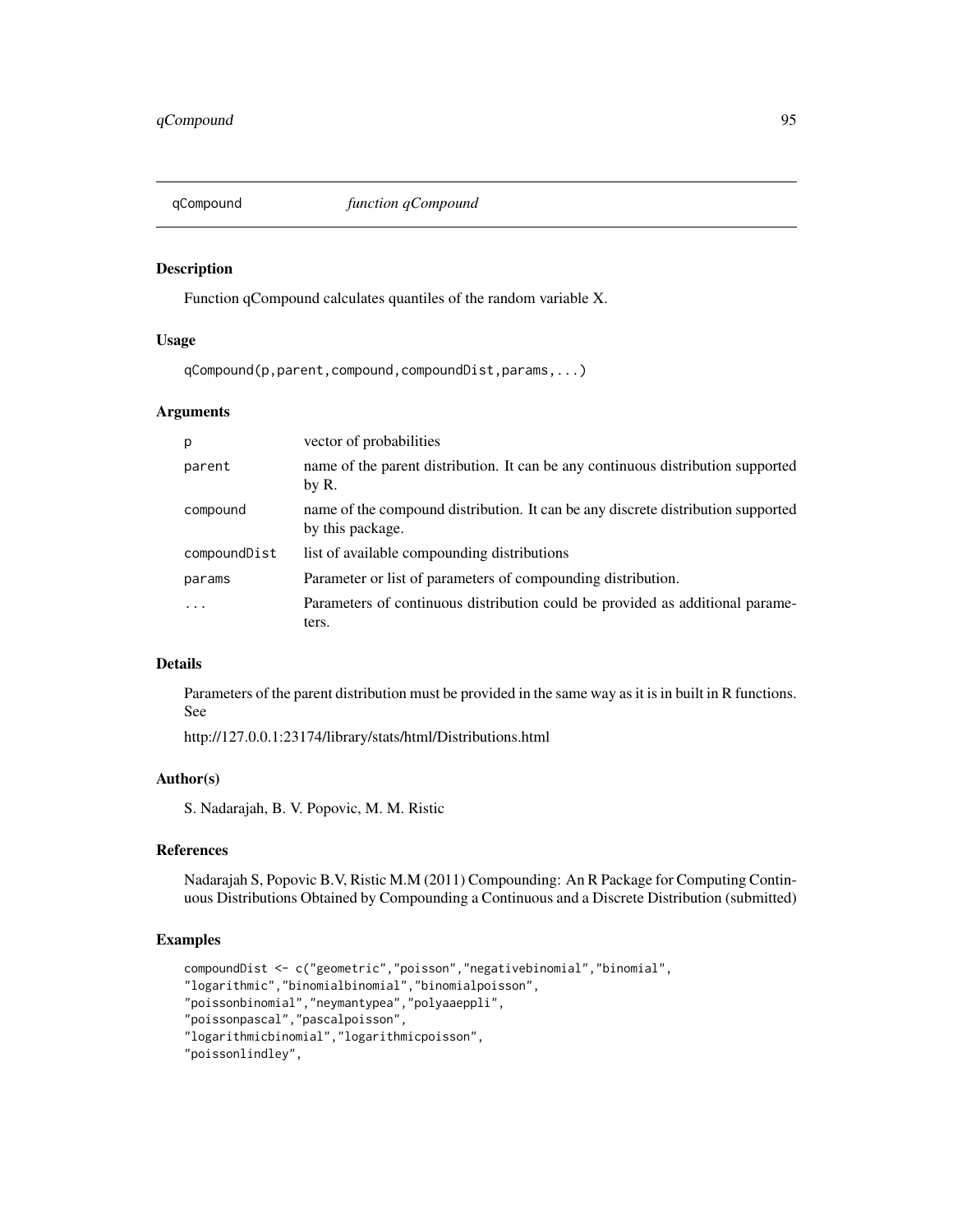```
"hyperpoisson","yule","waring","kattitypeh1",
"kattitypeh2","neymantypeb","neymantypec",
"hypergeometric","thomas")
p < -0.5parentD<-"beta"
compoundD<-"hypergeometric"
params<-c(3,2,0.5)
qCompound(p,parentD,compoundD,params,shape1=2,shape2=0.3)
## The function is currently defined as
qCompound <- function(p,parent,compound,compoundDist,params,...) {
    if (!exists(paste("p",parent,sep=""))) {
        return(paste("The parent distribution",parent,"doesn't exist"))
    }
    if (!is.element(compound,compoundDist)) {
       return(paste("The discrete distribution",compound,"doesn't exist"))
    }
   l<-p[p<0|p>1]
    if (length(l)>0) stop("Parameter p is probability")
   xval <- real(length(p))
   Finv <- get(paste("q", parent, sep = ""), mode = "function")
   phi <- get(paste("pgf", compound, sep = ""), mode = "function")
   phiInv <- get(paste("pgfI", compound, sep = ""), mode = "function")
   xval <- Finv(1-phiInv(1-p*(1-phi(0,params)),params),...)
   return(xval)
}
```
rCompound *function rCompound*

## Description

Function rCompound generates sample for the random variable X.

# Usage

rCompound(n,parent,compound,compoundDist,params,...)

## **Arguments**

| n            | number of observations                                                                               |
|--------------|------------------------------------------------------------------------------------------------------|
| parent       | name of the parent distribution. It can be any continuous distribution supported<br>by R.            |
| compound     | name of the compound distribution. It can be any discrete distribution supported<br>by this package. |
| compoundDist | list of available compounding distributions                                                          |

<span id="page-95-0"></span>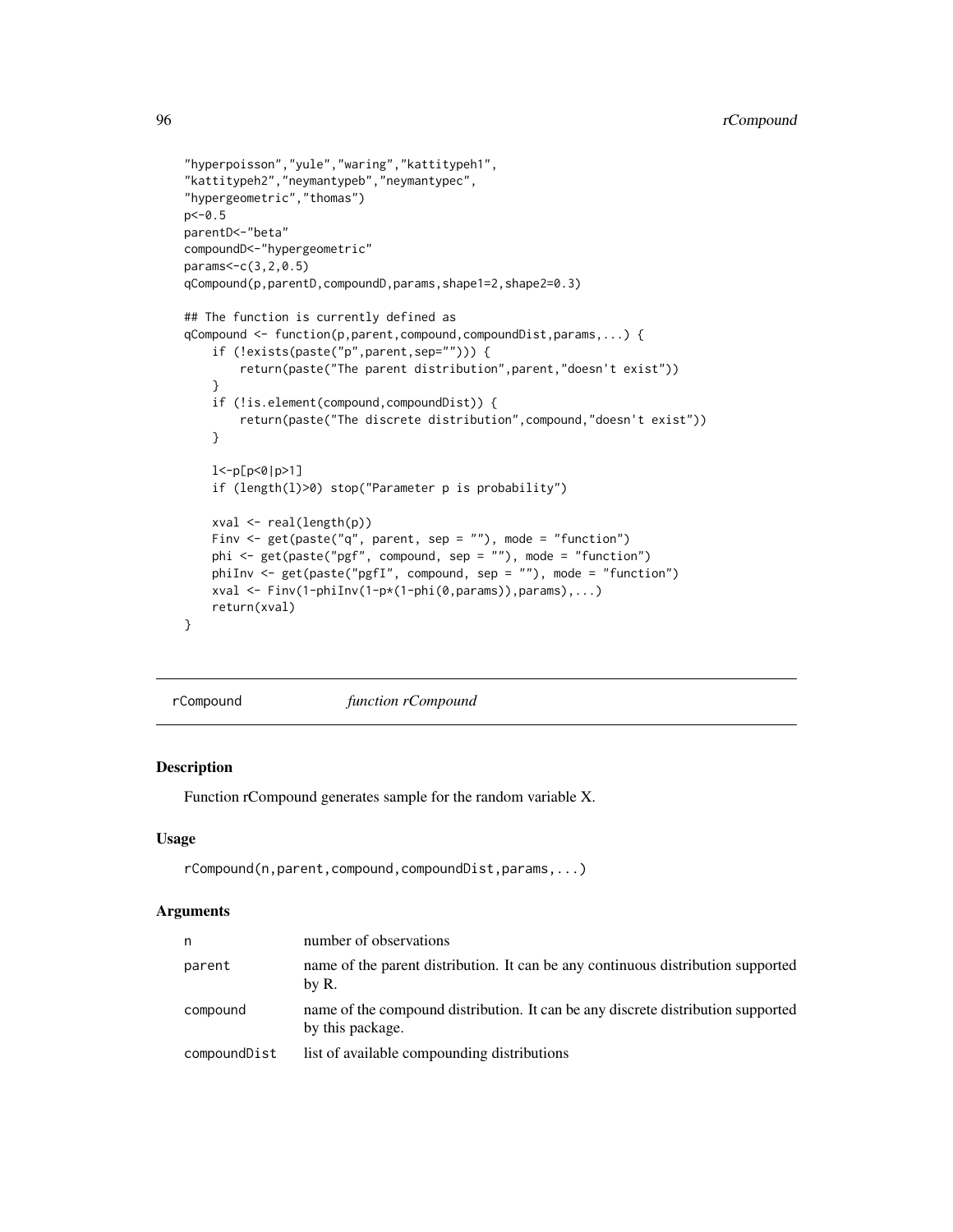# rCompound 97

| params                  | Parameter or list of parameters of compounding distribution.                  |
|-------------------------|-------------------------------------------------------------------------------|
| $\cdot$ $\cdot$ $\cdot$ | Parameters of continuous distribution could be provided as additional parame- |
|                         | ters.                                                                         |

#### Details

Parameters of the parent distribution must be provided in the same way as it is in built in R functions. See

http://127.0.0.1:23174/library/stats/html/Distributions.html

# Author(s)

S. Nadarajah, B. V. Popovic, M. M. Ristic

#### References

Nadarajah S, Popovic B.V, Ristic M.M (2011) Compounding: An R Package for Computing Continuous Distributions Obtained by Compounding a Continuous and a Discrete Distribution (submitted)

## Examples

```
compoundDist <- c("geometric","poisson","negativebinomial","binomial",
"logarithmic","binomialbinomial","binomialpoisson",
"poissonbinomial","neymantypea","polyaaeppli",
"poissonpascal","pascalpoisson",
"logarithmicbinomial","logarithmicpoisson",
"poissonlindley",
"hyperpoisson","yule","waring","kattitypeh1",
"kattitypeh2","neymantypeb","neymantypec",
"hypergeometric","thomas")
n < -5parentD<-"beta"
compoundD<-"hypergeometric"
params<-c(3,2,0.5)
rCompound(n,parentD,compoundD,compoundDist,params,shape1=2,shape2=0.3)
## The function is currently defined as
rCompound <- function(n, parent, compound,params, ...) {
    if (!exists(paste("p",parent,sep=""))) {
        return(paste("The parent distribution",parent,"doesn't exist"))
    }
   if (!is.element(compound,compoundDist)) {
        return(paste("The discrete distribution",compound,"doesn't exist"))
    }
    if (n<0)
     stop("Parameter n must be positive")
if(!(abs(n-round(n))<.Machine$double.eps^0.5))
stop("Parameter n must be positive integer")
    zval \leq runif(n)
```
xval <- qCompound(zval,parent,compound,compoundDist,params,...)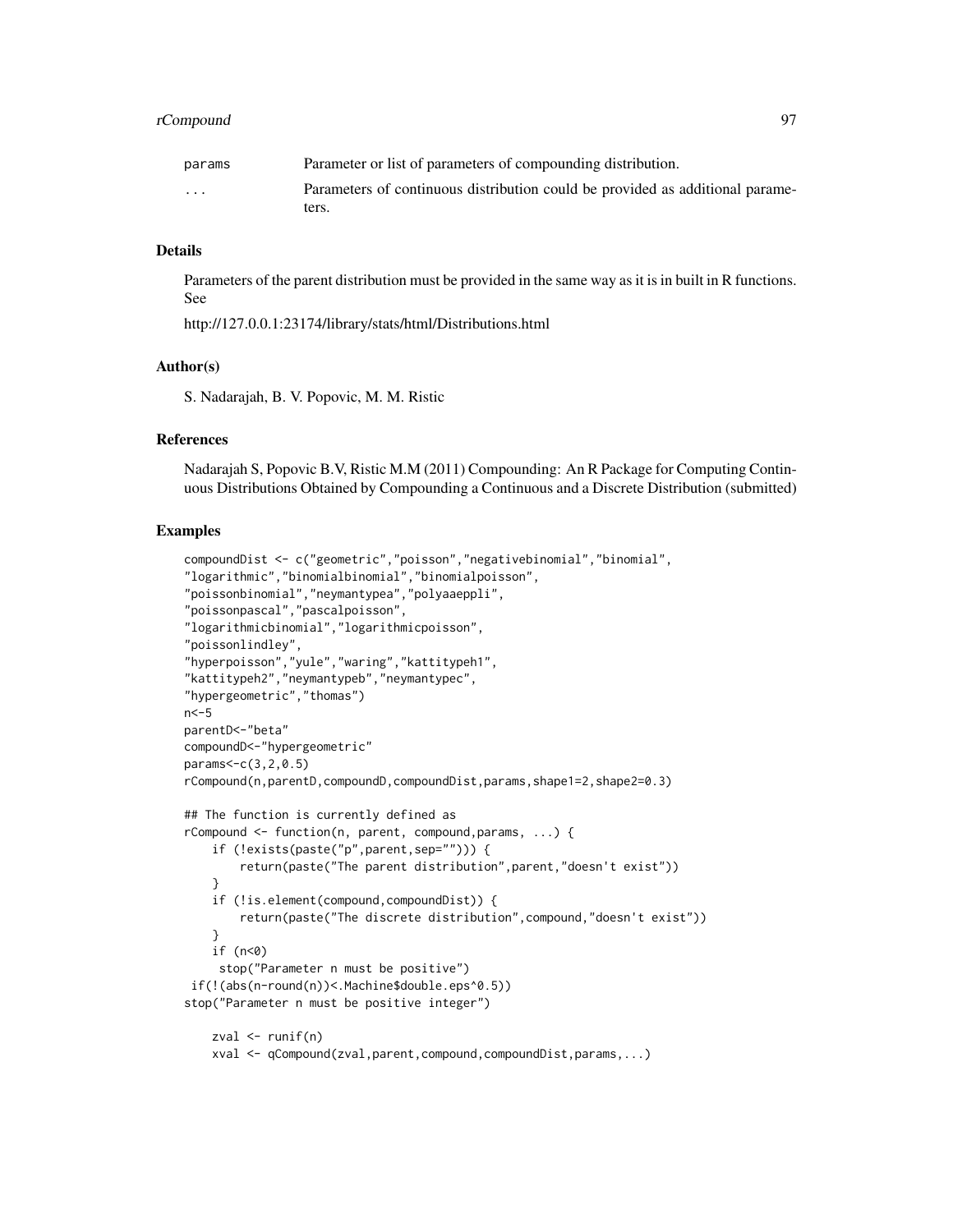```
return(xval)
```
}

skewCompound *function skewCompound*

# Description

Function skewCompound calculates skewness of the random variable X.

## Usage

skewCompound(parent,compound,compoundDist,params,...)

# Arguments

| parent                  | name of the parent distribution. It can be any continuous distribution supported<br>by R.            |
|-------------------------|------------------------------------------------------------------------------------------------------|
| compound                | name of the compound distribution. It can be any discrete distribution supported<br>by this package. |
| compoundDist            | list of available compounding distributions                                                          |
| params                  | Parameter or list of parameters of compounding distribution.                                         |
| $\cdot$ $\cdot$ $\cdot$ | Parameters of continuous distribution could be provided as additional parame-<br>ters.               |

#### Details

Parameters of the parent distribution must be provided in the same way as it is in built in R functions. See

http://127.0.0.1:23174/library/stats/html/Distributions.html

# Author(s)

S. Nadarajah, B. V. Popovic, M. M. Ristic

## References

Nadarajah S, Popovic B.V, Ristic M.M (2011) Compounding: An R Package for Computing Continuous Distributions Obtained by Compounding a Continuous and a Discrete Distribution (submitted)

<span id="page-97-0"></span>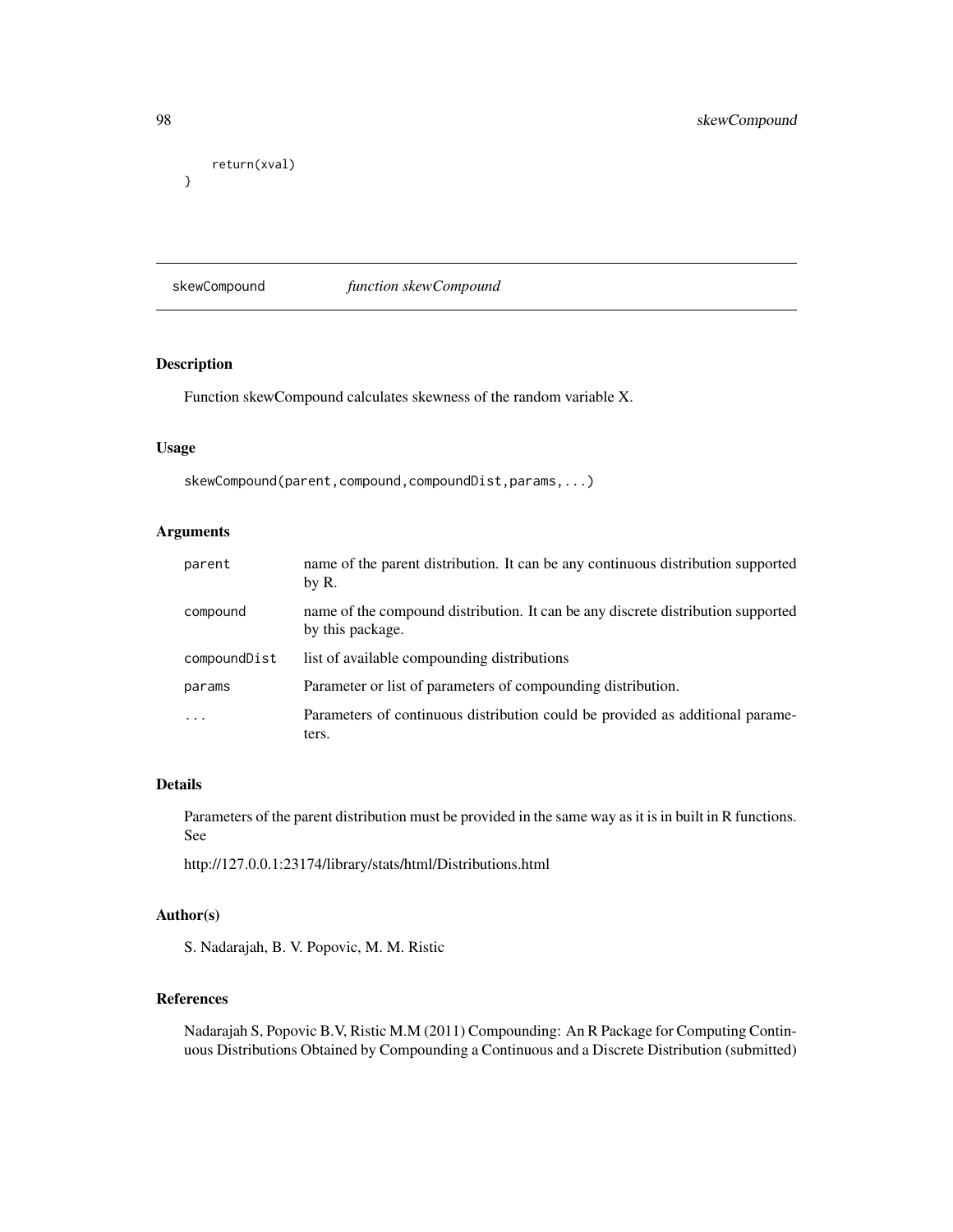# <span id="page-98-0"></span>varCompound 99

## Examples

```
compoundDist <- c("geometric","poisson","negativebinomial","binomial",
"logarithmic","binomialbinomial","binomialpoisson",
"poissonbinomial","neymantypea","polyaaeppli",
"poissonpascal","pascalpoisson",
"logarithmicbinomial","logarithmicpoisson",
"poissonlindley",
"hyperpoisson","yule","waring","kattitypeh1",
"kattitypeh2","neymantypeb","neymantypec",
"hypergeometric","thomas")
parentD<-"beta"
compoundD<-"hypergeometric"
params<-c(3,2,0.5)
skewCompound(parentD,compoundD,compoundDist,params,shape1=2,shape2=0.3)
## The function is currently defined as
skewCompound <- function(parent,compound,params,...) {
    if (!exists(paste("p",parent,sep=""))) {
       return(paste("The parent distribution",parent,"doesn't exist"))
    }
   if (!is.element(compound,compoundDist)) {
       return(paste("The discrete distribution",compound,"doesn't exist"))
   }
  m1 <- meanCompound(parent,compound,compoundDist,params,...)
  m3 <- momentCompound(3,parent,compound,compoundDist,params,...)
  sig2 <- varCompound(parent,compound,compoundDist,params,...)
  return((m3-3*m1*sig2-m1^3)/sig2^(3/2))
}
```
varCompound *function varCompound*

## **Description**

Function varCompound calculates variance of the random variable X.

## Usage

varCompound(parent,compound,compoundDist,params,...)

## Arguments

| parent       | name of the parent distribution. It can be any continuous distribution supported<br>by R.            |
|--------------|------------------------------------------------------------------------------------------------------|
| compound     | name of the compound distribution. It can be any discrete distribution supported<br>by this package. |
| compoundDist | list of available compounding distributions                                                          |
| params       | Parameter or list of parameters of compounding distribution.                                         |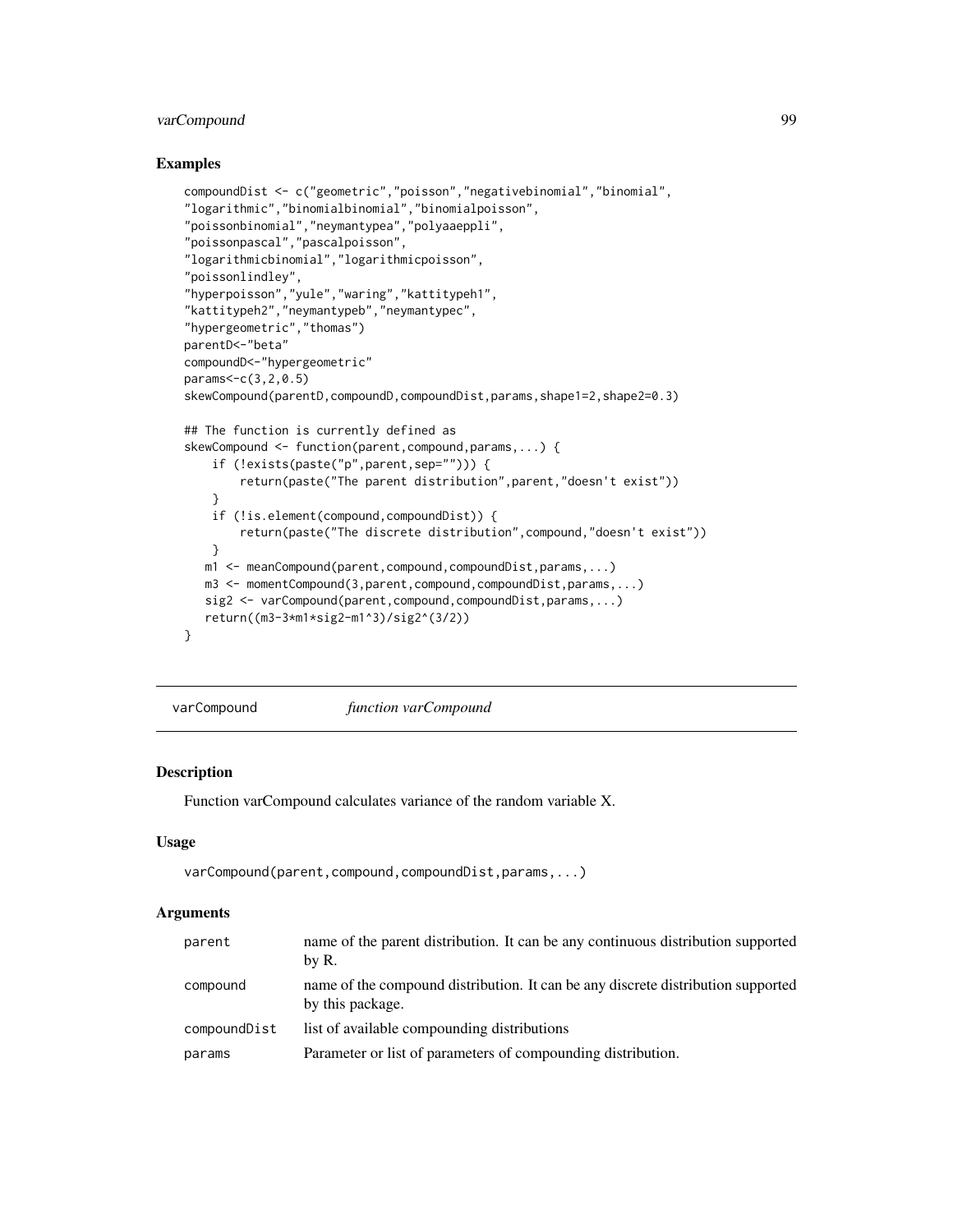... Parameters of continuous distribution could be provided as additional parameters.

## Details

Parameters of the parent distribution must be provided in the same way as it is in built in R functions. See

http://127.0.0.1:23174/library/stats/html/Distributions.html

## Author(s)

S. Nadarajah, B. V. Popovic, M. M. Ristic

## References

Nadarajah S, Popovic B.V, Ristic M.M (2011) Compounding: An R Package for Computing Continuous Distributions Obtained by Compounding a Continuous and a Discrete Distribution (submitted)

```
compoundDist <- c("geometric","poisson","negativebinomial","binomial",
"logarithmic","binomialbinomial","binomialpoisson",
"poissonbinomial","neymantypea","polyaaeppli",
"poissonpascal","pascalpoisson",
"logarithmicbinomial","logarithmicpoisson",
"poissonlindley",
"hyperpoisson","yule","waring","kattitypeh1",
"kattitypeh2","neymantypeb","neymantypec",
"hypergeometric","thomas")
parentD<-"beta"
compoundD<-"hypergeometric"
params<-c(3,2,0.5)
varCompound(parentD,compoundD,compoundDist,params,shape1=2,shape2=0.3)
## The function is currently defined as
varCompound <- function(parent,compound,compoundDist,params,...) {
    if (!exists(paste("p",parent,sep=""))) {
        return(paste("The parent distribution",parent,"doesn't exist"))
    }
    if (!is.element(compound,compoundDist)) {
        return(paste("The discrete distribution",compound,"doesn't exist"))
    }
   m1 <- momentCompound(1,parent,compound,compoundDist,params,...)
   m2 <- momentCompound(2,parent,compound,compoundDist,params,...)
   return(m2-m1^2)
}
```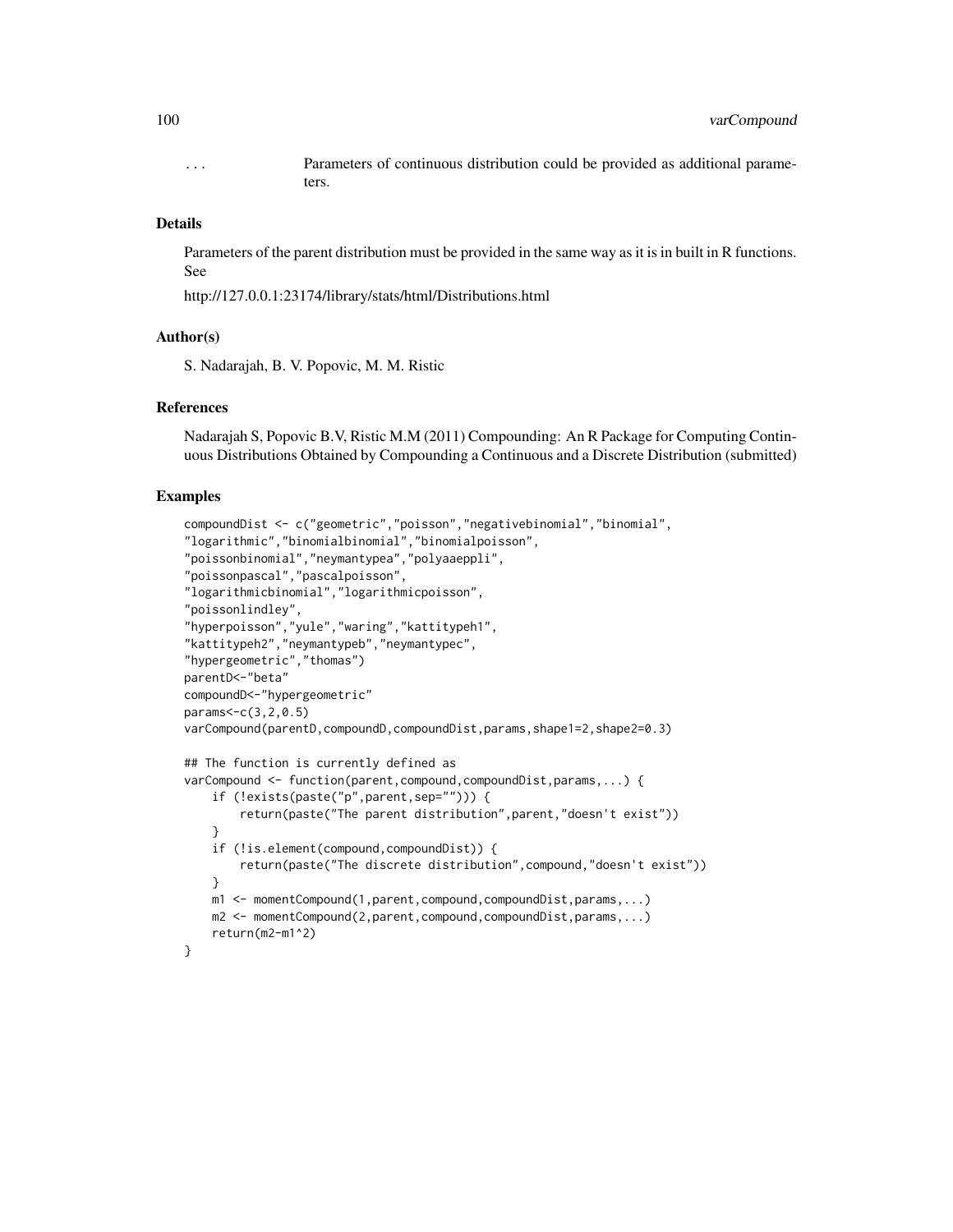# **Index**

∗Topic package Compounding-package, [3](#page-2-0) compoundDist , [5](#page-4-0) Compounding-package, [3](#page-2-0) dCompound , [5](#page-4-0) hCompound , [7](#page-6-0) kurtCompound, [8](#page-7-0) meanCompound , [10](#page-9-0) momentCompound , [11](#page-10-0) pCompound , [13](#page-12-0) pgfbinomial , [14](#page-13-0) pgfbinomialbinomial , [15](#page-14-0) pgfbinomialpoisson , [16](#page-15-0) pgfDbinomial , [18](#page-17-0) pgfDbinomialbinomial , [19](#page-18-0) pgfDbinomialpoisson , [20](#page-19-0) pgfDgeometric , [21](#page-20-0) pgfDhypergeometric , [22](#page-21-0) pgfDhyperpoisson , [24](#page-23-0) pgfDkattitypeh1 , [25](#page-24-0) pgfDkattitypeh2 , [26](#page-25-0) pgfDlogarithmic , [27](#page-26-0) pgfDlogarithmicbinomial , [28](#page-27-0) pgfDlogarithmicpoisson , [30](#page-29-0) pgfDnegativebinomial , [31](#page-30-0) pgfDneymantypea , [32](#page-31-0) pgfDneymantypeb , [33](#page-32-0) pgfDneymantypec , [34](#page-33-0) pgfDpascalpoisson , [35](#page-34-0) pgfDpoisson , [36](#page-35-0) pgfDpoissonbinomial , [37](#page-36-0) pgfDpoissonlindley , [38](#page-37-0) pgfDpoissonpascal , [39](#page-38-0) pgfDpolyaaeppli , [40](#page-39-0) pgfDthomas , [42](#page-41-0)

pgfDwaring , [43](#page-42-0) pgfDyule , [44](#page-43-0) pgfgeometric , [45](#page-44-0) pgfhypergeometric , [46](#page-45-0) pgfhyperpoisson , [47](#page-46-0) pgfIbinomial , [49](#page-48-0) pgfIbinomialbinomial , [50](#page-49-0) pgfIbinomialpoisson , [51](#page-50-0) pgfIgeometric , [52](#page-51-0) pgfIhypergeometric , [53](#page-52-0) pgfIhyperpoisson , [54](#page-53-0) pgfIkattitypeh1 , [55](#page-54-0) pgfIkattitypeh2 , [56](#page-55-0) pgfIlogarithmic , [57](#page-56-0) pgfIlogarithmicbinomial , [58](#page-57-0) pgfIlogarithmicpoisson , [59](#page-58-0) pgfInegativebinomial , [60](#page-59-0) pgfIneymantypea , [62](#page-61-0) pgfIneymantypeb , [63](#page-62-0) pgfIneymantypec , [64](#page-63-0) pgfIpascalpoisson , [65](#page-64-0) pgfIpoisson , [66](#page-65-0) pgfIpoissonbinomial , [67](#page-66-0) pgfIpoissonlindley , [68](#page-67-0) pgfIpoissonpascal , [69](#page-68-0) pgfIpolyaaeppli , [70](#page-69-0) pgfIthomas , [71](#page-70-0) pgfIwaring , [72](#page-71-0) pgfIyule , [73](#page-72-0) pgfkattitypeh1 , [74](#page-73-0) pgfkattitypeh2 , [75](#page-74-0) pgflogarithmic , [77](#page-76-0) pgflogarithmicbinomial , [78](#page-77-0) pgflogarithmicpoisson , [79](#page-78-0) pgfnegativebinomial, [80](#page-79-0) pgfneymantypea , [81](#page-80-0) pgfneymantypeb , [82](#page-81-0) pgfneymantypec , [83](#page-82-0) pgfpascalpoisson , [85](#page-84-0)